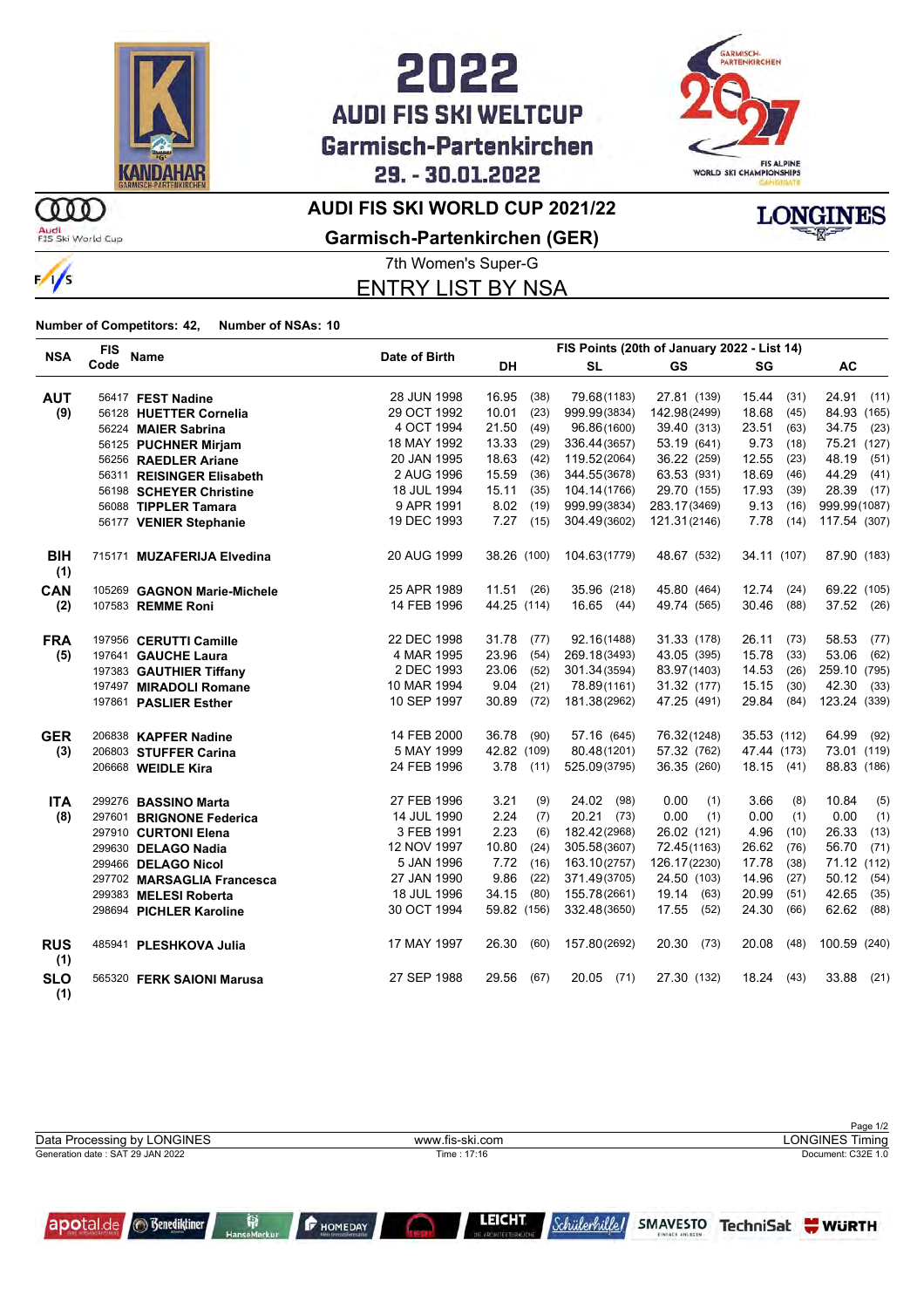ത്ത

 $\frac{1}{\sqrt{2}}$ 

Audi<br>FIS Ski World Cup

**AUDI FIS SKI WORLD CUP 2021/22**



**Garmisch-Partenkirchen (GER)**

7th Women's Super-G ENTRY LIST BY NSA

#### **Number of Competitors: 42, Number of NSAs: 10**

| <b>NSA</b> | <b>FIS</b><br>Name               |             | Date of Birth |                 |               |               | FIS Points (20th of January 2022 - List 14) |          |              |      |  |
|------------|----------------------------------|-------------|---------------|-----------------|---------------|---------------|---------------------------------------------|----------|--------------|------|--|
|            | Code                             |             |               | <b>DH</b><br>SL |               | <b>GS</b>     |                                             | SG<br>AC |              |      |  |
| <b>SUI</b> | 516248 FLURY Jasmine             | 16 SEP 1993 | 13.55         | (30)            | 999.99(3834)  | 75.47(1226)   | 4.49                                        | (9)      | 206.36 (670) |      |  |
|            |                                  | 23 JAN 1992 | 11.29         |                 | 627.09(3813)  | 149.43(2593)  | 9.18                                        |          | 178.44 (576) |      |  |
| (7)        | 516185 HAEHLEN Joana             |             |               | (25)            |               |               |                                             | (17)     |              |      |  |
|            | <b>JENAL Stephanie</b><br>516517 | 9 MAR 1998  | 31.67         | (76)            | 103.76(1750)  | 38.83 (299)   | 21.11                                       | (52)     | 62.62        | (88) |  |
|            | 516521<br><b>KOLLY Noemie</b>    | 20 JUL 1998 | 24.44         | (56)            | 200.71(3137)  | 37.69 (273)   | 28.25                                       | (80)     | 51.07        | (56) |  |
|            | 516219 NUFER Priska              | 11 FEB 1992 | 14.35         | (32)            | 367.74(3703)  | 29.06 (150)   | 17.94                                       | (40)     | 63.32        | (90) |  |
|            | 516319 SUTER Corinne             | 28 SEP 1994 | 0.00          | (1)             | 999.99(3834)  | 28.27 (144)   | 0.21                                        | (4)      | 120.75 (323) |      |  |
|            | 516394 SUTER Jasmina             | 16 APR 1995 | 17.95         | (40)            | 117.75(2026)  | 27.46 (135)   | 15.00                                       | (28)     | 52.72        | (61) |  |
| <b>USA</b> | 6536213 CASHMAN Keely            | 4 APR 1999  | 19.95         | (45)            | 21.34<br>(76) | 19.98<br>(70) | 18.20                                       | (42)     | 68.09 (101)  |      |  |
| (5)        | 6535942 LEBEL Maureen            | 13 JUN 1998 | 62.46 (165)   |                 | 149.22(2568)  | 68.92(1072)   | 24.64                                       | (67)     | 129.98 (371) |      |  |
|            | 6535765<br><b>MANGAN Tricia</b>  | 7 MAR 1997  | 74.85 (222)   |                 | 32.24 (170)   | 22.94 (91)    | 22.97                                       | (61)     | 87.23 (178)  |      |  |
|            | 539536 WILES Jacqueline          | 13 JUL 1992 | 23.17         | (53)            | 166.55(2795)  | 238.29(3338)  | 40.37 (134)                                 |          | 139.62 (415) |      |  |
|            | 6536396 WILKINSON Alix           | 2 AUG 2000  | 39.00 (103)   |                 | 48.71 (446)   | 33.22 (209)   | 34.94 (111)                                 |          | 181.65 (589) |      |  |

| Legend:<br>٠<br>SG | No points<br>Super-G              | AC<br>SL                | Alpine Combined<br>Slalom                 | DH              | Downhill                                                     | GS                                 | Giant Slalom |                    |
|--------------------|-----------------------------------|-------------------------|-------------------------------------------|-----------------|--------------------------------------------------------------|------------------------------------|--------------|--------------------|
|                    |                                   |                         |                                           |                 |                                                              |                                    |              | Page 2/2           |
|                    | Data Processing by LONGINES       |                         |                                           | www.fis-ski.com |                                                              |                                    |              | LONGINES Timing    |
|                    | Generation date: SAT 29 JAN 2022  |                         |                                           | Time : 17:16    |                                                              |                                    |              | Document: C32E 1.0 |
| apotal.de          | <b><i><u>Benediktiner</u></i></b> | 帶<br><b>HanseMerkur</b> | <b>F</b> HOMEDAY<br>Mein Immobilienmakter |                 | <b>LEICHT</b><br><i>Schülerhille</i><br>DIE ARCHITEKTURKUCHE | <b>SMAVESTO</b><br>EINFATH ANLEGEN |              | TechniSat WURTH    |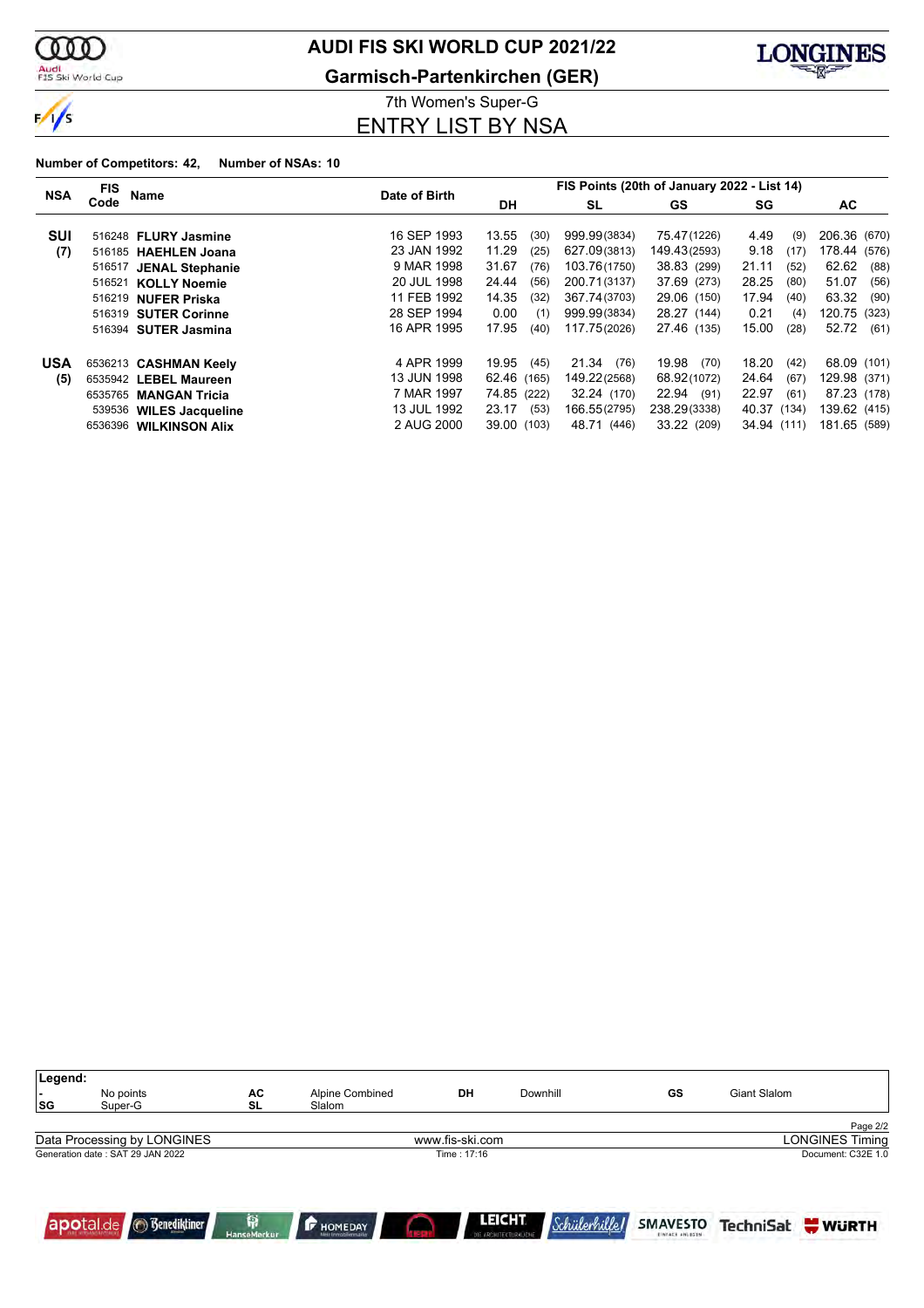



### **AUDI FIS SKI WORLD CUP 2021/22**

m Audi<br>FIS Ski World Cup







|                           | Number of Competitors: 42,<br><b>Number of NSAs: 10</b> |                             | Rank 120 in the FIS List: ETZENSPERGER Lindy |     |                |      |        |       | 37.35 FIS Points |
|---------------------------|---------------------------------------------------------|-----------------------------|----------------------------------------------|-----|----------------|------|--------|-------|------------------|
| <b>FIS</b><br>No.<br>Code |                                                         | <b>Name</b>                 | <b>NSA</b><br>Code                           |     | <b>WCSL-SG</b> |      | WCSL-O |       | <b>FIS SG</b>    |
| 1                         | 297601                                                  | <b>BRIGNONE Federica</b>    | ITA                                          | 517 | (1)            | 1011 | (5)    | 0.00  | (1)              |
| $\mathbf 2$               | 297910                                                  | <b>CURTONI Elena</b>        | <b>ITA</b>                                   | 402 | (3)            | 708  | (11)   | 4.96  | (10)             |
| 3                         | 516319                                                  | <b>SUTER Corinne</b>        | <b>SUI</b>                                   | 350 | (5)            | 911  | (7)    | 0.21  | (4)              |
| 4                         | 56088                                                   | <b>TIPPLER Tamara</b>       | <b>AUT</b>                                   | 322 | (6)            | 492  | (16)   | 9.13  | (16)             |
| 5                         | 299276                                                  | <b>BASSINO Marta</b>        | <b>ITA</b>                                   | 240 | (9)            | 783  | (9)    | 3.66  | (8)              |
| 6                         | 56256                                                   | <b>RAEDLER Ariane</b>       | <b>AUT</b>                                   | 164 | (11)           | 271  | (29)   | 12.55 | (23)             |
| $\overline{\mathbf{r}}$   | 56125                                                   | <b>PUCHNER Mirjam</b>       | <b>AUT</b>                                   | 156 | (13)           | 442  | (20)   | 9.73  | (18)             |
| 8                         | 516248                                                  | <b>FLURY Jasmine</b>        | SUI                                          | 137 | (16)           | 353  | (24)   | 4.49  | (9)              |
| 9                         | 105269                                                  | <b>GAGNON Marie-Michele</b> | CAN                                          | 127 | (18)           | 307  | (26)   | 12.74 | (24)             |
| 10                        | 197497                                                  | <b>MIRADOLI Romane</b>      | <b>FRA</b>                                   | 121 | (19)           | 232  | (37)   | 15.15 | (30)             |
| 11                        | 297702                                                  | <b>MARSAGLIA Francesca</b>  | ITA                                          | 116 | (20)           | 169  | (47)   | 14.96 | (27)             |
| 12                        | 516185                                                  | <b>HAEHLEN Joana</b>        | <b>SUI</b>                                   | 109 | (21)           | 201  | (41)   | 9.18  | (17)             |
| 13                        | 197641                                                  | <b>GAUCHE Laura</b>         | <b>FRA</b>                                   | 103 | (23)           | 199  | (42)   | 15.78 | (33)             |
| 14                        | 206668                                                  | <b>WEIDLE Kira</b>          | <b>GER</b>                                   | 92  | (25)           | 448  | (19)   | 18.15 | (41)             |
| 15                        | 56198                                                   | <b>SCHEYER Christine</b>    | <b>AUT</b>                                   | 85  | (28)           | 251  | (33)   | 17.93 | (39)             |
| 16                        | 56128                                                   | <b>HUETTER Cornelia</b>     | <b>AUT</b>                                   | 82  | (29)           | 259  | (31)   | 18.68 | (45)             |
| 17                        | 197383                                                  | <b>GAUTHIER Tiffany</b>     | <b>FRA</b>                                   | 80  | (30)           | 97   | (69)   | 14.53 | (26)             |
| 18                        | 516219                                                  | <b>NUFER Priska</b>         | <b>SUI</b>                                   | 79  | (31)           | 215  | (39)   | 17.94 | (40)             |
| 19                        | 56417                                                   | <b>FEST Nadine</b>          | <b>AUT</b>                                   | 53  | (34)           | 108  | (66)   | 15.44 | (31)             |
| 20                        | 299466                                                  | <b>DELAGO Nicol</b>         | <b>ITA</b>                                   | 44  | (35)           | 146  | (56)   | 17.78 | (38)             |
| 21                        | 485941                                                  | <b>PLESHKOVA Julia</b>      | <b>RUS</b>                                   | 37  | (36)           | 64   | (77)   | 20.08 | (48)             |
| 22                        | 516394                                                  | <b>SUTER Jasmina</b>        | SUI                                          | 34  | (37)           | 83   | (73)   | 15.00 | (28)             |
| 23                        | 299383                                                  | <b>MELESI Roberta</b>       | <b>ITA</b>                                   | 32  | (39)           | 45   | (88)   | 20.99 | (51)             |
| 24                        | 516521                                                  | <b>KOLLY Noemie</b>         | <b>SUI</b>                                   | 32  | (39)           | 71   | (75)   | 28.25 | (80)             |
| 25                        | 56177                                                   | <b>VENIER Stephanie</b>     | <b>AUT</b>                                   | 31  | (41)           | 129  | (62)   | 7.78  | (14)             |
| 26                        | 565320                                                  | <b>FERK SAIONI Marusa</b>   | <b>SLO</b>                                   | 31  | (41)           | 66   | (76)   | 18.24 | (43)             |
| 27                        | 197956                                                  | <b>CERUTTI Camille</b>      | <b>FRA</b>                                   | 25  | (43)           | 28   | (102)  | 26.11 | (73)             |
| 28                        | 6536213                                                 | <b>CASHMAN Keely</b>        | <b>USA</b>                                   | 23  | (44)           | 35   | (95)   | 18.20 | (42)             |
| 29                        | 298694                                                  | <b>PICHLER Karoline</b>     | <b>ITA</b>                                   | 22  | (45)           | 25   | (107)  | 24.30 | (66)             |
| 30                        | 56311                                                   | <b>REISINGER Elisabeth</b>  | <b>AUT</b>                                   | 21  | (46)           | 135  | (59)   | 18.69 | (46)             |
| 31                        | 516517                                                  | <b>JENAL Stephanie</b>      | SUI                                          | 21  | (46)           | 21   | (111)  | 21.11 | (52)             |
| 32                        | 6535765                                                 | <b>MANGAN Tricia</b>        | <b>USA</b>                                   |     |                |      |        | 22.97 | (61)             |
| 33                        | 56224                                                   | <b>MAIER Sabrina</b>        | AUT                                          | 9   | (54)           | 39   | (94)   | 23.51 | (63)             |
| 34                        | 6535942                                                 | <b>LEBEL Maureen</b>        | <b>USA</b>                                   |     |                |      |        | 24.64 | (67)             |
| 35                        | 299630                                                  | <b>DELAGO Nadia</b>         | <b>ITA</b>                                   | 5   | (59)           | 267  | (30)   | 26.62 | (76)             |
| 36                        | 197861                                                  | <b>PASLIER Esther</b>       | <b>FRA</b>                                   |     |                |      |        | 29.84 | (84)             |
| 37                        | 107583                                                  | <b>REMME Roni</b>           | CAN                                          |     |                | 14   | (121)  | 30.46 | (88)             |
| 38                        | 715171                                                  | <b>MUZAFERIJA Elvedina</b>  | BIH                                          | 13  | (49)           | 17   | (116)  | 34.11 | (107)            |
|                           |                                                         |                             |                                              |     |                |      |        |       |                  |



**F** HOMEDAY



**LONGINES**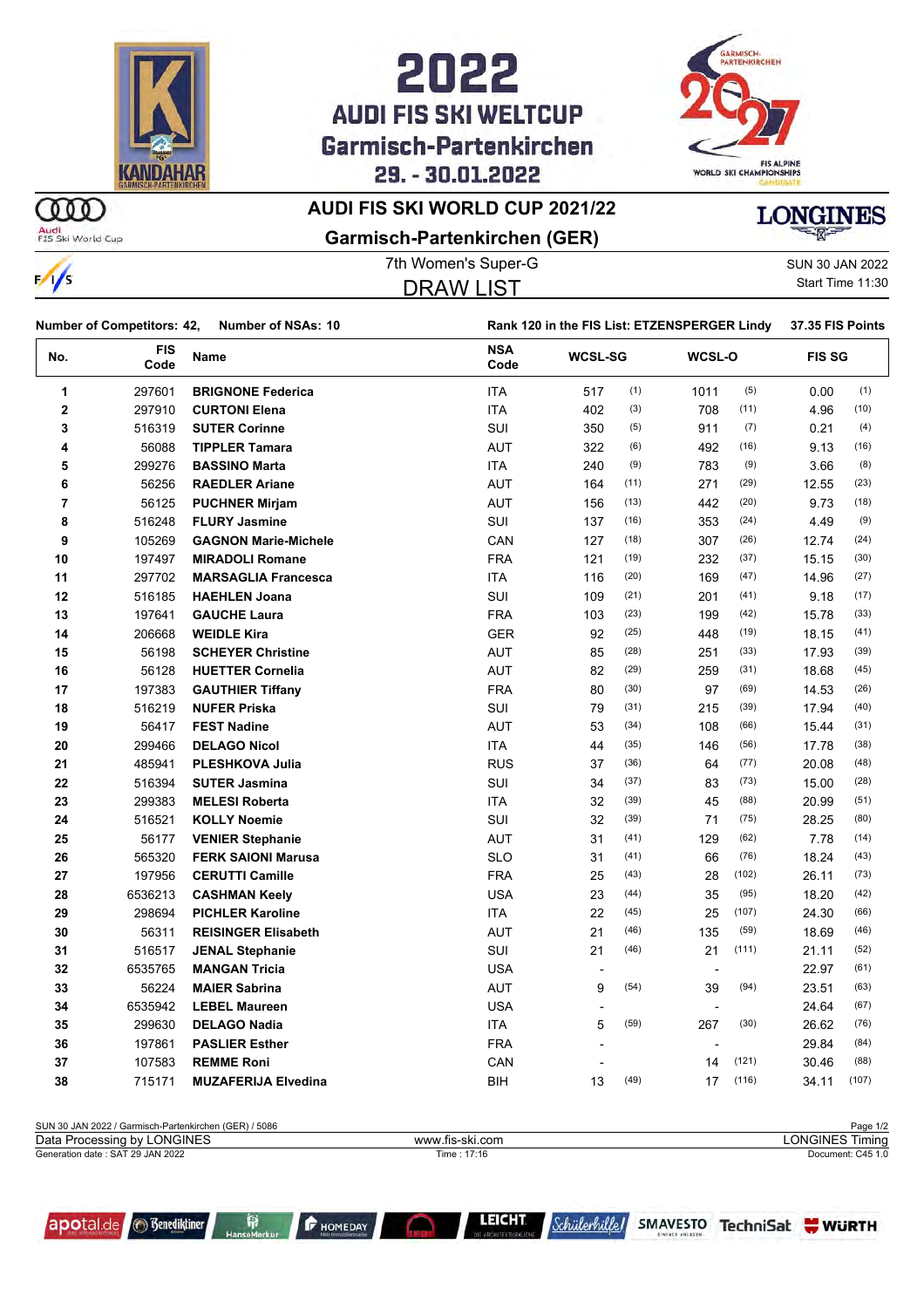**AUDI FIS SKI WORLD CUP 2021/22**

Audi<br>FIS Ski World Cup

ത്ത

 $\frac{1}{\sqrt{2}}$ 

## **Garmisch-Partenkirchen (GER)**



7th Women's Super-G SUN 30 JAN 2022

### DRAW LIST

Start Time 11:30

|     | <b>Number of Competitors: 42,</b> | Number of NSAs: 10      |                    | Rank 120 in the FIS List: ETZENSPERGER Lindy |                          | 37.35 FIS Points |
|-----|-----------------------------------|-------------------------|--------------------|----------------------------------------------|--------------------------|------------------|
| No. | <b>FIS</b><br>Code                | Name                    | <b>NSA</b><br>Code | <b>WCSL-SG</b>                               | <b>WCSL-O</b>            | <b>FIS SG</b>    |
| 39  | 6536396                           | <b>WILKINSON Alix</b>   | USA                | $\overline{\phantom{0}}$                     | (114)<br>20              | (111)<br>34.94   |
| 40  | 206838                            | <b>KAPFER Nadine</b>    | GER                | $\overline{\phantom{0}}$                     | $\overline{\phantom{0}}$ | (112)<br>35.53   |
| 41  | 539536                            | <b>WILES Jacqueline</b> | USA                | (66)                                         | (84)<br>52               | (134)<br>>40.37  |
| 42  | 206803                            | <b>STUFFER Carina</b>   | GER                | $\overline{\phantom{0}}$                     | $\overline{\phantom{0}}$ | (173)<br>>47.44  |

| Legend:                 |                                                                                                                 |                         |                  |                                                |                                                            |                 |                       |                        |
|-------------------------|-----------------------------------------------------------------------------------------------------------------|-------------------------|------------------|------------------------------------------------|------------------------------------------------------------|-----------------|-----------------------|------------------------|
| <b>FIS SG</b><br>WCSL-O | No points<br>FIS points for Super G (14th FIS points list 2021/2022)<br>Overall FIS World Cup Start List points |                         |                  | Greater than 120th rank in the FIS points list | <b>WCSL-SG</b> FIS World Cup Start List points for Super G | No.             | <b>Control Number</b> |                        |
|                         | SUN 30 JAN 2022 / Garmisch-Partenkirchen (GER) / 5086                                                           |                         |                  |                                                |                                                            |                 |                       | Page 2/2               |
|                         | Data Processing by LONGINES                                                                                     |                         |                  | www.fis-ski.com                                |                                                            |                 |                       | <b>LONGINES Timing</b> |
|                         | Generation date: SAT 29 JAN 2022                                                                                |                         |                  | Time: 17:16                                    |                                                            |                 |                       | Document: C45 1.0      |
|                         | apotal.de 6 Benediktiner                                                                                        | Ĥ<br><b>HanseMerkur</b> | <b>F</b> HOMEDAY | <b>LEICHT</b><br>DIE ARCHITEKTURKUCH           | <i>Schülerhille!</i>                                       | <b>SMAVESTO</b> |                       | TechniSat WURTH        |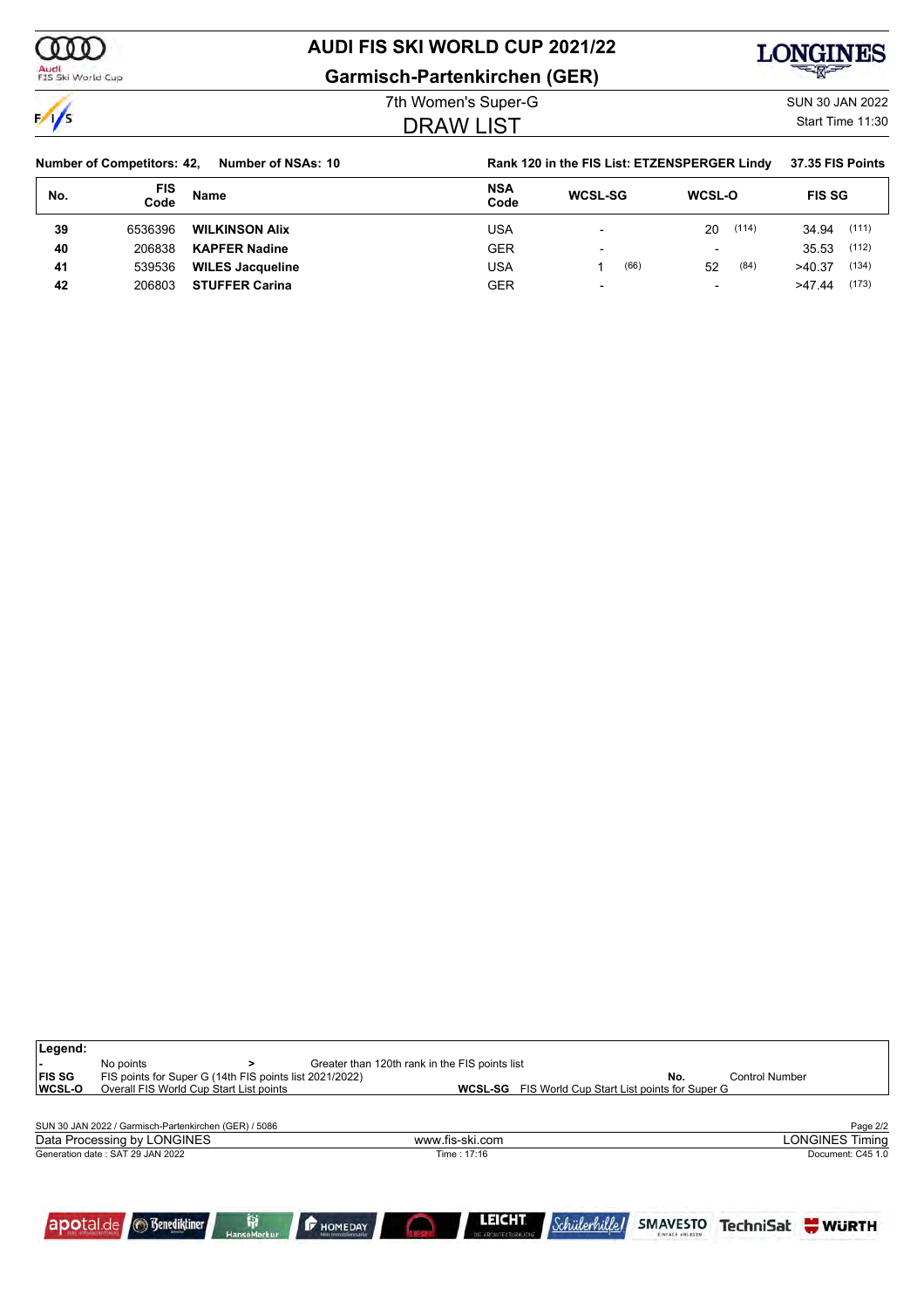

ഞ

Audi<br>FIS Ski World Cup

 $\frac{1}{s}$ 

**Bib FIS**

## **AUDI FIS SKI WELTCUP** Garmisch-Partenkirchen 29. - 30.01.2022



**Time Ski**

### **AUDI FIS SKI WORLD CUP 2021/22**

**Garmisch-Partenkirchen (GER)**

START LIST

**Year of NSA**

**Birth Code**

**Number of Competitors: 42, Number of NSAs: 10**

**Code Name**

7th Women's Super-G Super-G SUN 30 JAN 2022 Start Time 11:30

**LONGINES** 

|                         | ovuu |                             | וווס                  | coue       |           |
|-------------------------|------|-----------------------------|-----------------------|------------|-----------|
| 1                       |      | 56125 PUCHNER Mirjam        | 1992                  | AUT        | Atomic    |
| $\overline{\mathbf{c}}$ |      | 197641 GAUCHE Laura         |                       | 1995 FRA   | Head      |
| 3                       |      | 56088 TIPPLER Tamara        | 1991                  | AUT        | Salomon   |
| 4                       |      | 516185 HAEHLEN Joana        |                       | 1992 SUI   | Atomic    |
| 5                       |      | 297910 CURTONI Elena        | 1991                  | <b>ITA</b> | Head      |
| 6                       |      | 299466 DELAGO Nicol         | 1996                  | <b>ITA</b> | Atomic    |
| $\overline{7}$          |      | 297601 BRIGNONE Federica    | 1990                  | <b>ITA</b> | Rossignol |
| 8                       |      | 516219 NUFER Priska         |                       | 1992 SUI   | Dynastar  |
| 9                       |      | 516319 SUTER Corinne        |                       | 1994 SUI   | Head      |
| 10                      |      | 56417 FEST Nadine           |                       | 1998 AUT   | Rossignol |
|                         |      |                             | break                 |            |           |
| 11                      |      | 56256 RAEDLER Ariane        |                       | 1995 AUT   | Head      |
| 12                      |      | 56198 SCHEYER Christine     |                       | 1994 AUT   | Head      |
| 13                      |      | 299276 BASSINO Marta        | 1996 ITA              |            | Salomon   |
| 14                      |      | 56128 HUETTER Cornelia      |                       | 1992 AUT   | Head      |
| 15                      |      | 516248 FLURY Jasmine        |                       | 1993 SUI   | Fischer   |
| 16                      |      | 206668 <b>WEIDLE Kira</b>   |                       | 1996 GER   | Rossignol |
| 17                      |      | 105269 GAGNON Marie-Michele | 1989                  | CAN        | Head      |
| 18                      |      | 297702 MARSAGLIA Francesca  | 1990                  | ITA        | Salomon   |
| 19                      |      | 197497 MIRADOLI Romane      |                       | 1994 FRA   | Dynastar  |
| 20                      |      | 197383 GAUTHIER Tiffany     |                       | 1993 FRA   | Rossignol |
| 21                      |      | 56311 REISINGER Elisabeth   | break                 | 1996 AUT   | Head      |
| 22                      |      | 565320 FERK SAIONI Marusa   |                       | 1988 SLO   | Salomon   |
| 23                      |      | 6536213 CASHMAN Keely       |                       | 1999 USA   | Rossignol |
| 24                      |      | 56177 VENIER Stephanie      |                       | 1993 AUT   | Head      |
| 25                      |      | 298694 PICHLER Karoline     | 1994 ITA              |            | Head      |
| 26                      |      | 516517 JENAL Stephanie      |                       | 1998 SUI   | Atomic    |
| 27                      |      | 516394 SUTER Jasmina        |                       | 1995 SUI   | Stoeckli  |
| 28                      |      | 299383 MELESI Roberta       | 1996 ITA              |            | Dynastar  |
| 29                      |      | 197956 CERUTTI Camille      |                       | 1998 FRA   | Atomic    |
| 30                      |      | 485941 PLESHKOVA Julia      |                       | 1997 RUS   | Head      |
| 31                      |      | 516521 KOLLY Noemie         |                       | 1998 SUI   | Stoeckli  |
|                         |      |                             | <sup>.---</sup> break |            |           |
| 32                      |      | 6535765 MANGAN Tricia       |                       | 1997 USA   | Head      |
| 33                      |      | 56224 MAIER Sabrina         | 1994                  | AUT        | Atomic    |
| 34                      |      | 6535942 LEBEL Maureen       |                       | 1998 USA   | Voelkl    |
| 35                      |      | 299630 DELAGO Nadia         | 1997 ITA              |            | Atomic    |
| 36                      |      | 197861 PASLIER Esther       | 1997                  | FRA        | Head      |
| 37                      |      | 107583 <b>REMME Roni</b>    | 1996                  | CAN        | Head      |
| 38                      |      | 715171 MUZAFERIJA Elvedina  | 1999                  | BIH        | Atomic    |
| 39                      |      | 6536396 WILKINSON Alix      | 2000                  | USA        | Voelkl    |
| 40                      |      | 206838 KAPFER Nadine        | 2000                  | GER        |           |
| 41                      |      | 539536 WILES Jacqueline     |                       | 1992 USA   | Rossignol |

SUN 30 JAN 2022 / Garmisch-Partenkirchen (GER) / 5086 Page 1/2<br>
Data Processing by LONGINES Timing Page 1/2 Generation date : SAT 29 JAN 2022 Time : 17:19 Document: C51A 1.0 Data Processing by LONGINES www.fis-ski.com

206803 **STUFFER Carina** 1999 GER Head

**41992 USA Analytic School STUFFER Carina**<br>206803 **STUFFER Carina** 1999 GER Head



**F** HOMEDAY



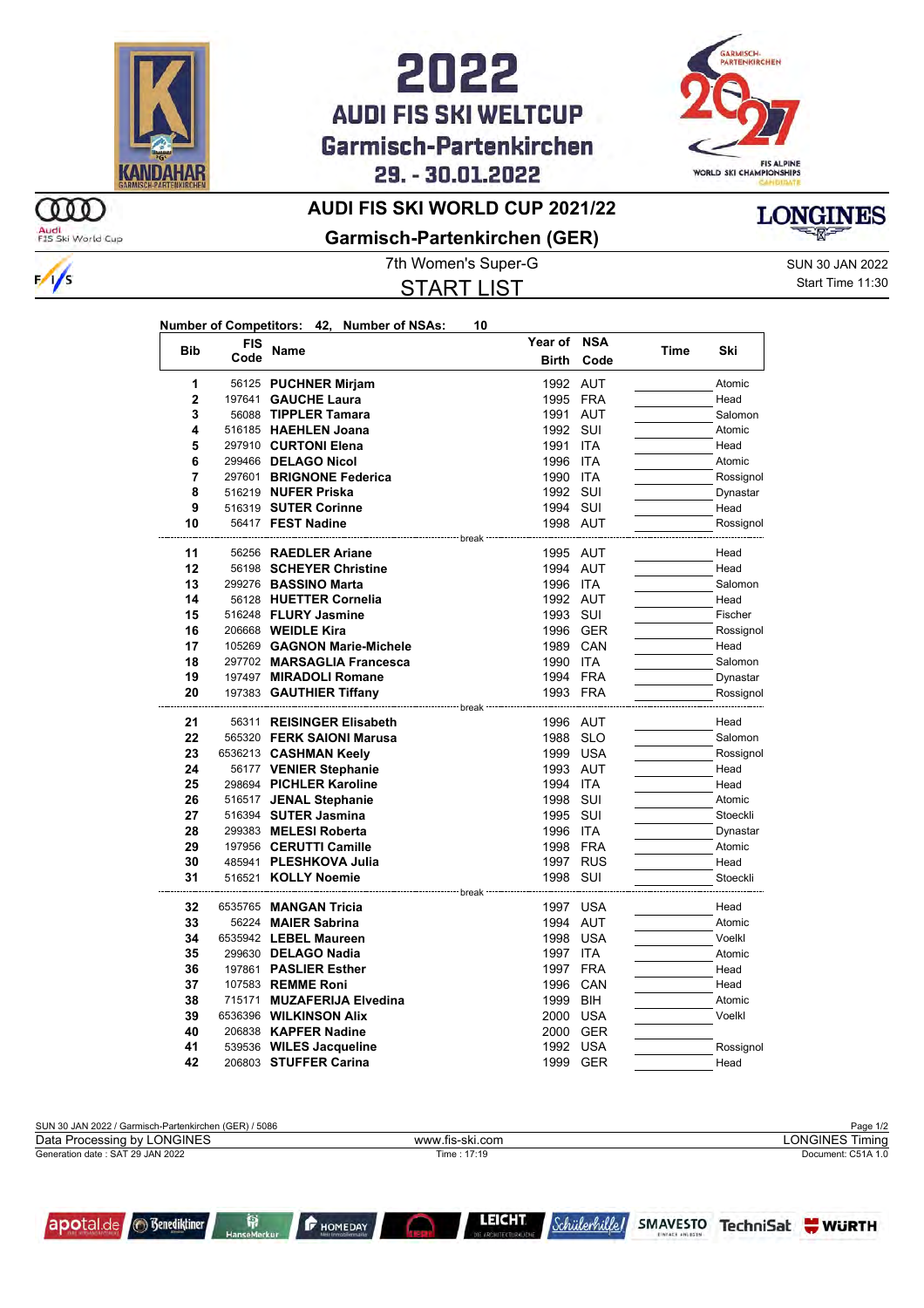|                                                                         |                                                      | <b>AUDI FIS SKI WORLD CUP 2021/22</b> |                                                                                                      |            | ONGINES         |                                      |  |
|-------------------------------------------------------------------------|------------------------------------------------------|---------------------------------------|------------------------------------------------------------------------------------------------------|------------|-----------------|--------------------------------------|--|
| Audi<br>FIS Ski World Cup                                               |                                                      |                                       | <b>Garmisch-Partenkirchen (GER)</b>                                                                  |            | 국민주             |                                      |  |
|                                                                         |                                                      |                                       | 7th Women's Super-G                                                                                  |            |                 | <b>SUN 30 JAN 2022</b>               |  |
| $\overline{\phantom{a}}$                                                |                                                      |                                       | <b>START LIST</b>                                                                                    |            |                 | Start Time 11:30                     |  |
| Jury                                                                    |                                                      |                                       | <b>Technical Data</b>                                                                                |            |                 |                                      |  |
| <b>FIS Technical Delegate</b><br>Referee                                | <b>MURMANN Markus</b><br><b>GERDOL Peter</b>         | SUI<br><b>FIS</b>                     | <b>Course Name</b><br><b>Start Altitude</b>                                                          |            |                 | Kandahar 1<br>1308m                  |  |
| <b>Assistant Referee</b><br><b>Chief of Race</b>                        | <b>VULLIET Jean-Philippe</b><br><b>WILD Stefanie</b> | <b>FIS</b><br><b>GER</b>              | <b>Finish Altitude</b><br><b>Vertical Drop</b><br><b>Course Length</b><br><b>Homologation Number</b> |            |                 | 770m<br>538m<br>2180m<br>13282/11/19 |  |
| <b>Race Information</b>                                                 |                                                      |                                       |                                                                                                      |            |                 |                                      |  |
| <b>Course Setter</b><br><b>Gates/Turning Gates</b><br><b>Start Time</b> | <b>HOEDLMOSER Alex</b><br>41/35<br>11:30             | <b>USA</b>                            |                                                                                                      |            |                 |                                      |  |
| <b>Forerunners:</b>                                                     | F1 - WIDMESSER Simon                                 | <b>GER</b>                            | F2 - HERZOG Fabian                                                                                   | <b>GER</b> | F3 - BOLZ Simon | <b>GER</b>                           |  |

| SUN 30 JAN 2022 / Garmisch-Partenkirchen (GER) / 5086 |                                             |                                       |                                    |                 | Page 2/2               |
|-------------------------------------------------------|---------------------------------------------|---------------------------------------|------------------------------------|-----------------|------------------------|
| Data Processing by LONGINES                           |                                             | www.fis-ski.com                       |                                    |                 | <b>LONGINES Timing</b> |
| Generation date: SAT 29 JAN 2022                      |                                             | Time: 17:19                           |                                    |                 | Document: C51A 1.0     |
| <b>Benediktiner</b>                                   | Ĥ<br><b>F</b> HOMEDAY<br><b>HanseMerkur</b> | <b>LEICHT</b><br>DIE ARCHITEKTURKUCH. | <b>SMAVESTO</b><br>EINFATH ANLEGEN | TechniSat WWRTH |                        |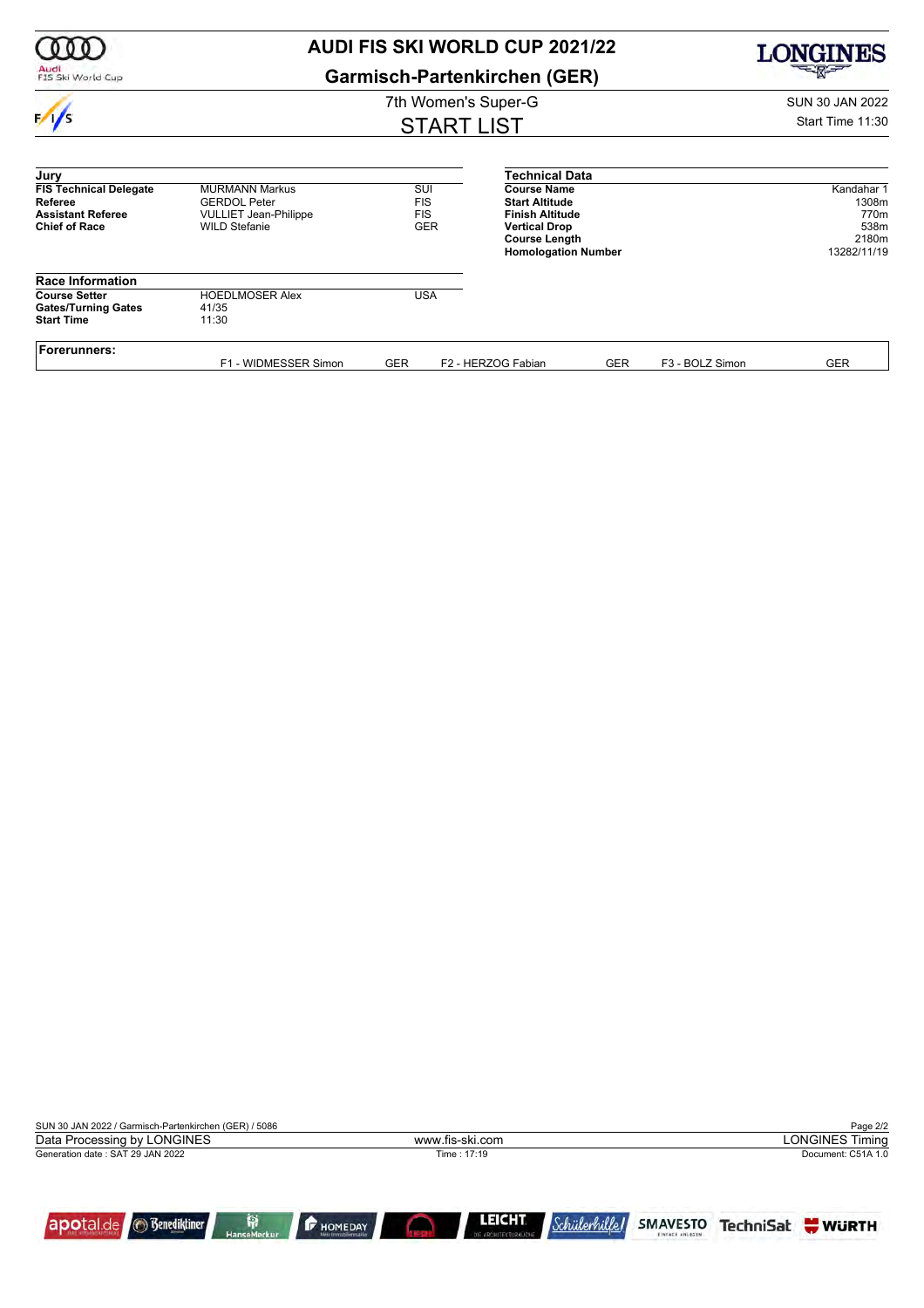



### **AUDI FIS SKI WORLD CUP 2021/22**

Audi<br>FIS Ski World Cup

**OOD** 

 $\frac{1}{s}$ 

**Garmisch-Partenkirchen (GER)**

OFFICIAL RESULTS

7th Women's Super-G Super-G SUN 30 JAN 2022 Start Time 11:30

**Number of Competitors: 42, Number of NSAs: 10 Penalty applied: 0.00**

|                |                | <b>FIS</b>                           |                             |      | <b>NSA</b> |         |                   | <b>Distance</b> | Race          |           |
|----------------|----------------|--------------------------------------|-----------------------------|------|------------|---------|-------------------|-----------------|---------------|-----------|
| Rank           | <b>Bib</b>     | Code                                 | Name                        | YB   | Code       | Time    | <b>Difference</b> | (m)             | <b>Points</b> | Ski       |
| 1              | 14             | 56128                                | <b>HUETTER Cornelia</b>     | 1992 | <b>AUT</b> | 1:18.19 |                   |                 | 0.00          | Head      |
| 1              | $\overline{7}$ | 297601                               | <b>BRIGNONE Federica</b>    | 1990 | <b>ITA</b> | 1:18.19 |                   |                 | 0.00          | Rossignol |
| 3              | 3              | 56088                                | <b>TIPPLER Tamara</b>       | 1991 | <b>AUT</b> | 1:19.01 | 0.82              | 22.62           | 12.48         | Salomon   |
| 4              | $\mathbf{1}$   | 56125                                | <b>PUCHNER Mirjam</b>       | 1992 | <b>AUT</b> | 1:19.02 | 0.83              | 22.90           | 12.63         | Atomic    |
| 5              | 10             | 56417                                | <b>FEST Nadine</b>          | 1998 | <b>AUT</b> | 1:19.12 | 0.93              | 25.62           | 14.15         | Rossignol |
| 6              | 19             | 197497                               | <b>MIRADOLI Romane</b>      | 1994 | <b>FRA</b> | 1:19.17 | 0.98              | 26.98           | 14.91         | Dynastar  |
| $\overline{7}$ | 27             | 516394                               | <b>SUTER Jasmina</b>        | 1995 | SUI        | 1:19.20 | 1.01              | 27.80           | 15.37         | Stoeckli  |
| 8              | 9              | 516319                               | <b>SUTER Corinne</b>        | 1994 | SUI        | 1:19.22 | 1.03              | 28.34           | 15.68         | Head      |
| 8              | 4              | 516185                               | <b>HAEHLEN Joana</b>        | 1992 | SUI        | 1:19.22 | 1.03              | 28.34           | 15.68         | Atomic    |
| 10             | 5              | 297910                               | <b>CURTONI Elena</b>        | 1991 | <b>ITA</b> | 1:19.26 | 1.07              | 29.43           | 16.28         | Head      |
| 11             | 11             | 56256                                | <b>RAEDLER Ariane</b>       | 1995 | <b>AUT</b> | 1:19.40 | 1.21              | 33.22           | 18.42         | Head      |
| 12             | 21             | 56311                                | <b>REISINGER Elisabeth</b>  | 1996 | <b>AUT</b> | 1:19.44 | 1.25              | 34.30           | 19.02         | Head      |
| 13             | 6              | 299466                               | <b>DELAGO Nicol</b>         | 1996 | <b>ITA</b> | 1:19.54 | 1.35              | 37.00           | 20.55         | Atomic    |
| 14             | 28             | 299383                               | <b>MELESI Roberta</b>       | 1996 | <b>ITA</b> | 1:19.59 | 1.40              | 38.35           | 21.31         | Dynastar  |
| 15             | 31             | 516521                               | <b>KOLLY Noemie</b>         | 1998 | SUI        | 1:19.79 | 1.60              | 43.71           | 24.35         | Stoeckli  |
| 16             | 24             | 56177                                | <b>VENIER Stephanie</b>     | 1993 | <b>AUT</b> | 1:19.80 | 1.61              | 43.98           | 24.50         | Head      |
| 16             | 13             | 299276                               | <b>BASSINO Marta</b>        | 1996 | <b>ITA</b> | 1:19.80 | 1.61              | 43.98           | 24.50         | Salomon   |
| 18             | 35             | 299630                               | <b>DELAGO Nadia</b>         | 1997 | <b>ITA</b> | 1:19.85 | 1.66              | 45.32           | 25.26         | Atomic    |
| 18             | 30             | 485941                               | PLESHKOVA Julia             | 1997 | <b>RUS</b> | 1:19.85 | 1.66              | 45.32           | 25.26         | Head      |
| 20             | 16             | 206668                               | <b>WEIDLE Kira</b>          | 1996 | <b>GER</b> | 1:19.89 | 1.70              | 46.39           | 25.87         | Rossignol |
| 21             | 17             | 105269                               | <b>GAGNON Marie-Michele</b> | 1989 | CAN        | 1:19.96 | 1.77              | 48.26           | 26.94         | Head      |
| 22             | 15             | 516248                               | <b>FLURY Jasmine</b>        | 1993 | SUI        | 1:19.97 | 1.78              | 48.52           | 27.09         | Fischer   |
| 23             | 20             | 197383                               | <b>GAUTHIER Tiffany</b>     | 1993 | <b>FRA</b> | 1:19.98 | 1.79              | 48.79           | 27.24         | Rossignol |
| 24             | 12             | 56198                                | <b>SCHEYER Christine</b>    | 1994 | <b>AUT</b> | 1:20.00 | 1.81              | 49.32           | 27.55         | Head      |
| 25             | $\overline{2}$ | 197641                               | <b>GAUCHE Laura</b>         | 1995 | <b>FRA</b> | 1:20.11 | 1.92              | 52.25           | 29.22         | Head      |
| 26             | 25             | 298694                               | <b>PICHLER Karoline</b>     | 1994 | <b>ITA</b> | 1:20.16 | 1.97              | 53.58           | 29.98         | Head      |
| 27             | 37             | 107583                               | <b>REMME Roni</b>           | 1996 | CAN        | 1:20.19 | 2.00              | 54.37           | 30.44         | Head      |
| 28             | 8              | 516219                               | <b>NUFER Priska</b>         | 1992 | SUI        | 1:20.29 | 2.10              | 57.02           | 31.96         | Dynastar  |
| 29             | 18             | 297702                               | <b>MARSAGLIA Francesca</b>  | 1990 | <b>ITA</b> | 1:20.35 | 2.16              | 58.60           | 32.87         | Salomon   |
| 30             | 22             | 565320                               | <b>FERK SAIONI Marusa</b>   | 1988 | <b>SLO</b> | 1:20.38 | 2.19              | 59.40           | 33.33         | Salomon   |
| 31             | 41             | 539536                               | <b>WILES Jacqueline</b>     | 1992 | <b>USA</b> | 1:20.50 | 2.31              | 62.56           | 35.16         | Rossignol |
| 32             | 42             | 206803                               | <b>STUFFER Carina</b>       | 1999 | <b>GER</b> | 1:20.55 | 2.36              | 63.87           | 35.92         | Head      |
| 33             | 40             | 206838                               | <b>KAPFER Nadine</b>        | 2000 | <b>GER</b> | 1:20.68 | 2.49              | 67.28           | 37.90         |           |
| 34             | 33             | 56224                                | <b>MAIER Sabrina</b>        | 1994 | <b>AUT</b> | 1:20.72 | 2.53              | 68.33           | 38.50         | Atomic    |
| 35             | 23             | 6536213                              | <b>CASHMAN Keely</b>        | 1999 | <b>USA</b> | 1:20.77 | 2.58              | 69.63           | 39.27         | Rossignol |
| 36             | 29             | 197956                               | <b>CERUTTI Camille</b>      | 1998 | <b>FRA</b> | 1:20.86 | 2.67              | 71.98           | 40.64         | Atomic    |
| 37             | 26             | 516517                               | <b>JENAL Stephanie</b>      | 1998 | SUI        | 1:20.97 | 2.78              | 74.85           | 42.31         | Atomic    |
| 38             | 38             | 715171                               | <b>MUZAFERIJA Elvedina</b>  | 1999 | BIH        | 1:21.05 | 2.86              | 76.93           | 43.53         | Atomic    |
| 39             | 36             | 197861                               | <b>PASLIER Esther</b>       | 1997 | <b>FRA</b> | 1:21.38 | 3.19              | 85.45           | 48.55         | Head      |
| 40             | 34             | 6535942                              | <b>LEBEL Maureen</b>        | 1998 | <b>USA</b> | 1:23.06 | 4.87              | 127.82          | 74.12         | Voelkl    |
|                |                | <b>DID NOT FINISH: 2 competitors</b> |                             |      |            |         |                   |                 |               |           |
|                | 32             | 6535765                              | <b>MANGAN Tricia</b>        | 1997 | <b>USA</b> |         |                   |                 |               | Head      |
|                | 39             | 6536396                              | <b>WILKINSON Alix</b>       | 2000 | <b>USA</b> |         |                   |                 |               | Voelkl    |

| SUN 30 JAN 2022 / Garmisch-Partenkirchen (GER) / 5086 |                 | Page 1/2           |
|-------------------------------------------------------|-----------------|--------------------|
| Data Processing by LONGINES                           | www.fis-ski.com | LONGINES Timing    |
| Generation date: SUN 30 JAN 2022                      | Time : 12:58    | Document: C73A 1.0 |
|                                                       |                 |                    |



**F** HOMEDAY



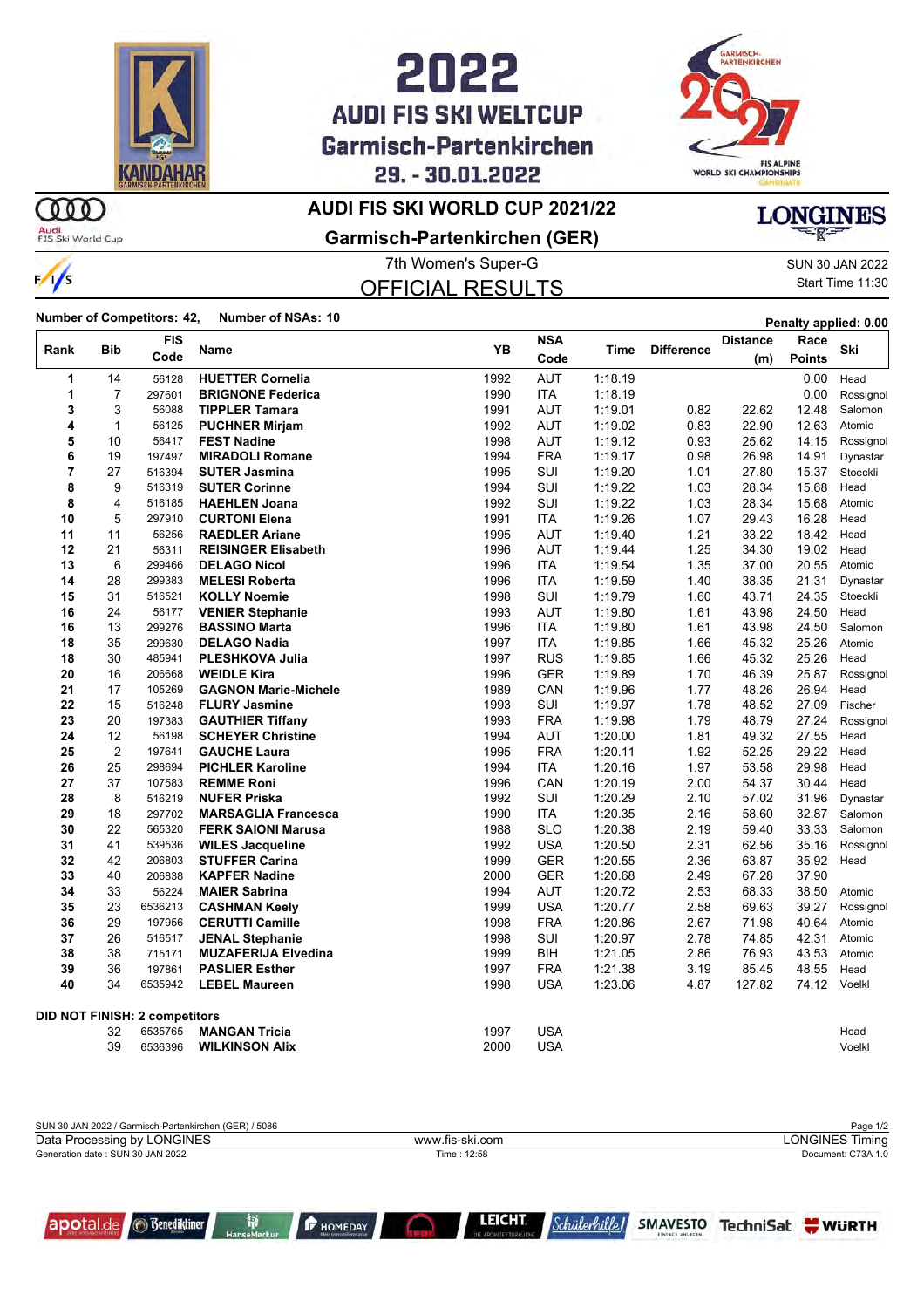

### **AUDI FIS SKI WORLD CUP 2021/22**

**Garmisch-Partenkirchen (GER)**

# **LONGINES**

7th Women's Super-G SUN 30 JAN 2022

### OFFICIAL RESULTS

Start Time 11:30

| Number of Competitors: 42,                                                                   |                    | Number of NSAs: 10                                                                                   |            |                                               |                                |                                                                                                                                                     |            |                   | Penalty applied: 0.00  |                       |                                                             |
|----------------------------------------------------------------------------------------------|--------------------|------------------------------------------------------------------------------------------------------|------------|-----------------------------------------------|--------------------------------|-----------------------------------------------------------------------------------------------------------------------------------------------------|------------|-------------------|------------------------|-----------------------|-------------------------------------------------------------|
| <b>Bib</b><br>Rank                                                                           | <b>FIS</b><br>Code | <b>Name</b>                                                                                          |            |                                               | YB                             | <b>NSA</b><br>Code                                                                                                                                  | Time       | <b>Difference</b> | <b>Distance</b><br>(m) | Race<br><b>Points</b> | Ski                                                         |
| Jury                                                                                         |                    |                                                                                                      |            |                                               |                                | Technical Data                                                                                                                                      |            |                   |                        |                       |                                                             |
| <b>FIS Technical Delegate</b><br>Referee<br><b>Assistant Referee</b><br><b>Chief of Race</b> |                    | <b>MURMANN Markus</b><br><b>GERDOL Peter</b><br><b>VULLIET Jean-Philippe</b><br><b>WILD Stefanie</b> |            | SUI<br><b>FIS</b><br><b>FIS</b><br><b>GER</b> |                                | <b>Course Name</b><br><b>Start Altitude</b><br><b>Finish Altitude</b><br><b>Vertical Drop</b><br><b>Course Length</b><br><b>Homologation Number</b> |            |                   |                        |                       | Kandahar 1<br>1308m<br>770m<br>538m<br>2180m<br>13282/11/19 |
| <b>Race Information</b>                                                                      |                    |                                                                                                      |            |                                               |                                |                                                                                                                                                     |            |                   |                        |                       |                                                             |
| <b>Course Setter</b><br><b>Gates/Turning Gates</b><br><b>Start Time</b>                      |                    | <b>HOEDLMOSER Alex</b><br>41/35<br>11:30                                                             |            | <b>USA</b>                                    |                                |                                                                                                                                                     |            |                   |                        |                       |                                                             |
| Forerunners:                                                                                 |                    | F1 - WIDMESSER Simon                                                                                 | <b>GER</b> |                                               | F <sub>2</sub> - HERZOG Fabian |                                                                                                                                                     | <b>GER</b> | F3 - BOLZ Simon   |                        |                       | <b>GER</b>                                                  |
| <b>Conditions on course:</b><br><b>MOSTLY CLOUDY</b>                                         |                    | WET<br>Snow:                                                                                         |            |                                               | Temperature - Start:           | $2^{\circ}$ C                                                                                                                                       |            |                   | Temperature - Finish:  | 3°C                   |                                                             |

| Legend:                                               |                                 |                                       |               |  |  |                          |  |  |
|-------------------------------------------------------|---------------------------------|---------------------------------------|---------------|--|--|--------------------------|--|--|
| YB<br>Year of Birth                                   |                                 |                                       |               |  |  |                          |  |  |
|                                                       |                                 |                                       |               |  |  |                          |  |  |
|                                                       |                                 |                                       |               |  |  |                          |  |  |
| SUN 30 JAN 2022 / Garmisch-Partenkirchen (GER) / 5086 |                                 |                                       |               |  |  | Page 2/2                 |  |  |
| Data Processing by LONGINES                           |                                 | <b>LONGINES Timing</b>                |               |  |  |                          |  |  |
| Generation date: SUN 30 JAN 2022                      |                                 | Time: 12:58                           |               |  |  | Document: C73A 1.0       |  |  |
|                                                       |                                 |                                       |               |  |  |                          |  |  |
|                                                       |                                 |                                       |               |  |  |                          |  |  |
| apotal.de <b>Benediktiner</b>                         | H<br>F HOMEDAY<br>Hancoblocking | <b>LEICHT</b><br>OIL ADOMITTYTUDALITY | Schülerhilfel |  |  | SMAVESTO TechniSat WURTH |  |  |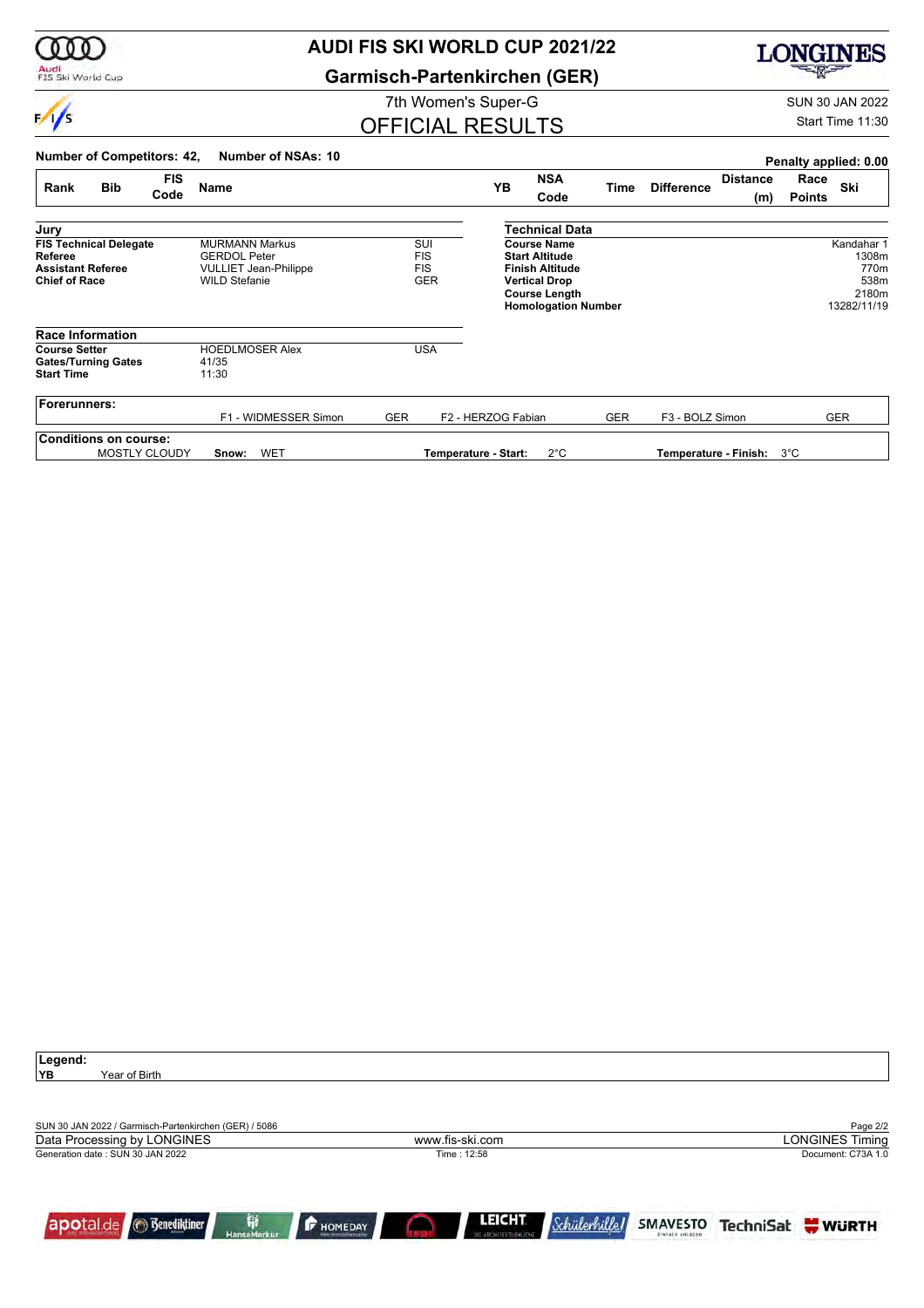



### **AUDI FIS SKI WORLD CUP 2021/22**

m Audi<br>FIS Ski World Cup

**Garmisch-Partenkirchen (GER)**

7th Women's Super-G Super-G SUN 30 JAN 2022

PENALTY CALCULATION

Start Time 11:30

**LONGINES** 

#### **Best 10 at Finish F-factor:** 1190

|      |            | <b>FIS</b> |                          | <b>NSA</b> | <b>FIS</b>    |               | Racel         |
|------|------------|------------|--------------------------|------------|---------------|---------------|---------------|
| Rank | <b>Bib</b> | Code       | Name                     | Code       | <b>Points</b> | <b>Best 5</b> | <b>Points</b> |
|      | 14         |            | 56128 HUETTER Cornelia   | <b>AUT</b> | 18.68         |               |               |
|      |            |            | 297601 BRIGNONE Federica | <b>ITA</b> | 0.00          | 0.00          | 0.00          |
| 3    | 3          |            | 56088 TIPPLER Tamara     | <b>AUT</b> | 9.13          | 9.13          | 12.48         |
| 4    |            |            | 56125 PUCHNER Mirjam     | <b>AUT</b> | 9.73          |               |               |
| 5    | 10         |            | 56417 FEST Nadine        | <b>AUT</b> | 15.44         |               |               |
| 6    | 19         |            | 197497 MIRADOLI Romane   | <b>FRA</b> | 15.15         |               |               |
|      | 27         |            | 516394 SUTER Jasmina     | <b>SUI</b> | 15.00         |               |               |
| 8    | 9          |            | 516319 SUTER Corinne     | SUI        | 0.21          | 0.21          | 15.68         |
| 8    |            |            | 516185 HAEHLEN Joana     | SUI        | 9.18          | 9.18          | 15.68         |
| 10   | $5 -$      |            | 297910 CURTONI Elena     | <b>ITA</b> | 4.96          | 4.96          | 16.28         |

#### **Best 5 FIS Points Started**

| Rank | <b>Bib</b> | <b>FIS</b><br><b>Name</b> | <b>NSA</b> | <b>FIS</b>    |
|------|------------|---------------------------|------------|---------------|
|      |            | Code                      | Code       | <b>Points</b> |
|      |            | 297601 BRIGNONE Federica  | <b>ITA</b> | 0.00          |
| 8    | 9          | 516319 SUTER Corinne      | SUI        | 0.21          |
| 16   | 13         | 299276 BASSINO Marta      | <b>ITA</b> | 3.66          |
| 22   | 15         | 516248 FLURY Jasmine      | SUI        | 4.49          |
| 10   | 5          | 297910 CURTONI Elena      | <b>ITA</b> | 4.96          |

| 13.32    |       |       |
|----------|-------|-------|
|          | 23.48 |       |
|          |       | 60.12 |
| $-2.332$ |       |       |
| $-2.33$  |       |       |
| 0.00     |       |       |
| 0.00     |       |       |
| $-2.33$  |       |       |
| 0.00     |       |       |
|          |       |       |

| SUN 30 JAN 2022 / Garmisch-Partenkirchen (GER) / 5086<br>Data Processing by LONGINES | www.fis-ski.com                                                                | Page 1/1<br><b>LONGINES Timing</b>          |
|--------------------------------------------------------------------------------------|--------------------------------------------------------------------------------|---------------------------------------------|
| Generation date: SUN 30 JAN 2022                                                     | Time: 12:59                                                                    | Document: C77C 1.0                          |
|                                                                                      |                                                                                |                                             |
| apotal.de <b>Benediktiner</b>                                                        | <b>LEICHT</b><br><b>F</b> HOMEDAY<br>DIE ARCHITEKTURKÜCH<br><b>HanseMerkur</b> | SMAVESTO TechniSat WURTH<br>EINTACH ANLEGEN |







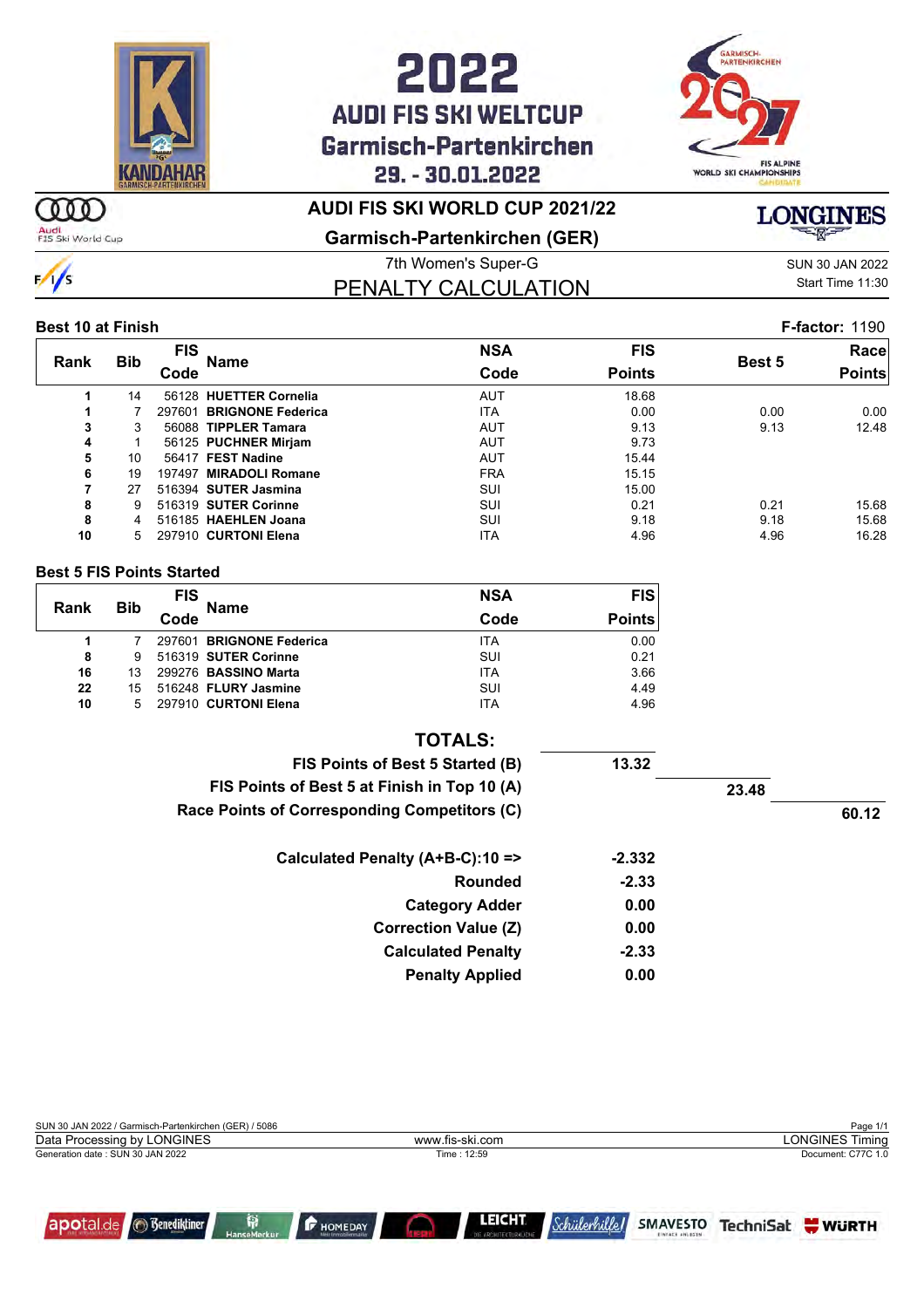



### m

 $\frac{1}{s}$ 

Audi<br>FIS Ski World Cup

### **AUDI FIS SKI WORLD CUP 2021/22**

**Garmisch-Partenkirchen (GER)**

7th Women's Super-G Super-G SUN 30 JAN 2022

PERFORMANCE ANALYSIS BY RANK

Start Time 11:30

**LONGINES** 

**Number of Competitors: 40 Number of NSAs: 10**

|                |              |                           | <b>NSA</b> |                | <b>Positions</b> |               |                  | <b>Partials</b> |              |      | <b>Difference</b>                        |                        | <b>Speed</b> |              |
|----------------|--------------|---------------------------|------------|----------------|------------------|---------------|------------------|-----------------|--------------|------|------------------------------------------|------------------------|--------------|--------------|
|                |              | Rank Bib Name<br>Ski      | Code       | Pos            |                  | Time Rank Pos |                  |                 |              |      | Time Rank Time Dist.(m) Pos. (km/h) Rank |                        |              |              |
| $\mathbf{1}$   |              | 14 HUETTER Cornelia       | <b>AUT</b> | Int1:          | 16.11            |               | $(11)$ $11-12$ : |                 |              | 0.19 |                                          | Sp1                    | 97.71        | (23)         |
|                |              | Head                      |            | $Int2$ :       | 42.82            |               | $(2)$ 12-13:     | 26.71<br>17.31  | (2)<br>(1)   | 0.18 |                                          | Sp <sub>2</sub>        | 103.23       | (14)         |
|                |              |                           |            | Int3:          | 1:00.13          |               | $(2)$ 13-Fin:    | 18.06           | (2)          | 0.10 |                                          |                        |              |              |
|                |              |                           |            | Fin:           | 1:18.19          | (1)           |                  |                 |              | 0.00 | 0.00                                     |                        | Avg: 100.37  |              |
| $\mathbf{1}$   |              | 7 BRIGNONE Federica       | <b>ITA</b> | Int1:          | 16.08            |               |                  |                 |              | 0.16 |                                          | Sp1                    | 101.11       | (2)          |
|                |              | Rossignol                 |            | $Int2$ :       | 42.64            |               | $(7)$ 11-12:     | 26.56           | (1)          | 0.00 |                                          | Sp2                    | 107.41       | (1)          |
|                |              |                           |            | Int3:          | 1:00.03          |               | $(1)$ 12-13:     | 17.39           | (2)          | 0.00 |                                          |                        |              |              |
|                |              |                           |            | Fin:           | 1:18.19          | (1)           | $(1)$ 13-Fin:    | 18.16           | (6)          | 0.00 | 0.00                                     |                        | Avg: 100.37  |              |
| 3              |              | 3 TIPPLER Tamara          | <b>AUT</b> | Int1:          |                  |               |                  |                 |              | 0.22 |                                          |                        | 98.93        |              |
|                |              | Salomon                   |            | Int2:          | 16.14<br>43.06   |               | $(12)$ 11-12:    | 26.92           | (6)          | 0.42 |                                          | Sp1<br>Sp2             | 104.46       | (15)<br>(6)  |
|                |              |                           |            | Int3:          | 1:00.57          |               | $(9)$ 12-13:     | 17.51           | (3)          | 0.54 |                                          |                        |              |              |
|                |              |                           |            | Fin:           | 1:19.01          | (3)           | $(3)$ 13-Fin:    | 18.44           | (19)         | 0.82 | 22.62                                    | Avg:                   | 99.33        |              |
|                |              |                           |            |                |                  |               |                  |                 |              |      |                                          |                        |              |              |
| 4              | $\mathbf{1}$ | <b>PUCHNER Mirjam</b>     | <b>AUT</b> | Int1:          | 16.04            |               | $(5)$ 11-12:     | 26.92           | (6)          | 0.12 |                                          | Sp1                    | 99.23        | (11)         |
|                |              | Atomic                    |            | $Int2$ :       | 42.96            |               | $(4)$ 12-13:     | 17.94           | (17)         | 0.32 |                                          | Sp2                    | 100.55       | (26)         |
|                |              |                           |            | Int3:          | 1:00.90          |               | $(7)$ 13-Fin:    | 18.12           | (4)          | 0.87 |                                          |                        |              |              |
|                |              |                           |            | Fin:           | 1:19.02          | (4)           |                  |                 |              | 0.83 | 22.90                                    | Avg:                   | 99.32        |              |
| 5              |              | 10 FEST Nadine            | <b>AUT</b> | Int1:          | 16.14            |               | $(12)$ 11-12:    |                 |              | 0.22 |                                          | Sp1                    | 98.61        | (17)         |
|                |              | Rossignol                 |            | Int2:          | 43.05            | (8)           | $12-13:$         | 26.91           | (4)          | 0.41 |                                          | Sp2                    | 103.97       | (9)          |
|                |              |                           |            | Int3:          | 1:00.86          |               | $(6)$ 13-Fin:    | 17.81<br>18.26  | (12)<br>(10) | 0.83 |                                          |                        |              |              |
|                |              |                           |            | Fin:           | 1:19.12          | (5)           |                  |                 |              | 0.93 | 25.62                                    | Avg:                   | 99.19        |              |
| 6              |              | 19 MIRADOLI Romane        | <b>FRA</b> | Int1:          | 16.09            |               |                  |                 |              | 0.17 |                                          | Sp1                    | 96.15        | (32)         |
|                |              | Dynastar                  |            | $Int2$ :       | 43.16            |               | $(9)$ 11-12:     | 27.07           | (12)         | 0.52 |                                          | Sp2                    | 100.75       | (25)         |
|                |              |                           |            | Int3:          | 1:00.80          |               | $(10)$ 12-13:    | 17.64           | (5)          | 0.77 |                                          |                        |              |              |
|                |              |                           |            | Fin:           | 1:19.17          | (6)           | $(5)$ 13-Fin:    | 18.37           | (13)         | 0.98 | 26.98                                    | Avg:                   | 99.13        |              |
| $\overline{7}$ | 27           | <b>SUTER Jasmina</b>      | SUI        | Int1:          | 16.15            |               |                  |                 |              | 0.23 |                                          |                        | 96.79        |              |
|                |              | Stoeckli                  |            | $Int2$ :       | 43.22            |               | $(14)$ 11-12:    | 27.07           | (12)         | 0.58 |                                          | Sp1<br>Sp2             | 103.95       | (28)<br>(10) |
|                |              |                           |            | Int3:          | 1:01.28          |               | $(14)$ 12-13:    | 18.06           | (25)         | 1.25 |                                          |                        |              |              |
|                |              |                           |            | Fin:           | 1:19.20          | (7)           | $(18)$ 13-Fin:   | 17.92           | (1)          | 1.01 | 27.80                                    | Avg:                   | 99.09        |              |
| 8              |              | 9 SUTER Corinne           | <b>SUI</b> |                |                  |               |                  |                 |              | 0.13 |                                          |                        | 95.44        |              |
|                |              | Head                      |            | Int1:<br>Int2: | 16.05<br>42.99   |               | $(6)$ 11-12:     | 26.94           | (9)          | 0.35 |                                          | Sp1<br>Sp <sub>2</sub> | 99.83        | (36)         |
|                |              |                           |            | Int3:          | 1:00.78          |               | $(5)$ 12-13:     | 17.79           | (8)          | 0.75 |                                          |                        |              | (31)         |
|                |              |                           |            | Fin:           | 1:19.22          | (4)<br>(8)    | I3-Fin:          | 18.44           | (19)         | 1.03 | 28.34                                    | Avg:                   | 99.07        |              |
|                |              |                           |            |                |                  |               |                  |                 |              |      |                                          |                        |              |              |
| 8              |              | 4 HAEHLEN Joana<br>Atomic | <b>SUI</b> | Int1:          | 16.28            |               | $(30)$ 11-12:    | 27.07           | (12)         | 0.36 |                                          | Sp1                    | 99.27        | (10)         |
|                |              |                           |            | $Int2$ :       | 43.35            |               | $(20)$ 12-13:    | 17.73           | (7)          | 0.71 |                                          | Sp2                    | 105.38       | (3)          |
|                |              |                           |            | Int3:          | 1:01.08          |               | $(10)$ 13-Fin:   | 18.14           | (5)          | 1.05 |                                          |                        |              |              |
|                |              |                           |            | Fin:           | 1:19.22          | (8)           |                  |                 |              | 1.03 | 28.34                                    | Avg:                   | 99.07        |              |
| 10             |              | 5 CURTONI Elena           | <b>ITA</b> | Int1:          | 16.27            |               | $(28)$ 11-12:    | 27.02           | (10)         | 0.35 |                                          | Sp1                    | 99.47        | (8)          |
|                |              | Head                      |            | $Int2$ :       | 43.29            |               | $(16)$ 12-13:    | 17.89           | (15)         | 0.65 |                                          | Sp2                    | 105.52       | (2)          |
|                |              |                           |            | Int3:          | 1:01.18          |               | $(12)$ 13-Fin:   | 18.08           | (3)          | 1.15 |                                          |                        |              |              |
|                |              |                           |            | Fin:           | 1:19.26          | (10)          |                  |                 |              | 1.07 | 29.43                                    |                        | Avg: 99.02   |              |

| SUN 30 JAN 2022 / Garmisch-Partenkirchen (GER) / 5086 |                 | Page 1/4           |
|-------------------------------------------------------|-----------------|--------------------|
| Data Processing by LONGINES                           | www.fis-ski.com | _ONGINES Timina    |
| Generation date: SUN 30 JAN 2022                      | Time: 12:58     | Document: C77A 1.0 |
|                                                       |                 |                    |



**F** HOMEDAY

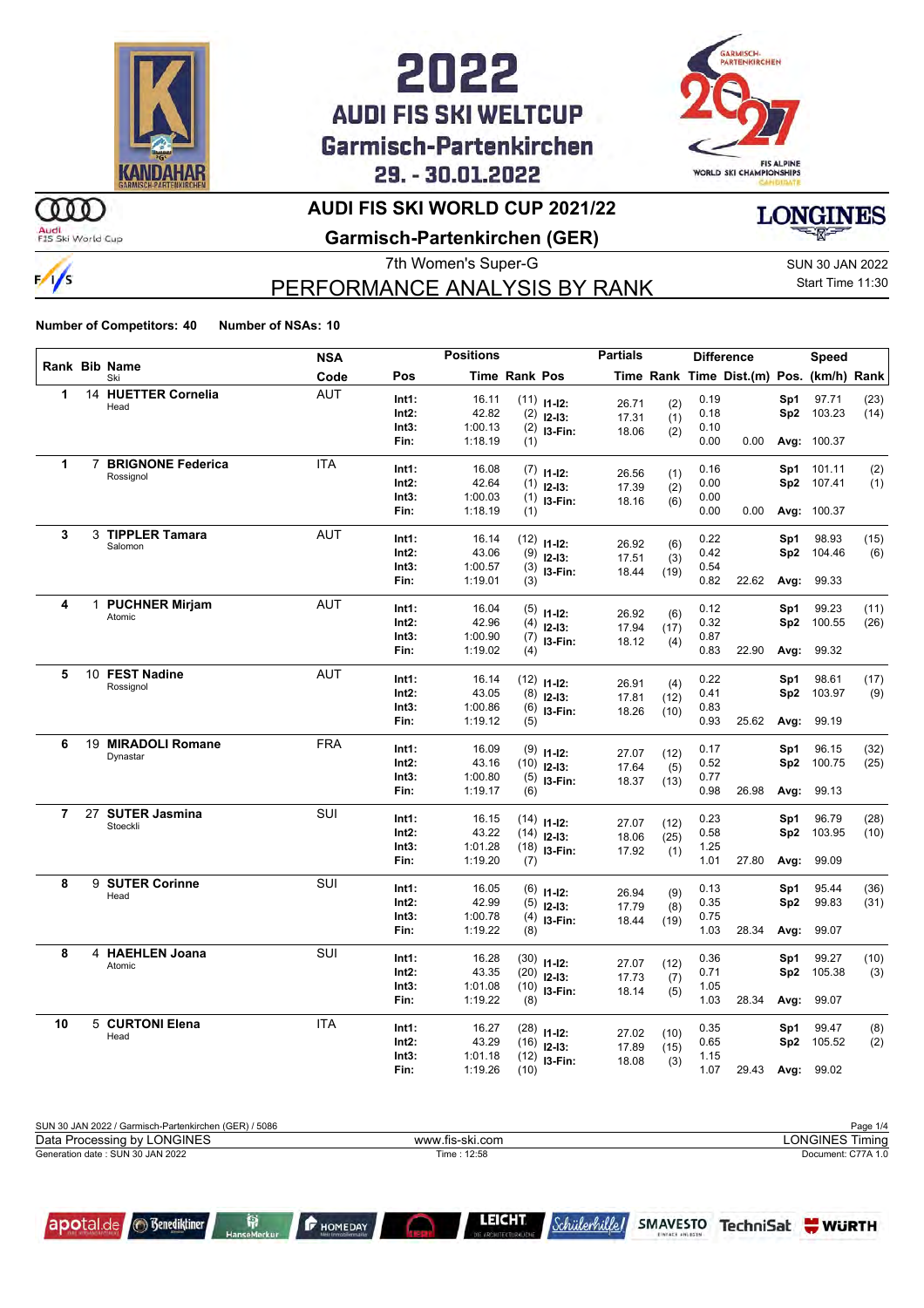000

 $\frac{1}{s}$ 

### Audi<br>FIS Ski World Cup

## **AUDI FIS SKI WORLD CUP 2021/22**

**Garmisch-Partenkirchen (GER)**



### 7th Women's Super-G Super-G SUN 30 JAN 2022 PERFORMANCE ANALYSIS BY RANK

Start Time 11:30

#### **Number of Competitors: 40 Number of NSAs: 10**

|    |    |                            | <b>NSA</b> |       | <b>Positions</b> |                      |                | <b>Partials</b> |              |      | <b>Difference</b>                        |                 | <b>Speed</b>     |      |
|----|----|----------------------------|------------|-------|------------------|----------------------|----------------|-----------------|--------------|------|------------------------------------------|-----------------|------------------|------|
|    |    | Rank Bib Name<br>Ski       | Code       | Pos   |                  | <b>Time Rank Pos</b> |                |                 |              |      | Time Rank Time Dist.(m) Pos. (km/h) Rank |                 |                  |      |
| 11 |    | 11 RAEDLER Ariane          | <b>AUT</b> | Int1: | 16.15            |                      | $(14)$ 11-12:  | 27.06           | (11)         | 0.23 |                                          | Sp1             | 98.90            | (16) |
|    |    | Head                       |            | Int2: | 43.21            |                      | $(13)$ 12-13:  | 17.80           | (11)         | 0.57 |                                          | Sp <sub>2</sub> | 101.02           | (23) |
|    |    |                            |            | Int3: | 1:01.01          |                      | $(8)$ 13-Fin:  | 18.39           | (16)         | 0.98 |                                          |                 |                  |      |
|    |    |                            |            | Fin:  | 1:19.40          | (11)                 |                |                 |              | 1.21 | 33.22                                    | Avg:            | 98.84            |      |
| 12 | 21 | <b>REISINGER Elisabeth</b> | AUT        | Int1: | 16.21            |                      | $(22)$ 11-12:  |                 |              | 0.29 |                                          | Sp1             | 97.21            | (26) |
|    |    | Head                       |            | Int2: | 43.33            |                      | $(17)$ 12-13:  | 27.12<br>17.72  | (18)<br>(6)  | 0.69 |                                          | Sp <sub>2</sub> | 100.84           | (24) |
|    |    |                            |            | Int3: | 1:01.05          |                      | $(9)$ 13-Fin:  | 18.39           | (16)         | 1.02 |                                          |                 |                  |      |
|    |    |                            |            | Fin:  | 1:19.44          | (12)                 |                |                 |              | 1.25 | 34.30                                    | Avg:            | 98.79            |      |
| 13 |    | 6 DELAGO Nicol             | <b>ITA</b> | Int1: | 16.08            |                      | $(7)$ 11-12:   | 26.93           | (8)          | 0.16 |                                          | Sp1             | 96.96            | (27) |
|    |    | Atomic                     |            | Int2: | 43.01            |                      | $(6)$ 12-13:   | 18.16           | (28)         | 0.37 |                                          | Sp <sub>2</sub> | 100.26           | (28) |
|    |    |                            |            | Int3: | 1:01.17          |                      | $(11)$ 13-Fin: | 18.37           | (13)         | 1.14 |                                          |                 |                  |      |
|    |    |                            |            | Fin:  | 1:19.54          | (13)                 |                |                 |              | 1.35 | 37.00                                    | Avg:            | 98.67            |      |
| 14 | 28 | <b>MELESI Roberta</b>      | <b>ITA</b> | Int1: | 16.24            |                      | $(25)$ 11-12:  | 26.78           |              | 0.32 |                                          | Sp1             | 96.66            | (30) |
|    |    | Dynastar                   |            | Int2: | 43.02            |                      | $(7)$ 12-13:   | 18.24           | (3)<br>(31)  | 0.38 |                                          | Sp <sub>2</sub> | 98.77            | (35) |
|    |    |                            |            | Int3: | 1:01.26          |                      | $(17)$ 13-Fin: | 18.33           | (12)         | 1.23 |                                          |                 |                  |      |
|    |    |                            |            | Fin:  | 1:19.59          | (14)                 |                |                 |              | 1.40 | 38.35                                    | Avg:            | 98.61            |      |
| 15 |    | 31 KOLLY Noemie            | SUI        | Int1: | 16.27            |                      | $(28)$ 11-12:  |                 |              | 0.35 |                                          | Sp1             | 97.86            | (22) |
|    |    | Stoeckli                   |            | Int2: | 43.39            |                      | $(21)$ 12-13:  | 27.12<br>18.03  | (18)<br>(23) | 0.75 |                                          | Sp <sub>2</sub> | 98.80            | (34) |
|    |    |                            |            | Int3: | 1:01.42          |                      | $(21)$ 13-Fin: | 18.37           | (13)         | 1.39 |                                          |                 |                  |      |
|    |    |                            |            | Fin:  | 1:19.79          | (15)                 |                |                 |              | 1.60 | 43.71                                    | Avg:            | 98.36            |      |
| 16 | 24 | <b>VENIER Stephanie</b>    | AUT        | Int1: | 16.17            |                      | $(19)$ 11-12:  |                 |              | 0.25 |                                          | Sp1             | 98.59            | (18) |
|    |    | Head                       |            | Int2: | 43.33            |                      | $(17)$ 12-13:  | 27.16<br>17.91  | (22)<br>(16) | 0.69 |                                          | Sp <sub>2</sub> | 104.34           | (8)  |
|    |    |                            |            | Int3: | 1:01.24          |                      | $(14)$ 13-Fin: | 18.56           | (22)         | 1.21 |                                          |                 |                  |      |
|    |    |                            |            | Fin:  | 1:19.80          | (16)                 |                |                 |              | 1.61 | 43.98                                    | Avg:            | 98.35            |      |
| 16 |    | 13 BASSINO Marta           | ITA        | Int1: | 16.41            |                      | $(35)$ 11-12:  |                 |              | 0.49 |                                          | Sp1             | 95.66            | (35) |
|    |    | Salomon                    |            | Int2: | 43.70            |                      | $(32)$ 12-13:  | 27.29<br>17.54  | (27)<br>(4)  | 1.06 |                                          | Sp <sub>2</sub> | 103.58           | (12) |
|    |    |                            |            | Int3: | 1:01.24          |                      | $(14)$ 13-Fin: | 18.56           | (22)         | 1.21 |                                          |                 |                  |      |
|    |    |                            |            | Fin:  | 1:19.80          | (16)                 |                |                 |              | 1.61 | 43.98                                    |                 | Avg: 98.35       |      |
| 18 |    | 35 DELAGO Nadia            | <b>ITA</b> | Int1: | 16.02            |                      | $(3)$ 11-12:   |                 |              | 0.10 |                                          | Sp1             | 101.14           | (1)  |
|    |    | Atomic                     |            | Int2: | 42.93            |                      | $(3)$ 12-13:   | 26.91<br>18.31  | (4)<br>(33)  | 0.29 |                                          | Sp <sub>2</sub> | 105.30           | (4)  |
|    |    |                            |            | Int3: | 1:01.24          |                      | $(14)$ 13-Fin: | 18.61           | (25)         | 1.21 |                                          |                 |                  |      |
|    |    |                            |            | Fin:  | 1:19.85          | (18)                 |                |                 |              | 1.66 | 45.32                                    | Avg:            | 98.28            |      |
| 18 |    | 30 PLESHKOVA Julia         | <b>RUS</b> | Int1: | 16.24            |                      | $(25)$ 11-12:  |                 |              | 0.32 |                                          | Sp1             | 94.20            | (40) |
|    |    | Head                       |            | Int2: | 43.68            |                      | $(30)$ 12-13:  | 27.44<br>17.96  | (30)<br>(19) | 1.04 |                                          | Sp <sub>2</sub> | 103.12           | (15) |
|    |    |                            |            | Int3: | 1:01.64          |                      | $(25)$ 13-Fin: | 18.21           | (8)          | 1.61 |                                          |                 |                  |      |
|    |    |                            |            | Fin:  | 1:19.85          | (18)                 |                |                 |              | 1.66 | 45.32                                    | Avg:            | 98.28            |      |
| 20 |    | 16 WEIDLE Kira             | <b>GER</b> | Int1: | 16.15            |                      | $(14)$ 11-12:  | 27.60           | (36)         | 0.23 |                                          | Sp1             | 97.65            | (24) |
|    |    | Rossignol                  |            | Int2: | 43.75            |                      | $(33)$ 12-13:  | 17.96           | (19)         | 1.11 |                                          |                 | Sp2 102.58       | (17) |
|    |    |                            |            | Int3: | 1:01.71          |                      | $(28)$ 13-Fin: | 18.18           | (7)          | 1.68 |                                          |                 |                  |      |
|    |    |                            |            | Fin:  | 1:19.89          | (20)                 |                |                 |              | 1.70 | 46.39                                    |                 | Avg: 98.24       |      |
| 21 |    | 17 GAGNON Marie-Michele    | CAN        | Int1: | 16.02            |                      | $(3)$ 11-12:   | 27.17           | (23)         | 0.10 |                                          | Sp1             | 98.12            | (21) |
|    |    | Head                       |            | Int2: | 43.19            |                      | $(12)$ 12-13:  | 18.02           | (22)         | 0.55 |                                          | Sp2             | 99.91            | (30) |
|    |    |                            |            | Int3: | 1:01.21          |                      | $(13)$ 13-Fin: | 18.75           | (34)         | 1.18 |                                          |                 |                  |      |
|    |    |                            |            | Fin:  | 1:19.96          | (21)                 |                |                 |              | 1.77 | 48.26                                    |                 | Avg: 98.15       |      |
| 22 |    | 15 FLURY Jasmine           | SUI        | Int1: | 16.17            |                      | $(19)$ 11-12:  |                 |              | 0.25 |                                          | Sp1             | 99.87            | (4)  |
|    |    | Fischer                    |            | Int2: | 43.26            |                      | $(15)$ 12-13:  | 27.09<br>18.07  | (16)<br>(26) | 0.62 |                                          | Sp2             | 104.38           | (7)  |
|    |    |                            |            | Int3: | 1:01.33          |                      | $(19)$ 13-Fin: | 18.64           | (27)         | 1.30 |                                          |                 |                  |      |
|    |    |                            |            | Fin:  | 1:19.97          | (22)                 |                |                 |              | 1.78 |                                          |                 | 48.52 Avg: 98.14 |      |

| SUN 30 JAN 2022 / Garmisch-Partenkirchen (GER) / 5086 |                 | Page 2/4           |
|-------------------------------------------------------|-----------------|--------------------|
| Data Processing by LONGINES                           | www.fis-ski.com | LONGINES Timina    |
| Generation date : SUN 30 JAN 2022                     | Time: 12:58     | Document: C77A 1.0 |
|                                                       |                 |                    |

**P** HOMEDAY

L

LEICHT *Schülerhille1* 

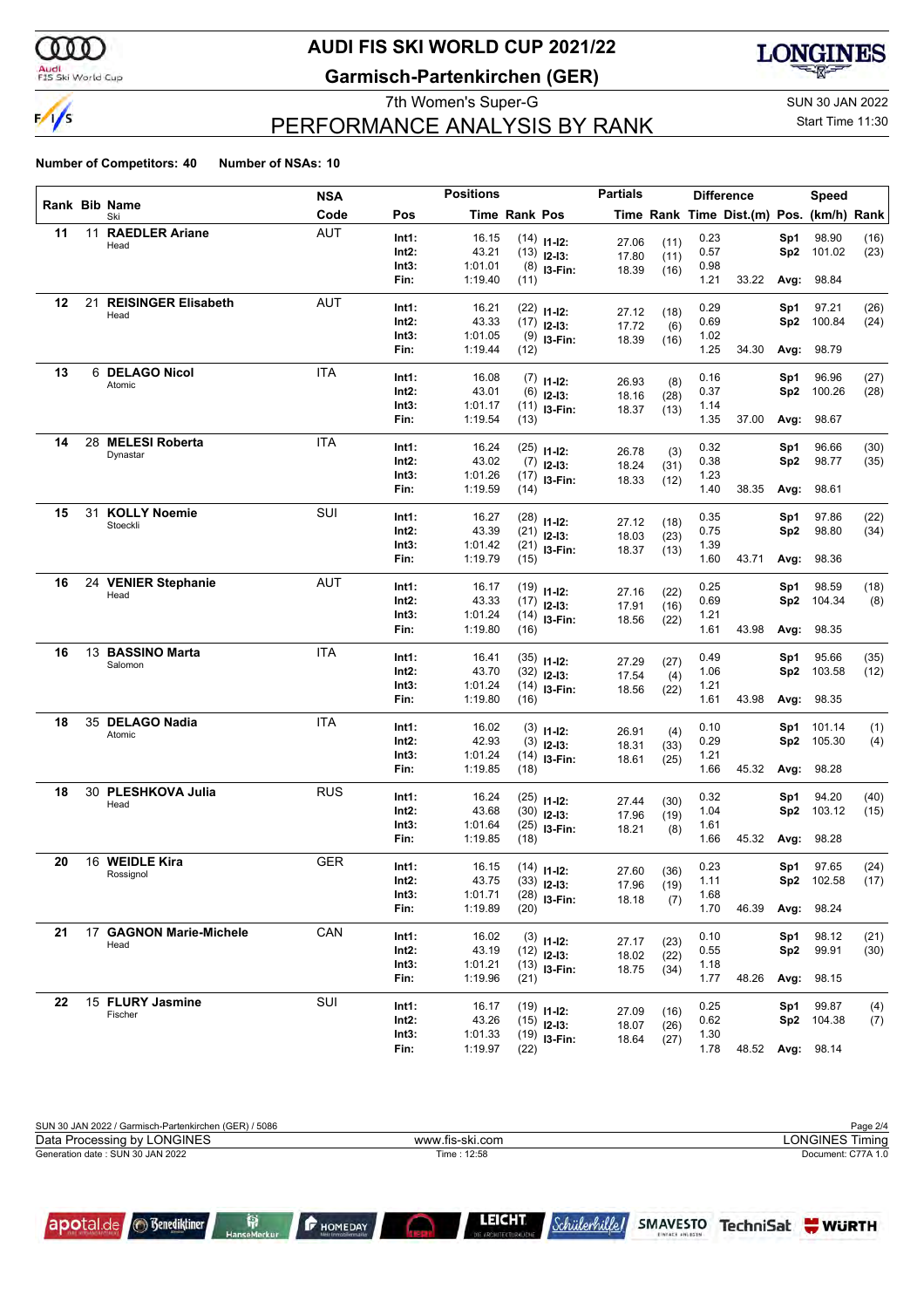000

 $\frac{1}{s}$ 

### Audi<br>FIS Ski World Cup

## **AUDI FIS SKI WORLD CUP 2021/22**

**Garmisch-Partenkirchen (GER)**



### 7th Women's Super-G Super-G SUN 30 JAN 2022 PERFORMANCE ANALYSIS BY RANK

Start Time 11:30

#### **Number of Competitors: 40 Number of NSAs: 10**

|    |    |                            | <b>NSA</b> |       | <b>Positions</b> |                      |                | <b>Partials</b> |              | <b>Difference</b> |                                          |                 | Speed             |      |
|----|----|----------------------------|------------|-------|------------------|----------------------|----------------|-----------------|--------------|-------------------|------------------------------------------|-----------------|-------------------|------|
|    |    | Rank Bib Name<br>Ski       | Code       | Pos   |                  | <b>Time Rank Pos</b> |                |                 |              |                   | Time Rank Time Dist.(m) Pos. (km/h) Rank |                 |                   |      |
| 23 |    | 20 GAUTHIER Tiffany        | <b>FRA</b> | Int1: | 16.47            |                      | $(38)$ 11-12:  | 27.29           | (27)         | 0.55              |                                          | Sp1             | 96.73             | (29) |
|    |    | Rossignol                  |            | Int2: | 43.76            |                      | $(34)$ 12-13:  | 17.79           | (8)          | 1.12              |                                          | Sp2             | 104.92            | (5)  |
|    |    |                            |            | Int3: | 1:01.55          |                      | $(23)$ 13-Fin: | 18.43           | (18)         | 1.52              |                                          |                 |                   |      |
|    |    |                            |            | Fin:  | 1:19.98          | (23)                 |                |                 |              | 1.79              | 48.79                                    | Avg:            | 98.12             |      |
| 24 |    | 12 SCHEYER Christine       | <b>AUT</b> | Int1: | 16.19            |                      | $(21)$ 11-12:  | 27.14           | (21)         | 0.27              |                                          | Sp1             | 98.46             | (20) |
|    |    | Head                       |            | Int2: | 43.33            |                      | $(17)$ 12-13:  | 18.04           | (24)         | 0.69              |                                          | Sp2             | 102.68            | (16) |
|    |    |                            |            | Int3: | 1:01.37          |                      | $(20)$ 13-Fin: | 18.63           | (26)         | 1.34              |                                          |                 |                   |      |
|    |    |                            |            | Fin:  | 1:20.00          | (24)                 |                |                 |              | 1.81              | 49.32                                    |                 | Avg: 98.10        |      |
| 25 |    | 2 GAUCHE Laura             | <b>FRA</b> | Int1: | 16.45            |                      | $(37)$ 11-12:  | 27.66           | (39)         | 0.53              |                                          | Sp1             | 95.00             | (38) |
|    |    | Head                       |            | Int2: | 44.11            |                      | $(39)$ 12-13:  | 17.79           | (8)          | 1.47              |                                          | Sp <sub>2</sub> | 103.42            | (13) |
|    |    |                            |            | Int3: | 1:01.90          |                      | $(33)$ 13-Fin: | 18.21           | (8)          | 1.87              |                                          |                 |                   |      |
|    |    |                            |            | Fin:  | 1:20.11          | (25)                 |                |                 |              | 1.92              | 52.25                                    | Avg:            | 97.97             |      |
| 26 |    | 25 PICHLER Karoline        | <b>ITA</b> | Int1: | 16.56            |                      | $(40)$ 11-12:  | 27.07           | (12)         | 0.64              |                                          | Sp1             | 95.20             | (37) |
|    |    | Head                       |            | Int2: | 43.63            |                      | $(28)$ 12-13:  | 17.95           | (18)         | 0.99              |                                          | Sp2             | 98.59             | (36) |
|    |    |                            |            | Int3: | 1:01.58          |                      | $(24)$ 13-Fin: | 18.58           | (24)         | 1.55              |                                          |                 |                   |      |
|    |    |                            |            | Fin:  | 1:20.16          | (26)                 |                |                 |              | 1.97              | 53.58                                    |                 | Avg: 97.90        |      |
| 27 |    | 37 REMME Roni              | CAN        | Int1: | 15.97            |                      | $(2)$ 11-12:   | 27.47           | (32)         | 0.05              |                                          | Sp1             | 100.95            | (3)  |
|    |    | Head                       |            | Int2: | 43.44            |                      | $(22)$ 12-13:  | 18.01           | (21)         | 0.80              |                                          | Sp <sub>2</sub> | 103.69            | (11) |
|    |    |                            |            | Int3: | 1:01.45          |                      | $(22)$ 13-Fin: | 18.74           | (33)         | 1.42              |                                          |                 |                   |      |
|    |    |                            |            | Fin:  | 1:20.19          | (27)                 |                |                 |              | 2.00              | 54.37                                    | Avg:            | 97.87             |      |
| 28 |    | 8 NUFER Priska             | SUI        | Int1: | 16.30            |                      | $(31)$ 11-12:  |                 |              | 0.38              |                                          | Sp1             | 99.38             | (9)  |
|    |    | Dynastar                   |            | Int2: | 43.93            |                      | $(38)$ 12-13:  | 27.63<br>17.88  | (38)<br>(14) | 1.29              |                                          | Sp2             | 101.08            | (21) |
|    |    |                            |            | Int3: | 1:01.81          |                      | $(32)$ 13-Fin: | 18.48           | (21)         | 1.78              |                                          |                 |                   |      |
|    |    |                            |            | Fin:  | 1:20.29          | (28)                 |                |                 |              | 2.10              | 57.02                                    |                 | Avg: 97.75        |      |
| 29 | 18 | <b>MARSAGLIA Francesca</b> | <b>ITA</b> | Int1: | 16.23            |                      | $(24)$ 11-12:  | 27.26           |              | 0.31              |                                          | Sp1             | 99.04             | (12) |
|    |    | Salomon                    |            | Int2: | 43.49            |                      | $(24)$ 12-13:  | 18.22           | (25)<br>(30) | 0.85              |                                          | Sp <sub>2</sub> | 98.38             | (37) |
|    |    |                            |            | Int3: | 1:01.71          |                      | $(28)$ 13-Fin: | 18.64           | (27)         | 1.68              |                                          |                 |                   |      |
|    |    |                            |            | Fin:  | 1:20.35          | (29)                 |                |                 |              | 2.16              | 58.60                                    | Avg:            | 97.67             |      |
| 30 |    | 22 FERK SAIONI Marusa      | <b>SLO</b> | Int1: | 16.37            |                      | $(33)$ 11-12:  |                 |              | 0.45              |                                          | Sp1             | 99.84             | (5)  |
|    |    | Salomon                    |            | Int2: | 43.91            |                      | $(37)$ 12-13:  | 27.54<br>17.83  | (34)<br>(13) | 1.27              |                                          | Sp2             | 98.31             | (38) |
|    |    |                            |            | Int3: | 1:01.74          |                      | $(30)$ 13-Fin: | 18.64           | (27)         | 1.71              |                                          |                 |                   |      |
|    |    |                            |            | Fin:  | 1:20.38          | (30)                 |                |                 |              | 2.19              | 59.40                                    | Avg:            | 97.64             |      |
| 31 | 41 | <b>WILES Jacqueline</b>    | <b>USA</b> | Int1: | 15.92            |                      | $(1)$ 11-12:   |                 |              | 0.00              |                                          | Sp1             | 99.73             | (6)  |
|    |    | Rossignol                  |            | Int2: | 43.17            |                      | $(11)$ 12-13:  | 27.25<br>18.47  | (24)<br>(36) | 0.53              |                                          | Sp2             | 101.26            | (20) |
|    |    |                            |            | Int3: | 1:01.64          |                      | $(25)$ 13-Fin: | 18.86           | (35)         | 1.61              |                                          |                 |                   |      |
|    |    |                            |            | Fin:  | 1:20.50          | (31)                 |                |                 |              | 2.31              | 62.56                                    | Avg:            | 97.49             |      |
| 32 |    | 42 STUFFER Carina          | <b>GER</b> | Int1: | 16.43            |                      | $(36)$ 11-12:  |                 |              | 0.51              |                                          | Sp1             | 95.75             | (34) |
|    |    | Head                       |            | Int2: | 43.54            |                      | $(25)$ 12-13:  | 27.11<br>18.37  | (17)<br>(34) | 0.90              |                                          |                 | <b>Sp2</b> 100.47 | (27) |
|    |    |                            |            | Int3: | 1:01.91          |                      | $(34)$ 13-Fin: | 18.64           | (27)         | 1.88              |                                          |                 |                   |      |
|    |    |                            |            | Fin:  | 1:20.55          | (32)                 |                |                 |              | 2.36              | 63.87                                    |                 | <b>Avg: 97.43</b> |      |
| 33 |    | 40 KAPFER Nadine           | <b>GER</b> | Int1: | 16.09            |                      | $(9)$ 11-12:   |                 |              | 0.17              |                                          | Sp1             | 98.55             | (19) |
|    |    |                            |            | Int2: | 43.63            |                      | $(28)$ 12-13:  | 27.54<br>18.75  | (34)<br>(38) | 0.99              |                                          |                 | Sp2 102.43        | (18) |
|    |    |                            |            | Int3: | 1:02.38          |                      | $(39)$ 13-Fin: | 18.30           | (11)         | 2.35              |                                          |                 |                   |      |
|    |    |                            |            | Fin:  | 1:20.68          | (33)                 |                |                 |              | 2.49              | 67.28                                    |                 | Avg: 97.27        |      |
| 34 |    | 33 MAIER Sabrina           | <b>AUT</b> | Int1: | 16.34            |                      | $(32)$ 11-12:  |                 |              | 0.42              |                                          | Sp1             | 96.32             | (31) |
|    |    | Atomic                     |            | Int2: | 43.80            |                      | $(36)$ 12-13:  | 27.46           | (31)         | 1.16              |                                          |                 | Sp2 101.75        | (19) |
|    |    |                            |            | Int3: | 1:02.07          |                      | $(35)$ 13-Fin: | 18.27<br>18.65  | (32)<br>(31) | 2.04              |                                          |                 |                   |      |
|    |    |                            |            | Fin:  | 1:20.72          | (34)                 |                |                 |              | 2.53              |                                          |                 | 68.33 Avg: 97.22  |      |

| SUN 30 JAN 2022 / Garmisch-Partenkirchen (GER) / 5086 |                 | Page 3/4           |
|-------------------------------------------------------|-----------------|--------------------|
| Data Processing by LONGINES                           | www.fis-ski.com | LONGINES Timina    |
| Generation date: SUN 30 JAN 2022                      | Time: 12:58     | Document: C77A 1.0 |
|                                                       |                 |                    |

**P** HOMEDAY L LEICHT Schülerhilfe !

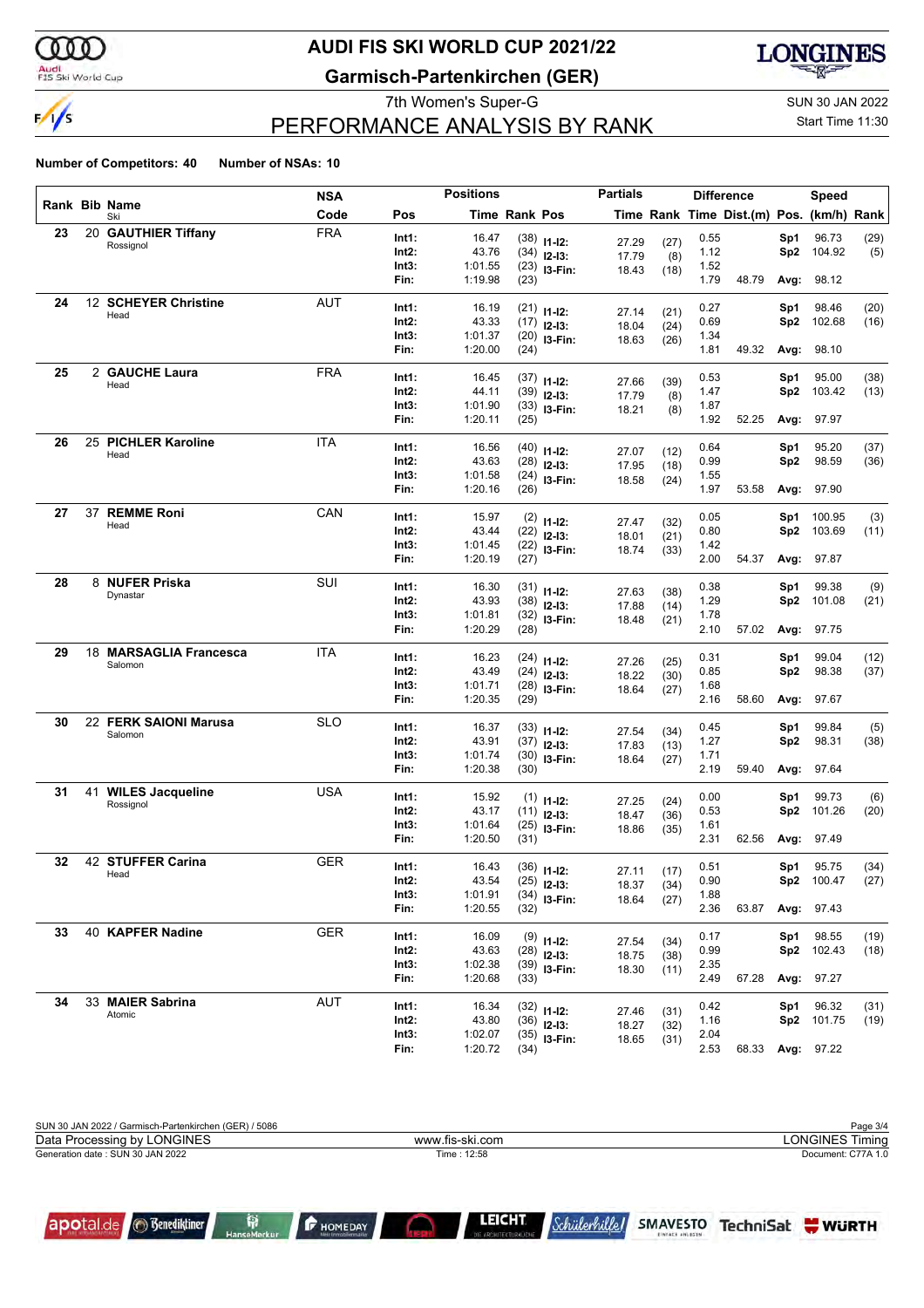w

 $\frac{1}{\sqrt{2}}$ 

### Audi<br>FIS Ski World Cup

## **AUDI FIS SKI WORLD CUP 2021/22**

**Garmisch-Partenkirchen (GER)**



### 7th Women's Super-G SUN 30 JAN 2022 PERFORMANCE ANALYSIS BY RANK

Start Time 11:30

#### **Number of Competitors: 40 Number of NSAs: 10**

| <b>Rank Bib Name</b> |    |                            | <b>NSA</b> |       |         | <b>Positions</b>     |                                 |       |      | <b>Difference</b> |                                          |                 |        |      |
|----------------------|----|----------------------------|------------|-------|---------|----------------------|---------------------------------|-------|------|-------------------|------------------------------------------|-----------------|--------|------|
|                      |    | Ski                        | Code       | Pos   |         | <b>Time Rank Pos</b> |                                 |       |      |                   | Time Rank Time Dist.(m) Pos. (km/h) Rank |                 |        |      |
| 35                   |    | 23 CASHMAN Keely           | <b>USA</b> | Int1: | 16.26   |                      | $(27)$ 11-12:                   |       |      | 0.34              |                                          | Sp1             | 96.11  | (33) |
|                      |    | Rossignol                  |            | Int2: | 43.54   |                      | $(25)$ 12-13:                   | 27.28 | (26) | 0.90              |                                          | Sp <sub>2</sub> | 99.19  | (33) |
|                      |    |                            |            | Int3: | 1:01.67 |                      |                                 | 18.13 | (27) | 1.64              |                                          |                 |        |      |
|                      |    |                            |            | Fin:  | 1:20.77 | (35)                 | $(27)$ 13-Fin:                  | 19.10 | (39) | 2.58              | 69.63                                    | Avg:            | 97.16  |      |
| 36                   | 29 | <b>CERUTTI Camille</b>     | <b>FRA</b> | Int1: | 16.47   |                      |                                 |       |      | 0.55              |                                          | Sp1             | 94.66  | (39) |
|                      |    | Atomic                     |            | Int2: | 43.60   |                      | $(38)$ 11-12:                   | 27.13 | (20) | 0.96              |                                          | Sp <sub>2</sub> | 99.59  | (32) |
|                      |    |                            |            | Int3: | 1:01.78 |                      | $(27)$ 12-13:                   | 18.18 | (29) | 1.75              |                                          |                 |        |      |
|                      |    |                            |            | Fin:  | 1:20.86 | (36)                 | $(31)$ 13-Fin:                  | 19.08 | (37) | 2.67              | 71.98                                    | Avg:            | 97.06  |      |
|                      |    |                            |            |       |         |                      |                                 |       |      |                   |                                          |                 |        |      |
| 37                   | 26 | <b>JENAL Stephanie</b>     | SUI        | Int1: | 16.16   |                      | $(18)$ 11-12:                   |       |      | 0.24              |                                          | Sp1             | 97.40  | (25) |
|                      |    | Atomic                     |            | Int2: | 43.76   |                      |                                 | 27.60 | (36) | 1.12              |                                          | Sp <sub>2</sub> | 97.18  | (40) |
|                      |    |                            |            | Int3: | 1:02.24 |                      | $(34)$ 12-13:<br>$(37)$ 13-Fin: | 18.48 | (37) | 2.21              |                                          |                 |        |      |
|                      |    |                            |            | Fin:  | 1:20.97 | (37)                 |                                 | 18.73 | (32) | 2.78              | 74.85                                    | Avg:            | 96.92  |      |
|                      |    |                            |            |       |         |                      |                                 |       |      |                   |                                          |                 |        |      |
| 38                   | 38 | <b>MUZAFERIJA Elvedina</b> | <b>BIH</b> | Int1: | 16.21   |                      | $(22)$ 11-12:                   | 27.48 | (33) | 0.29              |                                          | Sp1             | 99.57  | (7)  |
|                      |    | Atomic                     |            | Int2: | 43.69   |                      | $(31)$ 12-13:                   | 18.43 | (35) | 1.05              |                                          | Sp <sub>2</sub> | 98.16  | (39) |
|                      |    |                            |            | Int3: | 1:02.12 |                      | $(36)$ 13-Fin:                  | 18.93 | (36) | 2.09              |                                          |                 |        |      |
|                      |    |                            |            | Fin:  | 1:21.05 | (38)                 |                                 |       |      | 2.86              | 76.93                                    | Avg:            | 96.83  |      |
| 39                   | 36 | <b>PASLIER Esther</b>      | <b>FRA</b> | Int1: | 16.15   |                      | $(14)$ 11-12:                   |       |      | 0.23              |                                          | Sp1             | 98.98  | (13) |
|                      |    | Head                       |            | Int2: | 43.44   |                      | $(22)$ 12-13:                   | 27.29 | (27) | 0.80              |                                          | Sp <sub>2</sub> | 100.03 | (29) |
|                      |    |                            |            | Int3: | 1:02.29 |                      | $(38)$ 13-Fin:                  | 18.85 | (39) | 2.26              |                                          |                 |        |      |
|                      |    |                            |            | Fin:  | 1:21.38 | (39)                 |                                 | 19.09 | (38) | 3.19              | 85.45                                    | Avg:            | 96.44  |      |
| 40                   | 34 | <b>LEBEL Maureen</b>       | <b>USA</b> | Int1: | 16.40   |                      |                                 |       |      | 0.48              |                                          | Sp1             | 98.96  | (14) |
|                      |    | Voelkl                     |            | Int2: | 44.12   |                      | $(34)$ 11-12:                   | 27.72 | (40) | 1.48              |                                          | Sp <sub>2</sub> | 101.07 | (22) |
|                      |    |                            |            | Int3: | 1:03.25 |                      | $(40)$ 12-13:                   | 19.13 | (40) | 3.22              |                                          |                 |        |      |
|                      |    |                            |            | Fin:  | 1:23.06 | (40)                 | $(40)$ 13-Fin:                  | 19.81 | (40) | 4.87              | 127.82                                   | Avg:            | 94.49  |      |

|            | Intermediate Time Positions:                          | $Int. 1 = Inter1$ |                    | $Int. 2 = Inter2$                                      |  |  | $Int. 3 = Inter3$                       |                        |  |  |  |
|------------|-------------------------------------------------------|-------------------|--------------------|--------------------------------------------------------|--|--|-----------------------------------------|------------------------|--|--|--|
|            | Speed Measurement Positions:                          | $Sp 1 = Speed 1$  |                    | $Sp 2 = Speed 2$                                       |  |  |                                         |                        |  |  |  |
| Legend:    |                                                       |                   |                    |                                                        |  |  |                                         |                        |  |  |  |
| Avg<br>llx | Average<br>Intermediate x                             | Dist.(m)<br>Pos.  | Distance in metres | <b>Fin</b><br>Finish<br>Intermediate or speed position |  |  | Int<br>Intermediate<br>Sp<br>Speed trap |                        |  |  |  |
|            | SUN 30 JAN 2022 / Garmisch-Partenkirchen (GER) / 5086 |                   |                    |                                                        |  |  |                                         | Page 4/4               |  |  |  |
|            | Data Processing by LONGINES                           |                   |                    | www.fis-ski.com                                        |  |  |                                         | <b>LONGINES Timing</b> |  |  |  |
|            | Generation date: SUN 30 JAN 2022                      |                   |                    | Time: 12:58                                            |  |  | Document: C77A 1.0                      |                        |  |  |  |
|            |                                                       |                   |                    | <b>LEICHT</b>                                          |  |  |                                         |                        |  |  |  |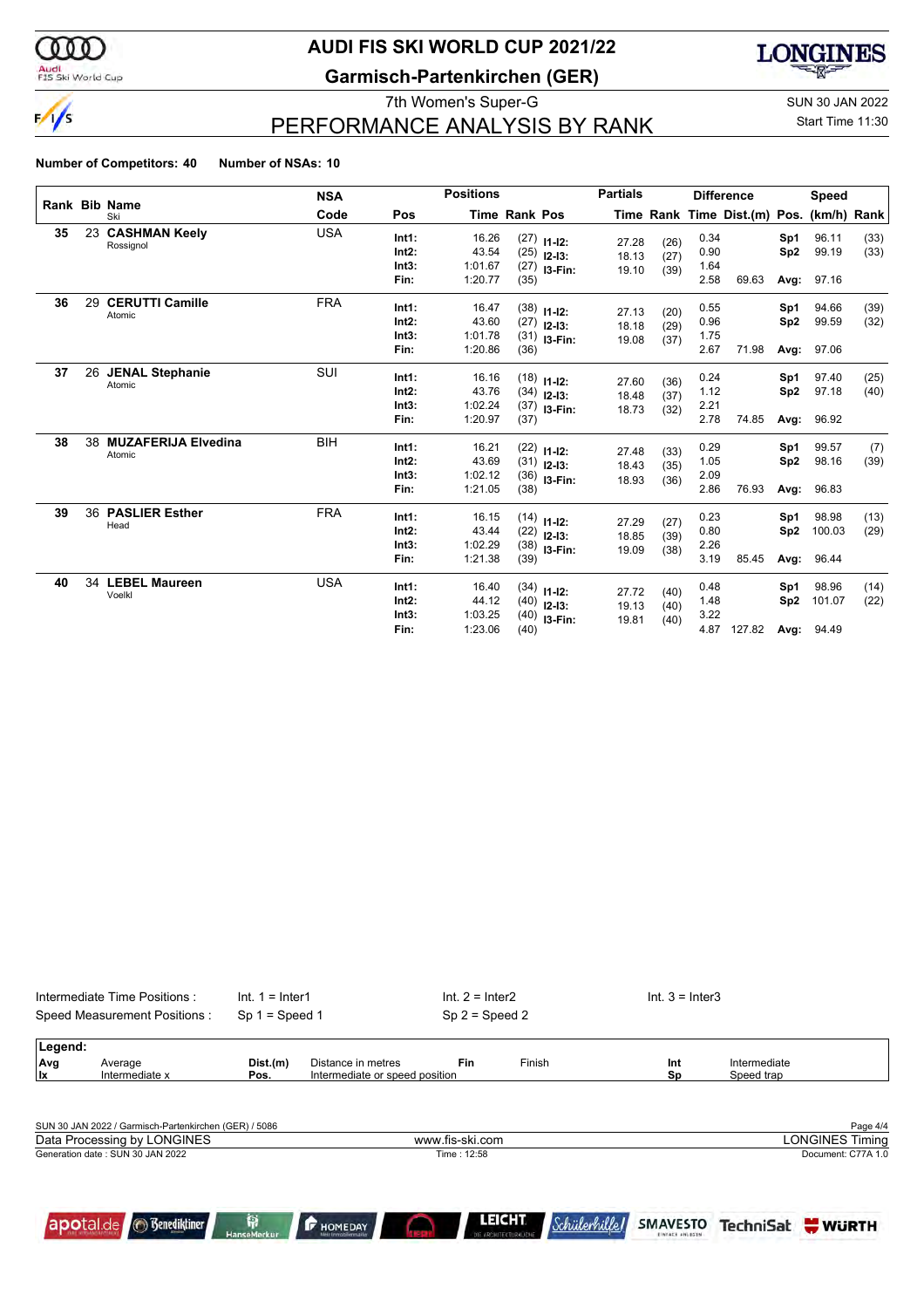



### **AUDI FIS SKI WORLD CUP 2021/22**

Audi<br>FIS Ski World Cup

 $\frac{1}{s}$ 

m

**Garmisch-Partenkirchen (GER)**

7th Women's Super-G Super-G SUN 30 JAN 2022

### PERFORMANCE ANALYSIS BY BIB

Start Time 11:30

**LONGINES** 

**Number of Competitors: 42 Number of NSAs: 10**

|                |                                 | <b>NSA</b> |               | <b>Positions</b>   |               |                                | <b>Partials</b> |             |              | <b>Difference</b>                        |                 | <b>Speed</b>     |      |
|----------------|---------------------------------|------------|---------------|--------------------|---------------|--------------------------------|-----------------|-------------|--------------|------------------------------------------|-----------------|------------------|------|
| <b>Bib</b>     | <b>Name</b><br>Ski              | Code       | Pos           |                    | Time Rank Pos |                                |                 |             |              | Time Rank Time Dist.(m) Pos. (km/h) Rank |                 |                  |      |
| 1              | <b>PUCHNER Mirjam</b>           | <b>AUT</b> | Int1:         | 16.04              |               | $(6)$ 11-12:                   |                 |             | 0.12         |                                          | Sp1             | 99.23            | (11) |
|                | Atomic                          |            | Int2:         | 42.96              |               | $(5)$ 12-13:                   | 26.92<br>17.94  | (7)<br>(17) | 0.32         |                                          | Sp2             | 100.55           | (26) |
|                |                                 |            | Int3:         | 1:00.90            |               | $(7)$ 13-Fin:                  | 18.12           | (4)         | 0.87         |                                          |                 |                  |      |
|                |                                 |            | Fin:          | 1:19.02            | (4)           |                                |                 |             | 0.83         | 22.90                                    | Avg:            | 99.32            |      |
| $\overline{2}$ | <b>GAUCHE Laura</b>             | <b>FRA</b> | Int1:         | 16.45              |               |                                |                 |             | 0.53         |                                          | Sp1             | 95.00            | (40) |
|                | Head                            |            | Int2:         | 44.11              |               | $(39)$ 11-12:                  | 27.66           | (40)        | 1.47         |                                          | Sp2             | 103.42           | (13) |
|                |                                 |            | Int3:         | 1:01.90            |               | $(40)$ 12-13:                  | 17.79           | (8)         | 1.87         |                                          |                 |                  |      |
|                |                                 |            | Fin:          | 1:20.11            | (25)          | $(33)$ 13-Fin:                 | 18.21           | (8)         | 1.92         | 52.25                                    | Avg:            | 97.97            |      |
| 3              | <b>TIPPLER Tamara</b>           | <b>AUT</b> |               |                    |               |                                |                 |             |              |                                          |                 |                  |      |
|                | Salomon                         |            | Int1:         | 16.14              |               | $(13)$ 11-12:                  | 26.92           | (7)         | 0.22         |                                          | Sp1             | 98.93            | (15) |
|                |                                 |            | Int2:         | 43.06              |               | $(10)$ 12-13:                  | 17.51           | (3)         | 0.42         |                                          | Sp2             | 104.46           | (6)  |
|                |                                 |            | Int3:<br>Fin: | 1:00.57            |               | $(3)$ 13-Fin:                  | 18.44           | (19)        | 0.54<br>0.82 |                                          |                 |                  |      |
|                |                                 |            |               | 1:19.01            | (3)           |                                |                 |             |              | 22.62                                    | Avg:            | 99.33            |      |
| 4              | <b>HAEHLEN Joana</b>            | SUI        | Int1:         | 16.28              |               | $(31)$ 11-12:                  | 27.07           | (13)        | 0.36         |                                          | Sp1             | 99.27            | (10) |
|                | Atomic                          |            | Int2:         | 43.35              |               | $(21)$ 12-13:                  | 17.73           | (7)         | 0.71         |                                          | Sp2             | 105.38           | (3)  |
|                |                                 |            | Int3:         | 1:01.08            |               | $(10)$ 13-Fin:                 | 18.14           | (5)         | 1.05         |                                          |                 |                  |      |
|                |                                 |            | Fin:          | 1:19.22            | (8)           |                                |                 |             | 1.03         | 28.34                                    | Avg:            | 99.07            |      |
| 5              | <b>CURTONI Elena</b>            | <b>ITA</b> | Int1:         | 16.27              |               |                                |                 |             | 0.35         |                                          | Sp1             | 99.47            | (8)  |
|                | Head                            |            | Int2:         | 43.29              |               | $(29)$ 11-12:<br>$(17)$ 12-13: | 27.02           | (11)        | 0.65         |                                          |                 | Sp2 105.52       | (2)  |
|                |                                 |            | Int3:         | 1:01.18            |               | $(12)$ 13-Fin:                 | 17.89           | (15)        | 1.15         |                                          |                 |                  |      |
|                |                                 |            | Fin:          | 1:19.26            | (10)          |                                | 18.08           | (3)         | 1.07         | 29.43                                    | Avg:            | 99.02            |      |
| 6              | <b>DELAGO Nicol</b>             | <b>ITA</b> |               |                    |               |                                |                 |             |              |                                          |                 |                  |      |
|                | Atomic                          |            | Int1:         | 16.08              |               | $(8)$ 11-12:                   | 26.93           | (9)         | 0.16         |                                          | Sp1             | 96.96            | (28) |
|                |                                 |            | Int2:         | 43.01              |               | $(7)$ 12-13:                   | 18.16           | (28)        | 0.37         |                                          | Sp2             | 100.26           | (28) |
|                |                                 |            | Int3:         | 1:01.17            |               | $(11)$ 13-Fin:                 | 18.37           | (13)        | 1.14         |                                          |                 |                  |      |
|                |                                 |            | Fin:          | 1:19.54            | (13)          |                                |                 |             | 1.35         | 37.00                                    | Avg:            | 98.67            |      |
| $\overline{7}$ | <b>BRIGNONE Federica</b>        | <b>ITA</b> | Int1:         | 16.08              |               | $(8)$ 11-12:                   | 26.56           | (1)         | 0.16         |                                          | Sp1             | 101.11           | (2)  |
|                | Rossignol                       |            | Int2:         | 42.64              |               | $(1)$ 12-13:                   | 17.39           | (2)         | 0.00         |                                          |                 | Sp2 107.41       | (1)  |
|                |                                 |            | Int3:         | 1:00.03            |               | $(1)$ 13-Fin:                  | 18.16           | (6)         | 0.00         |                                          |                 |                  |      |
|                |                                 |            | Fin:          | 1:18.19            | (1)           |                                |                 |             | 0.00         | 0.00                                     |                 | Avg: 100.37      |      |
| 8              | <b>NUFER Priska</b>             | SUI        | Int1:         | 16.30              |               |                                |                 |             | 0.38         |                                          | Sp1             | 99.38            | (9)  |
|                | Dynastar                        |            | Int2:         | 43.93              |               | $(32)$ 11-12:<br>$(39)$ 12-13: | 27.63           | (39)        | 1.29         |                                          | Sp2             | 101.08           | (21) |
|                |                                 |            | Int3:         | 1:01.81            |               | $(32)$ 13-Fin:                 | 17.88           | (14)        | 1.78         |                                          |                 |                  |      |
|                |                                 |            | Fin:          | 1:20.29            | (28)          |                                | 18.48           | (21)        | 2.10         | 57.02                                    | Avg:            | 97.75            |      |
| 9              | <b>SUTER Corinne</b>            | SUI        |               |                    |               |                                |                 |             |              |                                          |                 |                  |      |
|                | Head                            |            | Int1:         | 16.05              |               | $(7)$ 11-12:                   | 26.94           | (10)        | 0.13         |                                          | Sp1             | 95.44            | (38) |
|                |                                 |            | Int2:         | 42.99              | (6)           | $12-13:$                       | 17.79           | (8)         | 0.35         |                                          | Sp <sub>2</sub> | 99.83            | (31) |
|                |                                 |            | Int3:<br>Fin: | 1:00.78<br>1:19.22 | (8)           | $(4)$ 13-Fin:                  | 18.44           | (19)        | 0.75<br>1.03 | 28.34                                    | Avg:            | 99.07            |      |
|                |                                 |            |               |                    |               |                                |                 |             |              |                                          |                 |                  |      |
| 10             | <b>FEST Nadine</b><br>Rossignol | <b>AUT</b> | Int1:         | 16.14              |               | $(13)$ 11-12:                  | 26.91           | (5)         | 0.22         |                                          | Sp1             | 98.61            | (17) |
|                |                                 |            | Int2:         | 43.05              | (9)           | $12 - 13:$                     | 17.81           | (12)        | 0.41         |                                          | Sp2             | 103.97           | (9)  |
|                |                                 |            | Int3:         | 1:00.86            | (6)           | I3-Fin:                        | 18.26           | (10)        | 0.83         |                                          |                 |                  |      |
|                |                                 |            | Fin:          | 1:19.12            | (5)           |                                |                 |             | 0.93         |                                          |                 | 25.62 Avg: 99.19 |      |

| SUN 30 JAN 2022 / Garmisch-Partenkirchen (GER) / 5086 |                 | Page 1/4           |
|-------------------------------------------------------|-----------------|--------------------|
| Data Processing by LONGINES                           | www.fis-ski.com | _ONGINES<br>Fimina |
| Generation date : SUN 30 JAN 2022                     | Time : 12:58    | Document: C77B 1.0 |





**P** HOMEDAY

**LEICHT** 

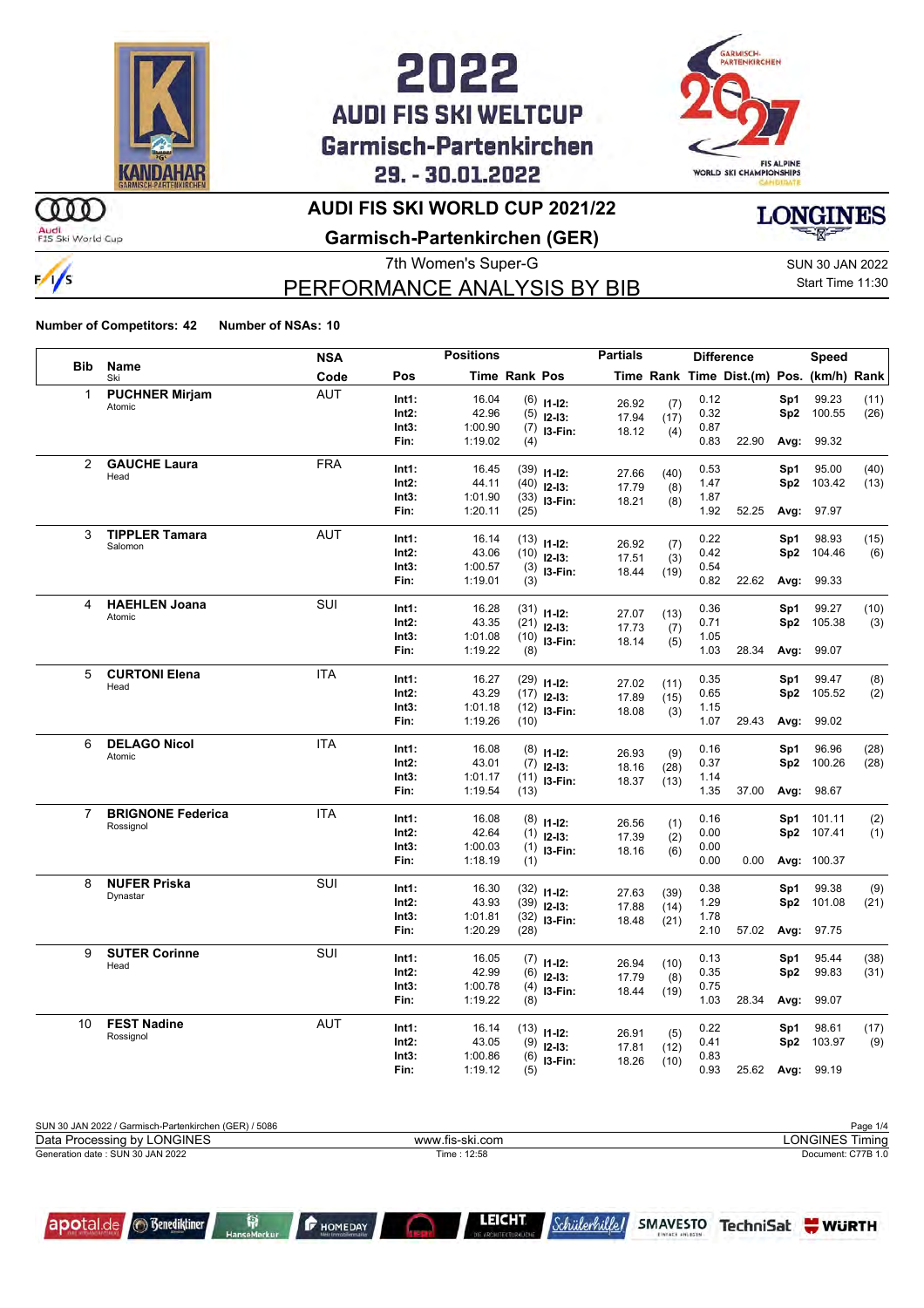

### Audi<br>FIS Ski World Cup

## **AUDI FIS SKI WORLD CUP 2021/22**

**Garmisch-Partenkirchen (GER)**



## PERFORMANCE ANALYSIS BY BIB

7th Women's Super-G Super-G SUN 30 JAN 2022

### Start Time 11:30

#### **Number of Competitors: 42 Number of NSAs: 10**

|                   |                             | <b>NSA</b> |          | <b>Positions</b> |                      |                | <b>Partials</b> |              |      | <b>Difference</b>                        |                 | <b>Speed</b>      |      |
|-------------------|-----------------------------|------------|----------|------------------|----------------------|----------------|-----------------|--------------|------|------------------------------------------|-----------------|-------------------|------|
| <b>Bib</b>        | Name<br>Ski                 | Code       | Pos      |                  | <b>Time Rank Pos</b> |                |                 |              |      | Time Rank Time Dist.(m) Pos. (km/h) Rank |                 |                   |      |
| 11                | <b>RAEDLER Ariane</b>       | <b>AUT</b> | Int1:    | 16.15            |                      | $(15)$ 11-12:  |                 |              | 0.23 |                                          | Sp1             | 98.90             | (16) |
|                   | Head                        |            | Int2:    | 43.21            |                      | $(14)$ 12-13:  | 27.06<br>17.80  | (12)<br>(11) | 0.57 |                                          | Sp2             | 101.02            | (23) |
|                   |                             |            | Int3:    | 1:01.01          |                      | $(8)$ 13-Fin:  | 18.39           | (16)         | 0.98 |                                          |                 |                   |      |
|                   |                             |            | Fin:     | 1:19.40          | (11)                 |                |                 |              | 1.21 | 33.22                                    | Avg:            | 98.84             |      |
| $12 \overline{ }$ | <b>SCHEYER Christine</b>    | AUT        | Int1:    | 16.19            |                      | $(22)$ 11-12:  |                 |              | 0.27 |                                          | Sp1             | 98.46             | (20) |
|                   | Head                        |            | Int2:    | 43.33            |                      | $(18)$ 12-13:  | 27.14<br>18.04  | (22)<br>(24) | 0.69 |                                          | Sp <sub>2</sub> | 102.68            | (16) |
|                   |                             |            | Int3:    | 1:01.37          |                      | $(20)$ 13-Fin: | 18.63           | (26)         | 1.34 |                                          |                 |                   |      |
|                   |                             |            | Fin:     | 1:20.00          | (24)                 |                |                 |              | 1.81 | 49.32                                    | Avg:            | 98.10             |      |
| 13                | <b>BASSINO Marta</b>        | ITA        | Int1:    | 16.41            |                      | $(37)$ 11-12:  | 27.29           | (28)         | 0.49 |                                          | Sp1             | 95.66             | (37) |
|                   | Salomon                     |            | Int2:    | 43.70            |                      | $(33)$ 12-13:  | 17.54           | (4)          | 1.06 |                                          | Sp <sub>2</sub> | 103.58            | (12) |
|                   |                             |            | Int3:    | 1:01.24          |                      | $(14)$ 13-Fin: | 18.56           | (22)         | 1.21 |                                          |                 |                   |      |
|                   |                             |            | Fin:     | 1:19.80          | (16)                 |                |                 |              | 1.61 | 43.98                                    | Avg:            | 98.35             |      |
| 14                | <b>HUETTER Cornelia</b>     | AUT        | Int1:    | 16.11            |                      | $(12)$ 11-12:  | 26.71           |              | 0.19 |                                          | Sp1             | 97.71             | (24) |
|                   | Head                        |            | Int2:    | 42.82            |                      | $(2)$ 12-13:   | 17.31           | (2)<br>(1)   | 0.18 |                                          | Sp <sub>2</sub> | 103.23            | (14) |
|                   |                             |            | Int3:    | 1:00.13          |                      | $(2)$ 13-Fin:  | 18.06           | (2)          | 0.10 |                                          |                 |                   |      |
|                   |                             |            | Fin:     | 1:18.19          | (1)                  |                |                 |              | 0.00 | 0.00                                     |                 | Avg: 100.37       |      |
| 15                | <b>FLURY Jasmine</b>        | SUI        | Int1:    | 16.17            |                      | $(20)$ 11-12:  |                 |              | 0.25 |                                          | Sp1             | 99.87             | (4)  |
|                   | Fischer                     |            | Int2:    | 43.26            |                      | $(16)$ 12-13:  | 27.09           | (17)         | 0.62 |                                          | Sp2             | 104.38            | (7)  |
|                   |                             |            | Int3:    | 1:01.33          |                      | $(19)$ 13-Fin: | 18.07<br>18.64  | (26)<br>(27) | 1.30 |                                          |                 |                   |      |
|                   |                             |            | Fin:     | 1:19.97          | (22)                 |                |                 |              | 1.78 | 48.52                                    | Avg:            | 98.14             |      |
| 16                | <b>WEIDLE Kira</b>          | <b>GER</b> | Int1:    | 16.15            |                      | $(15)$ 11-12:  |                 |              | 0.23 |                                          | Sp1             | 97.65             | (25) |
|                   | Rossignol                   |            | Int2:    | 43.75            |                      | $(34)$ 12-13:  | 27.60           | (37)         | 1.11 |                                          | Sp <sub>2</sub> | 102.58            | (17) |
|                   |                             |            | Int3:    | 1:01.71          |                      | $(28)$ 13-Fin: | 17.96<br>18.18  | (19)<br>(7)  | 1.68 |                                          |                 |                   |      |
|                   |                             |            | Fin:     | 1:19.89          | (20)                 |                |                 |              | 1.70 | 46.39                                    | Avg:            | 98.24             |      |
| 17                | <b>GAGNON Marie-Michele</b> | CAN        | Int1:    | 16.02            |                      | $(4)$ 11-12:   |                 |              | 0.10 |                                          | Sp1             | 98.12             | (21) |
|                   | Head                        |            | Int2:    | 43.19            |                      | $(13)$ 12-13:  | 27.17<br>18.02  | (24)         | 0.55 |                                          | Sp <sub>2</sub> | 99.91             | (30) |
|                   |                             |            | Int3:    | 1:01.21          |                      | $(13)$ 13-Fin: | 18.75           | (22)<br>(34) | 1.18 |                                          |                 |                   |      |
|                   |                             |            | Fin:     | 1:19.96          | (21)                 |                |                 |              | 1.77 | 48.26                                    | Avg:            | 98.15             |      |
| 18                | <b>MARSAGLIA Francesca</b>  | <b>ITA</b> | Int1:    | 16.23            |                      | $(25)$ 11-12:  |                 |              | 0.31 |                                          | Sp1             | 99.04             | (12) |
|                   | Salomon                     |            | Int2:    | 43.49            |                      | $(25)$ 12-13:  | 27.26           | (26)         | 0.85 |                                          | Sp <sub>2</sub> | 98.38             | (37) |
|                   |                             |            | Int3:    | 1:01.71          |                      | $(28)$ 13-Fin: | 18.22<br>18.64  | (30)<br>(27) | 1.68 |                                          |                 |                   |      |
|                   |                             |            | Fin:     | 1:20.35          | (29)                 |                |                 |              | 2.16 | 58.60                                    | Avg:            | 97.67             |      |
| 19                | <b>MIRADOLI Romane</b>      | <b>FRA</b> | Int1:    | 16.09            |                      | $(10)$ 11-12:  |                 |              | 0.17 |                                          | Sp1             | 96.15             | (33) |
|                   | Dynastar                    |            | Int2:    | 43.16            |                      | $(11)$ 12-13:  | 27.07<br>17.64  | (13)<br>(5)  | 0.52 |                                          | Sp2             | 100.75            | (25) |
|                   |                             |            | Int3:    | 1:00.80          |                      | $(5)$ 13-Fin:  | 18.37           | (13)         | 0.77 |                                          |                 |                   |      |
|                   |                             |            | Fin:     | 1:19.17          | (6)                  |                |                 |              | 0.98 | 26.98                                    | Avg:            | 99.13             |      |
| 20                | <b>GAUTHIER Tiffany</b>     | <b>FRA</b> | Int1:    | 16.47            |                      | $(40)$ 11-12:  |                 |              | 0.55 |                                          | Sp1             | 96.73             | (30) |
|                   | Rossignol                   |            | $Int2$ : | 43.76            |                      | $(35)$ 12-13:  | 27.29<br>17.79  | (28)<br>(8)  | 1.12 |                                          |                 | Sp2 104.92        | (5)  |
|                   |                             |            | Int3:    | 1:01.55          |                      | $(23)$ 13-Fin: | 18.43           | (18)         | 1.52 |                                          |                 |                   |      |
|                   |                             |            | Fin:     | 1:19.98          | (23)                 |                |                 |              |      | 1.79 48.79                               |                 | Avg: 98.12        |      |
| 21                | <b>REISINGER Elisabeth</b>  | AUT        | Int1:    | 16.21            |                      | $(23)$ 11-12:  | 27.12           | (19)         | 0.29 |                                          | Sp1             | 97.21             | (27) |
|                   | Head                        |            | Int2:    | 43.33            |                      | $(18)$ 12-13:  | 17.72           | (6)          | 0.69 |                                          |                 | Sp2 100.84        | (24) |
|                   |                             |            | Int3:    | 1:01.05          |                      | $(9)$ 13-Fin:  | 18.39           | (16)         | 1.02 |                                          |                 |                   |      |
|                   |                             |            | Fin:     | 1:19.44          | (12)                 |                |                 |              | 1.25 | 34.30                                    |                 | Avg: 98.79        |      |
| 22                | <b>FERK SAIONI Marusa</b>   | <b>SLO</b> | Int1:    | 16.37            |                      | $(35)$ 11-12:  |                 |              | 0.45 |                                          | Sp1             | 99.84             | (5)  |
|                   | Salomon                     |            | Int2:    | 43.91            |                      | $(38)$ 12-13:  | 27.54<br>17.83  | (35)<br>(13) | 1.27 |                                          | Sp2             | 98.31             | (38) |
|                   |                             |            | Int3:    | 1:01.74          |                      | $(30)$ 13-Fin: | 18.64           | (27)         | 1.71 |                                          |                 |                   |      |
|                   |                             |            | Fin:     | 1:20.38          | (30)                 |                |                 |              | 2.19 | 59.40                                    |                 | <b>Avg: 97.64</b> |      |

| SUN 30 JAN 2022 / Garmisch-Partenkirchen (GER) / 5086 |                 | Page 2/4           |
|-------------------------------------------------------|-----------------|--------------------|
| Data Processing by LONGINES                           | www.fis-ski.com | LONGINES Timina    |
| Generation date : SUN 30 JAN 2022                     | Time: 12:58     | Document: C77B 1.0 |
|                                                       |                 |                    |

r.



**P** HOMEDAY

LEICHT

*Schülerhilfel* 

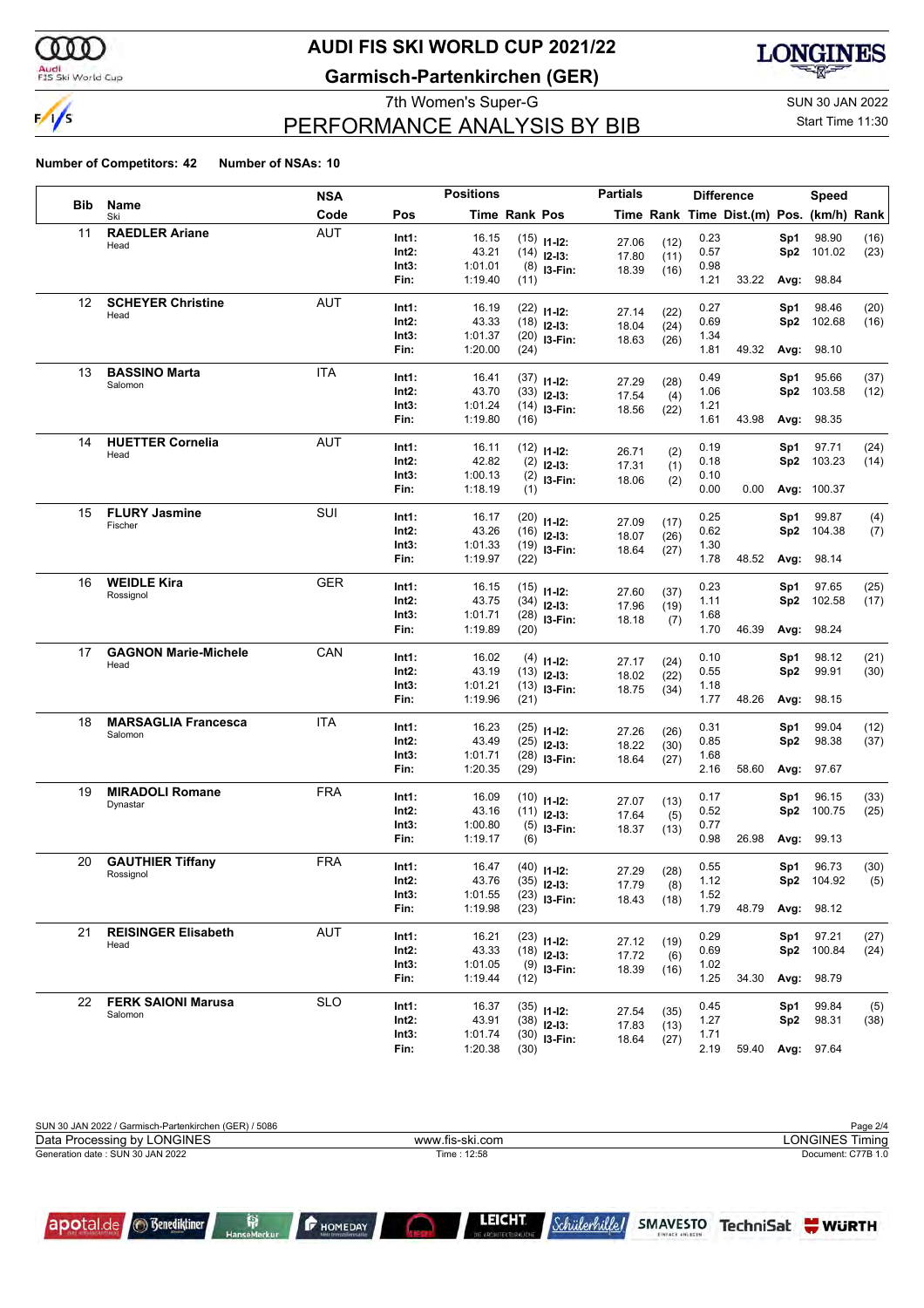

#### Audi<br>FIS Ski World Cup

## **AUDI FIS SKI WORLD CUP 2021/22**

**Garmisch-Partenkirchen (GER)**



## PERFORMANCE ANALYSIS BY BIB

7th Women's Super-G Super-G SUN 30 JAN 2022

### Start Time 11:30

#### **Number of Competitors: 42 Number of NSAs: 10**

|            |                         | <b>NSA</b> |          | <b>Positions</b> |               |                                | <b>Partials</b> |              |      | <b>Difference</b>                        |                 | <b>Speed</b> |      |
|------------|-------------------------|------------|----------|------------------|---------------|--------------------------------|-----------------|--------------|------|------------------------------------------|-----------------|--------------|------|
| <b>Bib</b> | Name<br>Ski             | Code       | Pos      |                  | Time Rank Pos |                                |                 |              |      | Time Rank Time Dist.(m) Pos. (km/h) Rank |                 |              |      |
| 23         | <b>CASHMAN Keely</b>    | <b>USA</b> | Int1:    | 16.26            |               | $(28)$ 11-12:                  | 27.28           | (27)         | 0.34 |                                          | Sp1             | 96.11        | (34) |
|            | Rossignol               |            | Int2:    | 43.54            |               | $(26)$ 12-13:                  | 18.13           | (27)         | 0.90 |                                          | Sp <sub>2</sub> | 99.19        | (33) |
|            |                         |            | Int3:    | 1:01.67          |               | $(27)$ 13-Fin:                 | 19.10           | (39)         | 1.64 |                                          |                 |              |      |
|            |                         |            | Fin:     | 1:20.77          | (35)          |                                |                 |              | 2.58 | 69.63                                    |                 | Avg: 97.16   |      |
| 24         | <b>VENIER Stephanie</b> | <b>AUT</b> | Int1:    | 16.17            |               | $(20)$ 11-12:                  | 27.16           |              | 0.25 |                                          | Sp1             | 98.59        | (18) |
|            | Head                    |            | Int2:    | 43.33            |               | $(18)$ 12-13:                  | 17.91           | (23)<br>(16) | 0.69 |                                          | Sp <sub>2</sub> | 104.34       | (8)  |
|            |                         |            | Int3:    | 1:01.24          |               | $(14)$ 13-Fin:                 | 18.56           | (22)         | 1.21 |                                          |                 |              |      |
|            |                         |            | Fin:     | 1:19.80          | (16)          |                                |                 |              | 1.61 | 43.98                                    | Avg:            | 98.35        |      |
| 25         | <b>PICHLER Karoline</b> | <b>ITA</b> | Int1:    | 16.56            |               | $(42)$ 11-12:                  | 27.07           | (13)         | 0.64 |                                          | Sp1             | 95.20        | (39) |
|            | Head                    |            | Int2:    | 43.63            |               | $(29)$ 12-13:                  | 17.95           | (18)         | 0.99 |                                          | Sp <sub>2</sub> | 98.59        | (36) |
|            |                         |            | Int3:    | 1:01.58          |               | $(24)$ 13-Fin:                 | 18.58           | (24)         | 1.55 |                                          |                 |              |      |
|            |                         |            | Fin:     | 1:20.16          | (26)          |                                |                 |              | 1.97 | 53.58                                    |                 | Avg: 97.90   |      |
| 26         | <b>JENAL Stephanie</b>  | SUI        | Int1:    | 16.16            |               | $(19)$ 11-12:                  | 27.60           | (37)         | 0.24 |                                          | Sp1             | 97.40        | (26) |
|            | Atomic                  |            | Int2:    | 43.76            |               | $(35)$ 12-13:                  | 18.48           | (37)         | 1.12 |                                          | Sp <sub>2</sub> | 97.18        | (40) |
|            |                         |            | Int3:    | 1:02.24          |               | $(37)$ 13-Fin:                 | 18.73           | (32)         | 2.21 |                                          |                 |              |      |
|            |                         |            | Fin:     | 1:20.97          | (37)          |                                |                 |              | 2.78 | 74.85                                    | Avg:            | 96.92        |      |
| 27         | <b>SUTER Jasmina</b>    | SUI        | Int1:    | 16.15            |               | $(15)$ 11-12:                  |                 |              | 0.23 |                                          | Sp1             | 96.79        | (29) |
|            | Stoeckli                |            | Int2:    | 43.22            |               | $(15)$ 12-13:                  | 27.07           | (13)         | 0.58 |                                          | Sp <sub>2</sub> | 103.95       | (10) |
|            |                         |            | Int3:    | 1:01.28          |               | $(18)$ 13-Fin:                 | 18.06           | (25)         | 1.25 |                                          |                 |              |      |
|            |                         |            | Fin:     | 1:19.20          | (7)           |                                | 17.92           | (1)          | 1.01 | 27.80                                    | Avg:            | 99.09        |      |
| 28         | <b>MELESI Roberta</b>   | <b>ITA</b> | Int1:    | 16.24            |               |                                |                 |              | 0.32 |                                          | Sp1             | 96.66        | (31) |
|            | Dynastar                |            | Int2:    | 43.02            |               | $(26)$ 11-12:                  | 26.78           | (3)          | 0.38 |                                          | Sp <sub>2</sub> | 98.77        | (35) |
|            |                         |            | Int3:    | 1:01.26          |               | $(8)$ 12-13:<br>$(17)$ 13-Fin: | 18.24           | (31)         | 1.23 |                                          |                 |              |      |
|            |                         |            | Fin:     | 1:19.59          | (14)          |                                | 18.33           | (12)         | 1.40 | 38.35                                    | Avg:            | 98.61        |      |
| 29         | <b>CERUTTI Camille</b>  | <b>FRA</b> | Int1:    | 16.47            |               |                                |                 |              | 0.55 |                                          | Sp1             | 94.66        | (41) |
|            | Atomic                  |            | Int2:    | 43.60            |               | $(40)$ 11-12:<br>$(28)$ 12-13: | 27.13           | (21)         | 0.96 |                                          | Sp <sub>2</sub> | 99.59        | (32) |
|            |                         |            | Int3:    | 1:01.78          |               | $(31)$ 13-Fin:                 | 18.18           | (29)         | 1.75 |                                          |                 |              |      |
|            |                         |            | Fin:     | 1:20.86          | (36)          |                                | 19.08           | (37)         | 2.67 | 71.98                                    |                 | Avg: 97.06   |      |
| 30         | <b>PLESHKOVA Julia</b>  | <b>RUS</b> | Int1:    | 16.24            |               | $(26)$ 11-12:                  |                 |              | 0.32 |                                          | Sp1             | 94.20        | (42) |
|            | Head                    |            | Int2:    | 43.68            |               | $(31)$ 12-13:                  | 27.44           | (31)         | 1.04 |                                          | Sp <sub>2</sub> | 103.12       | (15) |
|            |                         |            | Int3:    | 1:01.64          |               | $(25)$ 13-Fin:                 | 17.96<br>18.21  | (19)         | 1.61 |                                          |                 |              |      |
|            |                         |            | Fin:     | 1:19.85          | (18)          |                                |                 | (8)          | 1.66 | 45.32                                    | Avg:            | 98.28        |      |
| 31         | <b>KOLLY Noemie</b>     | SUI        | Int1:    | 16.27            |               | $(29)$ 11-12:                  |                 |              | 0.35 |                                          | Sp1             | 97.86        | (22) |
|            | Stoeckli                |            | Int2:    | 43.39            |               | $(22)$ 12-13:                  | 27.12<br>18.03  | (19)<br>(23) | 0.75 |                                          | Sp <sub>2</sub> | 98.80        | (34) |
|            |                         |            | Int3:    | 1:01.42          |               | $(21)$ 13-Fin:                 | 18.37           | (13)         | 1.39 |                                          |                 |              |      |
|            |                         |            | Fin:     | 1:19.79          | (15)          |                                |                 |              | 1.60 | 43.71                                    | Avg:            | 98.36        |      |
| 32         | <b>MANGAN Tricia</b>    | <b>USA</b> | Int1:    | 16.36            |               | $(34)$ 11-12:                  |                 |              | 0.44 |                                          | Sp1             | 95.74        | (36) |
|            | Head                    |            | $Int2$ : |                  |               | $12-13:$                       |                 |              |      |                                          |                 |              |      |
|            |                         |            | Int3:    |                  |               | I3-Fin:                        |                 |              |      |                                          |                 |              |      |
|            |                         |            | Fin:     | <b>DNF</b>       |               |                                |                 |              |      |                                          | Avg:            |              |      |
| 33         | <b>MAIER Sabrina</b>    | AUT        | Int1:    | 16.34            |               | $(33)$ 11-12:                  | 27.46           | (32)         | 0.42 |                                          |                 | Sp1 96.32    | (32) |
|            | Atomic                  |            | Int2:    | 43.80            |               | $(37)$ 12-13:                  | 18.27           | (32)         | 1.16 |                                          |                 | Sp2 101.75   | (19) |
|            |                         |            | Int3:    | 1:02.07          |               | $(35)$ 13-Fin:                 | 18.65           | (31)         | 2.04 |                                          |                 |              |      |
|            |                         |            | Fin:     | 1:20.72          | (34)          |                                |                 |              | 2.53 | 68.33                                    |                 | Avg: 97.22   |      |
| 34         | <b>LEBEL Maureen</b>    | <b>USA</b> | Int1:    | 16.40            |               | $(36)$ 11-12:                  | 27.72           |              | 0.48 |                                          | Sp1             | 98.96        | (14) |
|            | Voelkl                  |            | Int2:    | 44.12            |               | $(41)$ 12-13:                  | 19.13           | (41)<br>(40) | 1.48 |                                          |                 | Sp2 101.07   | (22) |
|            |                         |            | Int3:    | 1:03.25          |               | $(40)$ 13-Fin:                 | 19.81           | (40)         | 3.22 |                                          |                 |              |      |
|            |                         |            | Fin:     | 1:23.06          | (40)          |                                |                 |              |      | 4.87 127.82 Avg: 94.49                   |                 |              |      |

| SUN 30 JAN 2022 / Garmisch-Partenkirchen (GER) / 5086 |                 | Page 3/4           |
|-------------------------------------------------------|-----------------|--------------------|
| Data Processing by LONGINES                           | www.fis-ski.com | LONGINES Timina    |
| Generation date : SUN 30 JAN 2022                     | Time: 12:58     | Document: C77B 1.0 |
|                                                       |                 |                    |

**P** HOMEDAY

r.

R

**LEICHT** Schülerhilfe !

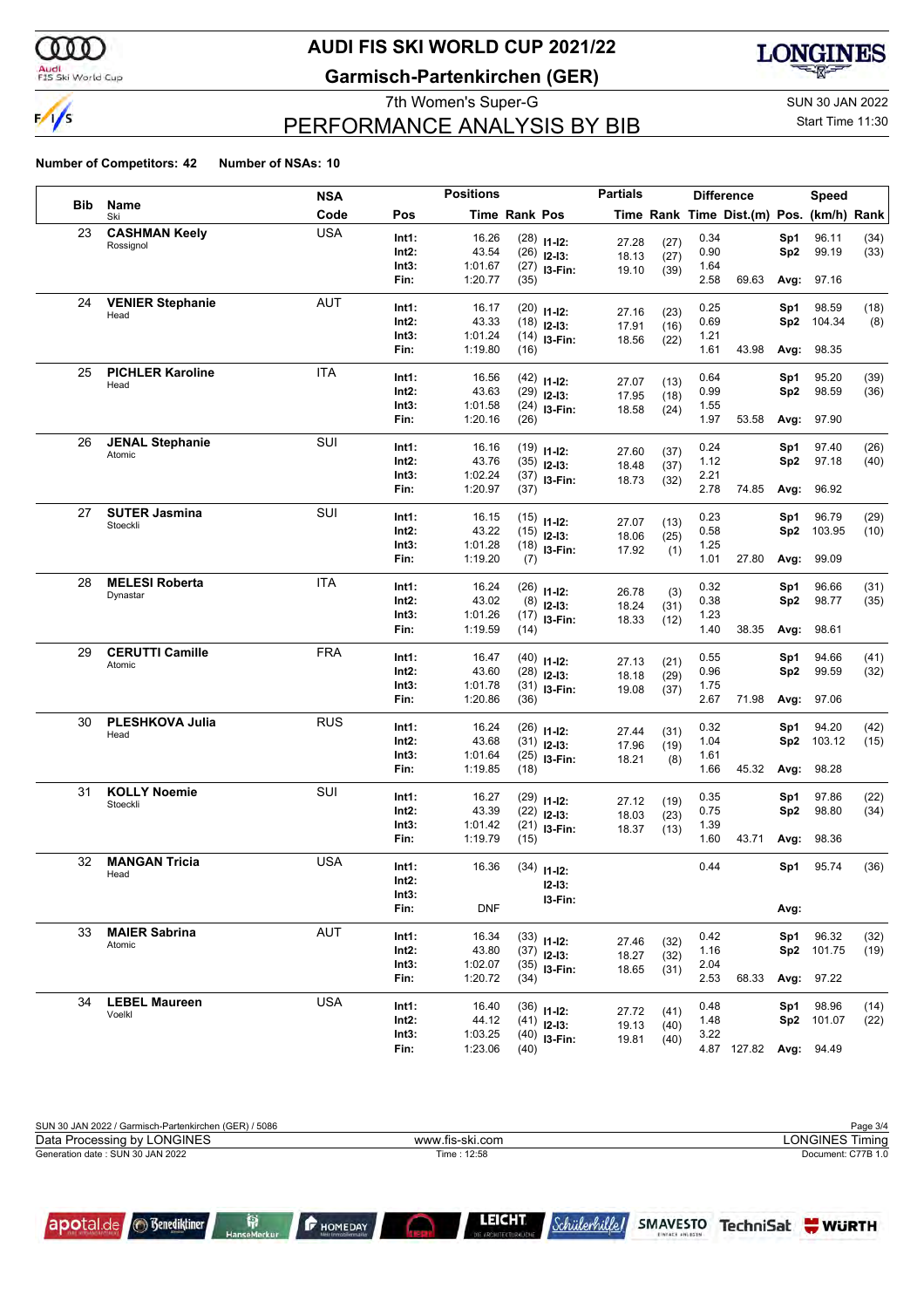

### Audi<br>FIS Ski World Cup

apotal.de

**Benediktiner** 

ß

## **AUDI FIS SKI WORLD CUP 2021/22**

**Garmisch-Partenkirchen (GER)**



## PERFORMANCE ANALYSIS BY BIB

7th Women's Super-G Super-G SUN 30 JAN 2022

### Start Time 11:30

#### **Number of Competitors: 42 Number of NSAs: 10**

| <b>Bib</b> | <b>Name</b>                | <b>NSA</b> |               | <b>Positions</b>   |               |                               | <b>Partials</b> |              |              | <b>Difference</b>                        |                 | <b>Speed</b> |      |
|------------|----------------------------|------------|---------------|--------------------|---------------|-------------------------------|-----------------|--------------|--------------|------------------------------------------|-----------------|--------------|------|
|            | Ski                        | Code       | Pos           |                    | Time Rank Pos |                               |                 |              |              | Time Rank Time Dist.(m) Pos. (km/h) Rank |                 |              |      |
| 35         | <b>DELAGO Nadia</b>        | <b>ITA</b> | Int1:         | 16.02              |               | $(4)$ 11-12:                  | 26.91           |              | 0.10         |                                          |                 | Sp1 101.14   | (1)  |
|            | Atomic                     |            | Int2:         | 42.93              |               | $(4)$ 12-13:                  | 18.31           | (5)<br>(33)  | 0.29         |                                          | Sp <sub>2</sub> | 105.30       | (4)  |
|            |                            |            | Int3:         | 1:01.24            |               | $(14)$ 13-Fin:                | 18.61           | (25)         | 1.21         |                                          |                 |              |      |
|            |                            |            | Fin:          | 1:19.85            | (18)          |                               |                 |              | 1.66         | 45.32                                    |                 | Avg: 98.28   |      |
| 36         | <b>PASLIER Esther</b>      | <b>FRA</b> | Int1:         | 16.15              |               | $(15)$ 11-12:                 |                 |              | 0.23         |                                          | Sp1             | 98.98        | (13) |
|            | Head                       |            | Int2:         | 43.44              |               | $(23)$ 12-13:                 | 27.29           | (28)         | 0.80         |                                          | Sp <sub>2</sub> | 100.03       | (29) |
|            |                            |            | Int3:         | 1:02.29            |               | $(38)$ 13-Fin:                | 18.85<br>19.09  | (39)<br>(38) | 2.26         |                                          |                 |              |      |
|            |                            |            | Fin:          | 1:21.38            | (39)          |                               |                 |              | 3.19         | 85.45                                    |                 | Avg: 96.44   |      |
| 37         | <b>REMME Roni</b>          | CAN        | Int1:         | 15.97              |               |                               |                 |              | 0.05         |                                          | Sp1             | 100.95       | (3)  |
|            | Head                       |            | Int2:         | 43.44              |               | $(2)$ 11-12:                  | 27.47           | (33)         | 0.80         |                                          | Sp2             | 103.69       | (11) |
|            |                            |            | Int3:         | 1:01.45            |               | $(23)$ 12-13:                 | 18.01           | (21)         | 1.42         |                                          |                 |              |      |
|            |                            |            | Fin:          | 1:20.19            | (27)          | $(22)$ 13-Fin:                | 18.74           | (33)         | 2.00         | 54.37                                    |                 | Avg: 97.87   |      |
| 38         | <b>MUZAFERIJA Elvedina</b> | <b>BIH</b> |               |                    |               |                               |                 |              |              |                                          |                 |              |      |
|            | Atomic                     |            | Int1:         | 16.21              |               | $(23)$ 11-12:                 | 27.48           | (34)         | 0.29         |                                          | Sp1             | 99.57        | (7)  |
|            |                            |            | Int2:         | 43.69              |               | $(32)$ 12-13:                 | 18.43           | (35)         | 1.05         |                                          | Sp <sub>2</sub> | 98.16        | (39) |
|            |                            |            | Int3:<br>Fin: | 1:02.12<br>1:21.05 |               | $(36)$ 13-Fin:                | 18.93           | (36)         | 2.09<br>2.86 |                                          |                 |              |      |
|            |                            |            |               |                    | (38)          |                               |                 |              |              | 76.93                                    | Avg:            | 96.83        |      |
| 39         | <b>WILKINSON Alix</b>      | <b>USA</b> | Int1:         | 16.00              |               | $(3)$ 11-12:                  | 26.85           | (4)          | 0.08         |                                          |                 | Sp1 97.72    | (23) |
|            | Voelkl                     |            | Int2:         | 42.85              |               | $(3)$ 12-13:                  |                 |              | 0.21         |                                          |                 |              |      |
|            |                            |            | Int3:         |                    |               | I3-Fin:                       |                 |              |              |                                          |                 |              |      |
|            |                            |            | Fin:          | <b>DNF</b>         |               |                               |                 |              |              |                                          | Avg:            |              |      |
| 40         | <b>KAPFER Nadine</b>       | <b>GER</b> | Int1:         | 16.09              |               | $(10)$ 11-12:                 |                 |              | 0.17         |                                          | Sp1             | 98.55        | (19) |
|            |                            |            | Int2:         | 43.63              |               | $(29)$ 12-13:                 | 27.54<br>18.75  | (35)<br>(38) | 0.99         |                                          | Sp2             | 102.43       | (18) |
|            |                            |            | Int3:         | 1:02.38            |               | $(39)$ 13-Fin:                | 18.30           | (11)         | 2.35         |                                          |                 |              |      |
|            |                            |            | Fin:          | 1:20.68            | (33)          |                               |                 |              | 2.49         | 67.28                                    |                 | Avg: 97.27   |      |
| 41         | <b>WILES Jacqueline</b>    | <b>USA</b> | Int1:         | 15.92              |               |                               |                 |              | 0.00         |                                          | Sp1             | 99.73        | (6)  |
|            | Rossignol                  |            | Int2:         | 43.17              |               | $(1)$ 11-12:<br>$(12)$ 12-13: | 27.25           | (25)         | 0.53         |                                          | Sp2             | 101.26       | (20) |
|            |                            |            | Int3:         | 1:01.64            |               | $(25)$ 13-Fin:                | 18.47           | (36)         | 1.61         |                                          |                 |              |      |
|            |                            |            | Fin:          | 1:20.50            | (31)          |                               | 18.86           | (35)         | 2.31         | 62.56                                    |                 | Avg: 97.49   |      |
| 42         | <b>STUFFER Carina</b>      | <b>GER</b> | Int1:         | 16.43              |               |                               |                 |              | 0.51         |                                          | Sp1             | 95.75        | (35) |
|            | Head                       |            | Int2:         | 43.54              |               | $(38)$ 11-12:                 | 27.11           | (18)         | 0.90         |                                          | Sp2             | 100.47       | (27) |
|            |                            |            | Int3:         | 1:01.91            |               | $(26)$ 12-13:                 | 18.37           | (34)         | 1.88         |                                          |                 |              |      |
|            |                            |            | Fin:          | 1:20.55            | (32)          | $(34)$ 13-Fin:                | 18.64           | (27)         | 2.36         | 63.87                                    |                 | Avg: 97.43   |      |

|                                 | Intermediate Time Positions:<br>Speed Measurement Positions:                         |                | $Int. 1 = Inter1$<br>$Sp 1 = Speed 1$ |                    | Int. $2 =$ Inter2<br>$Sp 2 = Speed 2$            | $Int. 3 = Inter3$ |        |                                    |  |
|---------------------------------|--------------------------------------------------------------------------------------|----------------|---------------------------------------|--------------------|--------------------------------------------------|-------------------|--------|------------------------------------|--|
| Legend:<br>Avg<br>  Int<br>  Sp | Average<br>Intermediate<br>Speed trap                                                | Dist.(m)<br>Ιx | Distance in metres<br>Intermediate x  | <b>DNF</b><br>Pos. | Did Not Finish<br>Intermediate or speed position | Fin               | Finish |                                    |  |
|                                 | SUN 30 JAN 2022 / Garmisch-Partenkirchen (GER) / 5086<br>Data Processing by LONGINES |                |                                       | www.fis-ski.com    |                                                  |                   |        | Page 4/4<br><b>LONGINES Timing</b> |  |
|                                 | Generation date: SUN 30 JAN 2022                                                     |                |                                       | Time: 12:58        |                                                  |                   |        | Document: C77B 1.0                 |  |

**P** HOMEDAY

r.

LEICHT

*Schülerhilfel* 

SMAVESTO TechniSat WURTH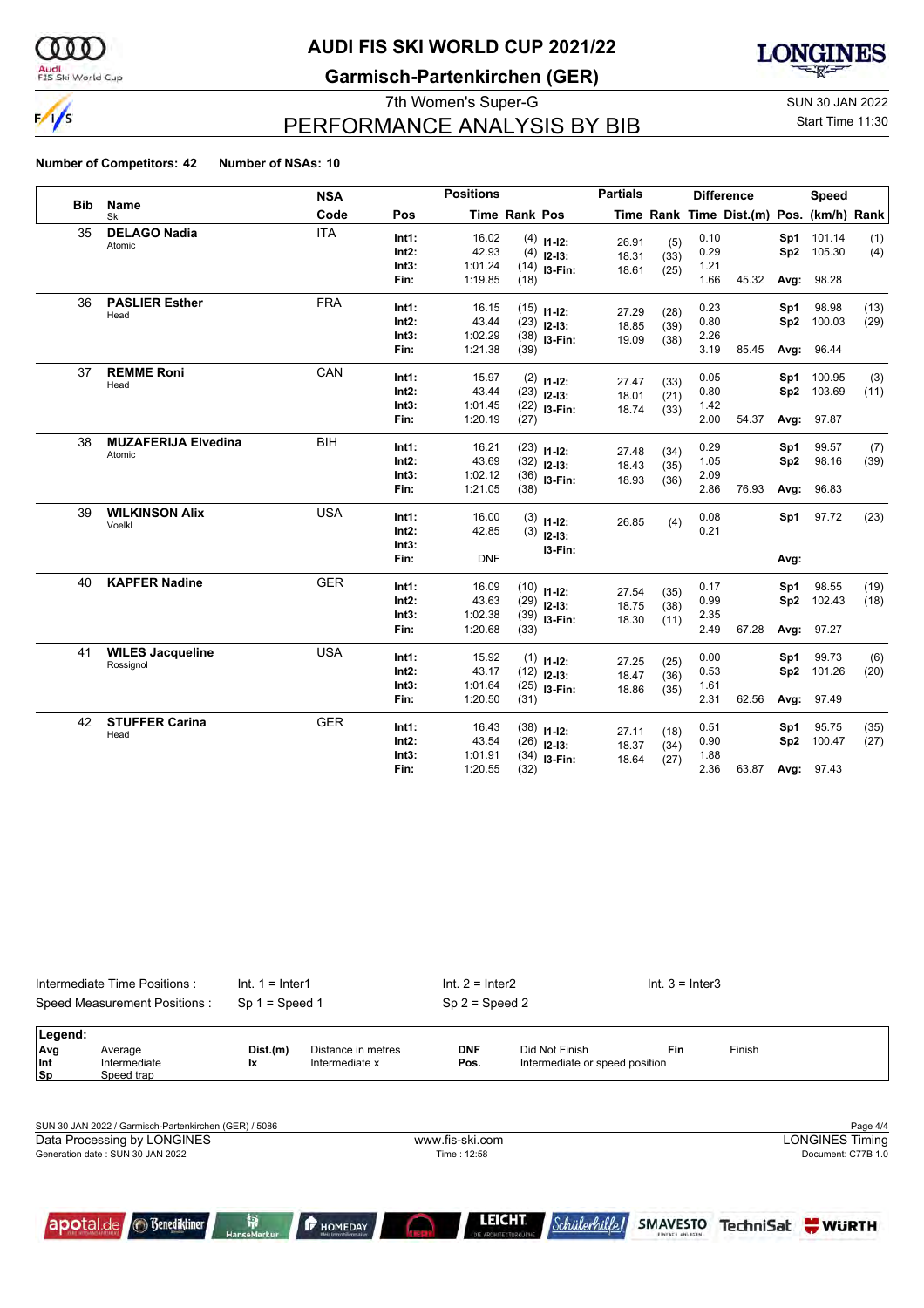### **AUDI FIS SKI WORLD CUP 2021/22**

**Garmisch-Partenkirchen (GER)**



7th Women's Super-G

### FIS WORLD CUP STANDINGS

|      |         |                                                                |            |                          |                |                          |                          |                          | 5 DEC 2021 Lake Louise (CAN) |                              |                                     |           |       |
|------|---------|----------------------------------------------------------------|------------|--------------------------|----------------|--------------------------|--------------------------|--------------------------|------------------------------|------------------------------|-------------------------------------|-----------|-------|
|      |         |                                                                |            |                          |                |                          |                          |                          | 11 DEC 2021 St. Moritz (SUI) |                              |                                     |           |       |
|      |         |                                                                |            |                          |                |                          |                          |                          |                              | 12 DEC 2021 St. Moritz (SUI) |                                     |           |       |
|      |         |                                                                |            |                          |                |                          |                          |                          |                              |                              | 19 DEC 2021 Val d'Isère (FRA)       |           |       |
|      |         |                                                                |            |                          |                |                          |                          |                          |                              |                              | 16 JAN 2022 Zauchensee (AUT)        |           |       |
|      |         |                                                                |            |                          |                |                          |                          |                          |                              |                              | 23 JAN 2022 Cortina d'Ampezzo (ITA) |           |       |
|      |         | <b>Number of Competitors: 52,</b><br><b>Number of NSAs: 15</b> |            |                          |                |                          |                          |                          |                              |                              | 30 JAN 2022 Garmisch (GER)          |           |       |
| Rank | FIS     | Name                                                           | <b>NSA</b> | 1                        | $\mathbf 2$    | 3                        | 4                        | 5                        | 6                            | 7                            |                                     | <b>WC</b> | Diff. |
|      | Code    |                                                                | Code       |                          |                |                          |                          |                          |                              |                              |                                     | Points    |       |
| 1    | 297601  | <b>BRIGNONE Federica</b>                                       | <b>ITA</b> | 45                       | 32             | 100                      | 50                       | 100                      | 50                           | 100                          |                                     | 477       |       |
| 2    | 297910  | <b>CURTONI Elena</b>                                           | <b>ITA</b> | 36                       | 40             | 80                       | 60                       | 32                       | 100                          | 26                           |                                     | 374       | 103   |
| 3    | 298323  | <b>GOGGIA Sofia</b>                                            | ITA        | 100                      | 80             | 40                       | 100                      | 12                       | $\overline{\phantom{a}}$     | ÷,                           |                                     | 332       | 145   |
| 4    | 56088   | <b>TIPPLER Tamara</b>                                          | AUT        | 50                       | 13             | $\overline{\phantom{a}}$ | 36                       | 20                       | 80                           | 60                           |                                     | 259       | 218   |
| 5    | 516138  | <b>GUT-BEHRAMI Lara</b>                                        | SUI        | 80                       | 100            | $\overline{\phantom{a}}$ | $\overline{\phantom{a}}$ | 26                       | 20                           | $\overline{\phantom{a}}$     |                                     | 226       | 251   |
| 5    | 516319  | <b>SUTER Corinne</b>                                           | SUI        | 14                       | 10             | 5                        | 40                       | 80                       | 45                           | 32                           |                                     | 226       | 251   |
| 7    | 6535237 | <b>SHIFFRIN Mikaela</b>                                        | USA        | 40                       | 60             | 60                       | 45                       | $\overline{a}$           | 15                           | $\blacksquare$               |                                     | 220       | 257   |
| 8    | 425929  | <b>MOWINCKEL Ragnhild</b>                                      | <b>NOR</b> | 22                       | 50             | 6                        | 80                       | 14                       | 36                           | $\overline{a}$               |                                     | 208       | 269   |
| 9    | 56125   | <b>PUCHNER Mirjam</b>                                          | AUT        | 60                       | 12             | 10                       | 10                       | 18                       | 26                           | 50                           |                                     | 186       | 291   |
| 10   | 56128   | <b>HUETTER Cornelia</b>                                        | AUT        | 13                       | L,             | 22                       | 32                       | $\centerdot$             | 11                           | 100                          |                                     | 178       | 299   |
| 11   | 56256   | <b>RAEDLER Ariane</b>                                          | AUT        | ÷,                       | 45             | 14                       | 20                       | 60                       | $\overline{a}$               | 24                           |                                     | 163       | 314   |
| 12   | 299276  | <b>BASSINO Marta</b>                                           | ITA        | $\overline{\phantom{a}}$ | 29             | 32                       | 18                       | 50                       | 10                           | 15                           |                                     | 154       | 323   |
| 13   | 56087   | <b>SIEBENHOFER Ramona</b>                                      | AUT        | 32                       | ÷,             | 45                       | 22                       | 24                       | 16                           | $\blacksquare$               |                                     | 139       | 338   |
| 14   | 415232  | <b>ROBINSON Alice</b>                                          | NZL        | 11                       | 7              | 50                       | $\overline{a}$           | 36                       | 29                           | ÷,                           |                                     | 133       | 344   |
| 15   | 516248  | <b>FLURY Jasmine</b>                                           | SUI        | 9                        | 26             | 36                       | 4                        | 24                       | 24                           | 9                            |                                     | 132       | 345   |
| 16   | 197497  | <b>MIRADOLI Romane</b>                                         | <b>FRA</b> | 4                        | 24             | $\overline{\phantom{a}}$ | 26                       | 16                       | 20                           | 40                           |                                     | 130       | 347   |
| 17   | 516185  | <b>HAEHLEN Joana</b>                                           | SUI        | 29                       | 16             | 22                       | $\overline{a}$           | 5                        | 13                           | 32                           |                                     | 117       | 360   |
|      |         |                                                                | SUI        |                          | 18             | 26                       |                          |                          | 60                           | ÷,                           |                                     |           |       |
| 18   | 516284  | <b>GISIN Michelle</b>                                          |            |                          |                | 11                       | 14                       | ÷<br>45                  |                              |                              |                                     | 104       | 373   |
| 19   | 197641  | <b>GAUCHE Laura</b>                                            | <b>FRA</b> | $\overline{a}$           | 15             |                          |                          |                          | $\overline{\phantom{a}}$     | 6                            |                                     | 91        | 386   |
| 20   | 196928  | <b>WORLEY Tessa</b>                                            | FRA        |                          |                | $\overline{a}$           | 5                        | 45                       | 40                           | $\overline{a}$               |                                     | 90        | 387   |
| 21   | 56417   | <b>FEST Nadine</b>                                             | AUT        |                          | 4              | 8                        | 8                        | 10                       | 14                           | 45                           |                                     | 89        | 388   |
| 22   | 206668  | <b>WEIDLE Kira</b>                                             | <b>GER</b> | 6                        | 12             | 2                        | 15                       | 15                       | 22                           | 11                           |                                     | 83        | 394   |
| 23   | 6535455 | <b>JOHNSON Breezy</b>                                          | USA        | 24                       | 22             | 7                        | 29                       | $\overline{\phantom{a}}$ | $\overline{\phantom{a}}$     | $\overline{a}$               |                                     | 82        | 395   |
| 24   | 155763  | <b>LEDECKA Ester</b>                                           | CZE        | 20                       | ÷,             | Ĭ.                       |                          | 29                       | 32                           | ÷,                           |                                     | 81        | 396   |
| 25   | 105269  | <b>GAGNON Marie-Michele</b>                                    | CAN        | 29                       | 20             | ÷,                       | 12                       |                          | $\overline{\phantom{a}}$     | 10                           |                                     | 71        | 406   |
| 26   | 297702  | <b>MARSAGLIA Francesca</b>                                     | ITA        | 18                       | 6              | 29                       | $\overline{2}$           | 3                        | $\blacksquare$               | 2                            |                                     | 60        | 417   |
| 27   | 197383  | <b>GAUTHIER Tiffany</b>                                        | <b>FRA</b> | 5                        | 5              | 24                       | 3                        | ÷,                       | 12                           | 8                            |                                     | 57        | 420   |
| 28   | 516280  | <b>HOLDENER Wendy</b>                                          | SUI        | $\overline{\phantom{a}}$ | 36             | 9                        | $\overline{a}$           | 7                        | $\overline{\phantom{a}}$     | $\overline{\phantom{a}}$     |                                     | 52        | 425   |
| 29   | 516394  | <b>SUTER Jasmina</b>                                           | SUI        | $\overline{a}$           | ÷              |                          | $\overline{a}$           | 5                        | 9                            | 36                           |                                     | 50        | 427   |
| 30   | 56198   | <b>SCHEYER Christine</b>                                       | AUT        | 10                       | 8              |                          | 11                       | 11                       |                              | 7                            |                                     | 47        | 430   |
| 31   | 299466  | <b>DELAGO Nicol</b>                                            | <b>ITA</b> | 3                        | $\overline{a}$ | 16                       |                          | $\overline{a}$           | 5                            | 20                           |                                     | 44        | 433   |
| 32   | 485941  | PLESHKOVA Julia                                                | <b>RUS</b> | 8                        |                |                          | 13                       |                          | 8                            | 13                           |                                     | 42        | 435   |
| 33   | 56311   | <b>REISINGER Elisabeth</b>                                     | AUT        |                          | $\overline{a}$ |                          | 18                       | $\overline{\phantom{a}}$ |                              | 22                           |                                     | 40        | 437   |
| 34   | 516521  | <b>KOLLY Noemie</b>                                            | SUI        | $\overline{\phantom{a}}$ | 14             | $\overline{\phantom{a}}$ | $\overline{7}$           | 2                        | $\overline{a}$               | 16                           |                                     | 39        | 438   |
| 35   | 299383  | <b>MELESI Roberta</b>                                          | ITA        | 8                        | ÷,             | $\overline{a}$           | 6                        | $\blacksquare$           | 4                            | 18                           |                                     | 36        | 441   |
| 36   | 516219  | <b>NUFER Priska</b>                                            | SUI        |                          | 9              | 18                       | $\mathbf{1}$             | $\overline{a}$           | 2                            | 3                            |                                     | 33        | 444   |
| 37   | 298694  | <b>PICHLER Karoline</b>                                        | <b>ITA</b> |                          | 3              | 12                       |                          |                          | $\overline{7}$               | 5                            |                                     | 27        | 450   |
| 38   | 197956  | <b>CERUTTI Camille</b>                                         | <b>FRA</b> |                          | $\overline{a}$ | 1                        | 24                       |                          | $\overline{a}$               | $\overline{a}$               |                                     | 25        | 452   |
| 38   | 56177   | <b>VENIER Stephanie</b>                                        | <b>AUT</b> |                          | $\overline{a}$ |                          | 9                        | 1                        | ÷,                           | 15                           |                                     | 25        | 452   |
| 40   | 516517  | <b>JENAL Stephanie</b>                                         | SUI        |                          |                | 15                       | ÷,                       |                          | 6                            | $\overline{a}$               |                                     | 21        | 456   |
| 41   | 299630  | <b>DELAGO Nadia</b>                                            | ITA        |                          | 1              | 4                        |                          |                          |                              | 13                           |                                     | 18        | 459   |
| 42   | 55970   | <b>SCHMIDHOFER Nicole</b>                                      | AUT        | 16                       |                |                          |                          |                          |                              |                              |                                     | 16        | 461   |
| 42   |         |                                                                |            | 15                       |                |                          |                          |                          |                              | 1                            |                                     |           | 461   |
| 42   | 565320  | <b>FERK Marusa</b>                                             | SLO        | 12                       |                | 4                        |                          |                          |                              |                              |                                     | 16        |       |
|      | 56174   | <b>HAASER Ricarda</b>                                          | <b>AUT</b> |                          |                |                          |                          |                          |                              |                              |                                     | 16        | 461   |
| 45   | 715171  | <b>MUZAFERIJA Elvedina</b>                                     | <b>BIH</b> |                          |                | 13                       |                          |                          |                              |                              |                                     | 13        | 464   |
| 45   | 705423  | <b>VLHOVA Petra</b>                                            | SVK        |                          |                | $\overline{a}$           |                          | 13                       |                              | $\blacksquare$               |                                     | 13        | 464   |
| 45   | 6536213 | <b>CASHMAN Keely</b>                                           | USA        | 2                        |                |                          |                          | 8                        | 3                            | $\overline{\phantom{0}}$     |                                     | 13        | 464   |
| 48   | 56224   | <b>MAIER Sabrina</b>                                           | <b>AUT</b> |                          |                |                          |                          | 9                        |                              |                              |                                     | 9         | 468   |
| 49   | 435334  | <b>GASIENICA-DANI.</b>                                         | <b>POL</b> |                          | 2              |                          |                          | 6                        |                              |                              |                                     | 8         | 469   |
| 50   | 107583  | <b>REMME Roni</b>                                              | CAN        |                          | $\overline{a}$ |                          |                          | $\overline{a}$           |                              | 4                            |                                     | 4         | 473   |
| 51   | 539536  | <b>WILES Jacqueline</b>                                        | <b>USA</b> | 1                        |                |                          |                          |                          |                              |                              |                                     | 1         | 476   |
| 51   | 516705  | <b>DURRER Delia</b>                                            | SUI        |                          |                |                          |                          |                          | 1                            |                              |                                     | 1         | 476   |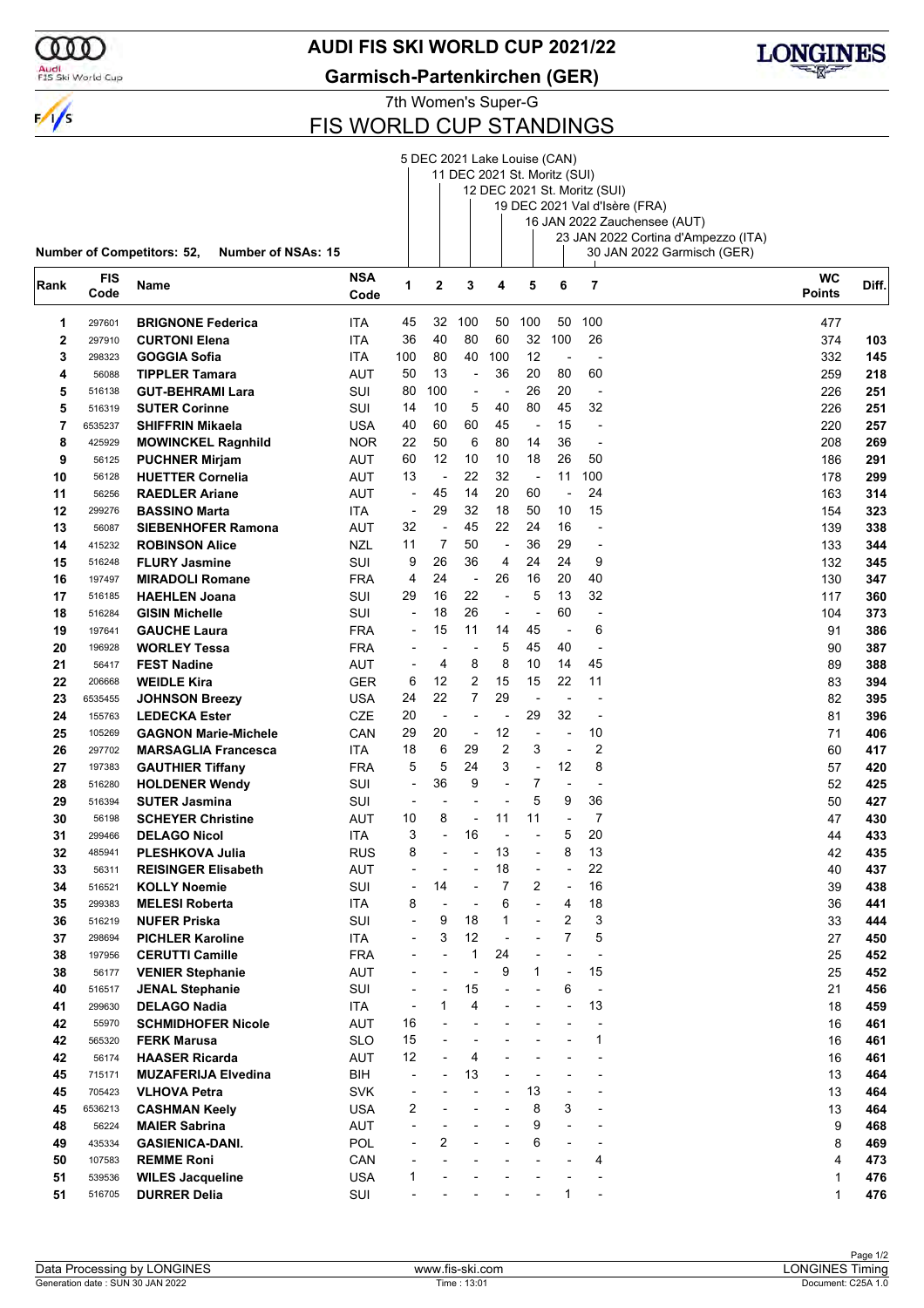

### Audi<br>FIS Ski World Cup

### **AUDI FIS SKI WORLD CUP 2021/22**

**Garmisch-Partenkirchen (GER)**



7th Women's Super-G

### FIS WORLD CUP STANDINGS

| 12 DEC 2021 St. Moritz (SUI)<br>19 DEC 2021 Val d'Isère (FRA)<br>16 JAN 2022 Zauchensee (AUT)<br>23 JAN 2022 Cortina d'Ampezzo (ITA)<br>30 JAN 2022 Garmisch (GER)<br><b>Number of Competitors: 52,</b><br>Number of NSAs: 15 | <b>FIS</b><br><b>Rank</b><br>Name<br>Code | <b>NSA</b><br>Code | $\mathcal{P}$ | З. | $\overline{\mathbf{4}}$ | 56 | <b>WC</b><br><b>Points</b> | Diff. |
|-------------------------------------------------------------------------------------------------------------------------------------------------------------------------------------------------------------------------------|-------------------------------------------|--------------------|---------------|----|-------------------------|----|----------------------------|-------|
| 5 DEC 2021 Lake Louise (CAN)<br>11 DEC 2021 St. Moritz (SUI)                                                                                                                                                                  |                                           |                    |               |    |                         |    |                            |       |

| Legend:          |       |                   |           |           |          |
|------------------|-------|-------------------|-----------|-----------|----------|
| No points<br>. . | Diff. | <b>Difference</b> | <b>WC</b> | World Cup |          |
|                  |       |                   |           |           |          |
|                  |       |                   |           |           |          |
|                  |       |                   |           |           | Page 2/2 |

 $\overline{\mathsf{I}}$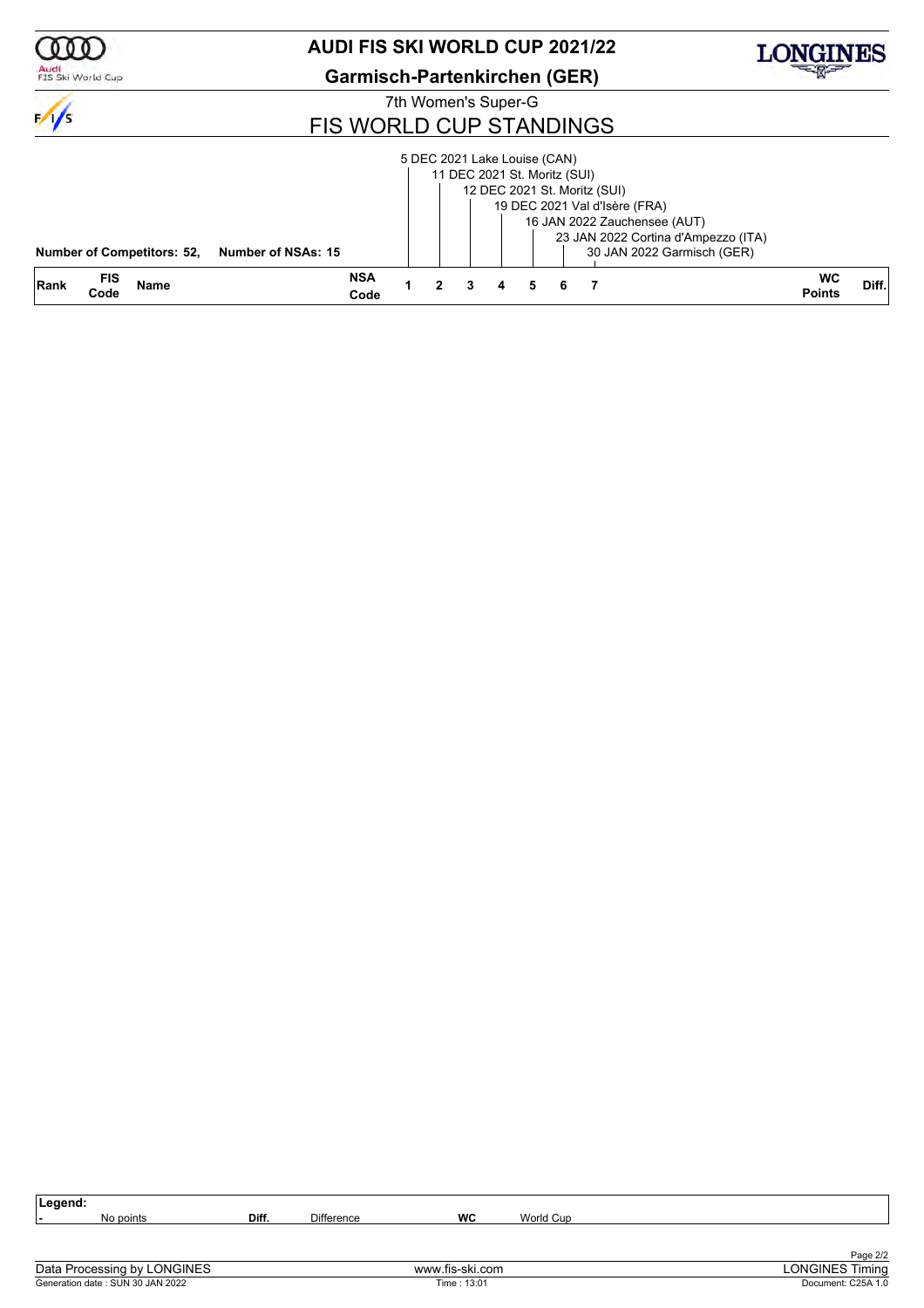ԾԾ

 $\frac{1}{\sqrt{2}}$ 

### Audi<br>FIS Ski World Cup

### **AUDI FIS SKI WORLD CUP 2021/22**

**Garmisch-Partenkirchen (GER)**



### 7th Women's Super-G OVERALL FIS WORLD CUP STANDINGS

#### **Number of Competitors: 125, Number of NSAs: 22**

| Code<br>7 races<br>7 races<br>6 races<br>6 races<br>0 races<br><b>SHIFFRIN Mikaela</b><br><b>USA</b><br>1026<br>6535237<br>5 (41)<br>440<br>(2)<br>361<br>(3)<br>220<br>(7)<br>1<br><b>SVK</b><br>2<br>705423<br>1009<br>13 (45)<br><b>VLHOVA Petra</b><br>17<br>5(41)<br>660<br>(1)<br>331<br>(4)<br>772<br>254<br>3<br>297601<br><b>BRIGNONE Federica</b><br>ITA<br>135 (12)<br>24 (35)<br>136<br>(8)<br>477<br>(1)<br>298323<br><b>GOGGIA Sofia</b><br><b>ITA</b><br>769<br>257<br>400<br>332<br>4<br>(1)<br>37 (32)<br>(3)<br>5<br><b>SWE</b><br>682<br>506399<br><b>HECTOR Sara</b><br>344<br>175<br>(9)<br>462<br>(1)<br>45<br>$\centerdot$<br>$\overline{a}$<br>6<br>SUI<br>516319<br><b>SUTER Corinne</b><br>570<br>456<br>331<br>(2)<br>13 (41)<br>226<br>(5)<br>$\overline{a}$<br>$\blacksquare$<br>56087<br>AUT<br>(3)<br>139 (13)<br>7<br><b>SIEBENHOFER Ramona</b><br>547<br>479<br>278<br>130 (10)<br>8<br>SUI<br>516138<br><b>GUT-BEHRAMI Lara</b><br>518<br>508<br>151 (10)<br>226<br>(5)<br>16 (15)<br>125 (12)<br>$\overline{a}$<br>$\overline{\phantom{0}}$<br>9<br>527<br>297910<br><b>CURTONI Elena</b><br>ITA<br>499<br>109(16)<br>16 (38)<br>374<br>(2)<br>$\overline{\phantom{a}}$<br>$\overline{\phantom{0}}$<br>10<br>516284<br>SUI<br>490<br>536<br>187<br>(7)<br>(9)<br><b>GISIN Michelle</b><br>66 (25)<br>133<br>104 (18)<br><b>NOR</b><br>11<br>425929<br><b>MOWINCKEL Ragnhild</b><br>465<br>561<br>109(16)<br>148<br>(6)<br>208<br>(8)<br>$\overline{\phantom{a}}$<br>12<br>196928<br><b>FRA</b><br>(2)<br><b>WORLEY Tessa</b><br>457<br>569<br>367<br>90<br>(20)<br>$\overline{\phantom{a}}$<br>$\overline{a}$<br>13<br>516280<br>SUI<br>421<br>605<br>321<br>(3)<br>42 (29)<br>52 (28)<br><b>HOLDENER Wendy</b><br>6 (40)<br>14<br>AUT<br>56125<br><b>PUCHNER Mirjam</b><br>417<br>609<br>(9)<br>231<br>(5)<br>186<br>$\overline{\phantom{a}}$<br>$\overline{\phantom{a}}$<br>15<br>299276<br>ITA<br><b>BASSINO Marta</b><br>409<br>617<br>9 (37)<br>196<br>(5)<br>154 (12)<br>50<br>$\centerdot$<br>16<br>56388<br><b>AUT</b><br>351<br>272<br>64 (23)<br><b>LIENSBERGER Katharina</b><br>675<br>(5)<br>$\overline{a}$<br>17<br><b>GER</b><br>312<br>36<br>206355<br><b>DUERR Lena</b><br>348<br>678<br>(4)<br>$\overline{a}$<br>$\overline{a}$<br>18<br>AUT<br>339<br>56128<br><b>HUETTER Cornelia</b><br>687<br>161<br>(8)<br>178 (10)<br>$\overline{a}$<br>$\overline{\phantom{a}}$<br>$\blacksquare$<br>19<br>56088<br>AUT<br>330<br><b>TIPPLER Tamara</b><br>696<br>71 (23)<br>259<br>(4)<br>USA<br>20<br>6535455<br><b>JOHNSON Breezy</b><br>322<br>704<br>240<br>82 (23)<br>(4)<br>$\overline{a}$<br>21<br>206668<br>301<br><b>WEIDLE Kira</b><br>GER<br>725<br>218<br>(6)<br>83 (22)<br>22<br>56315<br><b>TRUPPE Katharina</b><br>AUT<br>295<br>731<br>127(11)<br>11(20)<br>157 (10)<br>$\overline{a}$<br>23<br>SUI<br>516248<br><b>FLURY Jasmine</b><br>286<br>740<br>154<br>(9)<br>132 (15)<br>$\overline{\phantom{a}}$<br>$\overline{\phantom{0}}$<br>24<br><b>BUCIK Ana</b><br><b>SLO</b><br>279<br>565401<br>747<br>191<br>88 (17)<br>(6)<br>$\overline{\phantom{a}}$<br>$\overline{a}$<br>25<br>56256<br>AUT<br>257<br>769<br>163 (11)<br><b>RAEDLER Ariane</b><br>94 (19)<br>$\overline{\phantom{a}}$<br>26<br><b>SLO</b><br>565463<br><b>SLOKAR Andreja</b><br>237<br>789<br>99 (18)<br>38 (30)<br>100<br>(1)<br>$\overline{\phantom{a}}$<br>$\overline{\phantom{0}}$<br>27<br>299630<br>ITA<br>236<br>790<br><b>DELAGO Nadia</b><br>218<br>18 (41)<br>(6)<br>$\overline{\phantom{a}}$<br>$\overline{a}$<br>28<br>197497<br><b>FRA</b><br>213<br>813<br><b>MIRADOLI Romane</b><br>83 (20)<br>130 (16)<br>٠<br>29<br>SUI<br>516562<br><b>RAST Camille</b><br>209<br>817<br>106 (16)<br>97 (16)<br>$\overline{\phantom{a}}$<br>$\overline{\phantom{a}}$<br>$\overline{a}$<br>30<br>155763<br>CZE<br>204<br>822<br>123 (13)<br><b>LEDECKA Ester</b><br>81 (24)<br>$\overline{\phantom{a}}$<br>$\blacksquare$<br>$\overline{\phantom{0}}$<br>31<br>426193<br><b>STJERNESUND Th.</b><br><b>NOR</b><br>198<br>828<br>52 (28)<br>80<br>66 (21)<br>$\overline{\phantom{a}}$<br>$\overline{a}$<br>32<br>CAN<br>105269<br><b>GAGNON Marie-Michele</b><br>192<br>834<br>121 (14)<br>71 (25)<br>$\overline{\phantom{a}}$<br>$\overline{\phantom{a}}$<br>$\overline{\phantom{0}}$<br>32<br>AUT<br>192<br>56198<br><b>SCHEYER Christine</b><br>834<br>145 (11)<br>47 (30)<br>$\blacksquare$<br>$\overline{\phantom{a}}$<br>34<br>426100<br><b>NOR</b><br>191<br>835<br>93 (20)<br><b>HOLTMANN Mina Fuerst</b><br>98 (15)<br>÷<br>35<br>SUI<br>516185<br><b>HAEHLEN Joana</b><br>187<br>839<br>70 (24)<br>117 (17)<br>$\qquad \qquad \blacksquare$<br>36<br><b>SWE</b><br>182<br>506146<br><b>SWENN LARSSON Anna</b><br>844<br>182<br>(8)<br>$\overline{\phantom{a}}$<br>$\overline{\phantom{a}}$<br>$\blacksquare$<br>POL<br>37<br>435334<br>178<br>8<br>24 (11)<br><b>GASIENICA-DANI.</b><br>848<br>146<br>(49)<br>(7)<br><b>NZL</b><br>38<br>415232<br><b>ROBINSON Alice</b><br>177<br>849<br>44 (28)<br>133 (14)<br>$\blacksquare$<br>$\blacksquare$<br>38<br><b>NOR</b><br>177<br>426043<br><b>TVIBERG Maria Therese</b><br>849<br>87 (22)<br>83 (18)<br>7(24)<br>$\blacksquare$<br>40<br>539909<br><b>USA</b><br><b>MOLTZAN Paula</b><br>164<br>862<br>98 (19)<br>66 (21)<br>41<br>56253<br>AUT<br>151<br>875<br><b>HUBER Katharina</b><br>113(14)<br>38 (30)<br>L,<br>42<br>AUT<br>879<br>107 (18)<br>40 (33)<br>56311<br><b>REISINGER Elisabeth</b><br>147<br>$\overline{\phantom{a}}$<br>CRO<br>43<br>385096<br><b>POPOVIC Leona</b><br>146<br>880<br>146 (11)<br>$\overline{\phantom{a}}$<br>$\overline{\phantom{a}}$<br>-<br>-<br>44<br>197641<br><b>GAUCHE Laura</b><br><b>FRA</b><br>144<br>882<br>53 (27)<br>91 (19)<br>$\overline{\phantom{a}}$<br>٠<br>45<br>AUT<br>89 (21)<br>56417<br><b>FEST Nadine</b><br>139<br>887<br>50 (28)<br>$\overline{\phantom{a}}$<br>÷,<br>$\overline{a}$<br>$\overline{\phantom{0}}$<br>46<br><b>SLO</b><br>131<br>21 (36)<br>110(13)<br>565471<br><b>HROVAT Meta</b><br>895<br>$\blacksquare$<br>$\overline{\phantom{a}}$<br>47<br>ITA<br>126<br>900<br>44 (31)<br>299466<br><b>DELAGO Nicol</b><br>82 (21)<br>$\overline{\phantom{a}}$<br>3(28)<br>48<br><b>AUT</b><br>116 (12)<br>56367<br><b>GALLHUBER Katharina</b><br>119<br>907<br>$\overline{\phantom{a}}$<br>$\overline{\phantom{0}}$<br>-<br>49<br>107798<br>CAN<br>115<br><b>NULLMEYER Ali</b><br>911<br>115(13)<br>$\overline{\phantom{a}}$<br>49<br>565360<br><b>STUHEC IIka</b><br><b>SLO</b><br>115<br>911<br>115(15)<br>$\overline{\phantom{a}}$<br>-<br>51<br>SUI<br>33 (36)<br>516219<br><b>NUFER Priska</b><br>111<br>915<br>78 (22)<br>$\overline{\phantom{a}}$<br>$\overline{a}$<br>-<br>52<br>CAN<br>110<br>110(13)<br>107613<br><b>GRENIER Valerie</b><br>916<br>$\overline{\phantom{a}}$<br>$\overline{\phantom{a}}$<br>CZE<br>53<br>155728<br>108<br>918<br><b>DUBOVSKA Martina</b><br>108 (15)<br>$\overline{\phantom{a}}$<br>$\overline{\phantom{a}}$<br>54<br><b>FRA</b><br>80 (19)<br>197124<br><b>FRASSE SOMBET Coralie</b><br>106<br>920<br>$\overline{\phantom{a}}$<br>$\overline{\phantom{a}}$<br>$\overline{a}$<br>$\overline{a}$<br>55<br>CAN<br>922<br>107427<br><b>ST-GERMAIN Laurence</b><br>104<br>104 (17)<br>$\overline{\phantom{a}}$<br>$\overline{\phantom{a}}$<br>$\overline{a}$<br>56<br>56333<br><b>MAIR Chiara</b><br>AUT<br>96<br>930<br>88 (21)<br>$\overline{\phantom{a}}$<br>÷,<br>$\overline{\phantom{0}}$<br>٠<br>57<br><b>AUT</b><br>25 (38)<br>56177<br><b>VENIER Stephanie</b><br>91<br>935<br>66 (25)<br>$\overline{\phantom{a}}$<br>$\overline{\phantom{a}}$<br>-<br>58<br>56217<br><b>AUT</b><br>90<br>936<br>61 (24)<br>29<br><b>BRUNNER Stephanie</b><br>$\overline{\phantom{a}}$<br>$\centerdot$<br>-<br>58<br>ITA<br>936<br>30(31)<br>60 (26)<br>297702<br><b>MARSAGLIA Francesca</b><br>90<br>$\overline{\phantom{a}}$<br>$\overline{\phantom{a}}$<br>٠<br>60<br><b>AUT</b><br>68 (20)<br>56174<br><b>HAASER Ricarda</b><br>85<br>941<br>1 $(47)$<br>16 (42)<br>$\overline{\phantom{a}}$<br>$\overline{\phantom{a}}$<br>$\overline{\phantom{a}}$<br>61<br>106961<br>CAN<br>81 (23)<br><b>MIELZYNSKI Erin</b><br>81<br>945<br>$\overline{\phantom{a}}$<br>$\overline{\phantom{a}}$<br>$\overline{a}$<br><b>O BRIEN Nina</b><br><b>USA</b><br>80<br>946<br>61 (24)<br>1(30)<br>62<br>6535773<br>18 (37)<br>$\overline{\phantom{a}}$<br>$\overline{a}$<br>٠<br>63<br><b>ROBNIK Tina</b><br><b>SLO</b><br>565373<br>79<br>947<br>47 (27)<br>32 (8)<br>$\overline{a}$<br>$\overline{\phantom{a}}$<br>$\overline{a}$<br>$\overline{a}$<br>63<br>516283<br>SUI<br>79<br>947<br><b>ELLENBERGER Andrea</b><br>57 (26)<br>22 (12) | Rank | FIS  | Name | <b>NSA</b> | <b>WC</b>     | Diff. | DH | <b>SL</b> | GS | SG | <b>AC</b> | <b>PAR</b> |
|-----------------------------------------------------------------------------------------------------------------------------------------------------------------------------------------------------------------------------------------------------------------------------------------------------------------------------------------------------------------------------------------------------------------------------------------------------------------------------------------------------------------------------------------------------------------------------------------------------------------------------------------------------------------------------------------------------------------------------------------------------------------------------------------------------------------------------------------------------------------------------------------------------------------------------------------------------------------------------------------------------------------------------------------------------------------------------------------------------------------------------------------------------------------------------------------------------------------------------------------------------------------------------------------------------------------------------------------------------------------------------------------------------------------------------------------------------------------------------------------------------------------------------------------------------------------------------------------------------------------------------------------------------------------------------------------------------------------------------------------------------------------------------------------------------------------------------------------------------------------------------------------------------------------------------------------------------------------------------------------------------------------------------------------------------------------------------------------------------------------------------------------------------------------------------------------------------------------------------------------------------------------------------------------------------------------------------------------------------------------------------------------------------------------------------------------------------------------------------------------------------------------------------------------------------------------------------------------------------------------------------------------------------------------------------------------------------------------------------------------------------------------------------------------------------------------------------------------------------------------------------------------------------------------------------------------------------------------------------------------------------------------------------------------------------------------------------------------------------------------------------------------------------------------------------------------------------------------------------------------------------------------------------------------------------------------------------------------------------------------------------------------------------------------------------------------------------------------------------------------------------------------------------------------------------------------------------------------------------------------------------------------------------------------------------------------------------------------------------------------------------------------------------------------------------------------------------------------------------------------------------------------------------------------------------------------------------------------------------------------------------------------------------------------------------------------------------------------------------------------------------------------------------------------------------------------------------------------------------------------------------------------------------------------------------------------------------------------------------------------------------------------------------------------------------------------------------------------------------------------------------------------------------------------------------------------------------------------------------------------------------------------------------------------------------------------------------------------------------------------------------------------------------------------------------------------------------------------------------------------------------------------------------------------------------------------------------------------------------------------------------------------------------------------------------------------------------------------------------------------------------------------------------------------------------------------------------------------------------------------------------------------------------------------------------------------------------------------------------------------------------------------------------------------------------------------------------------------------------------------------------------------------------------------------------------------------------------------------------------------------------------------------------------------------------------------------------------------------------------------------------------------------------------------------------------------------------------------------------------------------------------------------------------------------------------------------------------------------------------------------------------------------------------------------------------------------------------------------------------------------------------------------------------------------------------------------------------------------------------------------------------------------------------------------------------------------------------------------------------------------------------------------------------------------------------------------------------------------------------------------------------------------------------------------------------------------------------------------------------------------------------------------------------------------------------------------------------------------------------------------------------------------------------------------------------------------------------------------------------------------------------------------------------------------------------------------------------------------------------------------------------------------------------------------------------------------------------------------------------------------------------------------------------------------------------------------------------------------------------------------------------------------------------------------------------------------------------------------------------------------------------------------------------------------------------------------------------------------------------------------------------------------------------------------------------------------------------------------------------------------------------------------------------------------------------------------------------------------------------------------------------------------------------------------------------------------------------------------------------------------------------------------------------------------------------------------------------------------------------------------------------------------------------------------------------------------------------------------------------------------------------------------------------------------------------------------------------------------------------------------------------------------------------------------------------------------------------------------------------------------------------------------------------------------------------------------------------------------------------------------------------------------------------------------------------------------------------------------------------------------------------------------------------------------------------------------------------------------------|------|------|------|------------|---------------|-------|----|-----------|----|----|-----------|------------|
|                                                                                                                                                                                                                                                                                                                                                                                                                                                                                                                                                                                                                                                                                                                                                                                                                                                                                                                                                                                                                                                                                                                                                                                                                                                                                                                                                                                                                                                                                                                                                                                                                                                                                                                                                                                                                                                                                                                                                                                                                                                                                                                                                                                                                                                                                                                                                                                                                                                                                                                                                                                                                                                                                                                                                                                                                                                                                                                                                                                                                                                                                                                                                                                                                                                                                                                                                                                                                                                                                                                                                                                                                                                                                                                                                                                                                                                                                                                                                                                                                                                                                                                                                                                                                                                                                                                                                                                                                                                                                                                                                                                                                                                                                                                                                                                                                                                                                                                                                                                                                                                                                                                                                                                                                                                                                                                                                                                                                                                                                                                                                                                                                                                                                                                                                                                                                                                                                                                                                                                                                                                                                                                                                                                                                                                                                                                                                                                                                                                                                                                                                                                                                                                                                                                                                                                                                                                                                                                                                                                                                                                                                                                                                                                                                                                                                                                                                                                                                                                                                                                                                                                                                                                                                                                                                                                                                                                                                                                                                                                                                                                                                                                                                                                                                                                                                                                                                                                                                                                                                                                                                                                                                                                                                                                             |      | Code |      |            | <b>Points</b> |       |    |           |    |    |           | 1 race     |
|                                                                                                                                                                                                                                                                                                                                                                                                                                                                                                                                                                                                                                                                                                                                                                                                                                                                                                                                                                                                                                                                                                                                                                                                                                                                                                                                                                                                                                                                                                                                                                                                                                                                                                                                                                                                                                                                                                                                                                                                                                                                                                                                                                                                                                                                                                                                                                                                                                                                                                                                                                                                                                                                                                                                                                                                                                                                                                                                                                                                                                                                                                                                                                                                                                                                                                                                                                                                                                                                                                                                                                                                                                                                                                                                                                                                                                                                                                                                                                                                                                                                                                                                                                                                                                                                                                                                                                                                                                                                                                                                                                                                                                                                                                                                                                                                                                                                                                                                                                                                                                                                                                                                                                                                                                                                                                                                                                                                                                                                                                                                                                                                                                                                                                                                                                                                                                                                                                                                                                                                                                                                                                                                                                                                                                                                                                                                                                                                                                                                                                                                                                                                                                                                                                                                                                                                                                                                                                                                                                                                                                                                                                                                                                                                                                                                                                                                                                                                                                                                                                                                                                                                                                                                                                                                                                                                                                                                                                                                                                                                                                                                                                                                                                                                                                                                                                                                                                                                                                                                                                                                                                                                                                                                                                                             |      |      |      |            |               |       |    |           |    |    |           |            |
|                                                                                                                                                                                                                                                                                                                                                                                                                                                                                                                                                                                                                                                                                                                                                                                                                                                                                                                                                                                                                                                                                                                                                                                                                                                                                                                                                                                                                                                                                                                                                                                                                                                                                                                                                                                                                                                                                                                                                                                                                                                                                                                                                                                                                                                                                                                                                                                                                                                                                                                                                                                                                                                                                                                                                                                                                                                                                                                                                                                                                                                                                                                                                                                                                                                                                                                                                                                                                                                                                                                                                                                                                                                                                                                                                                                                                                                                                                                                                                                                                                                                                                                                                                                                                                                                                                                                                                                                                                                                                                                                                                                                                                                                                                                                                                                                                                                                                                                                                                                                                                                                                                                                                                                                                                                                                                                                                                                                                                                                                                                                                                                                                                                                                                                                                                                                                                                                                                                                                                                                                                                                                                                                                                                                                                                                                                                                                                                                                                                                                                                                                                                                                                                                                                                                                                                                                                                                                                                                                                                                                                                                                                                                                                                                                                                                                                                                                                                                                                                                                                                                                                                                                                                                                                                                                                                                                                                                                                                                                                                                                                                                                                                                                                                                                                                                                                                                                                                                                                                                                                                                                                                                                                                                                                                             |      |      |      |            |               |       |    |           |    |    |           |            |
|                                                                                                                                                                                                                                                                                                                                                                                                                                                                                                                                                                                                                                                                                                                                                                                                                                                                                                                                                                                                                                                                                                                                                                                                                                                                                                                                                                                                                                                                                                                                                                                                                                                                                                                                                                                                                                                                                                                                                                                                                                                                                                                                                                                                                                                                                                                                                                                                                                                                                                                                                                                                                                                                                                                                                                                                                                                                                                                                                                                                                                                                                                                                                                                                                                                                                                                                                                                                                                                                                                                                                                                                                                                                                                                                                                                                                                                                                                                                                                                                                                                                                                                                                                                                                                                                                                                                                                                                                                                                                                                                                                                                                                                                                                                                                                                                                                                                                                                                                                                                                                                                                                                                                                                                                                                                                                                                                                                                                                                                                                                                                                                                                                                                                                                                                                                                                                                                                                                                                                                                                                                                                                                                                                                                                                                                                                                                                                                                                                                                                                                                                                                                                                                                                                                                                                                                                                                                                                                                                                                                                                                                                                                                                                                                                                                                                                                                                                                                                                                                                                                                                                                                                                                                                                                                                                                                                                                                                                                                                                                                                                                                                                                                                                                                                                                                                                                                                                                                                                                                                                                                                                                                                                                                                                                             |      |      |      |            |               |       |    |           |    |    |           |            |
|                                                                                                                                                                                                                                                                                                                                                                                                                                                                                                                                                                                                                                                                                                                                                                                                                                                                                                                                                                                                                                                                                                                                                                                                                                                                                                                                                                                                                                                                                                                                                                                                                                                                                                                                                                                                                                                                                                                                                                                                                                                                                                                                                                                                                                                                                                                                                                                                                                                                                                                                                                                                                                                                                                                                                                                                                                                                                                                                                                                                                                                                                                                                                                                                                                                                                                                                                                                                                                                                                                                                                                                                                                                                                                                                                                                                                                                                                                                                                                                                                                                                                                                                                                                                                                                                                                                                                                                                                                                                                                                                                                                                                                                                                                                                                                                                                                                                                                                                                                                                                                                                                                                                                                                                                                                                                                                                                                                                                                                                                                                                                                                                                                                                                                                                                                                                                                                                                                                                                                                                                                                                                                                                                                                                                                                                                                                                                                                                                                                                                                                                                                                                                                                                                                                                                                                                                                                                                                                                                                                                                                                                                                                                                                                                                                                                                                                                                                                                                                                                                                                                                                                                                                                                                                                                                                                                                                                                                                                                                                                                                                                                                                                                                                                                                                                                                                                                                                                                                                                                                                                                                                                                                                                                                                                             |      |      |      |            |               |       |    |           |    |    |           |            |
|                                                                                                                                                                                                                                                                                                                                                                                                                                                                                                                                                                                                                                                                                                                                                                                                                                                                                                                                                                                                                                                                                                                                                                                                                                                                                                                                                                                                                                                                                                                                                                                                                                                                                                                                                                                                                                                                                                                                                                                                                                                                                                                                                                                                                                                                                                                                                                                                                                                                                                                                                                                                                                                                                                                                                                                                                                                                                                                                                                                                                                                                                                                                                                                                                                                                                                                                                                                                                                                                                                                                                                                                                                                                                                                                                                                                                                                                                                                                                                                                                                                                                                                                                                                                                                                                                                                                                                                                                                                                                                                                                                                                                                                                                                                                                                                                                                                                                                                                                                                                                                                                                                                                                                                                                                                                                                                                                                                                                                                                                                                                                                                                                                                                                                                                                                                                                                                                                                                                                                                                                                                                                                                                                                                                                                                                                                                                                                                                                                                                                                                                                                                                                                                                                                                                                                                                                                                                                                                                                                                                                                                                                                                                                                                                                                                                                                                                                                                                                                                                                                                                                                                                                                                                                                                                                                                                                                                                                                                                                                                                                                                                                                                                                                                                                                                                                                                                                                                                                                                                                                                                                                                                                                                                                                                             |      |      |      |            |               |       |    |           |    |    |           | (5)        |
|                                                                                                                                                                                                                                                                                                                                                                                                                                                                                                                                                                                                                                                                                                                                                                                                                                                                                                                                                                                                                                                                                                                                                                                                                                                                                                                                                                                                                                                                                                                                                                                                                                                                                                                                                                                                                                                                                                                                                                                                                                                                                                                                                                                                                                                                                                                                                                                                                                                                                                                                                                                                                                                                                                                                                                                                                                                                                                                                                                                                                                                                                                                                                                                                                                                                                                                                                                                                                                                                                                                                                                                                                                                                                                                                                                                                                                                                                                                                                                                                                                                                                                                                                                                                                                                                                                                                                                                                                                                                                                                                                                                                                                                                                                                                                                                                                                                                                                                                                                                                                                                                                                                                                                                                                                                                                                                                                                                                                                                                                                                                                                                                                                                                                                                                                                                                                                                                                                                                                                                                                                                                                                                                                                                                                                                                                                                                                                                                                                                                                                                                                                                                                                                                                                                                                                                                                                                                                                                                                                                                                                                                                                                                                                                                                                                                                                                                                                                                                                                                                                                                                                                                                                                                                                                                                                                                                                                                                                                                                                                                                                                                                                                                                                                                                                                                                                                                                                                                                                                                                                                                                                                                                                                                                                                             |      |      |      |            |               |       |    |           |    |    |           |            |
|                                                                                                                                                                                                                                                                                                                                                                                                                                                                                                                                                                                                                                                                                                                                                                                                                                                                                                                                                                                                                                                                                                                                                                                                                                                                                                                                                                                                                                                                                                                                                                                                                                                                                                                                                                                                                                                                                                                                                                                                                                                                                                                                                                                                                                                                                                                                                                                                                                                                                                                                                                                                                                                                                                                                                                                                                                                                                                                                                                                                                                                                                                                                                                                                                                                                                                                                                                                                                                                                                                                                                                                                                                                                                                                                                                                                                                                                                                                                                                                                                                                                                                                                                                                                                                                                                                                                                                                                                                                                                                                                                                                                                                                                                                                                                                                                                                                                                                                                                                                                                                                                                                                                                                                                                                                                                                                                                                                                                                                                                                                                                                                                                                                                                                                                                                                                                                                                                                                                                                                                                                                                                                                                                                                                                                                                                                                                                                                                                                                                                                                                                                                                                                                                                                                                                                                                                                                                                                                                                                                                                                                                                                                                                                                                                                                                                                                                                                                                                                                                                                                                                                                                                                                                                                                                                                                                                                                                                                                                                                                                                                                                                                                                                                                                                                                                                                                                                                                                                                                                                                                                                                                                                                                                                                                             |      |      |      |            |               |       |    |           |    |    |           |            |
|                                                                                                                                                                                                                                                                                                                                                                                                                                                                                                                                                                                                                                                                                                                                                                                                                                                                                                                                                                                                                                                                                                                                                                                                                                                                                                                                                                                                                                                                                                                                                                                                                                                                                                                                                                                                                                                                                                                                                                                                                                                                                                                                                                                                                                                                                                                                                                                                                                                                                                                                                                                                                                                                                                                                                                                                                                                                                                                                                                                                                                                                                                                                                                                                                                                                                                                                                                                                                                                                                                                                                                                                                                                                                                                                                                                                                                                                                                                                                                                                                                                                                                                                                                                                                                                                                                                                                                                                                                                                                                                                                                                                                                                                                                                                                                                                                                                                                                                                                                                                                                                                                                                                                                                                                                                                                                                                                                                                                                                                                                                                                                                                                                                                                                                                                                                                                                                                                                                                                                                                                                                                                                                                                                                                                                                                                                                                                                                                                                                                                                                                                                                                                                                                                                                                                                                                                                                                                                                                                                                                                                                                                                                                                                                                                                                                                                                                                                                                                                                                                                                                                                                                                                                                                                                                                                                                                                                                                                                                                                                                                                                                                                                                                                                                                                                                                                                                                                                                                                                                                                                                                                                                                                                                                                                             |      |      |      |            |               |       |    |           |    |    |           |            |
|                                                                                                                                                                                                                                                                                                                                                                                                                                                                                                                                                                                                                                                                                                                                                                                                                                                                                                                                                                                                                                                                                                                                                                                                                                                                                                                                                                                                                                                                                                                                                                                                                                                                                                                                                                                                                                                                                                                                                                                                                                                                                                                                                                                                                                                                                                                                                                                                                                                                                                                                                                                                                                                                                                                                                                                                                                                                                                                                                                                                                                                                                                                                                                                                                                                                                                                                                                                                                                                                                                                                                                                                                                                                                                                                                                                                                                                                                                                                                                                                                                                                                                                                                                                                                                                                                                                                                                                                                                                                                                                                                                                                                                                                                                                                                                                                                                                                                                                                                                                                                                                                                                                                                                                                                                                                                                                                                                                                                                                                                                                                                                                                                                                                                                                                                                                                                                                                                                                                                                                                                                                                                                                                                                                                                                                                                                                                                                                                                                                                                                                                                                                                                                                                                                                                                                                                                                                                                                                                                                                                                                                                                                                                                                                                                                                                                                                                                                                                                                                                                                                                                                                                                                                                                                                                                                                                                                                                                                                                                                                                                                                                                                                                                                                                                                                                                                                                                                                                                                                                                                                                                                                                                                                                                                                             |      |      |      |            |               |       |    |           |    |    |           |            |
|                                                                                                                                                                                                                                                                                                                                                                                                                                                                                                                                                                                                                                                                                                                                                                                                                                                                                                                                                                                                                                                                                                                                                                                                                                                                                                                                                                                                                                                                                                                                                                                                                                                                                                                                                                                                                                                                                                                                                                                                                                                                                                                                                                                                                                                                                                                                                                                                                                                                                                                                                                                                                                                                                                                                                                                                                                                                                                                                                                                                                                                                                                                                                                                                                                                                                                                                                                                                                                                                                                                                                                                                                                                                                                                                                                                                                                                                                                                                                                                                                                                                                                                                                                                                                                                                                                                                                                                                                                                                                                                                                                                                                                                                                                                                                                                                                                                                                                                                                                                                                                                                                                                                                                                                                                                                                                                                                                                                                                                                                                                                                                                                                                                                                                                                                                                                                                                                                                                                                                                                                                                                                                                                                                                                                                                                                                                                                                                                                                                                                                                                                                                                                                                                                                                                                                                                                                                                                                                                                                                                                                                                                                                                                                                                                                                                                                                                                                                                                                                                                                                                                                                                                                                                                                                                                                                                                                                                                                                                                                                                                                                                                                                                                                                                                                                                                                                                                                                                                                                                                                                                                                                                                                                                                                                             |      |      |      |            |               |       |    |           |    |    |           |            |
|                                                                                                                                                                                                                                                                                                                                                                                                                                                                                                                                                                                                                                                                                                                                                                                                                                                                                                                                                                                                                                                                                                                                                                                                                                                                                                                                                                                                                                                                                                                                                                                                                                                                                                                                                                                                                                                                                                                                                                                                                                                                                                                                                                                                                                                                                                                                                                                                                                                                                                                                                                                                                                                                                                                                                                                                                                                                                                                                                                                                                                                                                                                                                                                                                                                                                                                                                                                                                                                                                                                                                                                                                                                                                                                                                                                                                                                                                                                                                                                                                                                                                                                                                                                                                                                                                                                                                                                                                                                                                                                                                                                                                                                                                                                                                                                                                                                                                                                                                                                                                                                                                                                                                                                                                                                                                                                                                                                                                                                                                                                                                                                                                                                                                                                                                                                                                                                                                                                                                                                                                                                                                                                                                                                                                                                                                                                                                                                                                                                                                                                                                                                                                                                                                                                                                                                                                                                                                                                                                                                                                                                                                                                                                                                                                                                                                                                                                                                                                                                                                                                                                                                                                                                                                                                                                                                                                                                                                                                                                                                                                                                                                                                                                                                                                                                                                                                                                                                                                                                                                                                                                                                                                                                                                                                             |      |      |      |            |               |       |    |           |    |    |           |            |
|                                                                                                                                                                                                                                                                                                                                                                                                                                                                                                                                                                                                                                                                                                                                                                                                                                                                                                                                                                                                                                                                                                                                                                                                                                                                                                                                                                                                                                                                                                                                                                                                                                                                                                                                                                                                                                                                                                                                                                                                                                                                                                                                                                                                                                                                                                                                                                                                                                                                                                                                                                                                                                                                                                                                                                                                                                                                                                                                                                                                                                                                                                                                                                                                                                                                                                                                                                                                                                                                                                                                                                                                                                                                                                                                                                                                                                                                                                                                                                                                                                                                                                                                                                                                                                                                                                                                                                                                                                                                                                                                                                                                                                                                                                                                                                                                                                                                                                                                                                                                                                                                                                                                                                                                                                                                                                                                                                                                                                                                                                                                                                                                                                                                                                                                                                                                                                                                                                                                                                                                                                                                                                                                                                                                                                                                                                                                                                                                                                                                                                                                                                                                                                                                                                                                                                                                                                                                                                                                                                                                                                                                                                                                                                                                                                                                                                                                                                                                                                                                                                                                                                                                                                                                                                                                                                                                                                                                                                                                                                                                                                                                                                                                                                                                                                                                                                                                                                                                                                                                                                                                                                                                                                                                                                                             |      |      |      |            |               |       |    |           |    |    |           |            |
|                                                                                                                                                                                                                                                                                                                                                                                                                                                                                                                                                                                                                                                                                                                                                                                                                                                                                                                                                                                                                                                                                                                                                                                                                                                                                                                                                                                                                                                                                                                                                                                                                                                                                                                                                                                                                                                                                                                                                                                                                                                                                                                                                                                                                                                                                                                                                                                                                                                                                                                                                                                                                                                                                                                                                                                                                                                                                                                                                                                                                                                                                                                                                                                                                                                                                                                                                                                                                                                                                                                                                                                                                                                                                                                                                                                                                                                                                                                                                                                                                                                                                                                                                                                                                                                                                                                                                                                                                                                                                                                                                                                                                                                                                                                                                                                                                                                                                                                                                                                                                                                                                                                                                                                                                                                                                                                                                                                                                                                                                                                                                                                                                                                                                                                                                                                                                                                                                                                                                                                                                                                                                                                                                                                                                                                                                                                                                                                                                                                                                                                                                                                                                                                                                                                                                                                                                                                                                                                                                                                                                                                                                                                                                                                                                                                                                                                                                                                                                                                                                                                                                                                                                                                                                                                                                                                                                                                                                                                                                                                                                                                                                                                                                                                                                                                                                                                                                                                                                                                                                                                                                                                                                                                                                                                             |      |      |      |            |               |       |    |           |    |    |           |            |
|                                                                                                                                                                                                                                                                                                                                                                                                                                                                                                                                                                                                                                                                                                                                                                                                                                                                                                                                                                                                                                                                                                                                                                                                                                                                                                                                                                                                                                                                                                                                                                                                                                                                                                                                                                                                                                                                                                                                                                                                                                                                                                                                                                                                                                                                                                                                                                                                                                                                                                                                                                                                                                                                                                                                                                                                                                                                                                                                                                                                                                                                                                                                                                                                                                                                                                                                                                                                                                                                                                                                                                                                                                                                                                                                                                                                                                                                                                                                                                                                                                                                                                                                                                                                                                                                                                                                                                                                                                                                                                                                                                                                                                                                                                                                                                                                                                                                                                                                                                                                                                                                                                                                                                                                                                                                                                                                                                                                                                                                                                                                                                                                                                                                                                                                                                                                                                                                                                                                                                                                                                                                                                                                                                                                                                                                                                                                                                                                                                                                                                                                                                                                                                                                                                                                                                                                                                                                                                                                                                                                                                                                                                                                                                                                                                                                                                                                                                                                                                                                                                                                                                                                                                                                                                                                                                                                                                                                                                                                                                                                                                                                                                                                                                                                                                                                                                                                                                                                                                                                                                                                                                                                                                                                                                                             |      |      |      |            |               |       |    |           |    |    |           | (4)        |
|                                                                                                                                                                                                                                                                                                                                                                                                                                                                                                                                                                                                                                                                                                                                                                                                                                                                                                                                                                                                                                                                                                                                                                                                                                                                                                                                                                                                                                                                                                                                                                                                                                                                                                                                                                                                                                                                                                                                                                                                                                                                                                                                                                                                                                                                                                                                                                                                                                                                                                                                                                                                                                                                                                                                                                                                                                                                                                                                                                                                                                                                                                                                                                                                                                                                                                                                                                                                                                                                                                                                                                                                                                                                                                                                                                                                                                                                                                                                                                                                                                                                                                                                                                                                                                                                                                                                                                                                                                                                                                                                                                                                                                                                                                                                                                                                                                                                                                                                                                                                                                                                                                                                                                                                                                                                                                                                                                                                                                                                                                                                                                                                                                                                                                                                                                                                                                                                                                                                                                                                                                                                                                                                                                                                                                                                                                                                                                                                                                                                                                                                                                                                                                                                                                                                                                                                                                                                                                                                                                                                                                                                                                                                                                                                                                                                                                                                                                                                                                                                                                                                                                                                                                                                                                                                                                                                                                                                                                                                                                                                                                                                                                                                                                                                                                                                                                                                                                                                                                                                                                                                                                                                                                                                                                                             |      |      |      |            |               |       |    |           |    |    |           | 15 (16)    |
|                                                                                                                                                                                                                                                                                                                                                                                                                                                                                                                                                                                                                                                                                                                                                                                                                                                                                                                                                                                                                                                                                                                                                                                                                                                                                                                                                                                                                                                                                                                                                                                                                                                                                                                                                                                                                                                                                                                                                                                                                                                                                                                                                                                                                                                                                                                                                                                                                                                                                                                                                                                                                                                                                                                                                                                                                                                                                                                                                                                                                                                                                                                                                                                                                                                                                                                                                                                                                                                                                                                                                                                                                                                                                                                                                                                                                                                                                                                                                                                                                                                                                                                                                                                                                                                                                                                                                                                                                                                                                                                                                                                                                                                                                                                                                                                                                                                                                                                                                                                                                                                                                                                                                                                                                                                                                                                                                                                                                                                                                                                                                                                                                                                                                                                                                                                                                                                                                                                                                                                                                                                                                                                                                                                                                                                                                                                                                                                                                                                                                                                                                                                                                                                                                                                                                                                                                                                                                                                                                                                                                                                                                                                                                                                                                                                                                                                                                                                                                                                                                                                                                                                                                                                                                                                                                                                                                                                                                                                                                                                                                                                                                                                                                                                                                                                                                                                                                                                                                                                                                                                                                                                                                                                                                                                             |      |      |      |            |               |       |    |           |    |    |           | (7)        |
|                                                                                                                                                                                                                                                                                                                                                                                                                                                                                                                                                                                                                                                                                                                                                                                                                                                                                                                                                                                                                                                                                                                                                                                                                                                                                                                                                                                                                                                                                                                                                                                                                                                                                                                                                                                                                                                                                                                                                                                                                                                                                                                                                                                                                                                                                                                                                                                                                                                                                                                                                                                                                                                                                                                                                                                                                                                                                                                                                                                                                                                                                                                                                                                                                                                                                                                                                                                                                                                                                                                                                                                                                                                                                                                                                                                                                                                                                                                                                                                                                                                                                                                                                                                                                                                                                                                                                                                                                                                                                                                                                                                                                                                                                                                                                                                                                                                                                                                                                                                                                                                                                                                                                                                                                                                                                                                                                                                                                                                                                                                                                                                                                                                                                                                                                                                                                                                                                                                                                                                                                                                                                                                                                                                                                                                                                                                                                                                                                                                                                                                                                                                                                                                                                                                                                                                                                                                                                                                                                                                                                                                                                                                                                                                                                                                                                                                                                                                                                                                                                                                                                                                                                                                                                                                                                                                                                                                                                                                                                                                                                                                                                                                                                                                                                                                                                                                                                                                                                                                                                                                                                                                                                                                                                                                             |      |      |      |            |               |       |    |           |    |    |           |            |
|                                                                                                                                                                                                                                                                                                                                                                                                                                                                                                                                                                                                                                                                                                                                                                                                                                                                                                                                                                                                                                                                                                                                                                                                                                                                                                                                                                                                                                                                                                                                                                                                                                                                                                                                                                                                                                                                                                                                                                                                                                                                                                                                                                                                                                                                                                                                                                                                                                                                                                                                                                                                                                                                                                                                                                                                                                                                                                                                                                                                                                                                                                                                                                                                                                                                                                                                                                                                                                                                                                                                                                                                                                                                                                                                                                                                                                                                                                                                                                                                                                                                                                                                                                                                                                                                                                                                                                                                                                                                                                                                                                                                                                                                                                                                                                                                                                                                                                                                                                                                                                                                                                                                                                                                                                                                                                                                                                                                                                                                                                                                                                                                                                                                                                                                                                                                                                                                                                                                                                                                                                                                                                                                                                                                                                                                                                                                                                                                                                                                                                                                                                                                                                                                                                                                                                                                                                                                                                                                                                                                                                                                                                                                                                                                                                                                                                                                                                                                                                                                                                                                                                                                                                                                                                                                                                                                                                                                                                                                                                                                                                                                                                                                                                                                                                                                                                                                                                                                                                                                                                                                                                                                                                                                                                                             |      |      |      |            |               |       |    |           |    |    |           |            |
|                                                                                                                                                                                                                                                                                                                                                                                                                                                                                                                                                                                                                                                                                                                                                                                                                                                                                                                                                                                                                                                                                                                                                                                                                                                                                                                                                                                                                                                                                                                                                                                                                                                                                                                                                                                                                                                                                                                                                                                                                                                                                                                                                                                                                                                                                                                                                                                                                                                                                                                                                                                                                                                                                                                                                                                                                                                                                                                                                                                                                                                                                                                                                                                                                                                                                                                                                                                                                                                                                                                                                                                                                                                                                                                                                                                                                                                                                                                                                                                                                                                                                                                                                                                                                                                                                                                                                                                                                                                                                                                                                                                                                                                                                                                                                                                                                                                                                                                                                                                                                                                                                                                                                                                                                                                                                                                                                                                                                                                                                                                                                                                                                                                                                                                                                                                                                                                                                                                                                                                                                                                                                                                                                                                                                                                                                                                                                                                                                                                                                                                                                                                                                                                                                                                                                                                                                                                                                                                                                                                                                                                                                                                                                                                                                                                                                                                                                                                                                                                                                                                                                                                                                                                                                                                                                                                                                                                                                                                                                                                                                                                                                                                                                                                                                                                                                                                                                                                                                                                                                                                                                                                                                                                                                                                             |      |      |      |            |               |       |    |           |    |    |           |            |
|                                                                                                                                                                                                                                                                                                                                                                                                                                                                                                                                                                                                                                                                                                                                                                                                                                                                                                                                                                                                                                                                                                                                                                                                                                                                                                                                                                                                                                                                                                                                                                                                                                                                                                                                                                                                                                                                                                                                                                                                                                                                                                                                                                                                                                                                                                                                                                                                                                                                                                                                                                                                                                                                                                                                                                                                                                                                                                                                                                                                                                                                                                                                                                                                                                                                                                                                                                                                                                                                                                                                                                                                                                                                                                                                                                                                                                                                                                                                                                                                                                                                                                                                                                                                                                                                                                                                                                                                                                                                                                                                                                                                                                                                                                                                                                                                                                                                                                                                                                                                                                                                                                                                                                                                                                                                                                                                                                                                                                                                                                                                                                                                                                                                                                                                                                                                                                                                                                                                                                                                                                                                                                                                                                                                                                                                                                                                                                                                                                                                                                                                                                                                                                                                                                                                                                                                                                                                                                                                                                                                                                                                                                                                                                                                                                                                                                                                                                                                                                                                                                                                                                                                                                                                                                                                                                                                                                                                                                                                                                                                                                                                                                                                                                                                                                                                                                                                                                                                                                                                                                                                                                                                                                                                                                                             |      |      |      |            |               |       |    |           |    |    |           |            |
|                                                                                                                                                                                                                                                                                                                                                                                                                                                                                                                                                                                                                                                                                                                                                                                                                                                                                                                                                                                                                                                                                                                                                                                                                                                                                                                                                                                                                                                                                                                                                                                                                                                                                                                                                                                                                                                                                                                                                                                                                                                                                                                                                                                                                                                                                                                                                                                                                                                                                                                                                                                                                                                                                                                                                                                                                                                                                                                                                                                                                                                                                                                                                                                                                                                                                                                                                                                                                                                                                                                                                                                                                                                                                                                                                                                                                                                                                                                                                                                                                                                                                                                                                                                                                                                                                                                                                                                                                                                                                                                                                                                                                                                                                                                                                                                                                                                                                                                                                                                                                                                                                                                                                                                                                                                                                                                                                                                                                                                                                                                                                                                                                                                                                                                                                                                                                                                                                                                                                                                                                                                                                                                                                                                                                                                                                                                                                                                                                                                                                                                                                                                                                                                                                                                                                                                                                                                                                                                                                                                                                                                                                                                                                                                                                                                                                                                                                                                                                                                                                                                                                                                                                                                                                                                                                                                                                                                                                                                                                                                                                                                                                                                                                                                                                                                                                                                                                                                                                                                                                                                                                                                                                                                                                                                             |      |      |      |            |               |       |    |           |    |    |           |            |
|                                                                                                                                                                                                                                                                                                                                                                                                                                                                                                                                                                                                                                                                                                                                                                                                                                                                                                                                                                                                                                                                                                                                                                                                                                                                                                                                                                                                                                                                                                                                                                                                                                                                                                                                                                                                                                                                                                                                                                                                                                                                                                                                                                                                                                                                                                                                                                                                                                                                                                                                                                                                                                                                                                                                                                                                                                                                                                                                                                                                                                                                                                                                                                                                                                                                                                                                                                                                                                                                                                                                                                                                                                                                                                                                                                                                                                                                                                                                                                                                                                                                                                                                                                                                                                                                                                                                                                                                                                                                                                                                                                                                                                                                                                                                                                                                                                                                                                                                                                                                                                                                                                                                                                                                                                                                                                                                                                                                                                                                                                                                                                                                                                                                                                                                                                                                                                                                                                                                                                                                                                                                                                                                                                                                                                                                                                                                                                                                                                                                                                                                                                                                                                                                                                                                                                                                                                                                                                                                                                                                                                                                                                                                                                                                                                                                                                                                                                                                                                                                                                                                                                                                                                                                                                                                                                                                                                                                                                                                                                                                                                                                                                                                                                                                                                                                                                                                                                                                                                                                                                                                                                                                                                                                                                                             |      |      |      |            |               |       |    |           |    |    |           |            |
|                                                                                                                                                                                                                                                                                                                                                                                                                                                                                                                                                                                                                                                                                                                                                                                                                                                                                                                                                                                                                                                                                                                                                                                                                                                                                                                                                                                                                                                                                                                                                                                                                                                                                                                                                                                                                                                                                                                                                                                                                                                                                                                                                                                                                                                                                                                                                                                                                                                                                                                                                                                                                                                                                                                                                                                                                                                                                                                                                                                                                                                                                                                                                                                                                                                                                                                                                                                                                                                                                                                                                                                                                                                                                                                                                                                                                                                                                                                                                                                                                                                                                                                                                                                                                                                                                                                                                                                                                                                                                                                                                                                                                                                                                                                                                                                                                                                                                                                                                                                                                                                                                                                                                                                                                                                                                                                                                                                                                                                                                                                                                                                                                                                                                                                                                                                                                                                                                                                                                                                                                                                                                                                                                                                                                                                                                                                                                                                                                                                                                                                                                                                                                                                                                                                                                                                                                                                                                                                                                                                                                                                                                                                                                                                                                                                                                                                                                                                                                                                                                                                                                                                                                                                                                                                                                                                                                                                                                                                                                                                                                                                                                                                                                                                                                                                                                                                                                                                                                                                                                                                                                                                                                                                                                                                             |      |      |      |            |               |       |    |           |    |    |           |            |
|                                                                                                                                                                                                                                                                                                                                                                                                                                                                                                                                                                                                                                                                                                                                                                                                                                                                                                                                                                                                                                                                                                                                                                                                                                                                                                                                                                                                                                                                                                                                                                                                                                                                                                                                                                                                                                                                                                                                                                                                                                                                                                                                                                                                                                                                                                                                                                                                                                                                                                                                                                                                                                                                                                                                                                                                                                                                                                                                                                                                                                                                                                                                                                                                                                                                                                                                                                                                                                                                                                                                                                                                                                                                                                                                                                                                                                                                                                                                                                                                                                                                                                                                                                                                                                                                                                                                                                                                                                                                                                                                                                                                                                                                                                                                                                                                                                                                                                                                                                                                                                                                                                                                                                                                                                                                                                                                                                                                                                                                                                                                                                                                                                                                                                                                                                                                                                                                                                                                                                                                                                                                                                                                                                                                                                                                                                                                                                                                                                                                                                                                                                                                                                                                                                                                                                                                                                                                                                                                                                                                                                                                                                                                                                                                                                                                                                                                                                                                                                                                                                                                                                                                                                                                                                                                                                                                                                                                                                                                                                                                                                                                                                                                                                                                                                                                                                                                                                                                                                                                                                                                                                                                                                                                                                                             |      |      |      |            |               |       |    |           |    |    |           |            |
|                                                                                                                                                                                                                                                                                                                                                                                                                                                                                                                                                                                                                                                                                                                                                                                                                                                                                                                                                                                                                                                                                                                                                                                                                                                                                                                                                                                                                                                                                                                                                                                                                                                                                                                                                                                                                                                                                                                                                                                                                                                                                                                                                                                                                                                                                                                                                                                                                                                                                                                                                                                                                                                                                                                                                                                                                                                                                                                                                                                                                                                                                                                                                                                                                                                                                                                                                                                                                                                                                                                                                                                                                                                                                                                                                                                                                                                                                                                                                                                                                                                                                                                                                                                                                                                                                                                                                                                                                                                                                                                                                                                                                                                                                                                                                                                                                                                                                                                                                                                                                                                                                                                                                                                                                                                                                                                                                                                                                                                                                                                                                                                                                                                                                                                                                                                                                                                                                                                                                                                                                                                                                                                                                                                                                                                                                                                                                                                                                                                                                                                                                                                                                                                                                                                                                                                                                                                                                                                                                                                                                                                                                                                                                                                                                                                                                                                                                                                                                                                                                                                                                                                                                                                                                                                                                                                                                                                                                                                                                                                                                                                                                                                                                                                                                                                                                                                                                                                                                                                                                                                                                                                                                                                                                                                             |      |      |      |            |               |       |    |           |    |    |           |            |
|                                                                                                                                                                                                                                                                                                                                                                                                                                                                                                                                                                                                                                                                                                                                                                                                                                                                                                                                                                                                                                                                                                                                                                                                                                                                                                                                                                                                                                                                                                                                                                                                                                                                                                                                                                                                                                                                                                                                                                                                                                                                                                                                                                                                                                                                                                                                                                                                                                                                                                                                                                                                                                                                                                                                                                                                                                                                                                                                                                                                                                                                                                                                                                                                                                                                                                                                                                                                                                                                                                                                                                                                                                                                                                                                                                                                                                                                                                                                                                                                                                                                                                                                                                                                                                                                                                                                                                                                                                                                                                                                                                                                                                                                                                                                                                                                                                                                                                                                                                                                                                                                                                                                                                                                                                                                                                                                                                                                                                                                                                                                                                                                                                                                                                                                                                                                                                                                                                                                                                                                                                                                                                                                                                                                                                                                                                                                                                                                                                                                                                                                                                                                                                                                                                                                                                                                                                                                                                                                                                                                                                                                                                                                                                                                                                                                                                                                                                                                                                                                                                                                                                                                                                                                                                                                                                                                                                                                                                                                                                                                                                                                                                                                                                                                                                                                                                                                                                                                                                                                                                                                                                                                                                                                                                                             |      |      |      |            |               |       |    |           |    |    |           |            |
|                                                                                                                                                                                                                                                                                                                                                                                                                                                                                                                                                                                                                                                                                                                                                                                                                                                                                                                                                                                                                                                                                                                                                                                                                                                                                                                                                                                                                                                                                                                                                                                                                                                                                                                                                                                                                                                                                                                                                                                                                                                                                                                                                                                                                                                                                                                                                                                                                                                                                                                                                                                                                                                                                                                                                                                                                                                                                                                                                                                                                                                                                                                                                                                                                                                                                                                                                                                                                                                                                                                                                                                                                                                                                                                                                                                                                                                                                                                                                                                                                                                                                                                                                                                                                                                                                                                                                                                                                                                                                                                                                                                                                                                                                                                                                                                                                                                                                                                                                                                                                                                                                                                                                                                                                                                                                                                                                                                                                                                                                                                                                                                                                                                                                                                                                                                                                                                                                                                                                                                                                                                                                                                                                                                                                                                                                                                                                                                                                                                                                                                                                                                                                                                                                                                                                                                                                                                                                                                                                                                                                                                                                                                                                                                                                                                                                                                                                                                                                                                                                                                                                                                                                                                                                                                                                                                                                                                                                                                                                                                                                                                                                                                                                                                                                                                                                                                                                                                                                                                                                                                                                                                                                                                                                                                             |      |      |      |            |               |       |    |           |    |    |           | 6(25)      |
|                                                                                                                                                                                                                                                                                                                                                                                                                                                                                                                                                                                                                                                                                                                                                                                                                                                                                                                                                                                                                                                                                                                                                                                                                                                                                                                                                                                                                                                                                                                                                                                                                                                                                                                                                                                                                                                                                                                                                                                                                                                                                                                                                                                                                                                                                                                                                                                                                                                                                                                                                                                                                                                                                                                                                                                                                                                                                                                                                                                                                                                                                                                                                                                                                                                                                                                                                                                                                                                                                                                                                                                                                                                                                                                                                                                                                                                                                                                                                                                                                                                                                                                                                                                                                                                                                                                                                                                                                                                                                                                                                                                                                                                                                                                                                                                                                                                                                                                                                                                                                                                                                                                                                                                                                                                                                                                                                                                                                                                                                                                                                                                                                                                                                                                                                                                                                                                                                                                                                                                                                                                                                                                                                                                                                                                                                                                                                                                                                                                                                                                                                                                                                                                                                                                                                                                                                                                                                                                                                                                                                                                                                                                                                                                                                                                                                                                                                                                                                                                                                                                                                                                                                                                                                                                                                                                                                                                                                                                                                                                                                                                                                                                                                                                                                                                                                                                                                                                                                                                                                                                                                                                                                                                                                                                             |      |      |      |            |               |       |    |           |    |    |           |            |
|                                                                                                                                                                                                                                                                                                                                                                                                                                                                                                                                                                                                                                                                                                                                                                                                                                                                                                                                                                                                                                                                                                                                                                                                                                                                                                                                                                                                                                                                                                                                                                                                                                                                                                                                                                                                                                                                                                                                                                                                                                                                                                                                                                                                                                                                                                                                                                                                                                                                                                                                                                                                                                                                                                                                                                                                                                                                                                                                                                                                                                                                                                                                                                                                                                                                                                                                                                                                                                                                                                                                                                                                                                                                                                                                                                                                                                                                                                                                                                                                                                                                                                                                                                                                                                                                                                                                                                                                                                                                                                                                                                                                                                                                                                                                                                                                                                                                                                                                                                                                                                                                                                                                                                                                                                                                                                                                                                                                                                                                                                                                                                                                                                                                                                                                                                                                                                                                                                                                                                                                                                                                                                                                                                                                                                                                                                                                                                                                                                                                                                                                                                                                                                                                                                                                                                                                                                                                                                                                                                                                                                                                                                                                                                                                                                                                                                                                                                                                                                                                                                                                                                                                                                                                                                                                                                                                                                                                                                                                                                                                                                                                                                                                                                                                                                                                                                                                                                                                                                                                                                                                                                                                                                                                                                                             |      |      |      |            |               |       |    |           |    |    |           | (2)        |
|                                                                                                                                                                                                                                                                                                                                                                                                                                                                                                                                                                                                                                                                                                                                                                                                                                                                                                                                                                                                                                                                                                                                                                                                                                                                                                                                                                                                                                                                                                                                                                                                                                                                                                                                                                                                                                                                                                                                                                                                                                                                                                                                                                                                                                                                                                                                                                                                                                                                                                                                                                                                                                                                                                                                                                                                                                                                                                                                                                                                                                                                                                                                                                                                                                                                                                                                                                                                                                                                                                                                                                                                                                                                                                                                                                                                                                                                                                                                                                                                                                                                                                                                                                                                                                                                                                                                                                                                                                                                                                                                                                                                                                                                                                                                                                                                                                                                                                                                                                                                                                                                                                                                                                                                                                                                                                                                                                                                                                                                                                                                                                                                                                                                                                                                                                                                                                                                                                                                                                                                                                                                                                                                                                                                                                                                                                                                                                                                                                                                                                                                                                                                                                                                                                                                                                                                                                                                                                                                                                                                                                                                                                                                                                                                                                                                                                                                                                                                                                                                                                                                                                                                                                                                                                                                                                                                                                                                                                                                                                                                                                                                                                                                                                                                                                                                                                                                                                                                                                                                                                                                                                                                                                                                                                                             |      |      |      |            |               |       |    |           |    |    |           |            |
|                                                                                                                                                                                                                                                                                                                                                                                                                                                                                                                                                                                                                                                                                                                                                                                                                                                                                                                                                                                                                                                                                                                                                                                                                                                                                                                                                                                                                                                                                                                                                                                                                                                                                                                                                                                                                                                                                                                                                                                                                                                                                                                                                                                                                                                                                                                                                                                                                                                                                                                                                                                                                                                                                                                                                                                                                                                                                                                                                                                                                                                                                                                                                                                                                                                                                                                                                                                                                                                                                                                                                                                                                                                                                                                                                                                                                                                                                                                                                                                                                                                                                                                                                                                                                                                                                                                                                                                                                                                                                                                                                                                                                                                                                                                                                                                                                                                                                                                                                                                                                                                                                                                                                                                                                                                                                                                                                                                                                                                                                                                                                                                                                                                                                                                                                                                                                                                                                                                                                                                                                                                                                                                                                                                                                                                                                                                                                                                                                                                                                                                                                                                                                                                                                                                                                                                                                                                                                                                                                                                                                                                                                                                                                                                                                                                                                                                                                                                                                                                                                                                                                                                                                                                                                                                                                                                                                                                                                                                                                                                                                                                                                                                                                                                                                                                                                                                                                                                                                                                                                                                                                                                                                                                                                                                             |      |      |      |            |               |       |    |           |    |    |           |            |
|                                                                                                                                                                                                                                                                                                                                                                                                                                                                                                                                                                                                                                                                                                                                                                                                                                                                                                                                                                                                                                                                                                                                                                                                                                                                                                                                                                                                                                                                                                                                                                                                                                                                                                                                                                                                                                                                                                                                                                                                                                                                                                                                                                                                                                                                                                                                                                                                                                                                                                                                                                                                                                                                                                                                                                                                                                                                                                                                                                                                                                                                                                                                                                                                                                                                                                                                                                                                                                                                                                                                                                                                                                                                                                                                                                                                                                                                                                                                                                                                                                                                                                                                                                                                                                                                                                                                                                                                                                                                                                                                                                                                                                                                                                                                                                                                                                                                                                                                                                                                                                                                                                                                                                                                                                                                                                                                                                                                                                                                                                                                                                                                                                                                                                                                                                                                                                                                                                                                                                                                                                                                                                                                                                                                                                                                                                                                                                                                                                                                                                                                                                                                                                                                                                                                                                                                                                                                                                                                                                                                                                                                                                                                                                                                                                                                                                                                                                                                                                                                                                                                                                                                                                                                                                                                                                                                                                                                                                                                                                                                                                                                                                                                                                                                                                                                                                                                                                                                                                                                                                                                                                                                                                                                                                                             |      |      |      |            |               |       |    |           |    |    |           |            |
|                                                                                                                                                                                                                                                                                                                                                                                                                                                                                                                                                                                                                                                                                                                                                                                                                                                                                                                                                                                                                                                                                                                                                                                                                                                                                                                                                                                                                                                                                                                                                                                                                                                                                                                                                                                                                                                                                                                                                                                                                                                                                                                                                                                                                                                                                                                                                                                                                                                                                                                                                                                                                                                                                                                                                                                                                                                                                                                                                                                                                                                                                                                                                                                                                                                                                                                                                                                                                                                                                                                                                                                                                                                                                                                                                                                                                                                                                                                                                                                                                                                                                                                                                                                                                                                                                                                                                                                                                                                                                                                                                                                                                                                                                                                                                                                                                                                                                                                                                                                                                                                                                                                                                                                                                                                                                                                                                                                                                                                                                                                                                                                                                                                                                                                                                                                                                                                                                                                                                                                                                                                                                                                                                                                                                                                                                                                                                                                                                                                                                                                                                                                                                                                                                                                                                                                                                                                                                                                                                                                                                                                                                                                                                                                                                                                                                                                                                                                                                                                                                                                                                                                                                                                                                                                                                                                                                                                                                                                                                                                                                                                                                                                                                                                                                                                                                                                                                                                                                                                                                                                                                                                                                                                                                                                             |      |      |      |            |               |       |    |           |    |    |           |            |
|                                                                                                                                                                                                                                                                                                                                                                                                                                                                                                                                                                                                                                                                                                                                                                                                                                                                                                                                                                                                                                                                                                                                                                                                                                                                                                                                                                                                                                                                                                                                                                                                                                                                                                                                                                                                                                                                                                                                                                                                                                                                                                                                                                                                                                                                                                                                                                                                                                                                                                                                                                                                                                                                                                                                                                                                                                                                                                                                                                                                                                                                                                                                                                                                                                                                                                                                                                                                                                                                                                                                                                                                                                                                                                                                                                                                                                                                                                                                                                                                                                                                                                                                                                                                                                                                                                                                                                                                                                                                                                                                                                                                                                                                                                                                                                                                                                                                                                                                                                                                                                                                                                                                                                                                                                                                                                                                                                                                                                                                                                                                                                                                                                                                                                                                                                                                                                                                                                                                                                                                                                                                                                                                                                                                                                                                                                                                                                                                                                                                                                                                                                                                                                                                                                                                                                                                                                                                                                                                                                                                                                                                                                                                                                                                                                                                                                                                                                                                                                                                                                                                                                                                                                                                                                                                                                                                                                                                                                                                                                                                                                                                                                                                                                                                                                                                                                                                                                                                                                                                                                                                                                                                                                                                                                                             |      |      |      |            |               |       |    |           |    |    |           |            |
|                                                                                                                                                                                                                                                                                                                                                                                                                                                                                                                                                                                                                                                                                                                                                                                                                                                                                                                                                                                                                                                                                                                                                                                                                                                                                                                                                                                                                                                                                                                                                                                                                                                                                                                                                                                                                                                                                                                                                                                                                                                                                                                                                                                                                                                                                                                                                                                                                                                                                                                                                                                                                                                                                                                                                                                                                                                                                                                                                                                                                                                                                                                                                                                                                                                                                                                                                                                                                                                                                                                                                                                                                                                                                                                                                                                                                                                                                                                                                                                                                                                                                                                                                                                                                                                                                                                                                                                                                                                                                                                                                                                                                                                                                                                                                                                                                                                                                                                                                                                                                                                                                                                                                                                                                                                                                                                                                                                                                                                                                                                                                                                                                                                                                                                                                                                                                                                                                                                                                                                                                                                                                                                                                                                                                                                                                                                                                                                                                                                                                                                                                                                                                                                                                                                                                                                                                                                                                                                                                                                                                                                                                                                                                                                                                                                                                                                                                                                                                                                                                                                                                                                                                                                                                                                                                                                                                                                                                                                                                                                                                                                                                                                                                                                                                                                                                                                                                                                                                                                                                                                                                                                                                                                                                                                             |      |      |      |            |               |       |    |           |    |    |           |            |
|                                                                                                                                                                                                                                                                                                                                                                                                                                                                                                                                                                                                                                                                                                                                                                                                                                                                                                                                                                                                                                                                                                                                                                                                                                                                                                                                                                                                                                                                                                                                                                                                                                                                                                                                                                                                                                                                                                                                                                                                                                                                                                                                                                                                                                                                                                                                                                                                                                                                                                                                                                                                                                                                                                                                                                                                                                                                                                                                                                                                                                                                                                                                                                                                                                                                                                                                                                                                                                                                                                                                                                                                                                                                                                                                                                                                                                                                                                                                                                                                                                                                                                                                                                                                                                                                                                                                                                                                                                                                                                                                                                                                                                                                                                                                                                                                                                                                                                                                                                                                                                                                                                                                                                                                                                                                                                                                                                                                                                                                                                                                                                                                                                                                                                                                                                                                                                                                                                                                                                                                                                                                                                                                                                                                                                                                                                                                                                                                                                                                                                                                                                                                                                                                                                                                                                                                                                                                                                                                                                                                                                                                                                                                                                                                                                                                                                                                                                                                                                                                                                                                                                                                                                                                                                                                                                                                                                                                                                                                                                                                                                                                                                                                                                                                                                                                                                                                                                                                                                                                                                                                                                                                                                                                                                                             |      |      |      |            |               |       |    |           |    |    |           |            |
|                                                                                                                                                                                                                                                                                                                                                                                                                                                                                                                                                                                                                                                                                                                                                                                                                                                                                                                                                                                                                                                                                                                                                                                                                                                                                                                                                                                                                                                                                                                                                                                                                                                                                                                                                                                                                                                                                                                                                                                                                                                                                                                                                                                                                                                                                                                                                                                                                                                                                                                                                                                                                                                                                                                                                                                                                                                                                                                                                                                                                                                                                                                                                                                                                                                                                                                                                                                                                                                                                                                                                                                                                                                                                                                                                                                                                                                                                                                                                                                                                                                                                                                                                                                                                                                                                                                                                                                                                                                                                                                                                                                                                                                                                                                                                                                                                                                                                                                                                                                                                                                                                                                                                                                                                                                                                                                                                                                                                                                                                                                                                                                                                                                                                                                                                                                                                                                                                                                                                                                                                                                                                                                                                                                                                                                                                                                                                                                                                                                                                                                                                                                                                                                                                                                                                                                                                                                                                                                                                                                                                                                                                                                                                                                                                                                                                                                                                                                                                                                                                                                                                                                                                                                                                                                                                                                                                                                                                                                                                                                                                                                                                                                                                                                                                                                                                                                                                                                                                                                                                                                                                                                                                                                                                                                             |      |      |      |            |               |       |    |           |    |    |           |            |
|                                                                                                                                                                                                                                                                                                                                                                                                                                                                                                                                                                                                                                                                                                                                                                                                                                                                                                                                                                                                                                                                                                                                                                                                                                                                                                                                                                                                                                                                                                                                                                                                                                                                                                                                                                                                                                                                                                                                                                                                                                                                                                                                                                                                                                                                                                                                                                                                                                                                                                                                                                                                                                                                                                                                                                                                                                                                                                                                                                                                                                                                                                                                                                                                                                                                                                                                                                                                                                                                                                                                                                                                                                                                                                                                                                                                                                                                                                                                                                                                                                                                                                                                                                                                                                                                                                                                                                                                                                                                                                                                                                                                                                                                                                                                                                                                                                                                                                                                                                                                                                                                                                                                                                                                                                                                                                                                                                                                                                                                                                                                                                                                                                                                                                                                                                                                                                                                                                                                                                                                                                                                                                                                                                                                                                                                                                                                                                                                                                                                                                                                                                                                                                                                                                                                                                                                                                                                                                                                                                                                                                                                                                                                                                                                                                                                                                                                                                                                                                                                                                                                                                                                                                                                                                                                                                                                                                                                                                                                                                                                                                                                                                                                                                                                                                                                                                                                                                                                                                                                                                                                                                                                                                                                                                                             |      |      |      |            |               |       |    |           |    |    |           |            |
|                                                                                                                                                                                                                                                                                                                                                                                                                                                                                                                                                                                                                                                                                                                                                                                                                                                                                                                                                                                                                                                                                                                                                                                                                                                                                                                                                                                                                                                                                                                                                                                                                                                                                                                                                                                                                                                                                                                                                                                                                                                                                                                                                                                                                                                                                                                                                                                                                                                                                                                                                                                                                                                                                                                                                                                                                                                                                                                                                                                                                                                                                                                                                                                                                                                                                                                                                                                                                                                                                                                                                                                                                                                                                                                                                                                                                                                                                                                                                                                                                                                                                                                                                                                                                                                                                                                                                                                                                                                                                                                                                                                                                                                                                                                                                                                                                                                                                                                                                                                                                                                                                                                                                                                                                                                                                                                                                                                                                                                                                                                                                                                                                                                                                                                                                                                                                                                                                                                                                                                                                                                                                                                                                                                                                                                                                                                                                                                                                                                                                                                                                                                                                                                                                                                                                                                                                                                                                                                                                                                                                                                                                                                                                                                                                                                                                                                                                                                                                                                                                                                                                                                                                                                                                                                                                                                                                                                                                                                                                                                                                                                                                                                                                                                                                                                                                                                                                                                                                                                                                                                                                                                                                                                                                                                             |      |      |      |            |               |       |    |           |    |    |           |            |
|                                                                                                                                                                                                                                                                                                                                                                                                                                                                                                                                                                                                                                                                                                                                                                                                                                                                                                                                                                                                                                                                                                                                                                                                                                                                                                                                                                                                                                                                                                                                                                                                                                                                                                                                                                                                                                                                                                                                                                                                                                                                                                                                                                                                                                                                                                                                                                                                                                                                                                                                                                                                                                                                                                                                                                                                                                                                                                                                                                                                                                                                                                                                                                                                                                                                                                                                                                                                                                                                                                                                                                                                                                                                                                                                                                                                                                                                                                                                                                                                                                                                                                                                                                                                                                                                                                                                                                                                                                                                                                                                                                                                                                                                                                                                                                                                                                                                                                                                                                                                                                                                                                                                                                                                                                                                                                                                                                                                                                                                                                                                                                                                                                                                                                                                                                                                                                                                                                                                                                                                                                                                                                                                                                                                                                                                                                                                                                                                                                                                                                                                                                                                                                                                                                                                                                                                                                                                                                                                                                                                                                                                                                                                                                                                                                                                                                                                                                                                                                                                                                                                                                                                                                                                                                                                                                                                                                                                                                                                                                                                                                                                                                                                                                                                                                                                                                                                                                                                                                                                                                                                                                                                                                                                                                                             |      |      |      |            |               |       |    |           |    |    |           |            |
|                                                                                                                                                                                                                                                                                                                                                                                                                                                                                                                                                                                                                                                                                                                                                                                                                                                                                                                                                                                                                                                                                                                                                                                                                                                                                                                                                                                                                                                                                                                                                                                                                                                                                                                                                                                                                                                                                                                                                                                                                                                                                                                                                                                                                                                                                                                                                                                                                                                                                                                                                                                                                                                                                                                                                                                                                                                                                                                                                                                                                                                                                                                                                                                                                                                                                                                                                                                                                                                                                                                                                                                                                                                                                                                                                                                                                                                                                                                                                                                                                                                                                                                                                                                                                                                                                                                                                                                                                                                                                                                                                                                                                                                                                                                                                                                                                                                                                                                                                                                                                                                                                                                                                                                                                                                                                                                                                                                                                                                                                                                                                                                                                                                                                                                                                                                                                                                                                                                                                                                                                                                                                                                                                                                                                                                                                                                                                                                                                                                                                                                                                                                                                                                                                                                                                                                                                                                                                                                                                                                                                                                                                                                                                                                                                                                                                                                                                                                                                                                                                                                                                                                                                                                                                                                                                                                                                                                                                                                                                                                                                                                                                                                                                                                                                                                                                                                                                                                                                                                                                                                                                                                                                                                                                                                             |      |      |      |            |               |       |    |           |    |    |           |            |
|                                                                                                                                                                                                                                                                                                                                                                                                                                                                                                                                                                                                                                                                                                                                                                                                                                                                                                                                                                                                                                                                                                                                                                                                                                                                                                                                                                                                                                                                                                                                                                                                                                                                                                                                                                                                                                                                                                                                                                                                                                                                                                                                                                                                                                                                                                                                                                                                                                                                                                                                                                                                                                                                                                                                                                                                                                                                                                                                                                                                                                                                                                                                                                                                                                                                                                                                                                                                                                                                                                                                                                                                                                                                                                                                                                                                                                                                                                                                                                                                                                                                                                                                                                                                                                                                                                                                                                                                                                                                                                                                                                                                                                                                                                                                                                                                                                                                                                                                                                                                                                                                                                                                                                                                                                                                                                                                                                                                                                                                                                                                                                                                                                                                                                                                                                                                                                                                                                                                                                                                                                                                                                                                                                                                                                                                                                                                                                                                                                                                                                                                                                                                                                                                                                                                                                                                                                                                                                                                                                                                                                                                                                                                                                                                                                                                                                                                                                                                                                                                                                                                                                                                                                                                                                                                                                                                                                                                                                                                                                                                                                                                                                                                                                                                                                                                                                                                                                                                                                                                                                                                                                                                                                                                                                                             |      |      |      |            |               |       |    |           |    |    |           |            |
|                                                                                                                                                                                                                                                                                                                                                                                                                                                                                                                                                                                                                                                                                                                                                                                                                                                                                                                                                                                                                                                                                                                                                                                                                                                                                                                                                                                                                                                                                                                                                                                                                                                                                                                                                                                                                                                                                                                                                                                                                                                                                                                                                                                                                                                                                                                                                                                                                                                                                                                                                                                                                                                                                                                                                                                                                                                                                                                                                                                                                                                                                                                                                                                                                                                                                                                                                                                                                                                                                                                                                                                                                                                                                                                                                                                                                                                                                                                                                                                                                                                                                                                                                                                                                                                                                                                                                                                                                                                                                                                                                                                                                                                                                                                                                                                                                                                                                                                                                                                                                                                                                                                                                                                                                                                                                                                                                                                                                                                                                                                                                                                                                                                                                                                                                                                                                                                                                                                                                                                                                                                                                                                                                                                                                                                                                                                                                                                                                                                                                                                                                                                                                                                                                                                                                                                                                                                                                                                                                                                                                                                                                                                                                                                                                                                                                                                                                                                                                                                                                                                                                                                                                                                                                                                                                                                                                                                                                                                                                                                                                                                                                                                                                                                                                                                                                                                                                                                                                                                                                                                                                                                                                                                                                                                             |      |      |      |            |               |       |    |           |    |    |           |            |
|                                                                                                                                                                                                                                                                                                                                                                                                                                                                                                                                                                                                                                                                                                                                                                                                                                                                                                                                                                                                                                                                                                                                                                                                                                                                                                                                                                                                                                                                                                                                                                                                                                                                                                                                                                                                                                                                                                                                                                                                                                                                                                                                                                                                                                                                                                                                                                                                                                                                                                                                                                                                                                                                                                                                                                                                                                                                                                                                                                                                                                                                                                                                                                                                                                                                                                                                                                                                                                                                                                                                                                                                                                                                                                                                                                                                                                                                                                                                                                                                                                                                                                                                                                                                                                                                                                                                                                                                                                                                                                                                                                                                                                                                                                                                                                                                                                                                                                                                                                                                                                                                                                                                                                                                                                                                                                                                                                                                                                                                                                                                                                                                                                                                                                                                                                                                                                                                                                                                                                                                                                                                                                                                                                                                                                                                                                                                                                                                                                                                                                                                                                                                                                                                                                                                                                                                                                                                                                                                                                                                                                                                                                                                                                                                                                                                                                                                                                                                                                                                                                                                                                                                                                                                                                                                                                                                                                                                                                                                                                                                                                                                                                                                                                                                                                                                                                                                                                                                                                                                                                                                                                                                                                                                                                                             |      |      |      |            |               |       |    |           |    |    |           |            |
|                                                                                                                                                                                                                                                                                                                                                                                                                                                                                                                                                                                                                                                                                                                                                                                                                                                                                                                                                                                                                                                                                                                                                                                                                                                                                                                                                                                                                                                                                                                                                                                                                                                                                                                                                                                                                                                                                                                                                                                                                                                                                                                                                                                                                                                                                                                                                                                                                                                                                                                                                                                                                                                                                                                                                                                                                                                                                                                                                                                                                                                                                                                                                                                                                                                                                                                                                                                                                                                                                                                                                                                                                                                                                                                                                                                                                                                                                                                                                                                                                                                                                                                                                                                                                                                                                                                                                                                                                                                                                                                                                                                                                                                                                                                                                                                                                                                                                                                                                                                                                                                                                                                                                                                                                                                                                                                                                                                                                                                                                                                                                                                                                                                                                                                                                                                                                                                                                                                                                                                                                                                                                                                                                                                                                                                                                                                                                                                                                                                                                                                                                                                                                                                                                                                                                                                                                                                                                                                                                                                                                                                                                                                                                                                                                                                                                                                                                                                                                                                                                                                                                                                                                                                                                                                                                                                                                                                                                                                                                                                                                                                                                                                                                                                                                                                                                                                                                                                                                                                                                                                                                                                                                                                                                                                             |      |      |      |            |               |       |    |           |    |    |           |            |
|                                                                                                                                                                                                                                                                                                                                                                                                                                                                                                                                                                                                                                                                                                                                                                                                                                                                                                                                                                                                                                                                                                                                                                                                                                                                                                                                                                                                                                                                                                                                                                                                                                                                                                                                                                                                                                                                                                                                                                                                                                                                                                                                                                                                                                                                                                                                                                                                                                                                                                                                                                                                                                                                                                                                                                                                                                                                                                                                                                                                                                                                                                                                                                                                                                                                                                                                                                                                                                                                                                                                                                                                                                                                                                                                                                                                                                                                                                                                                                                                                                                                                                                                                                                                                                                                                                                                                                                                                                                                                                                                                                                                                                                                                                                                                                                                                                                                                                                                                                                                                                                                                                                                                                                                                                                                                                                                                                                                                                                                                                                                                                                                                                                                                                                                                                                                                                                                                                                                                                                                                                                                                                                                                                                                                                                                                                                                                                                                                                                                                                                                                                                                                                                                                                                                                                                                                                                                                                                                                                                                                                                                                                                                                                                                                                                                                                                                                                                                                                                                                                                                                                                                                                                                                                                                                                                                                                                                                                                                                                                                                                                                                                                                                                                                                                                                                                                                                                                                                                                                                                                                                                                                                                                                                                                             |      |      |      |            |               |       |    |           |    |    |           |            |
|                                                                                                                                                                                                                                                                                                                                                                                                                                                                                                                                                                                                                                                                                                                                                                                                                                                                                                                                                                                                                                                                                                                                                                                                                                                                                                                                                                                                                                                                                                                                                                                                                                                                                                                                                                                                                                                                                                                                                                                                                                                                                                                                                                                                                                                                                                                                                                                                                                                                                                                                                                                                                                                                                                                                                                                                                                                                                                                                                                                                                                                                                                                                                                                                                                                                                                                                                                                                                                                                                                                                                                                                                                                                                                                                                                                                                                                                                                                                                                                                                                                                                                                                                                                                                                                                                                                                                                                                                                                                                                                                                                                                                                                                                                                                                                                                                                                                                                                                                                                                                                                                                                                                                                                                                                                                                                                                                                                                                                                                                                                                                                                                                                                                                                                                                                                                                                                                                                                                                                                                                                                                                                                                                                                                                                                                                                                                                                                                                                                                                                                                                                                                                                                                                                                                                                                                                                                                                                                                                                                                                                                                                                                                                                                                                                                                                                                                                                                                                                                                                                                                                                                                                                                                                                                                                                                                                                                                                                                                                                                                                                                                                                                                                                                                                                                                                                                                                                                                                                                                                                                                                                                                                                                                                                                             |      |      |      |            |               |       |    |           |    |    |           |            |
|                                                                                                                                                                                                                                                                                                                                                                                                                                                                                                                                                                                                                                                                                                                                                                                                                                                                                                                                                                                                                                                                                                                                                                                                                                                                                                                                                                                                                                                                                                                                                                                                                                                                                                                                                                                                                                                                                                                                                                                                                                                                                                                                                                                                                                                                                                                                                                                                                                                                                                                                                                                                                                                                                                                                                                                                                                                                                                                                                                                                                                                                                                                                                                                                                                                                                                                                                                                                                                                                                                                                                                                                                                                                                                                                                                                                                                                                                                                                                                                                                                                                                                                                                                                                                                                                                                                                                                                                                                                                                                                                                                                                                                                                                                                                                                                                                                                                                                                                                                                                                                                                                                                                                                                                                                                                                                                                                                                                                                                                                                                                                                                                                                                                                                                                                                                                                                                                                                                                                                                                                                                                                                                                                                                                                                                                                                                                                                                                                                                                                                                                                                                                                                                                                                                                                                                                                                                                                                                                                                                                                                                                                                                                                                                                                                                                                                                                                                                                                                                                                                                                                                                                                                                                                                                                                                                                                                                                                                                                                                                                                                                                                                                                                                                                                                                                                                                                                                                                                                                                                                                                                                                                                                                                                                                             |      |      |      |            |               |       |    |           |    |    |           |            |
|                                                                                                                                                                                                                                                                                                                                                                                                                                                                                                                                                                                                                                                                                                                                                                                                                                                                                                                                                                                                                                                                                                                                                                                                                                                                                                                                                                                                                                                                                                                                                                                                                                                                                                                                                                                                                                                                                                                                                                                                                                                                                                                                                                                                                                                                                                                                                                                                                                                                                                                                                                                                                                                                                                                                                                                                                                                                                                                                                                                                                                                                                                                                                                                                                                                                                                                                                                                                                                                                                                                                                                                                                                                                                                                                                                                                                                                                                                                                                                                                                                                                                                                                                                                                                                                                                                                                                                                                                                                                                                                                                                                                                                                                                                                                                                                                                                                                                                                                                                                                                                                                                                                                                                                                                                                                                                                                                                                                                                                                                                                                                                                                                                                                                                                                                                                                                                                                                                                                                                                                                                                                                                                                                                                                                                                                                                                                                                                                                                                                                                                                                                                                                                                                                                                                                                                                                                                                                                                                                                                                                                                                                                                                                                                                                                                                                                                                                                                                                                                                                                                                                                                                                                                                                                                                                                                                                                                                                                                                                                                                                                                                                                                                                                                                                                                                                                                                                                                                                                                                                                                                                                                                                                                                                                                             |      |      |      |            |               |       |    |           |    |    |           |            |
|                                                                                                                                                                                                                                                                                                                                                                                                                                                                                                                                                                                                                                                                                                                                                                                                                                                                                                                                                                                                                                                                                                                                                                                                                                                                                                                                                                                                                                                                                                                                                                                                                                                                                                                                                                                                                                                                                                                                                                                                                                                                                                                                                                                                                                                                                                                                                                                                                                                                                                                                                                                                                                                                                                                                                                                                                                                                                                                                                                                                                                                                                                                                                                                                                                                                                                                                                                                                                                                                                                                                                                                                                                                                                                                                                                                                                                                                                                                                                                                                                                                                                                                                                                                                                                                                                                                                                                                                                                                                                                                                                                                                                                                                                                                                                                                                                                                                                                                                                                                                                                                                                                                                                                                                                                                                                                                                                                                                                                                                                                                                                                                                                                                                                                                                                                                                                                                                                                                                                                                                                                                                                                                                                                                                                                                                                                                                                                                                                                                                                                                                                                                                                                                                                                                                                                                                                                                                                                                                                                                                                                                                                                                                                                                                                                                                                                                                                                                                                                                                                                                                                                                                                                                                                                                                                                                                                                                                                                                                                                                                                                                                                                                                                                                                                                                                                                                                                                                                                                                                                                                                                                                                                                                                                                                             |      |      |      |            |               |       |    |           |    |    |           | 26 (10)    |
|                                                                                                                                                                                                                                                                                                                                                                                                                                                                                                                                                                                                                                                                                                                                                                                                                                                                                                                                                                                                                                                                                                                                                                                                                                                                                                                                                                                                                                                                                                                                                                                                                                                                                                                                                                                                                                                                                                                                                                                                                                                                                                                                                                                                                                                                                                                                                                                                                                                                                                                                                                                                                                                                                                                                                                                                                                                                                                                                                                                                                                                                                                                                                                                                                                                                                                                                                                                                                                                                                                                                                                                                                                                                                                                                                                                                                                                                                                                                                                                                                                                                                                                                                                                                                                                                                                                                                                                                                                                                                                                                                                                                                                                                                                                                                                                                                                                                                                                                                                                                                                                                                                                                                                                                                                                                                                                                                                                                                                                                                                                                                                                                                                                                                                                                                                                                                                                                                                                                                                                                                                                                                                                                                                                                                                                                                                                                                                                                                                                                                                                                                                                                                                                                                                                                                                                                                                                                                                                                                                                                                                                                                                                                                                                                                                                                                                                                                                                                                                                                                                                                                                                                                                                                                                                                                                                                                                                                                                                                                                                                                                                                                                                                                                                                                                                                                                                                                                                                                                                                                                                                                                                                                                                                                                                             |      |      |      |            |               |       |    |           |    |    |           |            |
|                                                                                                                                                                                                                                                                                                                                                                                                                                                                                                                                                                                                                                                                                                                                                                                                                                                                                                                                                                                                                                                                                                                                                                                                                                                                                                                                                                                                                                                                                                                                                                                                                                                                                                                                                                                                                                                                                                                                                                                                                                                                                                                                                                                                                                                                                                                                                                                                                                                                                                                                                                                                                                                                                                                                                                                                                                                                                                                                                                                                                                                                                                                                                                                                                                                                                                                                                                                                                                                                                                                                                                                                                                                                                                                                                                                                                                                                                                                                                                                                                                                                                                                                                                                                                                                                                                                                                                                                                                                                                                                                                                                                                                                                                                                                                                                                                                                                                                                                                                                                                                                                                                                                                                                                                                                                                                                                                                                                                                                                                                                                                                                                                                                                                                                                                                                                                                                                                                                                                                                                                                                                                                                                                                                                                                                                                                                                                                                                                                                                                                                                                                                                                                                                                                                                                                                                                                                                                                                                                                                                                                                                                                                                                                                                                                                                                                                                                                                                                                                                                                                                                                                                                                                                                                                                                                                                                                                                                                                                                                                                                                                                                                                                                                                                                                                                                                                                                                                                                                                                                                                                                                                                                                                                                                                             |      |      |      |            |               |       |    |           |    |    |           | 8(23)      |
|                                                                                                                                                                                                                                                                                                                                                                                                                                                                                                                                                                                                                                                                                                                                                                                                                                                                                                                                                                                                                                                                                                                                                                                                                                                                                                                                                                                                                                                                                                                                                                                                                                                                                                                                                                                                                                                                                                                                                                                                                                                                                                                                                                                                                                                                                                                                                                                                                                                                                                                                                                                                                                                                                                                                                                                                                                                                                                                                                                                                                                                                                                                                                                                                                                                                                                                                                                                                                                                                                                                                                                                                                                                                                                                                                                                                                                                                                                                                                                                                                                                                                                                                                                                                                                                                                                                                                                                                                                                                                                                                                                                                                                                                                                                                                                                                                                                                                                                                                                                                                                                                                                                                                                                                                                                                                                                                                                                                                                                                                                                                                                                                                                                                                                                                                                                                                                                                                                                                                                                                                                                                                                                                                                                                                                                                                                                                                                                                                                                                                                                                                                                                                                                                                                                                                                                                                                                                                                                                                                                                                                                                                                                                                                                                                                                                                                                                                                                                                                                                                                                                                                                                                                                                                                                                                                                                                                                                                                                                                                                                                                                                                                                                                                                                                                                                                                                                                                                                                                                                                                                                                                                                                                                                                                                             |      |      |      |            |               |       |    |           |    |    |           |            |
|                                                                                                                                                                                                                                                                                                                                                                                                                                                                                                                                                                                                                                                                                                                                                                                                                                                                                                                                                                                                                                                                                                                                                                                                                                                                                                                                                                                                                                                                                                                                                                                                                                                                                                                                                                                                                                                                                                                                                                                                                                                                                                                                                                                                                                                                                                                                                                                                                                                                                                                                                                                                                                                                                                                                                                                                                                                                                                                                                                                                                                                                                                                                                                                                                                                                                                                                                                                                                                                                                                                                                                                                                                                                                                                                                                                                                                                                                                                                                                                                                                                                                                                                                                                                                                                                                                                                                                                                                                                                                                                                                                                                                                                                                                                                                                                                                                                                                                                                                                                                                                                                                                                                                                                                                                                                                                                                                                                                                                                                                                                                                                                                                                                                                                                                                                                                                                                                                                                                                                                                                                                                                                                                                                                                                                                                                                                                                                                                                                                                                                                                                                                                                                                                                                                                                                                                                                                                                                                                                                                                                                                                                                                                                                                                                                                                                                                                                                                                                                                                                                                                                                                                                                                                                                                                                                                                                                                                                                                                                                                                                                                                                                                                                                                                                                                                                                                                                                                                                                                                                                                                                                                                                                                                                                                             |      |      |      |            |               |       |    |           |    |    |           | (9)        |
|                                                                                                                                                                                                                                                                                                                                                                                                                                                                                                                                                                                                                                                                                                                                                                                                                                                                                                                                                                                                                                                                                                                                                                                                                                                                                                                                                                                                                                                                                                                                                                                                                                                                                                                                                                                                                                                                                                                                                                                                                                                                                                                                                                                                                                                                                                                                                                                                                                                                                                                                                                                                                                                                                                                                                                                                                                                                                                                                                                                                                                                                                                                                                                                                                                                                                                                                                                                                                                                                                                                                                                                                                                                                                                                                                                                                                                                                                                                                                                                                                                                                                                                                                                                                                                                                                                                                                                                                                                                                                                                                                                                                                                                                                                                                                                                                                                                                                                                                                                                                                                                                                                                                                                                                                                                                                                                                                                                                                                                                                                                                                                                                                                                                                                                                                                                                                                                                                                                                                                                                                                                                                                                                                                                                                                                                                                                                                                                                                                                                                                                                                                                                                                                                                                                                                                                                                                                                                                                                                                                                                                                                                                                                                                                                                                                                                                                                                                                                                                                                                                                                                                                                                                                                                                                                                                                                                                                                                                                                                                                                                                                                                                                                                                                                                                                                                                                                                                                                                                                                                                                                                                                                                                                                                                                             |      |      |      |            |               |       |    |           |    |    |           |            |
|                                                                                                                                                                                                                                                                                                                                                                                                                                                                                                                                                                                                                                                                                                                                                                                                                                                                                                                                                                                                                                                                                                                                                                                                                                                                                                                                                                                                                                                                                                                                                                                                                                                                                                                                                                                                                                                                                                                                                                                                                                                                                                                                                                                                                                                                                                                                                                                                                                                                                                                                                                                                                                                                                                                                                                                                                                                                                                                                                                                                                                                                                                                                                                                                                                                                                                                                                                                                                                                                                                                                                                                                                                                                                                                                                                                                                                                                                                                                                                                                                                                                                                                                                                                                                                                                                                                                                                                                                                                                                                                                                                                                                                                                                                                                                                                                                                                                                                                                                                                                                                                                                                                                                                                                                                                                                                                                                                                                                                                                                                                                                                                                                                                                                                                                                                                                                                                                                                                                                                                                                                                                                                                                                                                                                                                                                                                                                                                                                                                                                                                                                                                                                                                                                                                                                                                                                                                                                                                                                                                                                                                                                                                                                                                                                                                                                                                                                                                                                                                                                                                                                                                                                                                                                                                                                                                                                                                                                                                                                                                                                                                                                                                                                                                                                                                                                                                                                                                                                                                                                                                                                                                                                                                                                                                             |      |      |      |            |               |       |    |           |    |    |           |            |
|                                                                                                                                                                                                                                                                                                                                                                                                                                                                                                                                                                                                                                                                                                                                                                                                                                                                                                                                                                                                                                                                                                                                                                                                                                                                                                                                                                                                                                                                                                                                                                                                                                                                                                                                                                                                                                                                                                                                                                                                                                                                                                                                                                                                                                                                                                                                                                                                                                                                                                                                                                                                                                                                                                                                                                                                                                                                                                                                                                                                                                                                                                                                                                                                                                                                                                                                                                                                                                                                                                                                                                                                                                                                                                                                                                                                                                                                                                                                                                                                                                                                                                                                                                                                                                                                                                                                                                                                                                                                                                                                                                                                                                                                                                                                                                                                                                                                                                                                                                                                                                                                                                                                                                                                                                                                                                                                                                                                                                                                                                                                                                                                                                                                                                                                                                                                                                                                                                                                                                                                                                                                                                                                                                                                                                                                                                                                                                                                                                                                                                                                                                                                                                                                                                                                                                                                                                                                                                                                                                                                                                                                                                                                                                                                                                                                                                                                                                                                                                                                                                                                                                                                                                                                                                                                                                                                                                                                                                                                                                                                                                                                                                                                                                                                                                                                                                                                                                                                                                                                                                                                                                                                                                                                                                                             |      |      |      |            |               |       |    |           |    |    |           |            |
|                                                                                                                                                                                                                                                                                                                                                                                                                                                                                                                                                                                                                                                                                                                                                                                                                                                                                                                                                                                                                                                                                                                                                                                                                                                                                                                                                                                                                                                                                                                                                                                                                                                                                                                                                                                                                                                                                                                                                                                                                                                                                                                                                                                                                                                                                                                                                                                                                                                                                                                                                                                                                                                                                                                                                                                                                                                                                                                                                                                                                                                                                                                                                                                                                                                                                                                                                                                                                                                                                                                                                                                                                                                                                                                                                                                                                                                                                                                                                                                                                                                                                                                                                                                                                                                                                                                                                                                                                                                                                                                                                                                                                                                                                                                                                                                                                                                                                                                                                                                                                                                                                                                                                                                                                                                                                                                                                                                                                                                                                                                                                                                                                                                                                                                                                                                                                                                                                                                                                                                                                                                                                                                                                                                                                                                                                                                                                                                                                                                                                                                                                                                                                                                                                                                                                                                                                                                                                                                                                                                                                                                                                                                                                                                                                                                                                                                                                                                                                                                                                                                                                                                                                                                                                                                                                                                                                                                                                                                                                                                                                                                                                                                                                                                                                                                                                                                                                                                                                                                                                                                                                                                                                                                                                                                             |      |      |      |            |               |       |    |           |    |    |           |            |
|                                                                                                                                                                                                                                                                                                                                                                                                                                                                                                                                                                                                                                                                                                                                                                                                                                                                                                                                                                                                                                                                                                                                                                                                                                                                                                                                                                                                                                                                                                                                                                                                                                                                                                                                                                                                                                                                                                                                                                                                                                                                                                                                                                                                                                                                                                                                                                                                                                                                                                                                                                                                                                                                                                                                                                                                                                                                                                                                                                                                                                                                                                                                                                                                                                                                                                                                                                                                                                                                                                                                                                                                                                                                                                                                                                                                                                                                                                                                                                                                                                                                                                                                                                                                                                                                                                                                                                                                                                                                                                                                                                                                                                                                                                                                                                                                                                                                                                                                                                                                                                                                                                                                                                                                                                                                                                                                                                                                                                                                                                                                                                                                                                                                                                                                                                                                                                                                                                                                                                                                                                                                                                                                                                                                                                                                                                                                                                                                                                                                                                                                                                                                                                                                                                                                                                                                                                                                                                                                                                                                                                                                                                                                                                                                                                                                                                                                                                                                                                                                                                                                                                                                                                                                                                                                                                                                                                                                                                                                                                                                                                                                                                                                                                                                                                                                                                                                                                                                                                                                                                                                                                                                                                                                                                                             |      |      |      |            |               |       |    |           |    |    |           |            |
|                                                                                                                                                                                                                                                                                                                                                                                                                                                                                                                                                                                                                                                                                                                                                                                                                                                                                                                                                                                                                                                                                                                                                                                                                                                                                                                                                                                                                                                                                                                                                                                                                                                                                                                                                                                                                                                                                                                                                                                                                                                                                                                                                                                                                                                                                                                                                                                                                                                                                                                                                                                                                                                                                                                                                                                                                                                                                                                                                                                                                                                                                                                                                                                                                                                                                                                                                                                                                                                                                                                                                                                                                                                                                                                                                                                                                                                                                                                                                                                                                                                                                                                                                                                                                                                                                                                                                                                                                                                                                                                                                                                                                                                                                                                                                                                                                                                                                                                                                                                                                                                                                                                                                                                                                                                                                                                                                                                                                                                                                                                                                                                                                                                                                                                                                                                                                                                                                                                                                                                                                                                                                                                                                                                                                                                                                                                                                                                                                                                                                                                                                                                                                                                                                                                                                                                                                                                                                                                                                                                                                                                                                                                                                                                                                                                                                                                                                                                                                                                                                                                                                                                                                                                                                                                                                                                                                                                                                                                                                                                                                                                                                                                                                                                                                                                                                                                                                                                                                                                                                                                                                                                                                                                                                                                             |      |      |      |            |               |       |    |           |    |    |           |            |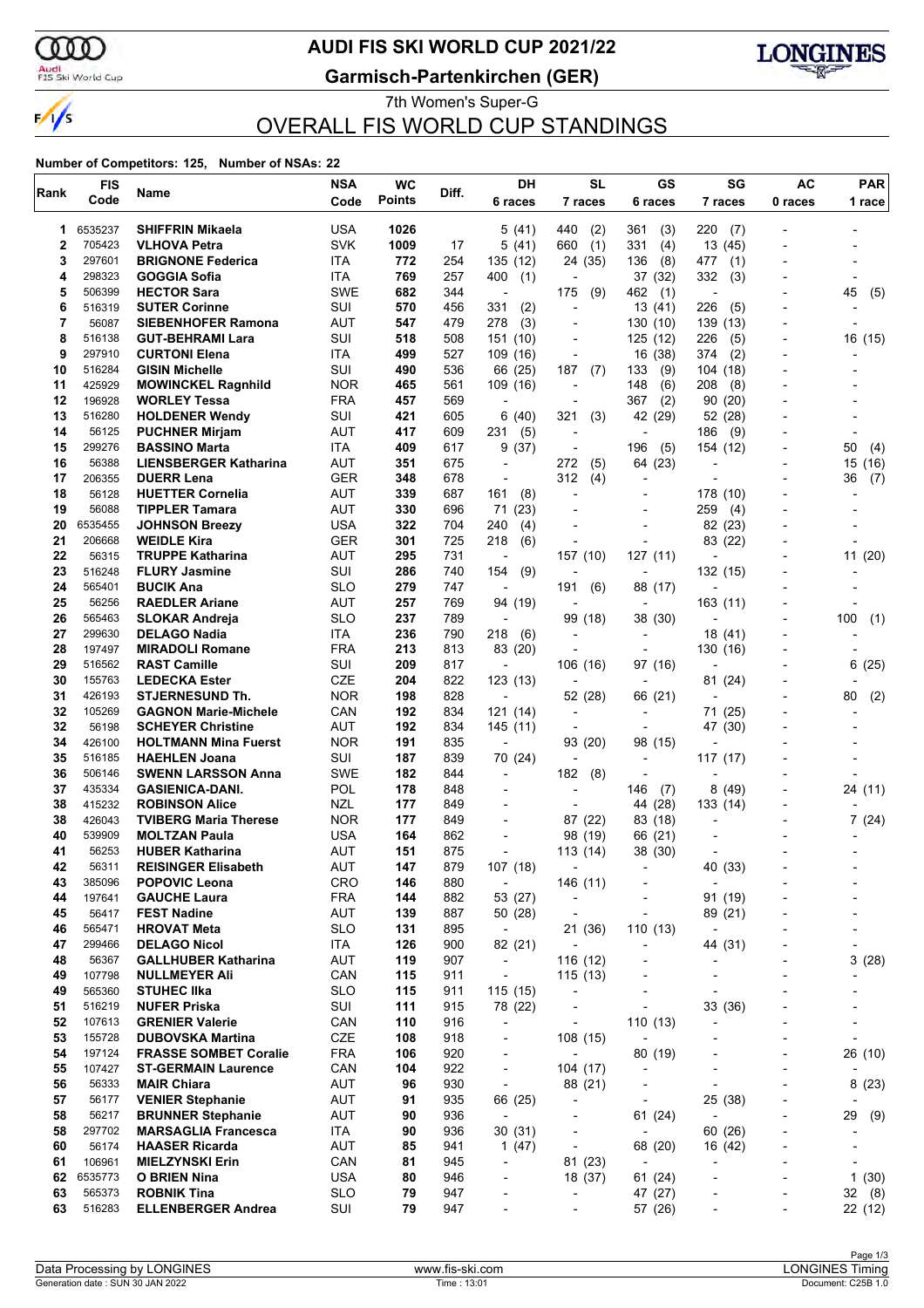ണ

 $\frac{1}{\sqrt{2}}$ 

### Audi<br>FIS Ski World Cup

### **AUDI FIS SKI WORLD CUP 2021/22**

**Garmisch-Partenkirchen (GER)**



7th Women's Super-G OVERALL FIS WORLD CUP STANDINGS

#### **Number of Competitors: 125, Number of NSAs: 22**

| Code<br><b>Points</b><br>Code<br>7 races<br>7 races<br>6 races<br>6 races<br>0 races<br><b>KOLLY Noemie</b><br>SUI<br>34 (30)<br>65<br>516521<br>73<br>953<br>39 (34)<br>71<br>66<br>516394<br><b>SUTER Jasmina</b><br>SUI<br>955<br>4(27)<br>17 (36)<br>50 (29)<br>$\blacksquare$<br>$\overline{\phantom{0}}$<br>66<br>71<br>196806<br><b>NOENS Nastasia</b><br>FRA<br>955<br>71 (24)<br>$\overline{\phantom{a}}$<br>$\overline{\phantom{0}}$<br>$\overline{\phantom{a}}$<br>68<br>426187<br><b>NOR</b><br>66<br>960<br>(48)<br>60<br><b>LYSDAHL Kristin</b><br>6<br>(3)<br>$\overline{\phantom{0}}$<br><b>FRA</b><br>65<br>69<br>197383<br><b>GAUTHIER Tiffany</b><br>961<br>8(38)<br>57 (27)<br>$\overline{\phantom{a}}$<br>$\overline{\phantom{0}}$<br>70<br>225518<br><b>GUEST Charlie</b><br><b>GBR</b><br>64<br>962<br>64 (25)<br>$\overline{\phantom{a}}$<br>$\overline{a}$<br><b>RUS</b><br>71<br>485941<br>PLESHKOVA Julia<br>62<br>964<br>20 (33)<br>42 (32)<br>$\overline{\phantom{a}}$<br>72<br>CAN<br>60<br>107747<br><b>SMART Amelia</b><br>966<br>60 (26)<br>$\overline{\phantom{a}}$<br>$\overline{\phantom{0}}$<br>73<br><b>GER</b><br>58<br>12 (19)<br>507168<br><b>AICHER Emma</b><br>968<br>46 (29)<br>$\overline{\phantom{a}}$<br>$\overline{\phantom{a}}$<br><b>SWE</b><br>74<br>506583<br><b>SAEFVENBERG Charlotta</b><br>55<br>971<br>55 (27)<br>75<br>SUI<br>51<br>516268<br><b>WILD Simone</b><br>975<br>37 (32)<br>14 (17)<br>$\overline{\phantom{a}}$<br>$\blacksquare$<br>$\overline{a}$<br>76<br>565491<br><b>SLO</b><br>980<br><b>DVORNIK Neja</b><br>46<br>40 (31)<br>(48)<br>6<br>$\overline{\phantom{a}}$<br>$\overline{\phantom{0}}$<br>77<br>539536<br><b>USA</b><br>982<br>43 (29)<br>(51)<br><b>WILES Jacqueline</b><br>44<br>1<br>٠<br>$\overline{\phantom{a}}$<br>77<br>ITA<br>299383<br><b>MELESI Roberta</b><br>44<br>982<br>8(45)<br>36 (35)<br>$\overline{\phantom{a}}$<br>79<br>56373<br><b>AUT</b><br>983<br><b>MOERZINGER Elisa</b><br>43<br>23 (35)<br>20 (13)<br>$\overline{\phantom{0}}$<br>٠<br>79<br><b>SWE</b><br>197616<br>43<br>983<br>33 (34)<br>10(21)<br><b>ALPHAND Estelle</b><br>79<br><b>AUT</b><br>43 (30)<br>56344<br><b>SPORER Marie-Therese</b><br>43<br>983<br>$\overline{\phantom{0}}$<br>$\qquad \qquad \blacksquare$<br>$\overline{a}$<br>82<br>426324<br><b>NOR</b><br>40<br><b>MONSEN Marte</b><br>40<br>986<br>(6)<br>$\overline{\phantom{0}}$<br>$\overline{\phantom{a}}$<br>$\overline{\phantom{a}}$<br>$\overline{\phantom{0}}$<br><b>SWE</b><br>83<br>507109<br>30<br>996<br>16 (38)<br><b>ARONSSON ELFMAN Hanna</b><br>14 (39)<br>83<br>30<br>298694<br><b>PICHLER Karoline</b><br>ITA<br>996<br>3(45)<br>27 (37)<br>۰<br>83<br><b>DIREZ Clara</b><br><b>FRA</b><br>30<br>9<br>(22)<br>197651<br>996<br>21 (36)<br>$\overline{\phantom{a}}$<br>$\overline{\phantom{a}}$<br>86<br>56224<br><b>MAIER Sabrina</b><br><b>AUT</b><br>29<br>997<br>20 (33)<br>9<br>(48)<br>$\overline{a}$<br>87<br><b>FRA</b><br>28<br>197956<br><b>CERUTTI Camille</b><br>998<br>3(45)<br>25 (38)<br>$\overline{\phantom{a}}$<br>88<br>206497<br><b>FILSER Andrea</b><br>26<br>GER<br>1000<br>13 (42)<br>$\overline{\phantom{a}}$<br>$\overline{a}$<br>$\overline{\phantom{a}}$<br>٠<br><b>SWE</b><br>88<br>506701<br>26<br>1000<br>26 (32)<br><b>HOERNBLAD Lisa</b><br>$\overline{\phantom{a}}$<br>$\overline{a}$<br>SUI<br>25<br>(47)<br>90<br>516407<br><b>KASPER Vanessa</b><br>1001<br>7<br>$\overline{\phantom{a}}$<br>$\blacksquare$<br>٠<br>90<br><b>FIN</b><br>25<br>185493<br><b>POHJOLAINEN Rosa</b><br>1001<br>25 (32)<br>$\overline{\phantom{a}}$<br>$\overline{\phantom{0}}$<br>90<br>299699<br><b>ITA</b><br>25<br>1001<br><b>PETERLINI Martina</b><br>25 (32)<br><b>GER</b><br>25<br>90<br>355061<br><b>HILZINGER Jessica</b><br>1001<br>25 (32)<br>$\blacksquare$<br>94<br>565320<br><b>FERK Marusa</b><br><b>SLO</b><br>24<br>1002<br>8 (38)<br>16<br>(42)<br>95<br>SUI<br>21<br>1005<br>21(40)<br>516517<br><b>JENAL Stephanie</b><br>٠<br>٠<br><b>GBR</b><br>20<br>96<br>225525<br><b>TILLEY Alex</b><br>1006<br>20 (37)<br>$\overline{\phantom{a}}$<br>96<br>6536396<br>USA<br>20<br><b>WILKINSON Alix</b><br>1006<br>20 (33)<br>98<br>6536392<br><b>USA</b><br>19<br>1007<br>14 (39)<br>5(26)<br><b>HURT A J</b><br>٠<br>CAN<br>99<br>107583<br><b>REMME Roni</b><br>18<br>1008<br>14 (41)<br>4(50)<br>$\overline{\phantom{a}}$<br>100<br>715171<br>BIH<br><b>MUZAFERIJA Elvedina</b><br>17<br>1009<br>4 (43)<br>13 (45)<br>$\overline{\phantom{a}}$<br>$\overline{\phantom{0}}$<br>101<br>55970<br><b>AUT</b><br>16<br>1010<br><b>SCHMIDHOFER Nicole</b><br>16 (42)<br>$\blacksquare$<br>SUI<br>101<br><b>STOFFEL Elena</b><br>16<br>1010<br>16 (38)<br>516426<br>$\blacksquare$<br>103<br>SUI<br>516504<br><b>DANIOTH Aline</b><br>15<br>1011<br>15 (40)<br>$\overline{\phantom{a}}$<br>$\overline{\phantom{a}}$<br>104<br>6536213<br><b>USA</b><br>13<br>1013<br><b>CASHMAN Keely</b><br>13 (45)<br>105<br>435432<br>POL<br>11<br>1015<br><b>LUCZAK Magdalena</b><br>11 (42)<br>$\overline{a}$<br>105<br>665009<br><b>BLR</b><br>11 (43)<br><b>SHKANOVA Maria</b><br>11<br>1015<br>$\overline{\phantom{a}}$<br>2(29)<br>105<br>56392<br><b>GRITSCH Franziska</b><br>AUT<br>11<br>1015<br>9(43)<br>$\overline{\phantom{a}}$<br><b>SWE</b><br>108<br>506867<br><b>FERMBAECK Elsa</b><br>10<br>1016<br>10(44)<br>109<br>9<br>1017<br>9<br>(43)<br>108461<br><b>RICHARDSON Britt</b><br>CAN<br>$\overline{\phantom{a}}$<br>$\overline{\phantom{a}}$<br>٠<br>110<br>299983<br>ITA<br>8<br>1018<br><b>GULLI Anita</b><br>8(45)<br>٠<br>$\overline{a}$<br>110<br>516530<br><b>GOOD Nicole</b><br>SUI<br>8<br>1018<br>8(45)<br>٠<br>110<br><b>RUS</b><br>8<br>485802<br><b>TKACHENKO Ekaterina</b><br>1018<br>8<br>(45)<br>$\overline{\phantom{a}}$<br>$\overline{\phantom{0}}$<br>7<br>113<br>307493<br><b>JPN</b><br>1019<br>ANDO Asa<br>7(47)<br>$\overline{a}$<br>114<br>5<br>507046<br><b>BOSTROEM MUSSENER Moa</b><br><b>SWE</b><br>1021<br>5(49)<br>٠<br>114<br>385116<br><b>CRO</b><br>5<br>1021<br><b>LJUTIC Zrinka</b><br>5 (49)<br>$\overline{\phantom{a}}$<br>116<br>6535791<br><b>WRIGHT Isabella</b><br><b>USA</b><br>4<br>1022<br>4(43)<br>$\overline{\phantom{a}}$<br>116<br>516574<br>SUI<br>4<br>1022<br>(49)<br><b>HAERRI Vivianne</b><br>4<br>$\overline{\phantom{0}}$<br>116<br>1022<br>197931<br><b>LACHEB Kenza</b><br><b>FRA</b><br>4<br>4 (51)<br>$\overline{\phantom{0}}$<br>116<br>306977<br><b>JPN</b><br>4<br>1022<br><b>MUKOGAWA Sakurako</b><br>4 (51)<br>-<br>120<br>405138<br><b>NED</b><br>3<br>1023<br>JELINKOVA Adriana<br>3<br>(50)<br>٠<br>120<br>3<br>1023<br>3(53)<br>6536171<br><b>HENSIEN Katie</b><br><b>USA</b><br>$\overline{\phantom{0}}$<br>٠<br>120<br>185430<br>3<br>1023<br>3(53)<br><b>HONKANEN Riikka</b><br><b>FIN</b><br>-<br>3<br>120<br><b>GER</b><br>1023<br>3<br>(50)<br>206532<br><b>SCHMOTZ Marlene</b><br>124<br>507011<br><b>SWE</b><br>2<br>1024<br>2(52)<br><b>LOEVBLOM Hilma</b><br>٠<br>$\overline{a}$<br>Legend:<br>АC<br>Downhill<br>Diff.<br>$\blacksquare$<br>No points<br>Alpine Combined<br>DH<br>Difference<br>GS<br><b>Giant Slalom</b><br><b>PAR</b><br>SG<br>SL<br>Parallel<br>Super-G<br>Slalom<br><b>WC</b><br>World Cup |      | <b>FIS</b> |      | <b>NSA</b> | <b>WC</b> |       | DH | <b>SL</b> | GS | SG | AC | <b>PAR</b> |
|----------------------------------------------------------------------------------------------------------------------------------------------------------------------------------------------------------------------------------------------------------------------------------------------------------------------------------------------------------------------------------------------------------------------------------------------------------------------------------------------------------------------------------------------------------------------------------------------------------------------------------------------------------------------------------------------------------------------------------------------------------------------------------------------------------------------------------------------------------------------------------------------------------------------------------------------------------------------------------------------------------------------------------------------------------------------------------------------------------------------------------------------------------------------------------------------------------------------------------------------------------------------------------------------------------------------------------------------------------------------------------------------------------------------------------------------------------------------------------------------------------------------------------------------------------------------------------------------------------------------------------------------------------------------------------------------------------------------------------------------------------------------------------------------------------------------------------------------------------------------------------------------------------------------------------------------------------------------------------------------------------------------------------------------------------------------------------------------------------------------------------------------------------------------------------------------------------------------------------------------------------------------------------------------------------------------------------------------------------------------------------------------------------------------------------------------------------------------------------------------------------------------------------------------------------------------------------------------------------------------------------------------------------------------------------------------------------------------------------------------------------------------------------------------------------------------------------------------------------------------------------------------------------------------------------------------------------------------------------------------------------------------------------------------------------------------------------------------------------------------------------------------------------------------------------------------------------------------------------------------------------------------------------------------------------------------------------------------------------------------------------------------------------------------------------------------------------------------------------------------------------------------------------------------------------------------------------------------------------------------------------------------------------------------------------------------------------------------------------------------------------------------------------------------------------------------------------------------------------------------------------------------------------------------------------------------------------------------------------------------------------------------------------------------------------------------------------------------------------------------------------------------------------------------------------------------------------------------------------------------------------------------------------------------------------------------------------------------------------------------------------------------------------------------------------------------------------------------------------------------------------------------------------------------------------------------------------------------------------------------------------------------------------------------------------------------------------------------------------------------------------------------------------------------------------------------------------------------------------------------------------------------------------------------------------------------------------------------------------------------------------------------------------------------------------------------------------------------------------------------------------------------------------------------------------------------------------------------------------------------------------------------------------------------------------------------------------------------------------------------------------------------------------------------------------------------------------------------------------------------------------------------------------------------------------------------------------------------------------------------------------------------------------------------------------------------------------------------------------------------------------------------------------------------------------------------------------------------------------------------------------------------------------------------------------------------------------------------------------------------------------------------------------------------------------------------------------------------------------------------------------------------------------------------------------------------------------------------------------------------------------------------------------------------------------------------------------------------------------------------------------------------------------------------------------------------------------------------------------------------------------------------------------------------------------------------------------------------------------------------------------------------------------------------------------------------------------------------------------------------------------------------------------------------------------------------------------------------------------------------------------------------------------------------------------------------------------------------------------------------------------------------------------------------------------------------------------------------------------------------------------------------------------------------------------------------------------------------------------------------------------------------------------|------|------------|------|------------|-----------|-------|----|-----------|----|----|----|------------|
|                                                                                                                                                                                                                                                                                                                                                                                                                                                                                                                                                                                                                                                                                                                                                                                                                                                                                                                                                                                                                                                                                                                                                                                                                                                                                                                                                                                                                                                                                                                                                                                                                                                                                                                                                                                                                                                                                                                                                                                                                                                                                                                                                                                                                                                                                                                                                                                                                                                                                                                                                                                                                                                                                                                                                                                                                                                                                                                                                                                                                                                                                                                                                                                                                                                                                                                                                                                                                                                                                                                                                                                                                                                                                                                                                                                                                                                                                                                                                                                                                                                                                                                                                                                                                                                                                                                                                                                                                                                                                                                                                                                                                                                                                                                                                                                                                                                                                                                                                                                                                                                                                                                                                                                                                                                                                                                                                                                                                                                                                                                                                                                                                                                                                                                                                                                                                                                                                                                                                                                                                                                                                                                                                                                                                                                                                                                                                                                                                                                                                                                                                                                                                                                                                                                                                                                                                                                                                                                                                                                                                                                                                                                                                                                                                                                                                  | Rank |            | Name |            |           | Diff. |    |           |    |    |    | 1 race     |
|                                                                                                                                                                                                                                                                                                                                                                                                                                                                                                                                                                                                                                                                                                                                                                                                                                                                                                                                                                                                                                                                                                                                                                                                                                                                                                                                                                                                                                                                                                                                                                                                                                                                                                                                                                                                                                                                                                                                                                                                                                                                                                                                                                                                                                                                                                                                                                                                                                                                                                                                                                                                                                                                                                                                                                                                                                                                                                                                                                                                                                                                                                                                                                                                                                                                                                                                                                                                                                                                                                                                                                                                                                                                                                                                                                                                                                                                                                                                                                                                                                                                                                                                                                                                                                                                                                                                                                                                                                                                                                                                                                                                                                                                                                                                                                                                                                                                                                                                                                                                                                                                                                                                                                                                                                                                                                                                                                                                                                                                                                                                                                                                                                                                                                                                                                                                                                                                                                                                                                                                                                                                                                                                                                                                                                                                                                                                                                                                                                                                                                                                                                                                                                                                                                                                                                                                                                                                                                                                                                                                                                                                                                                                                                                                                                                                                  |      |            |      |            |           |       |    |           |    |    |    |            |
|                                                                                                                                                                                                                                                                                                                                                                                                                                                                                                                                                                                                                                                                                                                                                                                                                                                                                                                                                                                                                                                                                                                                                                                                                                                                                                                                                                                                                                                                                                                                                                                                                                                                                                                                                                                                                                                                                                                                                                                                                                                                                                                                                                                                                                                                                                                                                                                                                                                                                                                                                                                                                                                                                                                                                                                                                                                                                                                                                                                                                                                                                                                                                                                                                                                                                                                                                                                                                                                                                                                                                                                                                                                                                                                                                                                                                                                                                                                                                                                                                                                                                                                                                                                                                                                                                                                                                                                                                                                                                                                                                                                                                                                                                                                                                                                                                                                                                                                                                                                                                                                                                                                                                                                                                                                                                                                                                                                                                                                                                                                                                                                                                                                                                                                                                                                                                                                                                                                                                                                                                                                                                                                                                                                                                                                                                                                                                                                                                                                                                                                                                                                                                                                                                                                                                                                                                                                                                                                                                                                                                                                                                                                                                                                                                                                                                  |      |            |      |            |           |       |    |           |    |    |    |            |
|                                                                                                                                                                                                                                                                                                                                                                                                                                                                                                                                                                                                                                                                                                                                                                                                                                                                                                                                                                                                                                                                                                                                                                                                                                                                                                                                                                                                                                                                                                                                                                                                                                                                                                                                                                                                                                                                                                                                                                                                                                                                                                                                                                                                                                                                                                                                                                                                                                                                                                                                                                                                                                                                                                                                                                                                                                                                                                                                                                                                                                                                                                                                                                                                                                                                                                                                                                                                                                                                                                                                                                                                                                                                                                                                                                                                                                                                                                                                                                                                                                                                                                                                                                                                                                                                                                                                                                                                                                                                                                                                                                                                                                                                                                                                                                                                                                                                                                                                                                                                                                                                                                                                                                                                                                                                                                                                                                                                                                                                                                                                                                                                                                                                                                                                                                                                                                                                                                                                                                                                                                                                                                                                                                                                                                                                                                                                                                                                                                                                                                                                                                                                                                                                                                                                                                                                                                                                                                                                                                                                                                                                                                                                                                                                                                                                                  |      |            |      |            |           |       |    |           |    |    |    |            |
|                                                                                                                                                                                                                                                                                                                                                                                                                                                                                                                                                                                                                                                                                                                                                                                                                                                                                                                                                                                                                                                                                                                                                                                                                                                                                                                                                                                                                                                                                                                                                                                                                                                                                                                                                                                                                                                                                                                                                                                                                                                                                                                                                                                                                                                                                                                                                                                                                                                                                                                                                                                                                                                                                                                                                                                                                                                                                                                                                                                                                                                                                                                                                                                                                                                                                                                                                                                                                                                                                                                                                                                                                                                                                                                                                                                                                                                                                                                                                                                                                                                                                                                                                                                                                                                                                                                                                                                                                                                                                                                                                                                                                                                                                                                                                                                                                                                                                                                                                                                                                                                                                                                                                                                                                                                                                                                                                                                                                                                                                                                                                                                                                                                                                                                                                                                                                                                                                                                                                                                                                                                                                                                                                                                                                                                                                                                                                                                                                                                                                                                                                                                                                                                                                                                                                                                                                                                                                                                                                                                                                                                                                                                                                                                                                                                                                  |      |            |      |            |           |       |    |           |    |    |    |            |
|                                                                                                                                                                                                                                                                                                                                                                                                                                                                                                                                                                                                                                                                                                                                                                                                                                                                                                                                                                                                                                                                                                                                                                                                                                                                                                                                                                                                                                                                                                                                                                                                                                                                                                                                                                                                                                                                                                                                                                                                                                                                                                                                                                                                                                                                                                                                                                                                                                                                                                                                                                                                                                                                                                                                                                                                                                                                                                                                                                                                                                                                                                                                                                                                                                                                                                                                                                                                                                                                                                                                                                                                                                                                                                                                                                                                                                                                                                                                                                                                                                                                                                                                                                                                                                                                                                                                                                                                                                                                                                                                                                                                                                                                                                                                                                                                                                                                                                                                                                                                                                                                                                                                                                                                                                                                                                                                                                                                                                                                                                                                                                                                                                                                                                                                                                                                                                                                                                                                                                                                                                                                                                                                                                                                                                                                                                                                                                                                                                                                                                                                                                                                                                                                                                                                                                                                                                                                                                                                                                                                                                                                                                                                                                                                                                                                                  |      |            |      |            |           |       |    |           |    |    |    |            |
|                                                                                                                                                                                                                                                                                                                                                                                                                                                                                                                                                                                                                                                                                                                                                                                                                                                                                                                                                                                                                                                                                                                                                                                                                                                                                                                                                                                                                                                                                                                                                                                                                                                                                                                                                                                                                                                                                                                                                                                                                                                                                                                                                                                                                                                                                                                                                                                                                                                                                                                                                                                                                                                                                                                                                                                                                                                                                                                                                                                                                                                                                                                                                                                                                                                                                                                                                                                                                                                                                                                                                                                                                                                                                                                                                                                                                                                                                                                                                                                                                                                                                                                                                                                                                                                                                                                                                                                                                                                                                                                                                                                                                                                                                                                                                                                                                                                                                                                                                                                                                                                                                                                                                                                                                                                                                                                                                                                                                                                                                                                                                                                                                                                                                                                                                                                                                                                                                                                                                                                                                                                                                                                                                                                                                                                                                                                                                                                                                                                                                                                                                                                                                                                                                                                                                                                                                                                                                                                                                                                                                                                                                                                                                                                                                                                                                  |      |            |      |            |           |       |    |           |    |    |    |            |
|                                                                                                                                                                                                                                                                                                                                                                                                                                                                                                                                                                                                                                                                                                                                                                                                                                                                                                                                                                                                                                                                                                                                                                                                                                                                                                                                                                                                                                                                                                                                                                                                                                                                                                                                                                                                                                                                                                                                                                                                                                                                                                                                                                                                                                                                                                                                                                                                                                                                                                                                                                                                                                                                                                                                                                                                                                                                                                                                                                                                                                                                                                                                                                                                                                                                                                                                                                                                                                                                                                                                                                                                                                                                                                                                                                                                                                                                                                                                                                                                                                                                                                                                                                                                                                                                                                                                                                                                                                                                                                                                                                                                                                                                                                                                                                                                                                                                                                                                                                                                                                                                                                                                                                                                                                                                                                                                                                                                                                                                                                                                                                                                                                                                                                                                                                                                                                                                                                                                                                                                                                                                                                                                                                                                                                                                                                                                                                                                                                                                                                                                                                                                                                                                                                                                                                                                                                                                                                                                                                                                                                                                                                                                                                                                                                                                                  |      |            |      |            |           |       |    |           |    |    |    |            |
|                                                                                                                                                                                                                                                                                                                                                                                                                                                                                                                                                                                                                                                                                                                                                                                                                                                                                                                                                                                                                                                                                                                                                                                                                                                                                                                                                                                                                                                                                                                                                                                                                                                                                                                                                                                                                                                                                                                                                                                                                                                                                                                                                                                                                                                                                                                                                                                                                                                                                                                                                                                                                                                                                                                                                                                                                                                                                                                                                                                                                                                                                                                                                                                                                                                                                                                                                                                                                                                                                                                                                                                                                                                                                                                                                                                                                                                                                                                                                                                                                                                                                                                                                                                                                                                                                                                                                                                                                                                                                                                                                                                                                                                                                                                                                                                                                                                                                                                                                                                                                                                                                                                                                                                                                                                                                                                                                                                                                                                                                                                                                                                                                                                                                                                                                                                                                                                                                                                                                                                                                                                                                                                                                                                                                                                                                                                                                                                                                                                                                                                                                                                                                                                                                                                                                                                                                                                                                                                                                                                                                                                                                                                                                                                                                                                                                  |      |            |      |            |           |       |    |           |    |    |    |            |
|                                                                                                                                                                                                                                                                                                                                                                                                                                                                                                                                                                                                                                                                                                                                                                                                                                                                                                                                                                                                                                                                                                                                                                                                                                                                                                                                                                                                                                                                                                                                                                                                                                                                                                                                                                                                                                                                                                                                                                                                                                                                                                                                                                                                                                                                                                                                                                                                                                                                                                                                                                                                                                                                                                                                                                                                                                                                                                                                                                                                                                                                                                                                                                                                                                                                                                                                                                                                                                                                                                                                                                                                                                                                                                                                                                                                                                                                                                                                                                                                                                                                                                                                                                                                                                                                                                                                                                                                                                                                                                                                                                                                                                                                                                                                                                                                                                                                                                                                                                                                                                                                                                                                                                                                                                                                                                                                                                                                                                                                                                                                                                                                                                                                                                                                                                                                                                                                                                                                                                                                                                                                                                                                                                                                                                                                                                                                                                                                                                                                                                                                                                                                                                                                                                                                                                                                                                                                                                                                                                                                                                                                                                                                                                                                                                                                                  |      |            |      |            |           |       |    |           |    |    |    |            |
|                                                                                                                                                                                                                                                                                                                                                                                                                                                                                                                                                                                                                                                                                                                                                                                                                                                                                                                                                                                                                                                                                                                                                                                                                                                                                                                                                                                                                                                                                                                                                                                                                                                                                                                                                                                                                                                                                                                                                                                                                                                                                                                                                                                                                                                                                                                                                                                                                                                                                                                                                                                                                                                                                                                                                                                                                                                                                                                                                                                                                                                                                                                                                                                                                                                                                                                                                                                                                                                                                                                                                                                                                                                                                                                                                                                                                                                                                                                                                                                                                                                                                                                                                                                                                                                                                                                                                                                                                                                                                                                                                                                                                                                                                                                                                                                                                                                                                                                                                                                                                                                                                                                                                                                                                                                                                                                                                                                                                                                                                                                                                                                                                                                                                                                                                                                                                                                                                                                                                                                                                                                                                                                                                                                                                                                                                                                                                                                                                                                                                                                                                                                                                                                                                                                                                                                                                                                                                                                                                                                                                                                                                                                                                                                                                                                                                  |      |            |      |            |           |       |    |           |    |    |    |            |
|                                                                                                                                                                                                                                                                                                                                                                                                                                                                                                                                                                                                                                                                                                                                                                                                                                                                                                                                                                                                                                                                                                                                                                                                                                                                                                                                                                                                                                                                                                                                                                                                                                                                                                                                                                                                                                                                                                                                                                                                                                                                                                                                                                                                                                                                                                                                                                                                                                                                                                                                                                                                                                                                                                                                                                                                                                                                                                                                                                                                                                                                                                                                                                                                                                                                                                                                                                                                                                                                                                                                                                                                                                                                                                                                                                                                                                                                                                                                                                                                                                                                                                                                                                                                                                                                                                                                                                                                                                                                                                                                                                                                                                                                                                                                                                                                                                                                                                                                                                                                                                                                                                                                                                                                                                                                                                                                                                                                                                                                                                                                                                                                                                                                                                                                                                                                                                                                                                                                                                                                                                                                                                                                                                                                                                                                                                                                                                                                                                                                                                                                                                                                                                                                                                                                                                                                                                                                                                                                                                                                                                                                                                                                                                                                                                                                                  |      |            |      |            |           |       |    |           |    |    |    |            |
|                                                                                                                                                                                                                                                                                                                                                                                                                                                                                                                                                                                                                                                                                                                                                                                                                                                                                                                                                                                                                                                                                                                                                                                                                                                                                                                                                                                                                                                                                                                                                                                                                                                                                                                                                                                                                                                                                                                                                                                                                                                                                                                                                                                                                                                                                                                                                                                                                                                                                                                                                                                                                                                                                                                                                                                                                                                                                                                                                                                                                                                                                                                                                                                                                                                                                                                                                                                                                                                                                                                                                                                                                                                                                                                                                                                                                                                                                                                                                                                                                                                                                                                                                                                                                                                                                                                                                                                                                                                                                                                                                                                                                                                                                                                                                                                                                                                                                                                                                                                                                                                                                                                                                                                                                                                                                                                                                                                                                                                                                                                                                                                                                                                                                                                                                                                                                                                                                                                                                                                                                                                                                                                                                                                                                                                                                                                                                                                                                                                                                                                                                                                                                                                                                                                                                                                                                                                                                                                                                                                                                                                                                                                                                                                                                                                                                  |      |            |      |            |           |       |    |           |    |    |    |            |
|                                                                                                                                                                                                                                                                                                                                                                                                                                                                                                                                                                                                                                                                                                                                                                                                                                                                                                                                                                                                                                                                                                                                                                                                                                                                                                                                                                                                                                                                                                                                                                                                                                                                                                                                                                                                                                                                                                                                                                                                                                                                                                                                                                                                                                                                                                                                                                                                                                                                                                                                                                                                                                                                                                                                                                                                                                                                                                                                                                                                                                                                                                                                                                                                                                                                                                                                                                                                                                                                                                                                                                                                                                                                                                                                                                                                                                                                                                                                                                                                                                                                                                                                                                                                                                                                                                                                                                                                                                                                                                                                                                                                                                                                                                                                                                                                                                                                                                                                                                                                                                                                                                                                                                                                                                                                                                                                                                                                                                                                                                                                                                                                                                                                                                                                                                                                                                                                                                                                                                                                                                                                                                                                                                                                                                                                                                                                                                                                                                                                                                                                                                                                                                                                                                                                                                                                                                                                                                                                                                                                                                                                                                                                                                                                                                                                                  |      |            |      |            |           |       |    |           |    |    |    |            |
|                                                                                                                                                                                                                                                                                                                                                                                                                                                                                                                                                                                                                                                                                                                                                                                                                                                                                                                                                                                                                                                                                                                                                                                                                                                                                                                                                                                                                                                                                                                                                                                                                                                                                                                                                                                                                                                                                                                                                                                                                                                                                                                                                                                                                                                                                                                                                                                                                                                                                                                                                                                                                                                                                                                                                                                                                                                                                                                                                                                                                                                                                                                                                                                                                                                                                                                                                                                                                                                                                                                                                                                                                                                                                                                                                                                                                                                                                                                                                                                                                                                                                                                                                                                                                                                                                                                                                                                                                                                                                                                                                                                                                                                                                                                                                                                                                                                                                                                                                                                                                                                                                                                                                                                                                                                                                                                                                                                                                                                                                                                                                                                                                                                                                                                                                                                                                                                                                                                                                                                                                                                                                                                                                                                                                                                                                                                                                                                                                                                                                                                                                                                                                                                                                                                                                                                                                                                                                                                                                                                                                                                                                                                                                                                                                                                                                  |      |            |      |            |           |       |    |           |    |    |    |            |
|                                                                                                                                                                                                                                                                                                                                                                                                                                                                                                                                                                                                                                                                                                                                                                                                                                                                                                                                                                                                                                                                                                                                                                                                                                                                                                                                                                                                                                                                                                                                                                                                                                                                                                                                                                                                                                                                                                                                                                                                                                                                                                                                                                                                                                                                                                                                                                                                                                                                                                                                                                                                                                                                                                                                                                                                                                                                                                                                                                                                                                                                                                                                                                                                                                                                                                                                                                                                                                                                                                                                                                                                                                                                                                                                                                                                                                                                                                                                                                                                                                                                                                                                                                                                                                                                                                                                                                                                                                                                                                                                                                                                                                                                                                                                                                                                                                                                                                                                                                                                                                                                                                                                                                                                                                                                                                                                                                                                                                                                                                                                                                                                                                                                                                                                                                                                                                                                                                                                                                                                                                                                                                                                                                                                                                                                                                                                                                                                                                                                                                                                                                                                                                                                                                                                                                                                                                                                                                                                                                                                                                                                                                                                                                                                                                                                                  |      |            |      |            |           |       |    |           |    |    |    |            |
|                                                                                                                                                                                                                                                                                                                                                                                                                                                                                                                                                                                                                                                                                                                                                                                                                                                                                                                                                                                                                                                                                                                                                                                                                                                                                                                                                                                                                                                                                                                                                                                                                                                                                                                                                                                                                                                                                                                                                                                                                                                                                                                                                                                                                                                                                                                                                                                                                                                                                                                                                                                                                                                                                                                                                                                                                                                                                                                                                                                                                                                                                                                                                                                                                                                                                                                                                                                                                                                                                                                                                                                                                                                                                                                                                                                                                                                                                                                                                                                                                                                                                                                                                                                                                                                                                                                                                                                                                                                                                                                                                                                                                                                                                                                                                                                                                                                                                                                                                                                                                                                                                                                                                                                                                                                                                                                                                                                                                                                                                                                                                                                                                                                                                                                                                                                                                                                                                                                                                                                                                                                                                                                                                                                                                                                                                                                                                                                                                                                                                                                                                                                                                                                                                                                                                                                                                                                                                                                                                                                                                                                                                                                                                                                                                                                                                  |      |            |      |            |           |       |    |           |    |    |    |            |
|                                                                                                                                                                                                                                                                                                                                                                                                                                                                                                                                                                                                                                                                                                                                                                                                                                                                                                                                                                                                                                                                                                                                                                                                                                                                                                                                                                                                                                                                                                                                                                                                                                                                                                                                                                                                                                                                                                                                                                                                                                                                                                                                                                                                                                                                                                                                                                                                                                                                                                                                                                                                                                                                                                                                                                                                                                                                                                                                                                                                                                                                                                                                                                                                                                                                                                                                                                                                                                                                                                                                                                                                                                                                                                                                                                                                                                                                                                                                                                                                                                                                                                                                                                                                                                                                                                                                                                                                                                                                                                                                                                                                                                                                                                                                                                                                                                                                                                                                                                                                                                                                                                                                                                                                                                                                                                                                                                                                                                                                                                                                                                                                                                                                                                                                                                                                                                                                                                                                                                                                                                                                                                                                                                                                                                                                                                                                                                                                                                                                                                                                                                                                                                                                                                                                                                                                                                                                                                                                                                                                                                                                                                                                                                                                                                                                                  |      |            |      |            |           |       |    |           |    |    |    |            |
|                                                                                                                                                                                                                                                                                                                                                                                                                                                                                                                                                                                                                                                                                                                                                                                                                                                                                                                                                                                                                                                                                                                                                                                                                                                                                                                                                                                                                                                                                                                                                                                                                                                                                                                                                                                                                                                                                                                                                                                                                                                                                                                                                                                                                                                                                                                                                                                                                                                                                                                                                                                                                                                                                                                                                                                                                                                                                                                                                                                                                                                                                                                                                                                                                                                                                                                                                                                                                                                                                                                                                                                                                                                                                                                                                                                                                                                                                                                                                                                                                                                                                                                                                                                                                                                                                                                                                                                                                                                                                                                                                                                                                                                                                                                                                                                                                                                                                                                                                                                                                                                                                                                                                                                                                                                                                                                                                                                                                                                                                                                                                                                                                                                                                                                                                                                                                                                                                                                                                                                                                                                                                                                                                                                                                                                                                                                                                                                                                                                                                                                                                                                                                                                                                                                                                                                                                                                                                                                                                                                                                                                                                                                                                                                                                                                                                  |      |            |      |            |           |       |    |           |    |    |    |            |
|                                                                                                                                                                                                                                                                                                                                                                                                                                                                                                                                                                                                                                                                                                                                                                                                                                                                                                                                                                                                                                                                                                                                                                                                                                                                                                                                                                                                                                                                                                                                                                                                                                                                                                                                                                                                                                                                                                                                                                                                                                                                                                                                                                                                                                                                                                                                                                                                                                                                                                                                                                                                                                                                                                                                                                                                                                                                                                                                                                                                                                                                                                                                                                                                                                                                                                                                                                                                                                                                                                                                                                                                                                                                                                                                                                                                                                                                                                                                                                                                                                                                                                                                                                                                                                                                                                                                                                                                                                                                                                                                                                                                                                                                                                                                                                                                                                                                                                                                                                                                                                                                                                                                                                                                                                                                                                                                                                                                                                                                                                                                                                                                                                                                                                                                                                                                                                                                                                                                                                                                                                                                                                                                                                                                                                                                                                                                                                                                                                                                                                                                                                                                                                                                                                                                                                                                                                                                                                                                                                                                                                                                                                                                                                                                                                                                                  |      |            |      |            |           |       |    |           |    |    |    |            |
|                                                                                                                                                                                                                                                                                                                                                                                                                                                                                                                                                                                                                                                                                                                                                                                                                                                                                                                                                                                                                                                                                                                                                                                                                                                                                                                                                                                                                                                                                                                                                                                                                                                                                                                                                                                                                                                                                                                                                                                                                                                                                                                                                                                                                                                                                                                                                                                                                                                                                                                                                                                                                                                                                                                                                                                                                                                                                                                                                                                                                                                                                                                                                                                                                                                                                                                                                                                                                                                                                                                                                                                                                                                                                                                                                                                                                                                                                                                                                                                                                                                                                                                                                                                                                                                                                                                                                                                                                                                                                                                                                                                                                                                                                                                                                                                                                                                                                                                                                                                                                                                                                                                                                                                                                                                                                                                                                                                                                                                                                                                                                                                                                                                                                                                                                                                                                                                                                                                                                                                                                                                                                                                                                                                                                                                                                                                                                                                                                                                                                                                                                                                                                                                                                                                                                                                                                                                                                                                                                                                                                                                                                                                                                                                                                                                                                  |      |            |      |            |           |       |    |           |    |    |    |            |
|                                                                                                                                                                                                                                                                                                                                                                                                                                                                                                                                                                                                                                                                                                                                                                                                                                                                                                                                                                                                                                                                                                                                                                                                                                                                                                                                                                                                                                                                                                                                                                                                                                                                                                                                                                                                                                                                                                                                                                                                                                                                                                                                                                                                                                                                                                                                                                                                                                                                                                                                                                                                                                                                                                                                                                                                                                                                                                                                                                                                                                                                                                                                                                                                                                                                                                                                                                                                                                                                                                                                                                                                                                                                                                                                                                                                                                                                                                                                                                                                                                                                                                                                                                                                                                                                                                                                                                                                                                                                                                                                                                                                                                                                                                                                                                                                                                                                                                                                                                                                                                                                                                                                                                                                                                                                                                                                                                                                                                                                                                                                                                                                                                                                                                                                                                                                                                                                                                                                                                                                                                                                                                                                                                                                                                                                                                                                                                                                                                                                                                                                                                                                                                                                                                                                                                                                                                                                                                                                                                                                                                                                                                                                                                                                                                                                                  |      |            |      |            |           |       |    |           |    |    |    |            |
|                                                                                                                                                                                                                                                                                                                                                                                                                                                                                                                                                                                                                                                                                                                                                                                                                                                                                                                                                                                                                                                                                                                                                                                                                                                                                                                                                                                                                                                                                                                                                                                                                                                                                                                                                                                                                                                                                                                                                                                                                                                                                                                                                                                                                                                                                                                                                                                                                                                                                                                                                                                                                                                                                                                                                                                                                                                                                                                                                                                                                                                                                                                                                                                                                                                                                                                                                                                                                                                                                                                                                                                                                                                                                                                                                                                                                                                                                                                                                                                                                                                                                                                                                                                                                                                                                                                                                                                                                                                                                                                                                                                                                                                                                                                                                                                                                                                                                                                                                                                                                                                                                                                                                                                                                                                                                                                                                                                                                                                                                                                                                                                                                                                                                                                                                                                                                                                                                                                                                                                                                                                                                                                                                                                                                                                                                                                                                                                                                                                                                                                                                                                                                                                                                                                                                                                                                                                                                                                                                                                                                                                                                                                                                                                                                                                                                  |      |            |      |            |           |       |    |           |    |    |    |            |
|                                                                                                                                                                                                                                                                                                                                                                                                                                                                                                                                                                                                                                                                                                                                                                                                                                                                                                                                                                                                                                                                                                                                                                                                                                                                                                                                                                                                                                                                                                                                                                                                                                                                                                                                                                                                                                                                                                                                                                                                                                                                                                                                                                                                                                                                                                                                                                                                                                                                                                                                                                                                                                                                                                                                                                                                                                                                                                                                                                                                                                                                                                                                                                                                                                                                                                                                                                                                                                                                                                                                                                                                                                                                                                                                                                                                                                                                                                                                                                                                                                                                                                                                                                                                                                                                                                                                                                                                                                                                                                                                                                                                                                                                                                                                                                                                                                                                                                                                                                                                                                                                                                                                                                                                                                                                                                                                                                                                                                                                                                                                                                                                                                                                                                                                                                                                                                                                                                                                                                                                                                                                                                                                                                                                                                                                                                                                                                                                                                                                                                                                                                                                                                                                                                                                                                                                                                                                                                                                                                                                                                                                                                                                                                                                                                                                                  |      |            |      |            |           |       |    |           |    |    |    | 13 (18)    |
|                                                                                                                                                                                                                                                                                                                                                                                                                                                                                                                                                                                                                                                                                                                                                                                                                                                                                                                                                                                                                                                                                                                                                                                                                                                                                                                                                                                                                                                                                                                                                                                                                                                                                                                                                                                                                                                                                                                                                                                                                                                                                                                                                                                                                                                                                                                                                                                                                                                                                                                                                                                                                                                                                                                                                                                                                                                                                                                                                                                                                                                                                                                                                                                                                                                                                                                                                                                                                                                                                                                                                                                                                                                                                                                                                                                                                                                                                                                                                                                                                                                                                                                                                                                                                                                                                                                                                                                                                                                                                                                                                                                                                                                                                                                                                                                                                                                                                                                                                                                                                                                                                                                                                                                                                                                                                                                                                                                                                                                                                                                                                                                                                                                                                                                                                                                                                                                                                                                                                                                                                                                                                                                                                                                                                                                                                                                                                                                                                                                                                                                                                                                                                                                                                                                                                                                                                                                                                                                                                                                                                                                                                                                                                                                                                                                                                  |      |            |      |            |           |       |    |           |    |    |    |            |
|                                                                                                                                                                                                                                                                                                                                                                                                                                                                                                                                                                                                                                                                                                                                                                                                                                                                                                                                                                                                                                                                                                                                                                                                                                                                                                                                                                                                                                                                                                                                                                                                                                                                                                                                                                                                                                                                                                                                                                                                                                                                                                                                                                                                                                                                                                                                                                                                                                                                                                                                                                                                                                                                                                                                                                                                                                                                                                                                                                                                                                                                                                                                                                                                                                                                                                                                                                                                                                                                                                                                                                                                                                                                                                                                                                                                                                                                                                                                                                                                                                                                                                                                                                                                                                                                                                                                                                                                                                                                                                                                                                                                                                                                                                                                                                                                                                                                                                                                                                                                                                                                                                                                                                                                                                                                                                                                                                                                                                                                                                                                                                                                                                                                                                                                                                                                                                                                                                                                                                                                                                                                                                                                                                                                                                                                                                                                                                                                                                                                                                                                                                                                                                                                                                                                                                                                                                                                                                                                                                                                                                                                                                                                                                                                                                                                                  |      |            |      |            |           |       |    |           |    |    |    | 18 (14)    |
|                                                                                                                                                                                                                                                                                                                                                                                                                                                                                                                                                                                                                                                                                                                                                                                                                                                                                                                                                                                                                                                                                                                                                                                                                                                                                                                                                                                                                                                                                                                                                                                                                                                                                                                                                                                                                                                                                                                                                                                                                                                                                                                                                                                                                                                                                                                                                                                                                                                                                                                                                                                                                                                                                                                                                                                                                                                                                                                                                                                                                                                                                                                                                                                                                                                                                                                                                                                                                                                                                                                                                                                                                                                                                                                                                                                                                                                                                                                                                                                                                                                                                                                                                                                                                                                                                                                                                                                                                                                                                                                                                                                                                                                                                                                                                                                                                                                                                                                                                                                                                                                                                                                                                                                                                                                                                                                                                                                                                                                                                                                                                                                                                                                                                                                                                                                                                                                                                                                                                                                                                                                                                                                                                                                                                                                                                                                                                                                                                                                                                                                                                                                                                                                                                                                                                                                                                                                                                                                                                                                                                                                                                                                                                                                                                                                                                  |      |            |      |            |           |       |    |           |    |    |    |            |
|                                                                                                                                                                                                                                                                                                                                                                                                                                                                                                                                                                                                                                                                                                                                                                                                                                                                                                                                                                                                                                                                                                                                                                                                                                                                                                                                                                                                                                                                                                                                                                                                                                                                                                                                                                                                                                                                                                                                                                                                                                                                                                                                                                                                                                                                                                                                                                                                                                                                                                                                                                                                                                                                                                                                                                                                                                                                                                                                                                                                                                                                                                                                                                                                                                                                                                                                                                                                                                                                                                                                                                                                                                                                                                                                                                                                                                                                                                                                                                                                                                                                                                                                                                                                                                                                                                                                                                                                                                                                                                                                                                                                                                                                                                                                                                                                                                                                                                                                                                                                                                                                                                                                                                                                                                                                                                                                                                                                                                                                                                                                                                                                                                                                                                                                                                                                                                                                                                                                                                                                                                                                                                                                                                                                                                                                                                                                                                                                                                                                                                                                                                                                                                                                                                                                                                                                                                                                                                                                                                                                                                                                                                                                                                                                                                                                                  |      |            |      |            |           |       |    |           |    |    |    |            |
|                                                                                                                                                                                                                                                                                                                                                                                                                                                                                                                                                                                                                                                                                                                                                                                                                                                                                                                                                                                                                                                                                                                                                                                                                                                                                                                                                                                                                                                                                                                                                                                                                                                                                                                                                                                                                                                                                                                                                                                                                                                                                                                                                                                                                                                                                                                                                                                                                                                                                                                                                                                                                                                                                                                                                                                                                                                                                                                                                                                                                                                                                                                                                                                                                                                                                                                                                                                                                                                                                                                                                                                                                                                                                                                                                                                                                                                                                                                                                                                                                                                                                                                                                                                                                                                                                                                                                                                                                                                                                                                                                                                                                                                                                                                                                                                                                                                                                                                                                                                                                                                                                                                                                                                                                                                                                                                                                                                                                                                                                                                                                                                                                                                                                                                                                                                                                                                                                                                                                                                                                                                                                                                                                                                                                                                                                                                                                                                                                                                                                                                                                                                                                                                                                                                                                                                                                                                                                                                                                                                                                                                                                                                                                                                                                                                                                  |      |            |      |            |           |       |    |           |    |    |    |            |
|                                                                                                                                                                                                                                                                                                                                                                                                                                                                                                                                                                                                                                                                                                                                                                                                                                                                                                                                                                                                                                                                                                                                                                                                                                                                                                                                                                                                                                                                                                                                                                                                                                                                                                                                                                                                                                                                                                                                                                                                                                                                                                                                                                                                                                                                                                                                                                                                                                                                                                                                                                                                                                                                                                                                                                                                                                                                                                                                                                                                                                                                                                                                                                                                                                                                                                                                                                                                                                                                                                                                                                                                                                                                                                                                                                                                                                                                                                                                                                                                                                                                                                                                                                                                                                                                                                                                                                                                                                                                                                                                                                                                                                                                                                                                                                                                                                                                                                                                                                                                                                                                                                                                                                                                                                                                                                                                                                                                                                                                                                                                                                                                                                                                                                                                                                                                                                                                                                                                                                                                                                                                                                                                                                                                                                                                                                                                                                                                                                                                                                                                                                                                                                                                                                                                                                                                                                                                                                                                                                                                                                                                                                                                                                                                                                                                                  |      |            |      |            |           |       |    |           |    |    |    |            |
|                                                                                                                                                                                                                                                                                                                                                                                                                                                                                                                                                                                                                                                                                                                                                                                                                                                                                                                                                                                                                                                                                                                                                                                                                                                                                                                                                                                                                                                                                                                                                                                                                                                                                                                                                                                                                                                                                                                                                                                                                                                                                                                                                                                                                                                                                                                                                                                                                                                                                                                                                                                                                                                                                                                                                                                                                                                                                                                                                                                                                                                                                                                                                                                                                                                                                                                                                                                                                                                                                                                                                                                                                                                                                                                                                                                                                                                                                                                                                                                                                                                                                                                                                                                                                                                                                                                                                                                                                                                                                                                                                                                                                                                                                                                                                                                                                                                                                                                                                                                                                                                                                                                                                                                                                                                                                                                                                                                                                                                                                                                                                                                                                                                                                                                                                                                                                                                                                                                                                                                                                                                                                                                                                                                                                                                                                                                                                                                                                                                                                                                                                                                                                                                                                                                                                                                                                                                                                                                                                                                                                                                                                                                                                                                                                                                                                  |      |            |      |            |           |       |    |           |    |    |    |            |
|                                                                                                                                                                                                                                                                                                                                                                                                                                                                                                                                                                                                                                                                                                                                                                                                                                                                                                                                                                                                                                                                                                                                                                                                                                                                                                                                                                                                                                                                                                                                                                                                                                                                                                                                                                                                                                                                                                                                                                                                                                                                                                                                                                                                                                                                                                                                                                                                                                                                                                                                                                                                                                                                                                                                                                                                                                                                                                                                                                                                                                                                                                                                                                                                                                                                                                                                                                                                                                                                                                                                                                                                                                                                                                                                                                                                                                                                                                                                                                                                                                                                                                                                                                                                                                                                                                                                                                                                                                                                                                                                                                                                                                                                                                                                                                                                                                                                                                                                                                                                                                                                                                                                                                                                                                                                                                                                                                                                                                                                                                                                                                                                                                                                                                                                                                                                                                                                                                                                                                                                                                                                                                                                                                                                                                                                                                                                                                                                                                                                                                                                                                                                                                                                                                                                                                                                                                                                                                                                                                                                                                                                                                                                                                                                                                                                                  |      |            |      |            |           |       |    |           |    |    |    |            |
|                                                                                                                                                                                                                                                                                                                                                                                                                                                                                                                                                                                                                                                                                                                                                                                                                                                                                                                                                                                                                                                                                                                                                                                                                                                                                                                                                                                                                                                                                                                                                                                                                                                                                                                                                                                                                                                                                                                                                                                                                                                                                                                                                                                                                                                                                                                                                                                                                                                                                                                                                                                                                                                                                                                                                                                                                                                                                                                                                                                                                                                                                                                                                                                                                                                                                                                                                                                                                                                                                                                                                                                                                                                                                                                                                                                                                                                                                                                                                                                                                                                                                                                                                                                                                                                                                                                                                                                                                                                                                                                                                                                                                                                                                                                                                                                                                                                                                                                                                                                                                                                                                                                                                                                                                                                                                                                                                                                                                                                                                                                                                                                                                                                                                                                                                                                                                                                                                                                                                                                                                                                                                                                                                                                                                                                                                                                                                                                                                                                                                                                                                                                                                                                                                                                                                                                                                                                                                                                                                                                                                                                                                                                                                                                                                                                                                  |      |            |      |            |           |       |    |           |    |    |    |            |
|                                                                                                                                                                                                                                                                                                                                                                                                                                                                                                                                                                                                                                                                                                                                                                                                                                                                                                                                                                                                                                                                                                                                                                                                                                                                                                                                                                                                                                                                                                                                                                                                                                                                                                                                                                                                                                                                                                                                                                                                                                                                                                                                                                                                                                                                                                                                                                                                                                                                                                                                                                                                                                                                                                                                                                                                                                                                                                                                                                                                                                                                                                                                                                                                                                                                                                                                                                                                                                                                                                                                                                                                                                                                                                                                                                                                                                                                                                                                                                                                                                                                                                                                                                                                                                                                                                                                                                                                                                                                                                                                                                                                                                                                                                                                                                                                                                                                                                                                                                                                                                                                                                                                                                                                                                                                                                                                                                                                                                                                                                                                                                                                                                                                                                                                                                                                                                                                                                                                                                                                                                                                                                                                                                                                                                                                                                                                                                                                                                                                                                                                                                                                                                                                                                                                                                                                                                                                                                                                                                                                                                                                                                                                                                                                                                                                                  |      |            |      |            |           |       |    |           |    |    |    |            |
|                                                                                                                                                                                                                                                                                                                                                                                                                                                                                                                                                                                                                                                                                                                                                                                                                                                                                                                                                                                                                                                                                                                                                                                                                                                                                                                                                                                                                                                                                                                                                                                                                                                                                                                                                                                                                                                                                                                                                                                                                                                                                                                                                                                                                                                                                                                                                                                                                                                                                                                                                                                                                                                                                                                                                                                                                                                                                                                                                                                                                                                                                                                                                                                                                                                                                                                                                                                                                                                                                                                                                                                                                                                                                                                                                                                                                                                                                                                                                                                                                                                                                                                                                                                                                                                                                                                                                                                                                                                                                                                                                                                                                                                                                                                                                                                                                                                                                                                                                                                                                                                                                                                                                                                                                                                                                                                                                                                                                                                                                                                                                                                                                                                                                                                                                                                                                                                                                                                                                                                                                                                                                                                                                                                                                                                                                                                                                                                                                                                                                                                                                                                                                                                                                                                                                                                                                                                                                                                                                                                                                                                                                                                                                                                                                                                                                  |      |            |      |            |           |       |    |           |    |    |    |            |
|                                                                                                                                                                                                                                                                                                                                                                                                                                                                                                                                                                                                                                                                                                                                                                                                                                                                                                                                                                                                                                                                                                                                                                                                                                                                                                                                                                                                                                                                                                                                                                                                                                                                                                                                                                                                                                                                                                                                                                                                                                                                                                                                                                                                                                                                                                                                                                                                                                                                                                                                                                                                                                                                                                                                                                                                                                                                                                                                                                                                                                                                                                                                                                                                                                                                                                                                                                                                                                                                                                                                                                                                                                                                                                                                                                                                                                                                                                                                                                                                                                                                                                                                                                                                                                                                                                                                                                                                                                                                                                                                                                                                                                                                                                                                                                                                                                                                                                                                                                                                                                                                                                                                                                                                                                                                                                                                                                                                                                                                                                                                                                                                                                                                                                                                                                                                                                                                                                                                                                                                                                                                                                                                                                                                                                                                                                                                                                                                                                                                                                                                                                                                                                                                                                                                                                                                                                                                                                                                                                                                                                                                                                                                                                                                                                                                                  |      |            |      |            |           |       |    |           |    |    |    |            |
|                                                                                                                                                                                                                                                                                                                                                                                                                                                                                                                                                                                                                                                                                                                                                                                                                                                                                                                                                                                                                                                                                                                                                                                                                                                                                                                                                                                                                                                                                                                                                                                                                                                                                                                                                                                                                                                                                                                                                                                                                                                                                                                                                                                                                                                                                                                                                                                                                                                                                                                                                                                                                                                                                                                                                                                                                                                                                                                                                                                                                                                                                                                                                                                                                                                                                                                                                                                                                                                                                                                                                                                                                                                                                                                                                                                                                                                                                                                                                                                                                                                                                                                                                                                                                                                                                                                                                                                                                                                                                                                                                                                                                                                                                                                                                                                                                                                                                                                                                                                                                                                                                                                                                                                                                                                                                                                                                                                                                                                                                                                                                                                                                                                                                                                                                                                                                                                                                                                                                                                                                                                                                                                                                                                                                                                                                                                                                                                                                                                                                                                                                                                                                                                                                                                                                                                                                                                                                                                                                                                                                                                                                                                                                                                                                                                                                  |      |            |      |            |           |       |    |           |    |    |    |            |
|                                                                                                                                                                                                                                                                                                                                                                                                                                                                                                                                                                                                                                                                                                                                                                                                                                                                                                                                                                                                                                                                                                                                                                                                                                                                                                                                                                                                                                                                                                                                                                                                                                                                                                                                                                                                                                                                                                                                                                                                                                                                                                                                                                                                                                                                                                                                                                                                                                                                                                                                                                                                                                                                                                                                                                                                                                                                                                                                                                                                                                                                                                                                                                                                                                                                                                                                                                                                                                                                                                                                                                                                                                                                                                                                                                                                                                                                                                                                                                                                                                                                                                                                                                                                                                                                                                                                                                                                                                                                                                                                                                                                                                                                                                                                                                                                                                                                                                                                                                                                                                                                                                                                                                                                                                                                                                                                                                                                                                                                                                                                                                                                                                                                                                                                                                                                                                                                                                                                                                                                                                                                                                                                                                                                                                                                                                                                                                                                                                                                                                                                                                                                                                                                                                                                                                                                                                                                                                                                                                                                                                                                                                                                                                                                                                                                                  |      |            |      |            |           |       |    |           |    |    |    |            |
|                                                                                                                                                                                                                                                                                                                                                                                                                                                                                                                                                                                                                                                                                                                                                                                                                                                                                                                                                                                                                                                                                                                                                                                                                                                                                                                                                                                                                                                                                                                                                                                                                                                                                                                                                                                                                                                                                                                                                                                                                                                                                                                                                                                                                                                                                                                                                                                                                                                                                                                                                                                                                                                                                                                                                                                                                                                                                                                                                                                                                                                                                                                                                                                                                                                                                                                                                                                                                                                                                                                                                                                                                                                                                                                                                                                                                                                                                                                                                                                                                                                                                                                                                                                                                                                                                                                                                                                                                                                                                                                                                                                                                                                                                                                                                                                                                                                                                                                                                                                                                                                                                                                                                                                                                                                                                                                                                                                                                                                                                                                                                                                                                                                                                                                                                                                                                                                                                                                                                                                                                                                                                                                                                                                                                                                                                                                                                                                                                                                                                                                                                                                                                                                                                                                                                                                                                                                                                                                                                                                                                                                                                                                                                                                                                                                                                  |      |            |      |            |           |       |    |           |    |    |    |            |
|                                                                                                                                                                                                                                                                                                                                                                                                                                                                                                                                                                                                                                                                                                                                                                                                                                                                                                                                                                                                                                                                                                                                                                                                                                                                                                                                                                                                                                                                                                                                                                                                                                                                                                                                                                                                                                                                                                                                                                                                                                                                                                                                                                                                                                                                                                                                                                                                                                                                                                                                                                                                                                                                                                                                                                                                                                                                                                                                                                                                                                                                                                                                                                                                                                                                                                                                                                                                                                                                                                                                                                                                                                                                                                                                                                                                                                                                                                                                                                                                                                                                                                                                                                                                                                                                                                                                                                                                                                                                                                                                                                                                                                                                                                                                                                                                                                                                                                                                                                                                                                                                                                                                                                                                                                                                                                                                                                                                                                                                                                                                                                                                                                                                                                                                                                                                                                                                                                                                                                                                                                                                                                                                                                                                                                                                                                                                                                                                                                                                                                                                                                                                                                                                                                                                                                                                                                                                                                                                                                                                                                                                                                                                                                                                                                                                                  |      |            |      |            |           |       |    |           |    |    |    |            |
|                                                                                                                                                                                                                                                                                                                                                                                                                                                                                                                                                                                                                                                                                                                                                                                                                                                                                                                                                                                                                                                                                                                                                                                                                                                                                                                                                                                                                                                                                                                                                                                                                                                                                                                                                                                                                                                                                                                                                                                                                                                                                                                                                                                                                                                                                                                                                                                                                                                                                                                                                                                                                                                                                                                                                                                                                                                                                                                                                                                                                                                                                                                                                                                                                                                                                                                                                                                                                                                                                                                                                                                                                                                                                                                                                                                                                                                                                                                                                                                                                                                                                                                                                                                                                                                                                                                                                                                                                                                                                                                                                                                                                                                                                                                                                                                                                                                                                                                                                                                                                                                                                                                                                                                                                                                                                                                                                                                                                                                                                                                                                                                                                                                                                                                                                                                                                                                                                                                                                                                                                                                                                                                                                                                                                                                                                                                                                                                                                                                                                                                                                                                                                                                                                                                                                                                                                                                                                                                                                                                                                                                                                                                                                                                                                                                                                  |      |            |      |            |           |       |    |           |    |    |    |            |
|                                                                                                                                                                                                                                                                                                                                                                                                                                                                                                                                                                                                                                                                                                                                                                                                                                                                                                                                                                                                                                                                                                                                                                                                                                                                                                                                                                                                                                                                                                                                                                                                                                                                                                                                                                                                                                                                                                                                                                                                                                                                                                                                                                                                                                                                                                                                                                                                                                                                                                                                                                                                                                                                                                                                                                                                                                                                                                                                                                                                                                                                                                                                                                                                                                                                                                                                                                                                                                                                                                                                                                                                                                                                                                                                                                                                                                                                                                                                                                                                                                                                                                                                                                                                                                                                                                                                                                                                                                                                                                                                                                                                                                                                                                                                                                                                                                                                                                                                                                                                                                                                                                                                                                                                                                                                                                                                                                                                                                                                                                                                                                                                                                                                                                                                                                                                                                                                                                                                                                                                                                                                                                                                                                                                                                                                                                                                                                                                                                                                                                                                                                                                                                                                                                                                                                                                                                                                                                                                                                                                                                                                                                                                                                                                                                                                                  |      |            |      |            |           |       |    |           |    |    |    |            |
|                                                                                                                                                                                                                                                                                                                                                                                                                                                                                                                                                                                                                                                                                                                                                                                                                                                                                                                                                                                                                                                                                                                                                                                                                                                                                                                                                                                                                                                                                                                                                                                                                                                                                                                                                                                                                                                                                                                                                                                                                                                                                                                                                                                                                                                                                                                                                                                                                                                                                                                                                                                                                                                                                                                                                                                                                                                                                                                                                                                                                                                                                                                                                                                                                                                                                                                                                                                                                                                                                                                                                                                                                                                                                                                                                                                                                                                                                                                                                                                                                                                                                                                                                                                                                                                                                                                                                                                                                                                                                                                                                                                                                                                                                                                                                                                                                                                                                                                                                                                                                                                                                                                                                                                                                                                                                                                                                                                                                                                                                                                                                                                                                                                                                                                                                                                                                                                                                                                                                                                                                                                                                                                                                                                                                                                                                                                                                                                                                                                                                                                                                                                                                                                                                                                                                                                                                                                                                                                                                                                                                                                                                                                                                                                                                                                                                  |      |            |      |            |           |       |    |           |    |    |    |            |
|                                                                                                                                                                                                                                                                                                                                                                                                                                                                                                                                                                                                                                                                                                                                                                                                                                                                                                                                                                                                                                                                                                                                                                                                                                                                                                                                                                                                                                                                                                                                                                                                                                                                                                                                                                                                                                                                                                                                                                                                                                                                                                                                                                                                                                                                                                                                                                                                                                                                                                                                                                                                                                                                                                                                                                                                                                                                                                                                                                                                                                                                                                                                                                                                                                                                                                                                                                                                                                                                                                                                                                                                                                                                                                                                                                                                                                                                                                                                                                                                                                                                                                                                                                                                                                                                                                                                                                                                                                                                                                                                                                                                                                                                                                                                                                                                                                                                                                                                                                                                                                                                                                                                                                                                                                                                                                                                                                                                                                                                                                                                                                                                                                                                                                                                                                                                                                                                                                                                                                                                                                                                                                                                                                                                                                                                                                                                                                                                                                                                                                                                                                                                                                                                                                                                                                                                                                                                                                                                                                                                                                                                                                                                                                                                                                                                                  |      |            |      |            |           |       |    |           |    |    |    |            |
|                                                                                                                                                                                                                                                                                                                                                                                                                                                                                                                                                                                                                                                                                                                                                                                                                                                                                                                                                                                                                                                                                                                                                                                                                                                                                                                                                                                                                                                                                                                                                                                                                                                                                                                                                                                                                                                                                                                                                                                                                                                                                                                                                                                                                                                                                                                                                                                                                                                                                                                                                                                                                                                                                                                                                                                                                                                                                                                                                                                                                                                                                                                                                                                                                                                                                                                                                                                                                                                                                                                                                                                                                                                                                                                                                                                                                                                                                                                                                                                                                                                                                                                                                                                                                                                                                                                                                                                                                                                                                                                                                                                                                                                                                                                                                                                                                                                                                                                                                                                                                                                                                                                                                                                                                                                                                                                                                                                                                                                                                                                                                                                                                                                                                                                                                                                                                                                                                                                                                                                                                                                                                                                                                                                                                                                                                                                                                                                                                                                                                                                                                                                                                                                                                                                                                                                                                                                                                                                                                                                                                                                                                                                                                                                                                                                                                  |      |            |      |            |           |       |    |           |    |    |    |            |
|                                                                                                                                                                                                                                                                                                                                                                                                                                                                                                                                                                                                                                                                                                                                                                                                                                                                                                                                                                                                                                                                                                                                                                                                                                                                                                                                                                                                                                                                                                                                                                                                                                                                                                                                                                                                                                                                                                                                                                                                                                                                                                                                                                                                                                                                                                                                                                                                                                                                                                                                                                                                                                                                                                                                                                                                                                                                                                                                                                                                                                                                                                                                                                                                                                                                                                                                                                                                                                                                                                                                                                                                                                                                                                                                                                                                                                                                                                                                                                                                                                                                                                                                                                                                                                                                                                                                                                                                                                                                                                                                                                                                                                                                                                                                                                                                                                                                                                                                                                                                                                                                                                                                                                                                                                                                                                                                                                                                                                                                                                                                                                                                                                                                                                                                                                                                                                                                                                                                                                                                                                                                                                                                                                                                                                                                                                                                                                                                                                                                                                                                                                                                                                                                                                                                                                                                                                                                                                                                                                                                                                                                                                                                                                                                                                                                                  |      |            |      |            |           |       |    |           |    |    |    |            |
|                                                                                                                                                                                                                                                                                                                                                                                                                                                                                                                                                                                                                                                                                                                                                                                                                                                                                                                                                                                                                                                                                                                                                                                                                                                                                                                                                                                                                                                                                                                                                                                                                                                                                                                                                                                                                                                                                                                                                                                                                                                                                                                                                                                                                                                                                                                                                                                                                                                                                                                                                                                                                                                                                                                                                                                                                                                                                                                                                                                                                                                                                                                                                                                                                                                                                                                                                                                                                                                                                                                                                                                                                                                                                                                                                                                                                                                                                                                                                                                                                                                                                                                                                                                                                                                                                                                                                                                                                                                                                                                                                                                                                                                                                                                                                                                                                                                                                                                                                                                                                                                                                                                                                                                                                                                                                                                                                                                                                                                                                                                                                                                                                                                                                                                                                                                                                                                                                                                                                                                                                                                                                                                                                                                                                                                                                                                                                                                                                                                                                                                                                                                                                                                                                                                                                                                                                                                                                                                                                                                                                                                                                                                                                                                                                                                                                  |      |            |      |            |           |       |    |           |    |    |    |            |
|                                                                                                                                                                                                                                                                                                                                                                                                                                                                                                                                                                                                                                                                                                                                                                                                                                                                                                                                                                                                                                                                                                                                                                                                                                                                                                                                                                                                                                                                                                                                                                                                                                                                                                                                                                                                                                                                                                                                                                                                                                                                                                                                                                                                                                                                                                                                                                                                                                                                                                                                                                                                                                                                                                                                                                                                                                                                                                                                                                                                                                                                                                                                                                                                                                                                                                                                                                                                                                                                                                                                                                                                                                                                                                                                                                                                                                                                                                                                                                                                                                                                                                                                                                                                                                                                                                                                                                                                                                                                                                                                                                                                                                                                                                                                                                                                                                                                                                                                                                                                                                                                                                                                                                                                                                                                                                                                                                                                                                                                                                                                                                                                                                                                                                                                                                                                                                                                                                                                                                                                                                                                                                                                                                                                                                                                                                                                                                                                                                                                                                                                                                                                                                                                                                                                                                                                                                                                                                                                                                                                                                                                                                                                                                                                                                                                                  |      |            |      |            |           |       |    |           |    |    |    |            |
|                                                                                                                                                                                                                                                                                                                                                                                                                                                                                                                                                                                                                                                                                                                                                                                                                                                                                                                                                                                                                                                                                                                                                                                                                                                                                                                                                                                                                                                                                                                                                                                                                                                                                                                                                                                                                                                                                                                                                                                                                                                                                                                                                                                                                                                                                                                                                                                                                                                                                                                                                                                                                                                                                                                                                                                                                                                                                                                                                                                                                                                                                                                                                                                                                                                                                                                                                                                                                                                                                                                                                                                                                                                                                                                                                                                                                                                                                                                                                                                                                                                                                                                                                                                                                                                                                                                                                                                                                                                                                                                                                                                                                                                                                                                                                                                                                                                                                                                                                                                                                                                                                                                                                                                                                                                                                                                                                                                                                                                                                                                                                                                                                                                                                                                                                                                                                                                                                                                                                                                                                                                                                                                                                                                                                                                                                                                                                                                                                                                                                                                                                                                                                                                                                                                                                                                                                                                                                                                                                                                                                                                                                                                                                                                                                                                                                  |      |            |      |            |           |       |    |           |    |    |    |            |
|                                                                                                                                                                                                                                                                                                                                                                                                                                                                                                                                                                                                                                                                                                                                                                                                                                                                                                                                                                                                                                                                                                                                                                                                                                                                                                                                                                                                                                                                                                                                                                                                                                                                                                                                                                                                                                                                                                                                                                                                                                                                                                                                                                                                                                                                                                                                                                                                                                                                                                                                                                                                                                                                                                                                                                                                                                                                                                                                                                                                                                                                                                                                                                                                                                                                                                                                                                                                                                                                                                                                                                                                                                                                                                                                                                                                                                                                                                                                                                                                                                                                                                                                                                                                                                                                                                                                                                                                                                                                                                                                                                                                                                                                                                                                                                                                                                                                                                                                                                                                                                                                                                                                                                                                                                                                                                                                                                                                                                                                                                                                                                                                                                                                                                                                                                                                                                                                                                                                                                                                                                                                                                                                                                                                                                                                                                                                                                                                                                                                                                                                                                                                                                                                                                                                                                                                                                                                                                                                                                                                                                                                                                                                                                                                                                                                                  |      |            |      |            |           |       |    |           |    |    |    |            |
|                                                                                                                                                                                                                                                                                                                                                                                                                                                                                                                                                                                                                                                                                                                                                                                                                                                                                                                                                                                                                                                                                                                                                                                                                                                                                                                                                                                                                                                                                                                                                                                                                                                                                                                                                                                                                                                                                                                                                                                                                                                                                                                                                                                                                                                                                                                                                                                                                                                                                                                                                                                                                                                                                                                                                                                                                                                                                                                                                                                                                                                                                                                                                                                                                                                                                                                                                                                                                                                                                                                                                                                                                                                                                                                                                                                                                                                                                                                                                                                                                                                                                                                                                                                                                                                                                                                                                                                                                                                                                                                                                                                                                                                                                                                                                                                                                                                                                                                                                                                                                                                                                                                                                                                                                                                                                                                                                                                                                                                                                                                                                                                                                                                                                                                                                                                                                                                                                                                                                                                                                                                                                                                                                                                                                                                                                                                                                                                                                                                                                                                                                                                                                                                                                                                                                                                                                                                                                                                                                                                                                                                                                                                                                                                                                                                                                  |      |            |      |            |           |       |    |           |    |    |    |            |
|                                                                                                                                                                                                                                                                                                                                                                                                                                                                                                                                                                                                                                                                                                                                                                                                                                                                                                                                                                                                                                                                                                                                                                                                                                                                                                                                                                                                                                                                                                                                                                                                                                                                                                                                                                                                                                                                                                                                                                                                                                                                                                                                                                                                                                                                                                                                                                                                                                                                                                                                                                                                                                                                                                                                                                                                                                                                                                                                                                                                                                                                                                                                                                                                                                                                                                                                                                                                                                                                                                                                                                                                                                                                                                                                                                                                                                                                                                                                                                                                                                                                                                                                                                                                                                                                                                                                                                                                                                                                                                                                                                                                                                                                                                                                                                                                                                                                                                                                                                                                                                                                                                                                                                                                                                                                                                                                                                                                                                                                                                                                                                                                                                                                                                                                                                                                                                                                                                                                                                                                                                                                                                                                                                                                                                                                                                                                                                                                                                                                                                                                                                                                                                                                                                                                                                                                                                                                                                                                                                                                                                                                                                                                                                                                                                                                                  |      |            |      |            |           |       |    |           |    |    |    |            |
|                                                                                                                                                                                                                                                                                                                                                                                                                                                                                                                                                                                                                                                                                                                                                                                                                                                                                                                                                                                                                                                                                                                                                                                                                                                                                                                                                                                                                                                                                                                                                                                                                                                                                                                                                                                                                                                                                                                                                                                                                                                                                                                                                                                                                                                                                                                                                                                                                                                                                                                                                                                                                                                                                                                                                                                                                                                                                                                                                                                                                                                                                                                                                                                                                                                                                                                                                                                                                                                                                                                                                                                                                                                                                                                                                                                                                                                                                                                                                                                                                                                                                                                                                                                                                                                                                                                                                                                                                                                                                                                                                                                                                                                                                                                                                                                                                                                                                                                                                                                                                                                                                                                                                                                                                                                                                                                                                                                                                                                                                                                                                                                                                                                                                                                                                                                                                                                                                                                                                                                                                                                                                                                                                                                                                                                                                                                                                                                                                                                                                                                                                                                                                                                                                                                                                                                                                                                                                                                                                                                                                                                                                                                                                                                                                                                                                  |      |            |      |            |           |       |    |           |    |    |    |            |
|                                                                                                                                                                                                                                                                                                                                                                                                                                                                                                                                                                                                                                                                                                                                                                                                                                                                                                                                                                                                                                                                                                                                                                                                                                                                                                                                                                                                                                                                                                                                                                                                                                                                                                                                                                                                                                                                                                                                                                                                                                                                                                                                                                                                                                                                                                                                                                                                                                                                                                                                                                                                                                                                                                                                                                                                                                                                                                                                                                                                                                                                                                                                                                                                                                                                                                                                                                                                                                                                                                                                                                                                                                                                                                                                                                                                                                                                                                                                                                                                                                                                                                                                                                                                                                                                                                                                                                                                                                                                                                                                                                                                                                                                                                                                                                                                                                                                                                                                                                                                                                                                                                                                                                                                                                                                                                                                                                                                                                                                                                                                                                                                                                                                                                                                                                                                                                                                                                                                                                                                                                                                                                                                                                                                                                                                                                                                                                                                                                                                                                                                                                                                                                                                                                                                                                                                                                                                                                                                                                                                                                                                                                                                                                                                                                                                                  |      |            |      |            |           |       |    |           |    |    |    |            |
|                                                                                                                                                                                                                                                                                                                                                                                                                                                                                                                                                                                                                                                                                                                                                                                                                                                                                                                                                                                                                                                                                                                                                                                                                                                                                                                                                                                                                                                                                                                                                                                                                                                                                                                                                                                                                                                                                                                                                                                                                                                                                                                                                                                                                                                                                                                                                                                                                                                                                                                                                                                                                                                                                                                                                                                                                                                                                                                                                                                                                                                                                                                                                                                                                                                                                                                                                                                                                                                                                                                                                                                                                                                                                                                                                                                                                                                                                                                                                                                                                                                                                                                                                                                                                                                                                                                                                                                                                                                                                                                                                                                                                                                                                                                                                                                                                                                                                                                                                                                                                                                                                                                                                                                                                                                                                                                                                                                                                                                                                                                                                                                                                                                                                                                                                                                                                                                                                                                                                                                                                                                                                                                                                                                                                                                                                                                                                                                                                                                                                                                                                                                                                                                                                                                                                                                                                                                                                                                                                                                                                                                                                                                                                                                                                                                                                  |      |            |      |            |           |       |    |           |    |    |    |            |
|                                                                                                                                                                                                                                                                                                                                                                                                                                                                                                                                                                                                                                                                                                                                                                                                                                                                                                                                                                                                                                                                                                                                                                                                                                                                                                                                                                                                                                                                                                                                                                                                                                                                                                                                                                                                                                                                                                                                                                                                                                                                                                                                                                                                                                                                                                                                                                                                                                                                                                                                                                                                                                                                                                                                                                                                                                                                                                                                                                                                                                                                                                                                                                                                                                                                                                                                                                                                                                                                                                                                                                                                                                                                                                                                                                                                                                                                                                                                                                                                                                                                                                                                                                                                                                                                                                                                                                                                                                                                                                                                                                                                                                                                                                                                                                                                                                                                                                                                                                                                                                                                                                                                                                                                                                                                                                                                                                                                                                                                                                                                                                                                                                                                                                                                                                                                                                                                                                                                                                                                                                                                                                                                                                                                                                                                                                                                                                                                                                                                                                                                                                                                                                                                                                                                                                                                                                                                                                                                                                                                                                                                                                                                                                                                                                                                                  |      |            |      |            |           |       |    |           |    |    |    |            |
|                                                                                                                                                                                                                                                                                                                                                                                                                                                                                                                                                                                                                                                                                                                                                                                                                                                                                                                                                                                                                                                                                                                                                                                                                                                                                                                                                                                                                                                                                                                                                                                                                                                                                                                                                                                                                                                                                                                                                                                                                                                                                                                                                                                                                                                                                                                                                                                                                                                                                                                                                                                                                                                                                                                                                                                                                                                                                                                                                                                                                                                                                                                                                                                                                                                                                                                                                                                                                                                                                                                                                                                                                                                                                                                                                                                                                                                                                                                                                                                                                                                                                                                                                                                                                                                                                                                                                                                                                                                                                                                                                                                                                                                                                                                                                                                                                                                                                                                                                                                                                                                                                                                                                                                                                                                                                                                                                                                                                                                                                                                                                                                                                                                                                                                                                                                                                                                                                                                                                                                                                                                                                                                                                                                                                                                                                                                                                                                                                                                                                                                                                                                                                                                                                                                                                                                                                                                                                                                                                                                                                                                                                                                                                                                                                                                                                  |      |            |      |            |           |       |    |           |    |    |    |            |
|                                                                                                                                                                                                                                                                                                                                                                                                                                                                                                                                                                                                                                                                                                                                                                                                                                                                                                                                                                                                                                                                                                                                                                                                                                                                                                                                                                                                                                                                                                                                                                                                                                                                                                                                                                                                                                                                                                                                                                                                                                                                                                                                                                                                                                                                                                                                                                                                                                                                                                                                                                                                                                                                                                                                                                                                                                                                                                                                                                                                                                                                                                                                                                                                                                                                                                                                                                                                                                                                                                                                                                                                                                                                                                                                                                                                                                                                                                                                                                                                                                                                                                                                                                                                                                                                                                                                                                                                                                                                                                                                                                                                                                                                                                                                                                                                                                                                                                                                                                                                                                                                                                                                                                                                                                                                                                                                                                                                                                                                                                                                                                                                                                                                                                                                                                                                                                                                                                                                                                                                                                                                                                                                                                                                                                                                                                                                                                                                                                                                                                                                                                                                                                                                                                                                                                                                                                                                                                                                                                                                                                                                                                                                                                                                                                                                                  |      |            |      |            |           |       |    |           |    |    |    |            |
|                                                                                                                                                                                                                                                                                                                                                                                                                                                                                                                                                                                                                                                                                                                                                                                                                                                                                                                                                                                                                                                                                                                                                                                                                                                                                                                                                                                                                                                                                                                                                                                                                                                                                                                                                                                                                                                                                                                                                                                                                                                                                                                                                                                                                                                                                                                                                                                                                                                                                                                                                                                                                                                                                                                                                                                                                                                                                                                                                                                                                                                                                                                                                                                                                                                                                                                                                                                                                                                                                                                                                                                                                                                                                                                                                                                                                                                                                                                                                                                                                                                                                                                                                                                                                                                                                                                                                                                                                                                                                                                                                                                                                                                                                                                                                                                                                                                                                                                                                                                                                                                                                                                                                                                                                                                                                                                                                                                                                                                                                                                                                                                                                                                                                                                                                                                                                                                                                                                                                                                                                                                                                                                                                                                                                                                                                                                                                                                                                                                                                                                                                                                                                                                                                                                                                                                                                                                                                                                                                                                                                                                                                                                                                                                                                                                                                  |      |            |      |            |           |       |    |           |    |    |    |            |
|                                                                                                                                                                                                                                                                                                                                                                                                                                                                                                                                                                                                                                                                                                                                                                                                                                                                                                                                                                                                                                                                                                                                                                                                                                                                                                                                                                                                                                                                                                                                                                                                                                                                                                                                                                                                                                                                                                                                                                                                                                                                                                                                                                                                                                                                                                                                                                                                                                                                                                                                                                                                                                                                                                                                                                                                                                                                                                                                                                                                                                                                                                                                                                                                                                                                                                                                                                                                                                                                                                                                                                                                                                                                                                                                                                                                                                                                                                                                                                                                                                                                                                                                                                                                                                                                                                                                                                                                                                                                                                                                                                                                                                                                                                                                                                                                                                                                                                                                                                                                                                                                                                                                                                                                                                                                                                                                                                                                                                                                                                                                                                                                                                                                                                                                                                                                                                                                                                                                                                                                                                                                                                                                                                                                                                                                                                                                                                                                                                                                                                                                                                                                                                                                                                                                                                                                                                                                                                                                                                                                                                                                                                                                                                                                                                                                                  |      |            |      |            |           |       |    |           |    |    |    |            |
|                                                                                                                                                                                                                                                                                                                                                                                                                                                                                                                                                                                                                                                                                                                                                                                                                                                                                                                                                                                                                                                                                                                                                                                                                                                                                                                                                                                                                                                                                                                                                                                                                                                                                                                                                                                                                                                                                                                                                                                                                                                                                                                                                                                                                                                                                                                                                                                                                                                                                                                                                                                                                                                                                                                                                                                                                                                                                                                                                                                                                                                                                                                                                                                                                                                                                                                                                                                                                                                                                                                                                                                                                                                                                                                                                                                                                                                                                                                                                                                                                                                                                                                                                                                                                                                                                                                                                                                                                                                                                                                                                                                                                                                                                                                                                                                                                                                                                                                                                                                                                                                                                                                                                                                                                                                                                                                                                                                                                                                                                                                                                                                                                                                                                                                                                                                                                                                                                                                                                                                                                                                                                                                                                                                                                                                                                                                                                                                                                                                                                                                                                                                                                                                                                                                                                                                                                                                                                                                                                                                                                                                                                                                                                                                                                                                                                  |      |            |      |            |           |       |    |           |    |    |    |            |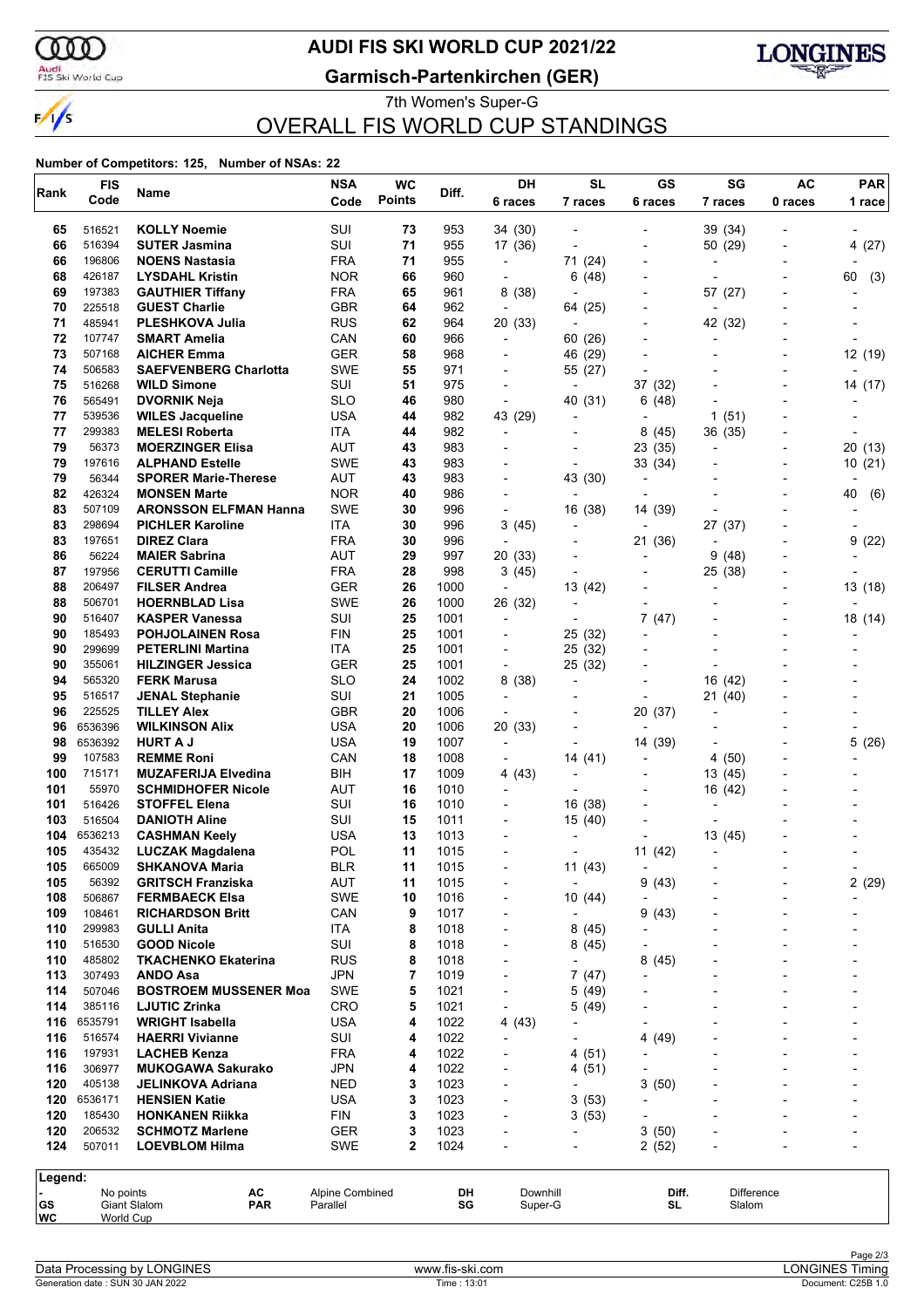

Audi<br>FIS Ski World Cup

## **AUDI FIS SKI WORLD CUP 2021/22**



LONGINES

7th Women's Super-G

## OVERALL FIS WORLD CUP STANDINGS

#### **Number of Competitors: 125, Number of NSAs: 22**

| Rank | FIS<br>Code | Name                | <b>NSA</b><br>Code | <b>WC</b><br>Points | Diff. | DH<br>ة races            | $\mathbf{C}$<br>ื่อ∟<br>races | GS<br>6 races            | SG<br><b>races</b> | AC<br>0 races            | <b>PAR</b><br>$rac{e}{2}$ |
|------|-------------|---------------------|--------------------|---------------------|-------|--------------------------|-------------------------------|--------------------------|--------------------|--------------------------|---------------------------|
| 125  | 516705      | <b>DURRER Delia</b> | SUI                |                     | 1025  | $\overline{\phantom{a}}$ | $\overline{\phantom{0}}$      | $\overline{\phantom{a}}$ | (51)               | $\overline{\phantom{0}}$ |                           |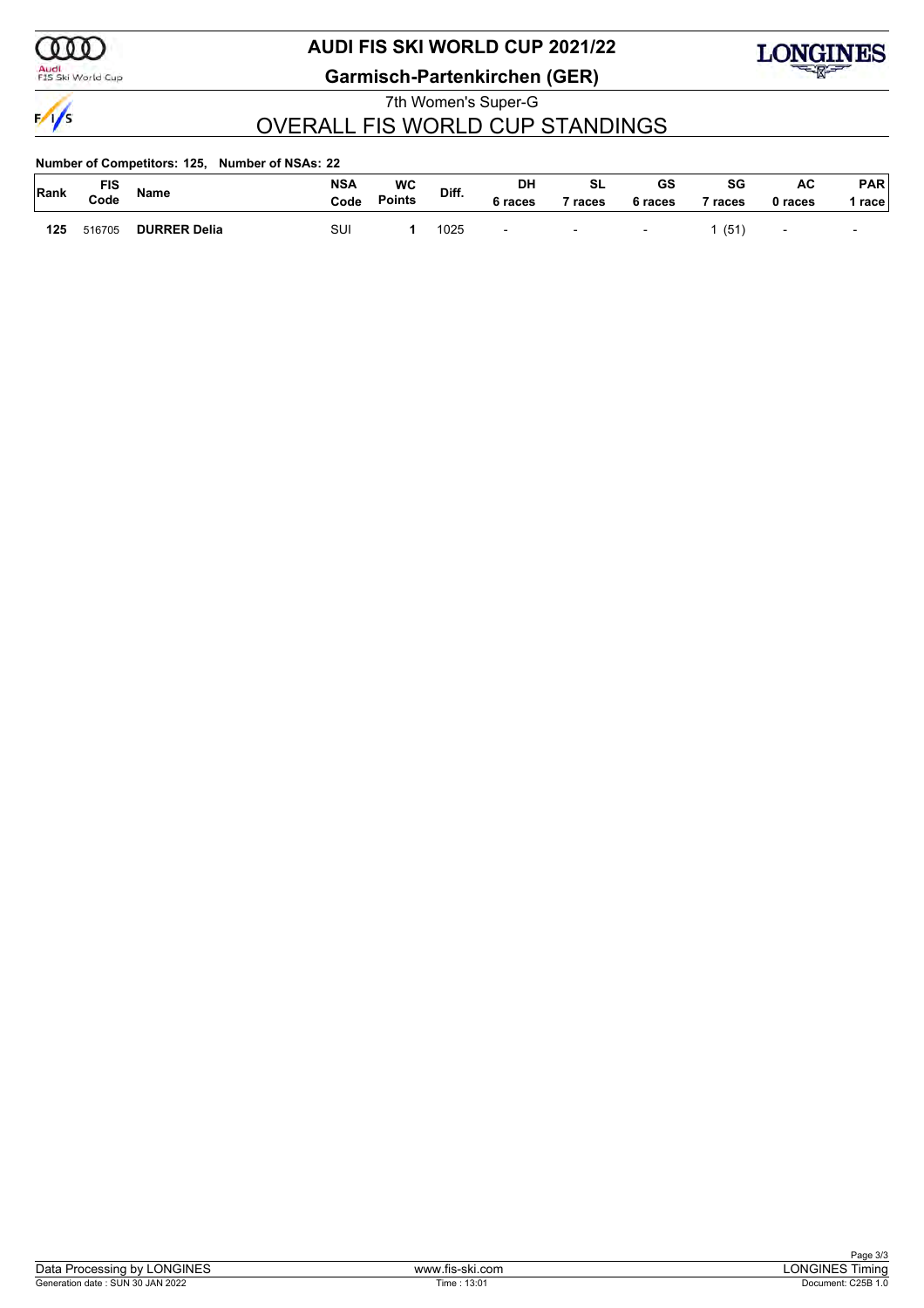### Audi<br>FIS Ski World Cup

### **AUDI FIS SKI WORLD CUP 2021/22**

**Garmisch-Partenkirchen (GER)**



### 7th Women's Super-G FIS WCSL LIST

|      |         |                                                                |            |                          |                          | 5 DEC 2021 Lake Louise (CAN) |                          |                          |                          |                              |                                     |                |                          |                          |
|------|---------|----------------------------------------------------------------|------------|--------------------------|--------------------------|------------------------------|--------------------------|--------------------------|--------------------------|------------------------------|-------------------------------------|----------------|--------------------------|--------------------------|
|      |         |                                                                |            |                          |                          | 11 DEC 2021 St. Moritz (SUI) |                          |                          |                          |                              |                                     |                |                          |                          |
|      |         |                                                                |            |                          |                          |                              |                          |                          |                          | 12 DEC 2021 St. Moritz (SUI) |                                     |                |                          |                          |
|      |         |                                                                |            |                          |                          |                              |                          |                          |                          |                              | 19 DEC 2021 Val d'Isère (FRA)       |                |                          |                          |
|      |         |                                                                |            |                          |                          |                              |                          |                          |                          |                              | 16 JAN 2022 Zauchensee (AUT)        |                |                          |                          |
|      |         |                                                                |            |                          |                          |                              |                          |                          |                          |                              | 23 JAN 2022 Cortina d'Ampezzo (ITA) |                |                          |                          |
|      |         | <b>Number of Competitors: 71,</b><br><b>Number of NSAs: 16</b> |            |                          |                          |                              |                          |                          |                          |                              | 30 JAN 2022 Garmisch (GER)          |                |                          |                          |
|      | FIS     |                                                                | <b>NSA</b> | 1                        |                          |                              |                          |                          |                          |                              |                                     |                |                          |                          |
| Rank | Code    | Name                                                           | Code       |                          | $\overline{2}$           | 3                            | 4                        | 5                        | 6                        | 7                            |                                     |                |                          | Base - $X + Y = WCSL-SG$ |
|      |         |                                                                |            |                          |                          |                              |                          |                          |                          |                              |                                     |                |                          |                          |
| 1    | 297601  | <b>BRIGNONE Federica</b>                                       | <b>ITA</b> | 45                       | 32                       | 100                          | 50                       | 100                      | 50                       | 100                          |                                     | 349 244        | 477                      | 582                      |
| 2    | 297910  | <b>CURTONI Elena</b>                                           | ITA        | 36                       | 40                       | 80                           | 60                       | 32                       | 100                      | 26                           | 136                                 | 95             | 374                      | 415                      |
| 3    | 516138  | GUT-BEHRAMI Lara                                               | SUI        | 80                       | 100                      | ÷,                           | ٠                        | 26                       | 20                       |                              | 625                                 | 438            | 226                      | 413                      |
| 4    | 298323  | GOGGIA Sofia                                                   | <b>ITA</b> | 100                      | 80                       | 40                           | 100                      | 12                       | $\overline{\phantom{a}}$ |                              | 86                                  | 60             | 332                      | 358                      |
| 5    | 56088   | TIPPLER Tamara                                                 | AUT        | 50                       | 13                       | $\overline{\phantom{a}}$     | 36                       | 20                       | 80                       | 60                           | 308                                 | 216            | 259                      | 351                      |
| 6    | 516319  | <b>SUTER Corinne</b>                                           | SUI        | 14                       | 10                       | 5                            | 40                       | 80                       | 45                       | 32                           | 390                                 | 273            | 226                      | 343                      |
| 7    | 425929  | <b>MOWINCKEL Ragnhild</b>                                      | <b>NOR</b> | 22                       | 50                       | 6                            | 80                       | 14                       | 36                       | $\overline{a}$               | 114                                 | 80             | 208                      | 242                      |
| 8    | 6535237 | <b>SHIFFRIN Mikaela</b>                                        | USA        | 40                       | 60                       | 60                           | 45                       | $\overline{\phantom{a}}$ | 15                       | $\overline{a}$               | 60                                  | 42             | 220                      | 238                      |
| 9    | 299276  | <b>BASSINO Marta</b>                                           | ITA        | $\overline{\phantom{a}}$ | 29                       | 32                           | 18                       | 50                       | 10                       | 15                           | 252                                 | 176            | 154                      | 230                      |
| 10   | 56125   | <b>PUCHNER Mirjam</b>                                          | AUT        | 60                       | 12                       | 10                           | 10                       | 18                       | 26                       | 50                           | 49                                  | 34             | 186                      | 201                      |
| 11   | 56256   | <b>RAEDLER Ariane</b>                                          | AUT        | -                        | 45                       | 14                           | 20                       | 60                       | $\overline{a}$           | 24                           | 62                                  | 43             | 163                      | 182                      |
| 12   | 56128   | <b>HUETTER Cornelia</b>                                        | AUT        | 13                       |                          | 22                           | 32                       |                          | 11                       | 100                          | 10                                  | 7              | 178                      | 181                      |
| 13   | 155763  | <b>LEDECKA Ester</b>                                           | <b>CZE</b> | 20                       | $\blacksquare$           | L,                           | $\overline{\phantom{a}}$ | 29                       | 32                       |                              | 286                                 | 200            | 81                       | 167                      |
| 14   | 197497  | <b>MIRADOLI Romane</b>                                         | <b>FRA</b> | 4                        | 24                       | ÷,                           | 26                       | 16                       | 20                       | 40                           | 78                                  | 55             | 130                      | 153                      |
| 15   | 516284  | <b>GISIN Michelle</b>                                          | SUI        | $\overline{\phantom{a}}$ | 18                       | 26                           | ÷,                       | ÷                        | 60                       | $\overline{a}$               | 139                                 | 97             | 104                      | 146                      |
|      |         |                                                                |            |                          | 7                        | 50                           | $\overline{\phantom{a}}$ | 36                       | 29                       | $\overline{\phantom{a}}$     |                                     |                |                          |                          |
| 16   | 415232  | <b>ROBINSON Alice</b>                                          | NZL        | 11                       |                          |                              |                          |                          |                          |                              | 36                                  | 25             | 133                      | 144                      |
| 17   | 516248  | <b>FLURY Jasmine</b>                                           | SUI        | 9                        | 26                       | 36                           | 4                        | 24                       | 24                       | 9                            | 35                                  | 25             | 132                      | 142                      |
| 18   | 56087   | <b>SIEBENHOFER Ramona</b>                                      | AUT        | 32                       | $\overline{\phantom{a}}$ | 45                           | 22                       | 24                       | 16                       |                              | 8                                   | 6              | 139                      | 141                      |
| 19   | 516185  | <b>HAEHLEN Joana</b>                                           | SUI        | 29                       | 16                       | 22                           | $\blacksquare$           | 5                        | 13                       | 32                           | 60                                  | 42             | 117                      | 135                      |
| 20   | 196928  | <b>WORLEY Tessa</b>                                            | <b>FRA</b> | -                        | $\overline{a}$           | ÷                            | 5                        | 45                       | 40                       | $\overline{a}$               | 108                                 | 76             | 90                       | 122                      |
| 21   | 105269  | <b>GAGNON Marie-Michele</b>                                    | CAN        | 29                       | 20                       | ÷,                           | 12                       | ÷,                       | $\overline{a}$           | 10                           | 165                                 | 116            | 71                       | 120                      |
| 22   | 197641  | <b>GAUCHE Laura</b>                                            | <b>FRA</b> | $\overline{\phantom{a}}$ | 15                       | 11                           | 14                       | 45                       | $\overline{\phantom{a}}$ | 6                            | 44                                  | 31             | 91                       | 104                      |
| 22   | 297702  | <b>MARSAGLIA Francesca</b>                                     | ITA        | 18                       | 6                        | 29                           | 2                        | 3                        | $\overline{a}$           | $\overline{2}$               | 146                                 | 102            | 60                       | 104                      |
| 24   | 6535455 | <b>JOHNSON Breezy</b>                                          | USA        | 24                       | 22                       | 7                            | 29                       | Ĭ.                       |                          |                              | 53                                  | 37             | 82                       | 98                       |
| 24   | 206668  | <b>WEIDLE Kira</b>                                             | <b>GER</b> | 6                        | 12                       | 2                            | 15                       | 15                       | 22                       | 11                           | 51                                  | 36             | 83                       | 98                       |
| 26   | 56417   | <b>FEST Nadine</b>                                             | AUT        | ÷,                       | 4                        | 8                            | 8                        | 10                       | 14                       | 45                           | 22                                  | 15             | 89                       | 96                       |
| 27   | 55970   | <b>SCHMIDHOFER Nicole</b>                                      | AUT        | 16                       | $\overline{a}$           | -                            | ÷                        | $\overline{\phantom{a}}$ |                          |                              | 227                                 | 159            | 16                       | 84                       |
| 28   | 56198   | <b>SCHEYER Christine</b>                                       | AUT        | 10                       | 8                        | $\overline{\phantom{a}}$     | 11                       | 11                       | $\overline{\phantom{a}}$ | 7                            | 112                                 | 78             | 47                       | 81                       |
| 29   | 197383  | <b>GAUTHIER Tiffany</b>                                        | <b>FRA</b> | 5                        | 5                        | 24                           | 3                        | ÷                        | 12                       | 8                            | 78                                  | 55             | 57                       | 80                       |
| 30   | 516219  | <b>NUFER Priska</b>                                            | SUI        |                          | 9                        | 18                           | 1                        |                          | 2                        | 3                            | 122                                 | 85             | 33                       | 70                       |
| 31   | 705423  | <b>VLHOVA Petra</b>                                            | <b>SVK</b> |                          | $\overline{a}$           | $\overline{\phantom{a}}$     | $\overline{a}$           | 13                       | $\overline{a}$           |                              |                                     | 187 131        | 13                       | 69                       |
| 32   | 426257  | <b>LIE Kajsa Vickhoff</b>                                      | <b>NOR</b> |                          |                          |                              |                          |                          |                          |                              |                                     | 227 159        |                          | 68                       |
| 33   | 516280  | <b>HOLDENER Wendy</b>                                          | SUI        |                          | 36                       | 9                            |                          | 7                        | $\overline{a}$           |                              | 47                                  | 33             | 52                       | 66                       |
| 34   | 516394  | <b>SUTER Jasmina</b>                                           | SUI        |                          |                          |                              |                          | 5                        | 9                        | 36                           | 51                                  | 36             | 50                       | 65                       |
| 35   | 299466  | <b>DELAGO Nicol</b>                                            | ITA        | 3                        | $\overline{\phantom{0}}$ | 16                           | ÷,                       |                          | 5                        | 20                           | 49                                  | 34             | 44                       | 59                       |
| 36   | 485941  | PLESHKOVA Julia                                                | <b>RUS</b> | 8                        |                          | ÷,                           | 13                       |                          | 8                        | 13                           | 19                                  | 13             | 42                       | 48                       |
| 37   | 299383  | <b>MELESI Roberta</b>                                          | ITA        | 8                        |                          |                              | 6                        | $\overline{a}$           | 4                        | 18                           | 34                                  | 24             | 36                       | 46                       |
| 37   | 516521  | <b>KOLLY Noemie</b>                                            | SUI        | ÷,                       | 14                       |                              | $\overline{7}$           | 2                        | ÷,                       | 16                           | 22                                  | 15             | 39                       | 46                       |
| 39   | 56174   | <b>HAASER Ricarda</b>                                          | <b>AUT</b> | 12                       |                          | 4                            |                          |                          |                          | ÷                            | 97                                  | 68             | 16                       | 45                       |
| 40   | 56311   | <b>REISINGER Elisabeth</b>                                     | <b>AUT</b> |                          |                          | L,                           | 18                       | $\blacksquare$           | $\blacksquare$           | 22                           | 8                                   | 6              | 40                       | 42                       |
| 41   | 56177   | <b>VENIER Stephanie</b>                                        | <b>AUT</b> |                          |                          | ÷                            | 9                        | 1                        | ÷,                       | 15                           | 53                                  | 37             | 25                       | 41                       |
| 42   |         | <b>FERK Marusa</b>                                             | <b>SLO</b> | 15                       |                          |                              |                          |                          |                          | $\mathbf 1$                  | 40                                  | 28             | 16                       | 28                       |
|      | 565320  |                                                                |            | $\overline{a}$           |                          |                              |                          |                          | 7                        |                              |                                     |                |                          |                          |
| 43   | 298694  | <b>PICHLER Karoline</b>                                        | ITA.       |                          | 3                        | 12                           | L,                       |                          |                          | 5                            | $\overline{a}$                      | $\overline{a}$ | 27                       | 27                       |
| 44   | 56328   | <b>ORTLIEB Nina</b>                                            | <b>AUT</b> |                          |                          |                              |                          |                          |                          | ÷,                           | 86                                  | 60             | $\overline{\phantom{a}}$ | 26                       |
| 45   | 197956  | <b>CERUTTI Camille</b>                                         | <b>FRA</b> |                          |                          | 1                            | 24                       |                          |                          |                              |                                     | ÷              | 25                       | 25                       |
| 46   | 516517  | <b>JENAL Stephanie</b>                                         | SUI        |                          |                          | 15                           | ۰                        |                          | 6                        | $\blacksquare$               | $\overline{\phantom{a}}$            | $\overline{a}$ | 21                       | 21                       |
| 46   | 6536213 | <b>CASHMAN Keely</b>                                           | USA        | 2                        |                          | ÷,                           |                          | 8                        | 3                        |                              | 26                                  | 18             | 13                       | 21                       |
| 48   | 299630  | <b>DELAGO Nadia</b>                                            | ITA        |                          | 1                        | 4                            |                          |                          | $\overline{a}$           | 13                           | $\overline{\phantom{a}}$            | ÷,             | 18                       | 18                       |
| 49   | 299624  | <b>PIROVANO Laura</b>                                          | ITA        |                          |                          |                              |                          |                          |                          |                              | 48                                  | 34             | $\overline{\phantom{a}}$ | 14                       |
| 50   | 715171  | <b>MUZAFERIJA Elvedina</b>                                     | BIH        |                          |                          | 13                           |                          |                          |                          |                              |                                     |                | 13                       | 13                       |
| 51   | 56268   | <b>HEIDER Michaela</b>                                         | <b>AUT</b> |                          |                          |                              |                          |                          |                          |                              | 33                                  | 23             | $\overline{\phantom{a}}$ | 10                       |
| 52   | 56224   | <b>MAIER Sabrina</b>                                           | AUT        |                          |                          |                              |                          | 9                        |                          |                              |                                     |                | 9                        | 9                        |
| 52   | 435334  | <b>GASIENICA-DANI.</b>                                         | POL        |                          | 2                        |                              |                          | 6                        |                          |                              | 4                                   | 3              | 8                        | 9                        |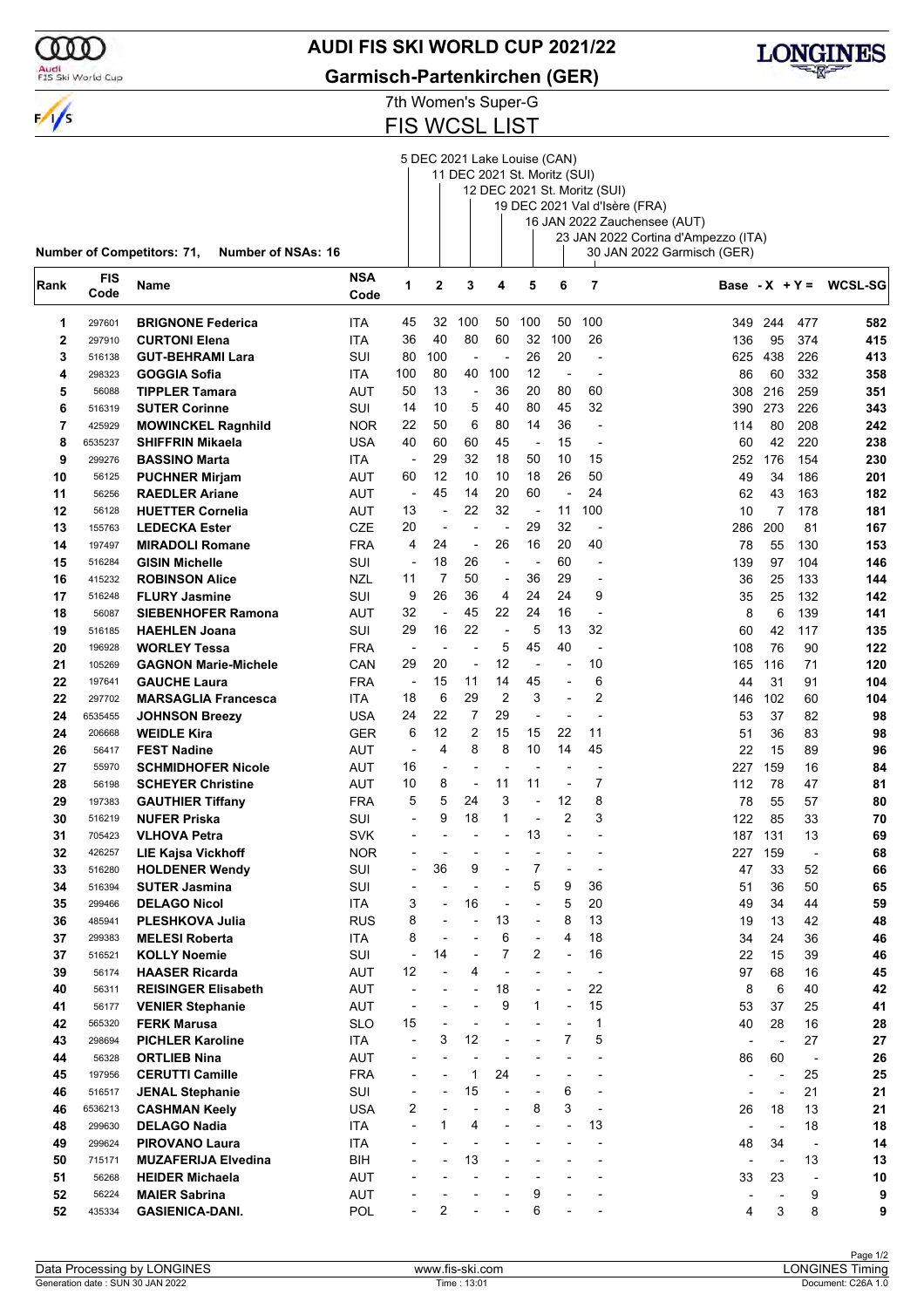### Audi<br>FIS Ski World Cup

### **AUDI FIS SKI WORLD CUP 2021/22**

**Garmisch-Partenkirchen (GER)**



### 7th Women's Super-G FIS WCSL LIST

| <b>FIS</b> |                         |                                                                                                             | <b>NSA</b>                                                                                                                                                        |                                                |   |                     |      |           |   |                                   |                                   |                                                               |                                                                              |                                                            |                                  |
|------------|-------------------------|-------------------------------------------------------------------------------------------------------------|-------------------------------------------------------------------------------------------------------------------------------------------------------------------|------------------------------------------------|---|---------------------|------|-----------|---|-----------------------------------|-----------------------------------|---------------------------------------------------------------|------------------------------------------------------------------------------|------------------------------------------------------------|----------------------------------|
| Code       |                         |                                                                                                             | Code                                                                                                                                                              |                                                |   |                     |      |           |   |                                   |                                   |                                                               |                                                                              |                                                            | <b>WCSL-SG</b>                   |
| 56241      |                         |                                                                                                             | <b>AUT</b>                                                                                                                                                        |                                                |   |                     |      |           |   |                                   |                                   | 26                                                            | 18                                                                           |                                                            | 8                                |
| 6535600    |                         |                                                                                                             | <b>USA</b>                                                                                                                                                        |                                                |   |                     |      |           |   |                                   |                                   | 26                                                            | 18                                                                           |                                                            | 8                                |
| 565360     | <b>STUHEC IIka</b>      |                                                                                                             | <b>SLO</b>                                                                                                                                                        |                                                |   |                     |      |           |   |                                   |                                   | 16                                                            | 11                                                                           |                                                            |                                  |
| 6535791    | <b>WRIGHT Isabella</b>  |                                                                                                             | <b>USA</b>                                                                                                                                                        |                                                |   |                     |      |           |   |                                   |                                   | 16                                                            | 11                                                                           | $\overline{\phantom{a}}$                                   |                                  |
| 107583     | <b>REMME Roni</b>       |                                                                                                             | CAN                                                                                                                                                               |                                                |   |                     |      |           |   | 4                                 |                                   |                                                               |                                                                              | 4                                                          |                                  |
| 516344     | <b>KOPP Rahel</b>       |                                                                                                             | SUI                                                                                                                                                               |                                                |   |                     |      |           |   |                                   |                                   | 14                                                            | 10                                                                           | $\overline{a}$                                             |                                  |
| 56509      | <b>GRILL Lisa</b>       |                                                                                                             | <b>AUT</b>                                                                                                                                                        |                                                |   |                     |      |           |   |                                   |                                   | 13                                                            | 9                                                                            | $\blacksquare$                                             |                                  |
| 197860     | <b>ROUX Tifany</b>      |                                                                                                             | <b>FRA</b>                                                                                                                                                        |                                                |   |                     |      |           |   |                                   |                                   | 15                                                            | 11                                                                           | $\blacksquare$                                             |                                  |
| 197616     | <b>ALPHAND Estelle</b>  |                                                                                                             | <b>SWE</b>                                                                                                                                                        |                                                |   |                     |      |           |   |                                   |                                   | 8                                                             | 6                                                                            |                                                            | 2                                |
| 6536392    | <b>HURT A J</b>         |                                                                                                             | <b>USA</b>                                                                                                                                                        |                                                |   |                     |      |           |   |                                   |                                   | 6                                                             | 4                                                                            | $\blacksquare$                                             | $\mathbf{2}$                     |
| 516429     | <b>GROEBLI Nathalie</b> |                                                                                                             | SUI                                                                                                                                                               |                                                |   |                     |      |           |   |                                   |                                   | 6                                                             | 4                                                                            | $\overline{\phantom{0}}$                                   | $\overline{2}$                   |
| 538685     |                         |                                                                                                             | <b>USA</b>                                                                                                                                                        |                                                |   |                     |      |           |   |                                   |                                   | 8                                                             | 6                                                                            | $\blacksquare$                                             | $\mathbf{2}$                     |
| 56258      | <b>AGER Christina</b>   |                                                                                                             | <b>AUT</b>                                                                                                                                                        |                                                |   |                     |      |           |   |                                   |                                   | 6                                                             | 4                                                                            |                                                            |                                  |
| 539536     | <b>WILES Jacqueline</b> |                                                                                                             | <b>USA</b>                                                                                                                                                        | 1                                              |   |                     |      |           |   |                                   |                                   |                                                               |                                                                              | 1                                                          |                                  |
| 516705     |                         |                                                                                                             |                                                                                                                                                                   |                                                |   |                     |      |           |   |                                   |                                   |                                                               |                                                                              | 1                                                          |                                  |
| 56416      | <b>SCHEIB Julia</b>     |                                                                                                             | <b>AUT</b>                                                                                                                                                        |                                                |   |                     |      |           |   |                                   |                                   | 3                                                             | 2                                                                            |                                                            |                                  |
| 299402     |                         |                                                                                                             | <b>ITA</b>                                                                                                                                                        |                                                |   |                     |      |           |   |                                   |                                   | 3                                                             |                                                                              |                                                            |                                  |
| 197295     |                         |                                                                                                             |                                                                                                                                                                   |                                                |   |                     |      |           |   |                                   |                                   |                                                               |                                                                              |                                                            | 1                                |
|            |                         |                                                                                                             |                                                                                                                                                                   |                                                |   |                     |      |           |   |                                   |                                   |                                                               |                                                                              |                                                            |                                  |
|            | BIH:                    | 1                                                                                                           | CAN:                                                                                                                                                              |                                                |   |                     |      |           | 1 |                                   | FRA:                              | 5                                                             |                                                                              |                                                            | 1                                |
|            | NOR:                    | 2                                                                                                           | NZL:                                                                                                                                                              | 1                                              |   |                     | POL: |           | 1 |                                   | RUS:                              | 1                                                             |                                                                              |                                                            | 2                                |
| 11         | SVK:                    | 1                                                                                                           | USA:                                                                                                                                                              | 5                                              |   |                     |      |           |   |                                   |                                   |                                                               |                                                                              |                                                            |                                  |
|            | AUT:<br>SUI:            | <b>Number of Competitors: 71,</b><br><b>Name</b><br><b>DURRER Delia</b><br><b>PIOT Jennifer</b><br>16<br>10 | <b>SCHNEEBERGER Rosina</b><br><b>MERRYWEATHER Alice</b><br><b>MCKENNIS DURAN Alice</b><br><b>GASSLITTER Verena</b><br>Number of competitors per NSA in the top 60 | <b>Number of NSAs: 16</b><br>SUI<br><b>FRA</b> | 1 | $\overline{2}$<br>2 | 3    | 4<br>CZE: | 5 | 5 DEC 2021 Lake Louise (CAN)<br>6 | 11 DEC 2021 St. Moritz (SUI)<br>7 | 12 DEC 2021 St. Moritz (SUI)<br>19 DEC 2021 Val d'Isère (FRA) | 16 JAN 2022 Zauchensee (AUT)<br>30 JAN 2022 Garmisch (GER)<br>$\overline{2}$ | 23 JAN 2022 Cortina d'Ampezzo (ITA)<br>$\overline{2}$<br>1 | Base - $X + Y =$<br>GER:<br>SLO: |

| Legend: |           |                                                            |                                                                                                         |
|---------|-----------|------------------------------------------------------------|---------------------------------------------------------------------------------------------------------|
|         | No points | <b>Base</b>                                                | Last season FIS World Cup Start List points                                                             |
|         |           | <b>WCSL-SG</b> FIS World Cup Start List points for Super-G |                                                                                                         |
|         |           |                                                            | (Base/number of planned races in the current season) *(number of completed races in the current season) |
|         |           | FIS World Cup points won in the current season             |                                                                                                         |
|         |           |                                                            |                                                                                                         |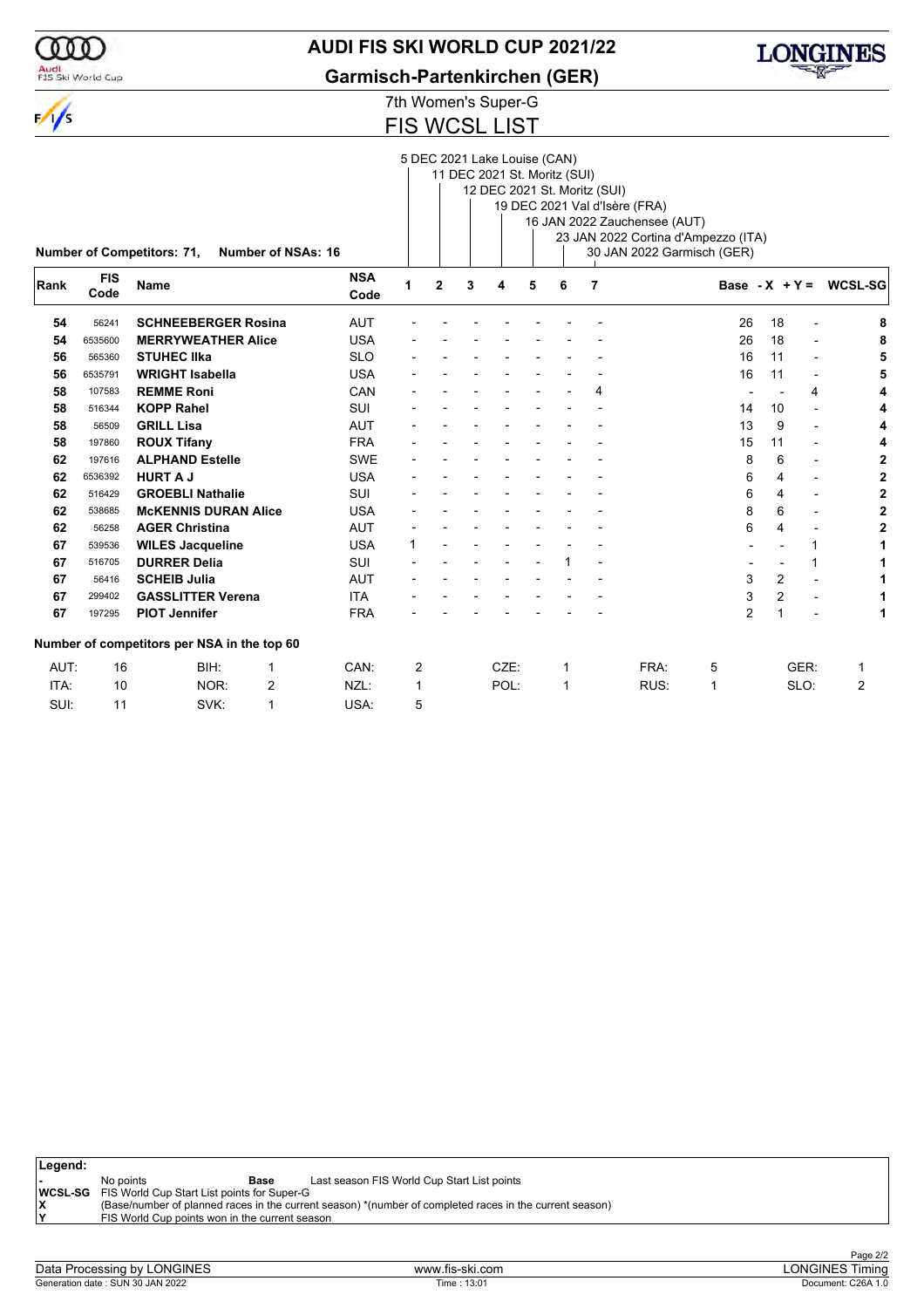ഞ

 $\frac{1}{\sqrt{2}}$ 

### **AUDI FIS SKI WORLD CUP 2021/22**

Audi<br>FIS Ski World Cup

**Garmisch-Partenkirchen (GER)**



7th Women's Super-G OVERALL FIS WCSL LIST

#### **Number of Competitors: 160, Number of NSAs: 23**

| Rank     | <b>FIS</b>       |                                                      | <b>NSA</b>               | <b>WCSL</b> | Diff.        | DH                                                   | <b>SL</b>                            | <b>GS</b>                     | SG                                  | AC                                    | <b>PAR</b>     |
|----------|------------------|------------------------------------------------------|--------------------------|-------------|--------------|------------------------------------------------------|--------------------------------------|-------------------------------|-------------------------------------|---------------------------------------|----------------|
|          | Code             | Name                                                 | Code                     |             |              | 6 races                                              | 7 races                              | 6 races                       | 7 races                             | 0 races                               | 1 race         |
| 1        | 705423           | <b>VLHOVA Petra</b>                                  | <b>SVK</b>               | 1577        |              | 71 (29)                                              | 880<br>(1)                           | 477<br>(4)                    | 69 (31)                             | (2)<br>80                             |                |
| 2        | 6535237          | <b>SHIFFRIN Mikaela</b>                              | USA                      | 1558        | 19           | 5(49)                                                | (2)<br>654                           | 561<br>(1)                    | 238<br>(8)                          | (1)<br>100                            |                |
| 3        | 297601           | <b>BRIGNONE Federica</b>                             | ITA                      | 1076        | 501          | 173 (15)                                             | 36 (36)                              | 285<br>(7)                    | 582<br>(1)                          |                                       |                |
| 4        | 298323           | <b>GOGGIA Sofia</b>                                  | ITA                      | 1055        | 522          | 592<br>(1)                                           | $\overline{\phantom{a}}$             | 105(21)                       | 358<br>(4)                          |                                       |                |
| 5        | 516138           | <b>GUT-BEHRAMI Lara</b>                              | SUI                      | 1037        | 540          | 328<br>(6)                                           |                                      | 280<br>(8)                    | 413<br>(3)                          |                                       | 16 (15)        |
| 6        | 516284           | <b>GISIN Michelle</b>                                | SUI                      | 979         | 598          | 141 (19)                                             | 334<br>(6)                           | 298<br>(6)                    | 146 (15)                            | 60<br>(3)                             |                |
| 7        | 516319           | <b>SUTER Corinne</b>                                 | SUI                      | 904         | 673          | 535<br>(2)                                           |                                      | (39)<br>26                    | 343<br>(6)                          |                                       |                |
| 8        | 506399           | <b>HECTOR Sara</b>                                   | <b>SWE</b>               | 803         | 774          | $\overline{\phantom{a}}$                             | 218<br>(9)                           | (2)<br>540                    |                                     | $\overline{\phantom{a}}$              | 45<br>(5)      |
| 9        | 56087            | <b>SIEBENHOFER Ramona</b>                            | AUT                      | 777         | 800          | 374<br>(4)                                           |                                      | (9)<br>217                    | 141 (18)                            | 45<br>(5)                             |                |
| 10       | 299276           | <b>BASSINO Marta</b>                                 | ITA                      | 773         | 804          | 27 (39)                                              | 4 (59)                               | 422<br>(5)                    | 230<br>(9)                          | 40<br>(6)                             | 50<br>(4)      |
| 11<br>12 | 297910<br>56388  | <b>CURTONI Elena</b><br><b>LIENSBERGER Katharina</b> | ITA<br>AUT               | 721<br>691  | 856<br>886   | 204 (11)                                             | 509                                  | 52 (31)<br>167 (14)           | 415<br>(2)<br>÷                     | 50<br>(4)<br>$\overline{\phantom{a}}$ |                |
| 13       | 196928           | <b>WORLEY Tessa</b>                                  | <b>FRA</b>               | 660         | 917          | $\overline{\phantom{a}}$<br>$\overline{\phantom{a}}$ | (3)                                  | 538<br>(3)                    | 122 (20)                            |                                       | 15 (16)        |
| 14       | 516280           | <b>HOLDENER Wendy</b>                                | SUI                      | 612         | 965          | 6(48)                                                | (4)<br>460                           | 80 (27)                       | 66 (33)                             |                                       |                |
| 15       | 425929           | <b>MOWINCKEL Ragnhild</b>                            | <b>NOR</b>               | 606         | 971          | 143 (18)                                             | $\overline{\phantom{a}}$             | 192 (12)                      | 242<br>(7)                          | 29<br>(9)                             |                |
| 16       | 56088            | <b>TIPPLER Tamara</b>                                | AUT                      | 521         | 1056         | 170 (16)                                             |                                      | $\overline{a}$                | 351<br>(5)                          |                                       |                |
| 17       | 56125            | <b>PUCHNER Mirjam</b>                                | AUT                      | 487         | 1090         | 286<br>(7)                                           |                                      | $\overline{a}$                | 201 (10)                            |                                       |                |
| 18       | 6535455          | <b>JOHNSON Breezy</b>                                | USA                      | 482         | 1095         | (3)<br>384                                           | ÷                                    | $\overline{a}$                | 98 (24)                             |                                       |                |
| 19       | 206668           | <b>WEIDLE Kira</b>                                   | GER                      | 454         | 1123         | (5)<br>356                                           |                                      |                               | 98 (24)                             |                                       |                |
| 20       | 155763           | <b>LEDECKA Ester</b>                                 | <b>CZE</b>               | 428         | 1149         | 225<br>(9)                                           |                                      | (58)<br>4                     | 167 (13)                            | 32<br>(8)                             |                |
| 21       | 206355           | <b>DUERR Lena</b>                                    | GER                      | 424         | 1153         | $\overline{\phantom{a}}$                             | 388<br>(5)                           |                               |                                     |                                       | 36<br>(7)      |
| 22       | 56315            | <b>TRUPPE Katharina</b>                              | AUT                      | 367         | 1210         | $\overline{\phantom{a}}$                             | 198 (10)                             | 158 (15)                      |                                     |                                       | 11(20)         |
| 23       | 56128            | <b>HUETTER Cornelia</b>                              | AUT                      | 358         | 1219         | 177 (14)                                             |                                      | ٠                             | 181 (12)                            |                                       |                |
| 23       | 516248           | <b>FLURY Jasmine</b>                                 | SUI                      | 358         | 1219         | 216 (10)                                             |                                      | ÷,                            | 142 (17)                            |                                       |                |
| 25       | 565401           | <b>BUCIK Ana</b>                                     | <b>SLO</b><br><b>NZL</b> | 356         | 1221         | $\overline{\phantom{a}}$                             | 237<br>(8)                           | 119 (18)                      |                                     |                                       |                |
| 26<br>27 | 415232<br>105269 | <b>ROBINSON Alice</b><br><b>GAGNON Marie-Michele</b> | CAN                      | 319<br>300  | 1258<br>1277 | $\blacksquare$<br>180 (12)                           | $\overline{a}$                       | 175 (13)<br>$\blacksquare$    | 144 (16)<br>120 (21)                |                                       |                |
| 28       | 565463           | <b>SLOKAR Andreja</b>                                | <b>SLO</b>               | 291         | 1286         | $\overline{\phantom{a}}$                             | 142 (18)                             | 49 (32)                       |                                     |                                       | 100<br>(1)     |
| 29       | 56256            | <b>RAEDLER Ariane</b>                                | AUT                      | 289         | 1288         | 107 (22)                                             | ÷,                                   | -                             | 182 (11)                            |                                       |                |
| 30       | 299630           | <b>DELAGO Nadia</b>                                  | ITA                      | 280         | 1297         | 262<br>(8)                                           |                                      | $\overline{a}$                | 18 (48)                             |                                       |                |
| 31       | 435334           | <b>GASIENICA-DANI.</b>                               | POL                      | 271         | 1306         | $\overline{\phantom{a}}$                             |                                      | 216 (10)                      | 9 (52)                              | 22 (12)                               | 24 (11)        |
| 32       | 197497           | <b>MIRADOLI Romane</b>                               | <b>FRA</b>               | 264         | 1313         | 103 (23)                                             | $\blacksquare$                       | (52)<br>8                     | 153 (14)                            |                                       |                |
| 33       | 426100           | <b>HOLTMANN Mina Fuerst</b>                          | <b>NOR</b>               | 253         | 1324         | $\overline{\phantom{a}}$                             | 115 (21)                             | 138 (16)                      |                                     |                                       |                |
| 34       | 516562           | <b>RAST Camille</b>                                  | SUI                      | 250         | 1327         | $\overline{a}$                                       | 143 (17)                             | 101 (22)                      |                                     |                                       | 6(25)          |
| 35       | 506146           | <b>SWENN LARSSON Anna</b>                            | <b>SWE</b>               | 249         | 1328         | ÷,                                                   | 249<br>(7)                           | $\overline{a}$                |                                     |                                       |                |
| 36       | 56198            | <b>SCHEYER Christine</b>                             | AUT                      | 247         | 1330         | 166 (17)                                             | L,                                   | ÷,                            | 81 (28)                             |                                       |                |
| 37       | 539909           | <b>MOLTZAN Paula</b>                                 | USA                      | 234         | 1343         | $\blacksquare$                                       | 153 (15)                             | 81 (26)                       |                                     |                                       |                |
| 38       | 565471           | <b>HROVAT Meta</b>                                   | <b>SLO</b>               | 227         | 1350         | $\overline{\phantom{a}}$                             | 23 (44)                              | 204 (11)                      |                                     |                                       |                |
| 38       | 516185           | <b>HAEHLEN Joana</b>                                 | SUI                      | 227         | 1350         | 92(27)                                               |                                      | ÷                             | 135 (19)                            |                                       |                |
| 40<br>41 | 426193<br>516219 | <b>STJERNESUND Th.</b><br><b>NUFER Priska</b>        | <b>NOR</b><br>SUI        | 215<br>206  | 1362<br>1371 | $\blacksquare$<br>128 (20)                           | 69 (27)<br>$\overline{\phantom{a}}$  | 66 (30)<br>8(52)              | 70 (30)                             |                                       | 80<br>(2)      |
| 42       | 197641           | <b>GAUCHE Laura</b>                                  | <b>FRA</b>               | 200         | 1377         | 60 (32)                                              |                                      |                               | 104 (22)                            | 36<br>(7)                             |                |
| 43       | 56253            | <b>HUBER Katharina</b>                               | AUT                      | 199         | 1378         | $\overline{\phantom{a}}$                             | 141 (19)                             | 38 (34)                       | $\overline{\phantom{a}}$            | 20 (13)                               | $\overline{a}$ |
| 44       | 426043           | <b>TVIBERG Maria Therese</b>                         | <b>NOR</b>               | 197         | 1380         | $\overline{\phantom{a}}$                             | 101 (24)                             | 89 (25)                       |                                     |                                       | 7(24)          |
| 45       | 565360           | <b>STUHEC IIka</b>                                   | <b>SLO</b>               | 185         | 1392         | 180 (12)                                             | $\overline{\phantom{a}}$             | $\overline{\phantom{a}}$      | 5<br>(56)                           |                                       |                |
| 46       | 107427           | <b>ST-GERMAIN Laurence</b>                           | CAN                      | 171         | 1406         | $\overline{\phantom{a}}$                             | 171 (11)                             | -                             | ٠                                   |                                       |                |
| 47       | 56333            | <b>MAIR Chiara</b>                                   | AUT                      | 166         | 1411         | $\overline{\phantom{a}}$                             | 158 (13)                             | $\qquad \qquad \blacksquare$  | -                                   |                                       | 8(23)          |
| 48       | 155728           | <b>DUBOVSKA Martina</b>                              | CZE                      | 164         | 1413         | $\overline{\phantom{a}}$                             | 164 (12)                             | $\overline{\phantom{0}}$      | ÷                                   |                                       |                |
| 49       | 299466           | <b>DELAGO Nicol</b>                                  | <b>ITA</b>               | 161         | 1416         | 102 (24)                                             | $\overline{\phantom{a}}$             |                               | 59 (35)                             |                                       |                |
| 50       | 297702           | <b>MARSAGLIA Francesca</b>                           | <b>ITA</b>               | 157         | 1420         | 53 (34)                                              | $\overline{\phantom{a}}$             | $\overline{\phantom{a}}$      | 104 (22)                            |                                       |                |
| 50       | 56174            | <b>HAASER Ricarda</b>                                | AUT                      | 157         | 1420         | 21 (42)                                              | $\overline{a}$                       | 91 (24)                       | 45 (39)                             |                                       |                |
| 52       | 56311            | <b>REISINGER Elisabeth</b>                           | AUT                      | 156         | 1421         | 114(21)                                              |                                      | $\overline{\phantom{a}}$      | 42 (40)                             |                                       |                |
| 52       | 385096           | <b>POPOVIC Leona</b>                                 | <b>CRO</b>               | 156         | 1421         | $\overline{\phantom{a}}$                             | 156 (14)                             | $\overline{\phantom{0}}$      | $\overline{a}$                      |                                       |                |
| 54       | 426187           | <b>LYSDAHL Kristin</b>                               | NOR.                     | 153         | 1424         | $\overline{\phantom{a}}$                             | 85 (25)                              | 8<br>(52)                     | ÷,                                  |                                       | 60<br>(3)      |
| 55<br>55 | 56417<br>56367   | <b>FEST Nadine</b><br><b>GALLHUBER Katharina</b>     | AUT<br>AUT               | 151<br>151  | 1426<br>1426 | 55 (33)<br>$\overline{\phantom{a}}$                  | $\overline{\phantom{a}}$<br>148 (16) | ٠<br>$\overline{\phantom{0}}$ | 96 (26)<br>$\overline{\phantom{a}}$ |                                       |                |
| 57       | 55970            | <b>SCHMIDHOFER Nicole</b>                            | AUT                      | 146         | 1431         | 62 (30)                                              | $\overline{\phantom{a}}$             | $\overline{\phantom{0}}$      | 84 (27)                             | $\overline{\phantom{a}}$              | 3(28)          |
| 58       | 6535773          | O BRIEN Nina                                         | <b>USA</b>               | 143         | 1434         | $\overline{\phantom{a}}$                             | 32 (37)                              | 110 (19)                      | $\overline{\phantom{a}}$            |                                       | 1(30)          |
| 59       | 426257           | <b>LIE Kajsa Vickhoff</b>                            | <b>NOR</b>               | 140         | 1437         | 72 (28)                                              | $\overline{\phantom{a}}$             | -                             | 68 (32)                             |                                       | -              |
| 60       | 56177            | <b>VENIER Stephanie</b>                              | AUT                      | 139         | 1438         | 98 (25)                                              | ÷,                                   | $\overline{\phantom{a}}$      | 41 (41)                             | $\overline{\phantom{a}}$              | $\overline{a}$ |
| 61       | 56217            | <b>BRUNNER Stephanie</b>                             | AUT                      | 138         | 1439         | $\overline{\phantom{a}}$                             | -                                    | 109 (20)                      | $\overline{\phantom{a}}$            |                                       | 29<br>(9)      |
| 62       | 107613           | <b>GRENIER Valerie</b>                               | CAN                      | 133         | 1444         | $\overline{\phantom{0}}$                             | $\overline{\phantom{a}}$             | 133 (17)                      | $\overline{a}$                      | $\overline{\phantom{a}}$              | ٠              |
| 63       | 107798           | <b>NULLMEYER Ali</b>                                 | CAN                      | 130         | 1447         | $\overline{\phantom{0}}$                             | 130 (20)                             | $\overline{a}$                |                                     |                                       |                |
| 64       | 197124           | <b>FRASSE SOMBET Coralie</b>                         | <b>FRA</b>               | 127         | 1450         |                                                      | ÷                                    | 101 (22)                      |                                     |                                       | 26 (10)        |
|          |                  |                                                      |                          |             |              |                                                      |                                      |                               |                                     |                                       |                |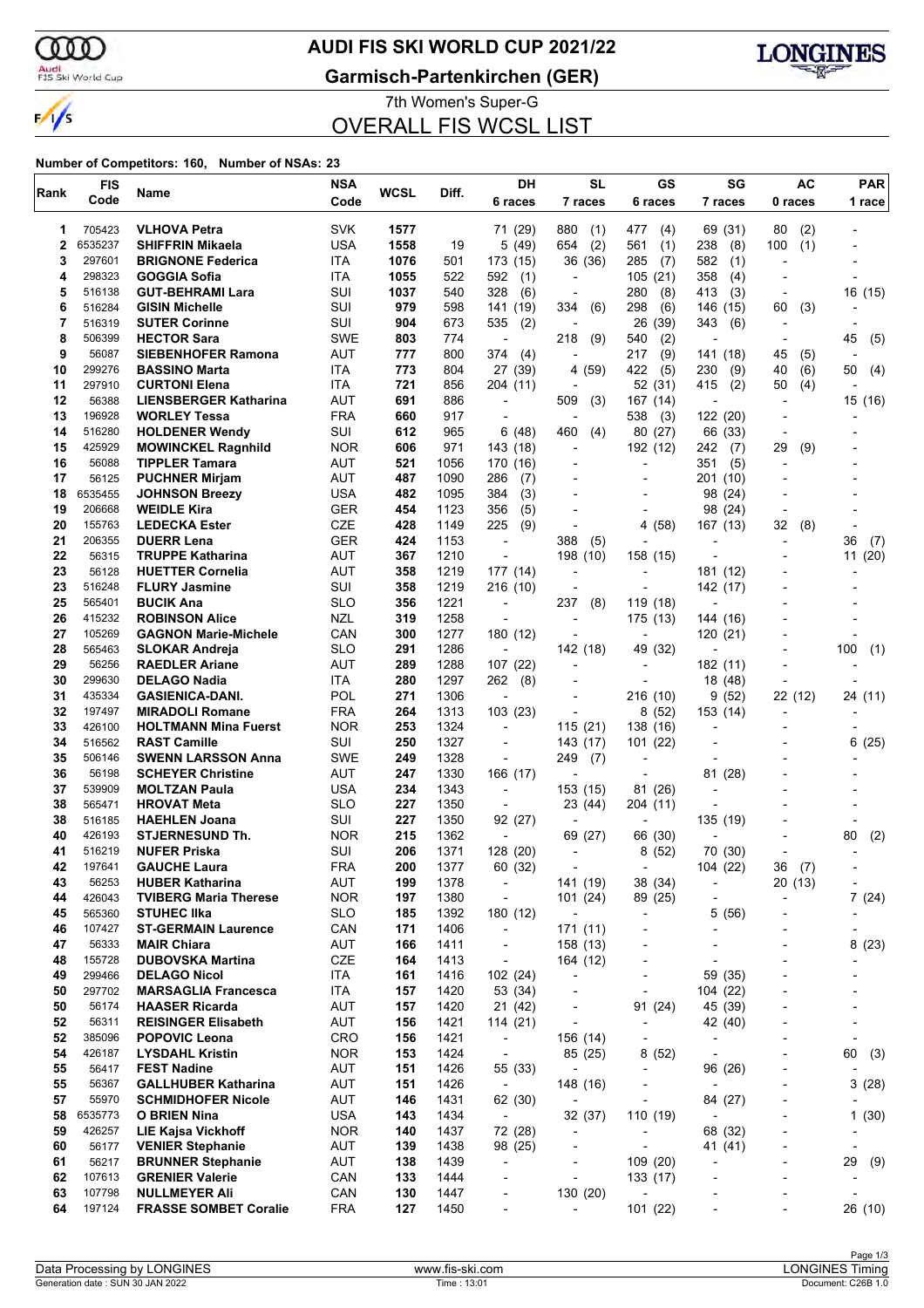ഞ

### **AUDI FIS SKI WORLD CUP 2021/22**

Audi<br>FIS Ski World Cup

 $\frac{1}{\sqrt{2}}$ 

**Garmisch-Partenkirchen (GER)**



7th Women's Super-G OVERALL FIS WCSL LIST

#### **Number of Competitors: 160, Number of NSAs: 23**

| Rank       | <b>FIS</b>       | Name                                           | <b>NSA</b>               | <b>WCSL</b> | Diff.        | DH                                | <b>SL</b>                           | GS                        | SG                                  | AC      | <b>PAR</b>               |
|------------|------------------|------------------------------------------------|--------------------------|-------------|--------------|-----------------------------------|-------------------------------------|---------------------------|-------------------------------------|---------|--------------------------|
|            | Code             |                                                | Code                     |             |              | 6 races                           | 7 races                             | 6 races                   | 7 races                             | 0 races | 1 race                   |
| 65         | 516394           | <b>SUTER Jasmina</b>                           | SUI                      | 114         | 1463         | 45 (36)                           |                                     |                           | 65 (34)                             |         | 4(27)                    |
| 66         | 106961           | <b>MIELZYNSKI Erin</b>                         | CAN                      | 113         | 1464         | $\overline{\phantom{a}}$          | 113 (22)                            |                           |                                     |         |                          |
| 66         | 299624           | <b>PIROVANO Laura</b>                          | ITA                      | 113         | 1464         | 97 (26)                           |                                     | 2<br>(65)                 | 14 (49)                             |         |                          |
| 68         | 196806           | <b>NOENS Nastasia</b>                          | <b>FRA</b>               | 105         | 1472         | $\sim$                            | 105 (23)                            | $\overline{a}$            |                                     |         |                          |
| 69         | 565373           | <b>ROBNIK Tina</b>                             | <b>SLO</b>               | 99          | 1478         | $\overline{\phantom{a}}$          | $\overline{a}$                      | 67 (28)                   |                                     |         | 32<br>(8)                |
| 70         | 197383           | <b>GAUTHIER Tiffany</b>                        | <b>FRA</b>               | 97          | 1480         | 17 (45)                           | ÷                                   | $\overline{\phantom{a}}$  | 80 (29)                             |         | ٠                        |
| 71         | 56392            | <b>GRITSCH Franziska</b>                       | AUT                      | 95          | 1482         | $\overline{\phantom{a}}$          | 42 (33)                             | 27 (38)                   | $\overline{\phantom{a}}$            | 24 (11) | 2(29)                    |
| 72         | 516283           | <b>ELLENBERGER Andrea</b>                      | SUI                      | 89          | 1488         | $\overline{\phantom{a}}$          | ÷,                                  | 67 (28)                   | $\blacksquare$                      |         | 22 (12)                  |
| 73         | 56328            | <b>ORTLIEB Nina</b>                            | AUT                      | 88          | 1489         | 62 (30)                           | ÷                                   | $\overline{a}$            | 26 (44)                             |         |                          |
| 74         | 516521           | <b>KOLLY Noemie</b>                            | SUI                      | 85          | 1492         | 39 (37)                           |                                     |                           | 46 (37)                             |         |                          |
| 75         | 225518           | <b>GUEST Charlie</b>                           | <b>GBR</b>               | 75          | 1502         | $\overline{\phantom{a}}$          | 75 (26)                             | $\overline{a}$            |                                     |         |                          |
| 75<br>77   | 485941<br>107747 | <b>PLESHKOVA Julia</b>                         | <b>RUS</b><br>CAN        | 75<br>64    | 1502<br>1513 | 27 (39)                           | $\overline{a}$                      |                           | 48 (36)                             |         |                          |
| 78         | 565320           | <b>SMART Amelia</b><br><b>FERK Marusa</b>      | <b>SLO</b>               | 63          | 1514         | $\overline{\phantom{a}}$<br>9(47) | 64 (28)                             | $\overline{\phantom{a}}$  | $\overline{\phantom{a}}$<br>28 (42) | 26 (10) |                          |
| 79         | 516268           | <b>WILD Simone</b>                             | SUI                      | 61          | 1516         |                                   | $\overline{\phantom{a}}$            | 47 (33)                   |                                     |         | 14 (17)                  |
| 80         | 506583           | <b>SAEFVENBERG Charlotta</b>                   | <b>SWE</b>               | 60          | 1517         | $\overline{\phantom{a}}$          | 60 (29)                             |                           | $\overline{a}$                      |         |                          |
| 81         | 299383           | <b>MELESI Roberta</b>                          | ITA                      | 59          | 1518         | 3(54)                             | $\overline{a}$                      | 10 (48)                   | 46 (37)                             |         |                          |
| 82         | 507168           | <b>AICHER Emma</b>                             | GER                      | 58          | 1519         | $\overline{\phantom{0}}$          | 46 (32)                             | $\overline{\phantom{a}}$  |                                     |         | 12 (19)                  |
| 83         | 565491           | <b>DVORNIK Neja</b>                            | <b>SLO</b>               | 54          | 1523         | $\blacksquare$                    | 41 (34)                             | 13 (44)                   |                                     |         |                          |
| 84         | 56373            | <b>MOERZINGER Elisa</b>                        | <b>AUT</b>               | 53          | 1524         | $\blacksquare$                    | $\overline{a}$                      | 33 (37)                   |                                     |         | 20 (13)                  |
| 85         | 539536           | <b>WILES Jacqueline</b>                        | USA                      | 52          | 1525         | 51 (35)                           | ÷                                   | ٠                         | 1<br>(67)                           |         |                          |
| 86         | 56344            | <b>SPORER Marie-Therese</b>                    | <b>AUT</b>               | 50          | 1527         | $\overline{\phantom{a}}$          | 50 (30)                             |                           |                                     |         |                          |
| 87         | 197616           | <b>ALPHAND Estelle</b>                         | <b>SWE</b>               | 48          | 1529         | $\overline{\phantom{a}}$          | $\overline{a}$                      | 36 (35)                   | 2<br>(62)                           |         | 10(21)                   |
| 88         | 516504           | <b>DANIOTH Aline</b>                           | SUI                      | 47          | 1530         |                                   | 47 (31)                             | $\overline{a}$            |                                     |         |                          |
| 89         | 197651           | <b>DIREZ Clara</b>                             | <b>FRA</b>               | 43          | 1534         | $\overline{\phantom{a}}$          | $\blacksquare$                      | 34 (36)                   |                                     |         | 9(22)                    |
| 89         | 6535791          | <b>WRIGHT Isabella</b>                         | USA                      | 43          | 1534         | 20 (43)                           |                                     |                           | 5<br>(56)                           | 18 (14) |                          |
| 91         | 299699           | <b>PETERLINI Martina</b>                       | ITA                      | 41          | 1536         | $\overline{\phantom{a}}$          | 41 (34)                             |                           |                                     |         |                          |
| 92         | 426324           | <b>MONSEN Marte</b>                            | <b>NOR</b>               | 40          | 1537         | $\blacksquare$                    |                                     |                           |                                     |         | 40<br>(6)                |
| 92<br>94   | 206497<br>56224  | <b>FILSER Andrea</b>                           | <b>GER</b><br>AUT        | 40          | 1537<br>1538 | $\overline{\phantom{a}}$          | 20 (46)                             | 7(55)                     |                                     |         | 13 (18)                  |
| 95         | 6536213          | <b>MAIER Sabrina</b><br><b>CASHMAN Keely</b>   | USA                      | 39<br>33    | 1544         | 30 (38)<br>12 (46)                | $\overline{\phantom{a}}$            | ٠                         | 9<br>(52)<br>21 (46)                |         |                          |
| 96         | 355061           | <b>HILZINGER Jessica</b>                       | <b>GER</b>               | 32          | 1545         | $\overline{\phantom{a}}$          | 32 (37)                             | $\overline{\phantom{a}}$  |                                     |         |                          |
| 96         | 425879           | <b>RIIS-JOHANNESS.</b>                         | <b>NOR</b>               | 32          | 1545         | $\overline{\phantom{0}}$          | 32 (37)                             | ٠                         |                                     |         |                          |
| 98         | 6536392          | <b>HURT A J</b>                                | <b>USA</b>               | 31          | 1546         | $\overline{\phantom{a}}$          | 1(69)                               | 23 (40)                   | 2 (62)                              |         | 5(26)                    |
| 99         | 507109           | <b>ARONSSON ELFMAN Hanna</b>                   | <b>SWE</b>               | 30          | 1547         | $\overline{\phantom{a}}$          | 16 (50)                             | 14 (43)                   |                                     |         |                          |
| 99         | 298694           | <b>PICHLER Karoline</b>                        | ITA                      | 30          | 1547         | 3 (54)                            | ÷                                   | $\overline{\phantom{a}}$  | 27 (43)                             |         |                          |
| 101        | 516407           | <b>KASPER Vanessa</b>                          | SUI                      | 29          | 1548         | $\overline{\phantom{a}}$          |                                     | 11 (46)                   | $\overline{\phantom{a}}$            |         | 18 (14)                  |
| 101        | 307493           | <b>ANDO Asa</b>                                | JPN                      | 29          | 1548         | $\overline{\phantom{a}}$          | 25 (42)                             | (58)<br>4                 |                                     |         |                          |
| 103        | 197956           | <b>CERUTTI Camille</b>                         | <b>FRA</b>               | 28          | 1549         | 3(54)                             | $\overline{\phantom{a}}$            |                           | 25 (45)                             |         |                          |
| 103        | 296509           | <b>CURTONI Irene</b>                           | ITA                      | 28          | 1549         | $\blacksquare$                    | 28 (40)                             |                           |                                     |         |                          |
| 105        | 516528           | <b>MEILLARD Melanie</b>                        | SUI                      | 27          | 1550         |                                   | 18 (47)                             | 9<br>(49)                 |                                     |         |                          |
| 106        | 185493           | <b>POHJOLAINEN Rosa</b>                        | <b>FIN</b>               | 26          | 1551         |                                   | 26 (41)                             |                           |                                     |         |                          |
| 106        | 506701           | <b>HOERNBLAD Lisa</b>                          | <b>SWE</b>               | 26          | 1551         | 26 (41)                           | $\overline{\phantom{a}}$            |                           |                                     |         |                          |
| 108        | 516426<br>225525 | <b>STOFFEL Elena</b><br><b>TILLEY Alex</b>     | SUI                      | 24          | 1553         | $\overline{\phantom{a}}$          | 24 (43)                             | $\overline{a}$            |                                     |         |                          |
| 109<br>110 | 506341           | <b>WIKSTROEM Emelie</b>                        | <b>GBR</b><br><b>SWE</b> | 23<br>22    | 1554<br>1555 | -<br>$\qquad \qquad \blacksquare$ | $\overline{\phantom{a}}$<br>22 (45) | 23 (40)<br>$\overline{a}$ |                                     |         |                          |
| 111        | 516517           | <b>JENAL Stephanie</b>                         | SUI                      | 21          | 1556         | $\overline{\phantom{a}}$          | $\overline{\phantom{a}}$            | $\overline{\phantom{a}}$  | 21 (46)                             |         |                          |
| 111        | 405138           | <b>JELINKOVA Adriana</b>                       | <b>NED</b>               | 21          | 1556         | $\overline{\phantom{a}}$          | $\overline{\phantom{a}}$            | 21 (42)                   |                                     |         |                          |
| 111        | 506664           | <b>FJAELLSTROEM Magdalena</b>                  | <b>SWE</b>               | 21          | 1556         | $\overline{\phantom{a}}$          | 18 (47)                             | 3(63)                     |                                     |         |                          |
| 114        | 6536396          | <b>WILKINSON Alix</b>                          | <b>USA</b>               | 20          | 1557         | 20 (43)                           | $\overline{\phantom{a}}$            | $\overline{a}$            |                                     |         |                          |
| 115        | 107583           | <b>REMME Roni</b>                              | CAN                      | 18          | 1559         | $\overline{\phantom{a}}$          | 14 (51)                             | -                         | 4 (58)                              |         |                          |
| 115        | 506867           | <b>FERMBAECK Elsa</b>                          | <b>SWE</b>               | 18          | 1559         | -                                 | 18 (47)                             |                           |                                     |         |                          |
| 117        | 715171           | <b>MUZAFERIJA Elvedina</b>                     | BIH                      | 17          | 1560         | 4 (52)                            | $\overline{a}$                      | -                         | 13 (50)                             |         |                          |
| 118        | 45331            | <b>SMALL Greta</b>                             | AUS                      | 16          | 1561         | $\overline{\phantom{a}}$          | ÷                                   | $\overline{\phantom{0}}$  |                                     | 16 (15) |                          |
| 119        | 56241            | <b>SCHNEEBERGER Rosina</b>                     | AUT                      | 15          | 1562         | 5 (49)                            | $\blacksquare$                      | 2(65)                     | 8(54)                               |         |                          |
| 120        | 56268            | <b>HEIDER Michaela</b>                         | AUT                      | 14          | 1563         | 4(52)                             | $\overline{a}$                      | $\overline{a}$            | 10(51)                              |         |                          |
| 121        | 485802           | <b>TKACHENKO Ekaterina</b>                     | <b>RUS</b>               | 13          | 1564         | $\overline{\phantom{a}}$          |                                     | 13 (44)                   |                                     |         |                          |
| 121        | 6535600          | <b>MERRYWEATHER Alice</b>                      | <b>USA</b>               | 13          | 1564         | 5 (49)                            |                                     | $\overline{\phantom{a}}$  | 8(54)                               |         |                          |
| 123        | 435432           | <b>LUCZAK Magdalena</b>                        | POL                      | 11          | 1566         | $\overline{\phantom{a}}$          | ÷,                                  | 11 (46)                   | L,                                  |         | $\overline{\phantom{a}}$ |
| 123        | 665009           | <b>SHKANOVA Maria</b>                          | BLR                      | 11          | 1566         | $\overline{\phantom{a}}$          | 11 (52)                             |                           |                                     |         |                          |
|            | 125 6295165      | ROSSETTI Marta                                 | ITA                      | 10          | 1567         | $\overline{\phantom{a}}$          | 10(53)                              | $\overline{\phantom{a}}$  | $\overline{\phantom{a}}$            |         |                          |
| 125<br>127 | 56416<br>108461  | <b>SCHEIB Julia</b><br><b>RICHARDSON Britt</b> | <b>AUT</b><br>CAN        | 10<br>9     | 1567<br>1568 | $\overline{\phantom{0}}$<br>-     | $\overline{a}$<br>$\overline{a}$    | 9<br>(49)<br>9<br>(49)    | (67)<br>1                           |         | ٠                        |
| 127        | 299983           | <b>GULLI Anita</b>                             | ITA                      | 9           | 1568         | $\overline{\phantom{a}}$          | 9(54)                               |                           |                                     |         |                          |
|            |                  |                                                |                          |             |              |                                   |                                     |                           |                                     |         |                          |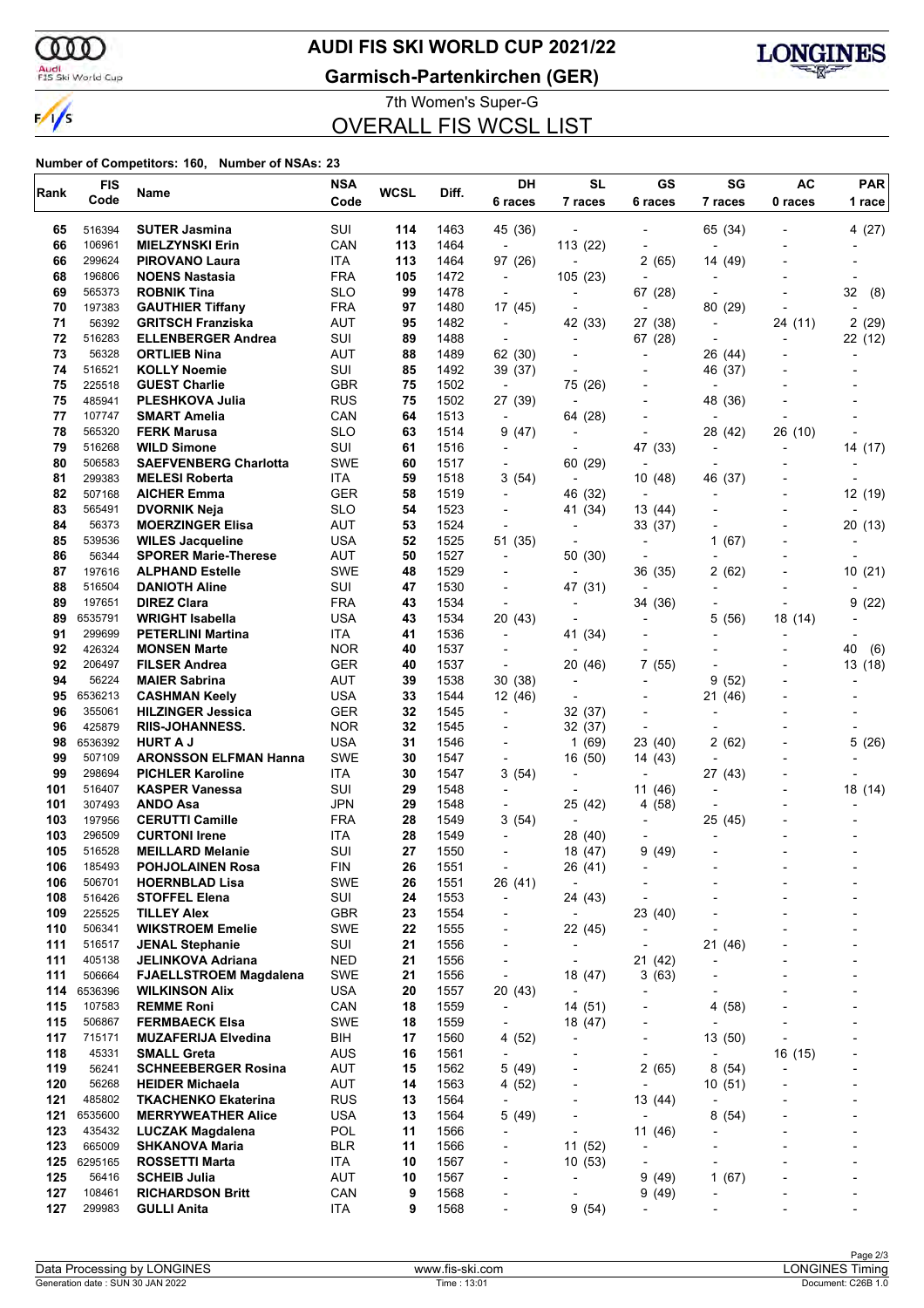

### **AUDI FIS SKI WORLD CUP 2021/22**

Audi<br>FIS Ski World Cup

### **Garmisch-Partenkirchen (GER)**



7th Women's Super-G OVERALL FIS WCSL LIST

#### **Number of Competitors: 160, Number of NSAs: 23**

| Rank | <b>FIS</b> | Name                         | <b>NSA</b> | <b>WCSL</b>    | Diff. | <b>DH</b>                | <b>SL</b>                | GS             | SG                       | <b>AC</b> | <b>PAR</b> |
|------|------------|------------------------------|------------|----------------|-------|--------------------------|--------------------------|----------------|--------------------------|-----------|------------|
|      | Code       |                              | Code       |                |       | 6 races                  | 7 races                  | 6 races        | 7 races                  | 0 races   | 1 race     |
| 127  | 426303     | <b>NORBYE Kaja</b>           | <b>NOR</b> | 9              | 1568  |                          | 3(63)                    | (56)<br>6      |                          |           |            |
| 130  | 516530     | <b>GOOD Nicole</b>           | SUI        | 8              | 1569  | $\overline{\phantom{0}}$ | 8(55)                    | $\overline{a}$ |                          |           |            |
| 131  | 6536171    | <b>HENSIEN Katie</b>         | <b>USA</b> | 7              | 1570  | $\overline{\phantom{0}}$ | 7(56)                    | $\overline{a}$ |                          |           |            |
| 132  | 507046     | <b>BOSTROEM MUSSENER Moa</b> | <b>SWE</b> | 5              | 1572  | $\overline{\phantom{0}}$ | 5(57)                    |                |                          |           |            |
| 132  | 385116     | <b>LJUTIC Zrinka</b>         | CRO        | 5              | 1572  |                          | 5(57)                    |                |                          |           |            |
| 132  | 298723     | <b>MIDALI Roberta</b>        | <b>ITA</b> | 5              | 1572  | $\overline{\phantom{0}}$ | $\overline{\phantom{a}}$ | 5<br>(57)      |                          |           |            |
| 132  | 516344     | <b>KOPP Rahel</b>            | SUI        | 5              | 1572  | 1(58)                    |                          | $\overline{a}$ | (58)<br>4                |           |            |
| 136  | 516574     | <b>HAERRI Vivianne</b>       | <b>SUI</b> | 4              | 1573  | $\blacksquare$           |                          | (58)<br>4      |                          |           |            |
| 136  | 197931     | <b>LACHEB Kenza</b>          | <b>FRA</b> | 4              | 1573  |                          | 4 (59)                   | -              |                          |           |            |
| 136  | 306977     | <b>MUKOGAWA Sakurako</b>     | <b>JPN</b> | 4              | 1573  | $\blacksquare$           | 4 (59)                   | $\overline{a}$ |                          |           |            |
| 136  | 56551      | <b>EGGER Magdalena</b>       | <b>AUT</b> | 4              | 1573  | $\blacksquare$           | 4 (59)                   |                |                          |           |            |
| 136  | 198016     | <b>ESCANE Doriane</b>        | <b>FRA</b> | 4              | 1573  | $\overline{a}$           |                          | (58)<br>4      |                          |           |            |
| 136  | 108077     | <b>GRAY Cassidy</b>          | CAN        | 4              | 1573  |                          |                          | (58)<br>4      |                          |           |            |
| 136  | 56509      | <b>GRILL Lisa</b>            | <b>AUT</b> | 4              | 1573  | $\blacksquare$           |                          | $\overline{a}$ | (58)<br>4                |           |            |
| 136  | 197860     | <b>ROUX Tifany</b>           | <b>FRA</b> | 4              | 1573  |                          | $\overline{\phantom{0}}$ |                | (58)<br>4                |           |            |
| 144  | 185430     | <b>HONKANEN Riikka</b>       | <b>FIN</b> | 3              | 1574  | $\overline{\phantom{a}}$ | 3(63)                    |                |                          |           |            |
| 144  | 206532     | <b>SCHMOTZ Marlene</b>       | <b>GER</b> | 3              | 1574  |                          |                          | 3<br>(63)      |                          |           |            |
| 144  | 538685     | <b>MCKENNIS DURAN Alice</b>  | <b>USA</b> | 3              | 1574  | 1(58)                    |                          | $\overline{a}$ | 2(62)                    |           |            |
| 144  | 538573     | <b>ROSS Laurenne</b>         | <b>USA</b> | 3              | 1574  | 3(54)                    | $\overline{\phantom{a}}$ |                |                          |           |            |
| 144  | 56032      | <b>SCHILD Bernadette</b>     | <b>AUT</b> | 3              | 1574  | $\overline{\phantom{a}}$ | 3(63)                    | -              |                          |           |            |
| 149  | 507011     | <b>LOEVBLOM Hilma</b>        | <b>SWE</b> | $\overline{2}$ | 1575  | $\blacksquare$           | $\overline{\phantom{a}}$ | 2<br>(65)      |                          |           |            |
| 149  | 56258      | <b>AGER Christina</b>        | <b>AUT</b> | 2              | 1575  |                          |                          | $\overline{a}$ | 2<br>(62)                |           |            |
| 149  | 516429     | <b>GROEBLI Nathalie</b>      | SUI        | 2              | 1575  | $\overline{\phantom{0}}$ |                          | -              | 2(62)                    |           |            |
| 149  | 197540     | <b>FORNI Josephine</b>       | <b>FRA</b> | 2              | 1575  | $\overline{\phantom{a}}$ | 2(66)                    | $\overline{a}$ |                          |           |            |
| 149  | 539927     | <b>LAPANJA Lila</b>          | <b>USA</b> | $\overline{2}$ | 1575  | $\blacksquare$           | 2(66)                    | $\overline{a}$ |                          |           |            |
| 149  | 206536     | <b>WALLNER Marina</b>        | <b>GER</b> | $\overline{2}$ | 1575  | $\blacksquare$           | 2(66)                    | $\overline{a}$ |                          |           |            |
| 155  | 516705     | <b>DURRER Delia</b>          | SUI        | 1              | 1576  |                          |                          | -              | (67)<br>1                |           |            |
| 155  | 55898      | <b>BREM Eva-Maria</b>        | <b>AUT</b> | 1              | 1576  | $\overline{\phantom{0}}$ | $\overline{\phantom{0}}$ | (68)<br>1      |                          |           |            |
| 155  | 299402     | <b>GASSLITTER Verena</b>     | <b>ITA</b> | 1              | 1576  | $\overline{\phantom{a}}$ |                          | $\overline{a}$ | (67)<br>1                |           |            |
| 155  | 506718     | <b>IVARSSON Lin</b>          | <b>SWE</b> | 1              | 1576  | 1(58)                    |                          |                |                          |           |            |
| 155  | 197295     | <b>PIOT Jennifer</b>         | <b>FRA</b> | 1              | 1576  |                          |                          |                | (67)<br>1                |           |            |
| 155  | 516519     | <b>SUTER Juliana</b>         | SUI        | 1              | 1576  | 1(58)                    |                          | -              | $\overline{\phantom{a}}$ |           |            |

| ∣Legend:                  |                                             |                  |                             |          |                     |             |                             |  |
|---------------------------|---------------------------------------------|------------------|-----------------------------|----------|---------------------|-------------|-----------------------------|--|
| . .<br> GS<br><b>WCSL</b> | No points<br>Giant Slalom<br>Overall points | AC<br><b>PAR</b> | Alpine Combined<br>Parallel | DH<br>SG | Downhill<br>Super-G | Diff.<br>SL | <b>Difference</b><br>Slalom |  |
|                           |                                             |                  |                             |          |                     |             |                             |  |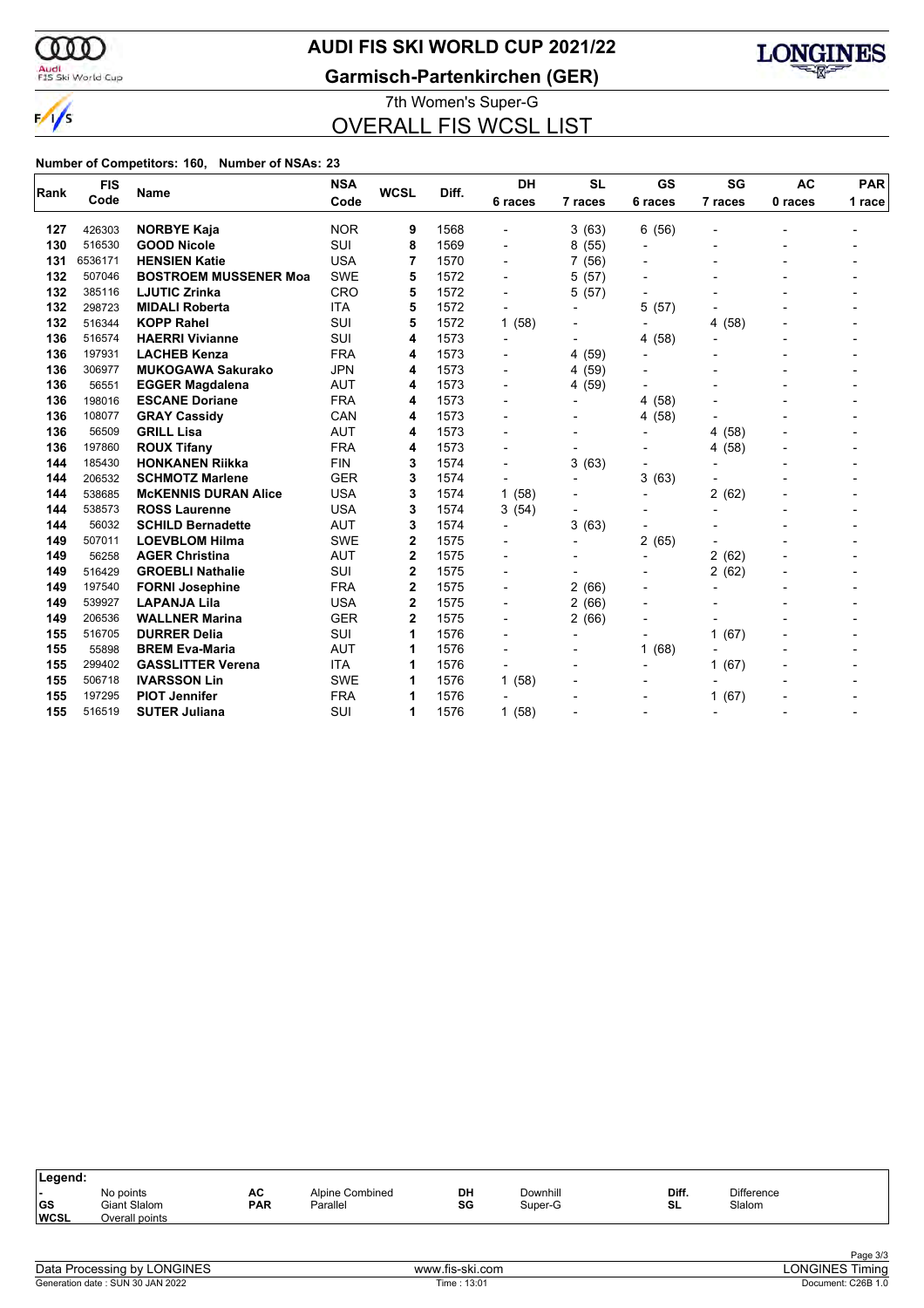

### Audi<br>FIS Ski World Cup

### **AUDI FIS SKI WORLD CUP 2021/22**

7th Women's Super-G **Garmisch-Partenkirchen (GER)**



### FIS NATION CUP

|  | <b>Number of Nations: 22</b> |  |
|--|------------------------------|--|
|  |                              |  |

| Rank NSA     |            | Name                            | <b>Points</b> | Diff. | <b>DH</b> | <b>SL</b> | <b>GS</b> | SG   | <b>AC</b> | <b>PAR</b> | TE. |
|--------------|------------|---------------------------------|---------------|-------|-----------|-----------|-----------|------|-----------|------------|-----|
|              | 1 AUT      | Austria                         | 3788          |       | 1224      | 789       | 520       | 1167 |           | 88         |     |
| $\mathbf{2}$ | SUI        | Switzerland                     | 3156          | 632   | 907       | 653       | 515       | 1001 |           | 80         |     |
| 3            | <b>ITA</b> | <b>Italy</b>                    | 3008          | 780   | 986       | 57        | 393       | 1522 |           | 50         |     |
| 4            | <b>USA</b> | <b>United States of America</b> | 1695          | 2093  | 312       | 559       | 502       | 316  |           | 6          |     |
| 5            | <b>NOR</b> | Norway                          | 1137          | 2651  | 109       | 238       | 395       | 208  |           | 187        |     |
| 6            | <b>FRA</b> | <b>France</b>                   | 1118          | 2670  | 147       | 75        | 468       | 393  |           | 35         |     |
| 7            | <b>SWE</b> | <b>Sweden</b>                   | 1035          | 2753  | 26        | 443       | 511       |      |           | 55         |     |
| 8            | <b>SVK</b> | Slovakia                        | 1009          | 2779  | 5         | 660       | 331       | 13   |           |            |     |
| 9            | <b>SLO</b> | Slovenia                        | 911           | 2877  | 123       | 351       | 289       | 16   |           | 132        |     |
| 10           | <b>GER</b> | Germany                         | 761           | 3027  | 218       | 396       | 3         | 83   |           | 61         |     |
| 11           | CAN        | Canada                          | 689           | 3099  | 121       | 374       | 119       | 75   |           |            |     |
| 12           | CZE        | <b>Czech Republic</b>           | 312           | 3476  | 123       | 108       |           | 81   |           |            |     |
| 13           | POL        | Poland                          | 189           | 3599  |           |           | 157       | 8    |           | 24         |     |
| 14           | <b>NZL</b> | <b>New Zealand</b>              | 177           | 3611  |           |           | 44        | 133  |           |            |     |
| 15           | <b>CRO</b> | Croatia                         | 151           | 3637  |           | 151       |           |      |           |            |     |
| 16           | <b>GBR</b> | <b>Great Britain</b>            | 84            | 3704  |           | 64        | 20        |      |           |            |     |
| 17           | <b>RUS</b> | <b>Russian Federation</b>       | 70            | 3718  | 20        |           | 8         | 42   |           |            |     |
| 18           | <b>FIN</b> | <b>Finland</b>                  | 28            | 3760  |           | 28        |           |      |           |            |     |
| 19           | <b>BIH</b> | Bosnia and Herzegovina          | 17            | 3771  | 4         |           |           | 13   |           |            |     |
| 20           | <b>JPN</b> | Japan                           | 11            | 3777  |           | 11        |           |      |           |            |     |
| 20           | <b>BLR</b> | <b>Belarus</b>                  | 11            | 3777  |           | 11        |           |      |           |            |     |
| 22           | <b>NED</b> | <b>Netherlands</b>              | 3             | 3785  |           |           | 3         |      |           |            |     |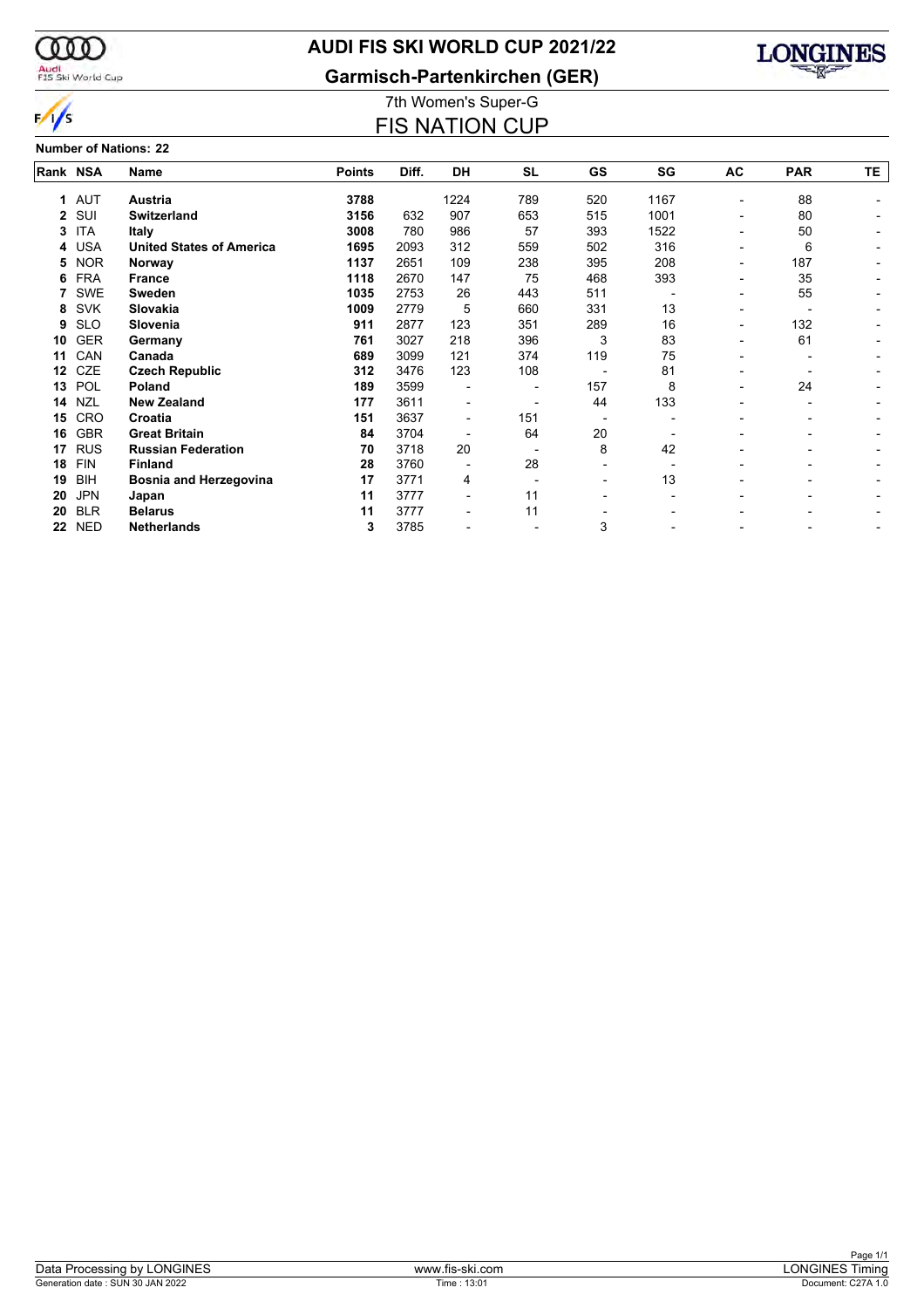$\infty$ Audi<br>FIS Ski World Cup

 $\frac{1}{s}$ 

### **AUDI FIS SKI WORLD CUP 2021/22**

**Garmisch-Partenkirchen (GER)**



### 7th Women's Super-G OVERALL FIS NATION CUP

**Number of Nations: 25**

| <b>RK NSA</b> |               |                | Overall                  |          |                | <b>DH Points</b> |     |      | <b>SL Points</b>         |     |              | <b>GS Points</b> |     |                | <b>SG Points</b> |          |       | <b>AC Points</b> |          |       | <b>PAR Points</b> | <b>TE Points</b> |       |  |
|---------------|---------------|----------------|--------------------------|----------|----------------|------------------|-----|------|--------------------------|-----|--------------|------------------|-----|----------------|------------------|----------|-------|------------------|----------|-------|-------------------|------------------|-------|--|
|               |               | M+W            | М                        | W        | $M+W$          | м                | W   | M+W  | м                        | W   | M+W          | м                | W   | $M+W$          | м                | w        | $M+W$ | М                | W        | $M+W$ | м                 | W                | $M+W$ |  |
|               | 1 AUT         | 7686 3898 3788 |                          |          | 2699 1475 1224 |                  |     | 1428 | 639                      | 789 | 1133 613 520 |                  |     | 2086 919 1167  |                  |          |       |                  |          | 340   | 252               | 88               |       |  |
|               | 2 SUI         | 6952 3796 3156 |                          |          | 2238 1331      |                  | 907 | 1342 | 689                      | 653 | 1443         | 928              | 515 | 1826 825 1001  |                  |          |       |                  |          | 103   | 23                | 80               |       |  |
|               | 3 ITA         | 4896 1888 3008 |                          |          | 1687           | 701              | 986 | 619  | 562                      | 57  | 719          | 326              | 393 | 1795           |                  | 273 1522 |       |                  |          | 76    | 26                | 50               |       |  |
|               | 4 NOR         | 3555 2418 1137 |                          |          |                | 595 486          | 109 | 1066 | 828                      | 238 | 925          | 530              | 395 |                | 664 456 208      |          |       |                  |          | 305   | 118               | 187              |       |  |
|               | 5 FRA         | 2756 1638 1118 |                          |          |                | 584 437          | 147 | 390  | 315                      | -75 | 946          | 478              | 468 | 760            | 367              | 393      |       |                  |          | 76    | 41                | 35               |       |  |
|               | 6 USA         | 2666 971 1695  |                          |          | 867            | 555              | 312 | 628  | 69                       | 559 | 634          | 132              | 502 | 531            | 215              | 316      |       |                  |          | 6     |                   | 6                |       |  |
|               | 7 GER         | 1889 1128 761  |                          |          | 625            | 407              | 218 | 621  | 225                      | 396 | 148          | 145              | 3   | 365            | 282              | 83       |       |                  |          | 130   | 69                | 61               |       |  |
|               | 8 SLO         | 1383 472 911   |                          |          | 352            | 229              | 123 | 364  | 13                       | 351 | 429          | 140              | 289 | 48             | 32               | 16       |       |                  | <b>-</b> | 190   | 58                | 132              |       |  |
|               | 9 CAN         | 1277           | 588 689                  |          | 230            | 109              | 121 | 417  | 43                       | 374 | 239          | 120              | 119 | 310            | 235              | 75       |       |                  |          | 81    | 81                |                  |       |  |
|               | <b>10 SWE</b> | 1229           |                          | 194 1035 | 46             | 20               | 26  | 583  | 140                      | 443 | 532          | 21               | 511 | 3              | 3                |          |       |                  |          | 65    | 10                | 55               |       |  |
|               | <b>11 SVK</b> | 1031           |                          | 22 1009  | 5              |                  | 5   | 660  | $\overline{\phantom{a}}$ | 660 | 353          | 22               | 331 | 13             |                  | 13       |       |                  |          |       |                   |                  |       |  |
|               | <b>12 CRO</b> | 443            |                          | 292 151  |                |                  |     | 320  | 169                      | 151 | 116          | 116              |     |                |                  |          |       |                  |          |       |                   |                  |       |  |
|               | <b>13 CZE</b> | 312            | $\overline{\phantom{a}}$ | 312      | 123            |                  | 123 | 108  | $\overline{\phantom{a}}$ | 108 |              |                  |     | 81             |                  | 81       |       |                  |          |       |                   |                  |       |  |
|               | 14 GBR        | 288            | 204                      | 84       |                |                  |     | 254  | 190                      | 64  | 20           |                  | 20  | $\blacksquare$ |                  |          |       |                  |          | 14    | 14                |                  |       |  |
|               | <b>15 POL</b> | 189            |                          | 189      |                |                  |     |      |                          |     | 157          |                  | 157 | 8              |                  | 8        |       |                  |          | 24    |                   | 24               |       |  |
|               | <b>16 NZL</b> | 177            |                          | $-177$   |                |                  |     |      |                          |     | 44           |                  | 44  | 133            | $\sim$           | 133      |       |                  |          |       |                   |                  |       |  |
|               | 17 RUS        | 149            | 79                       | 70       | 20             |                  | 20  | 64   | 64                       |     | 23           | 15               | 8   | 42             |                  | 42       |       |                  |          |       |                   |                  |       |  |
|               | <b>18 BUL</b> | 97             | 97                       |          |                |                  |     | 97   | 97                       |     |              |                  |     |                |                  |          |       |                  |          |       |                   |                  |       |  |
|               | <b>19 BEL</b> | 82             | 82                       |          |                |                  |     | 67   | 67                       |     |              |                  |     |                |                  |          |       |                  |          | 15    | 15                |                  |       |  |
|               | <b>20 JPN</b> | 52             | 41                       | 11       |                |                  |     | 48   | 37                       | 11  |              |                  |     |                |                  |          |       |                  |          |       |                   |                  |       |  |
|               | <b>21 ESP</b> | 32             | 32                       |          |                |                  |     | 32   | 32                       |     |              |                  |     |                |                  |          |       |                  |          |       |                   |                  |       |  |
|               | <b>22 FIN</b> | 28             |                          | 28       |                |                  |     | 28   |                          | 28  |              |                  |     |                |                  |          |       |                  |          |       |                   |                  |       |  |
|               | 23 BIH        | 17             |                          | 17       | 4              |                  | 4   |      |                          |     |              |                  |     | 13             |                  | 13       |       |                  |          |       |                   |                  |       |  |
|               | <b>24 BLR</b> | 11             |                          | 11       |                |                  |     | 11   |                          | 11  |              |                  |     |                |                  |          |       |                  |          |       |                   |                  |       |  |
|               | <b>25 NED</b> | 6              | 3                        | 3        |                |                  |     |      |                          |     | 6            | 3                | 3   |                |                  |          |       |                  |          |       |                   |                  |       |  |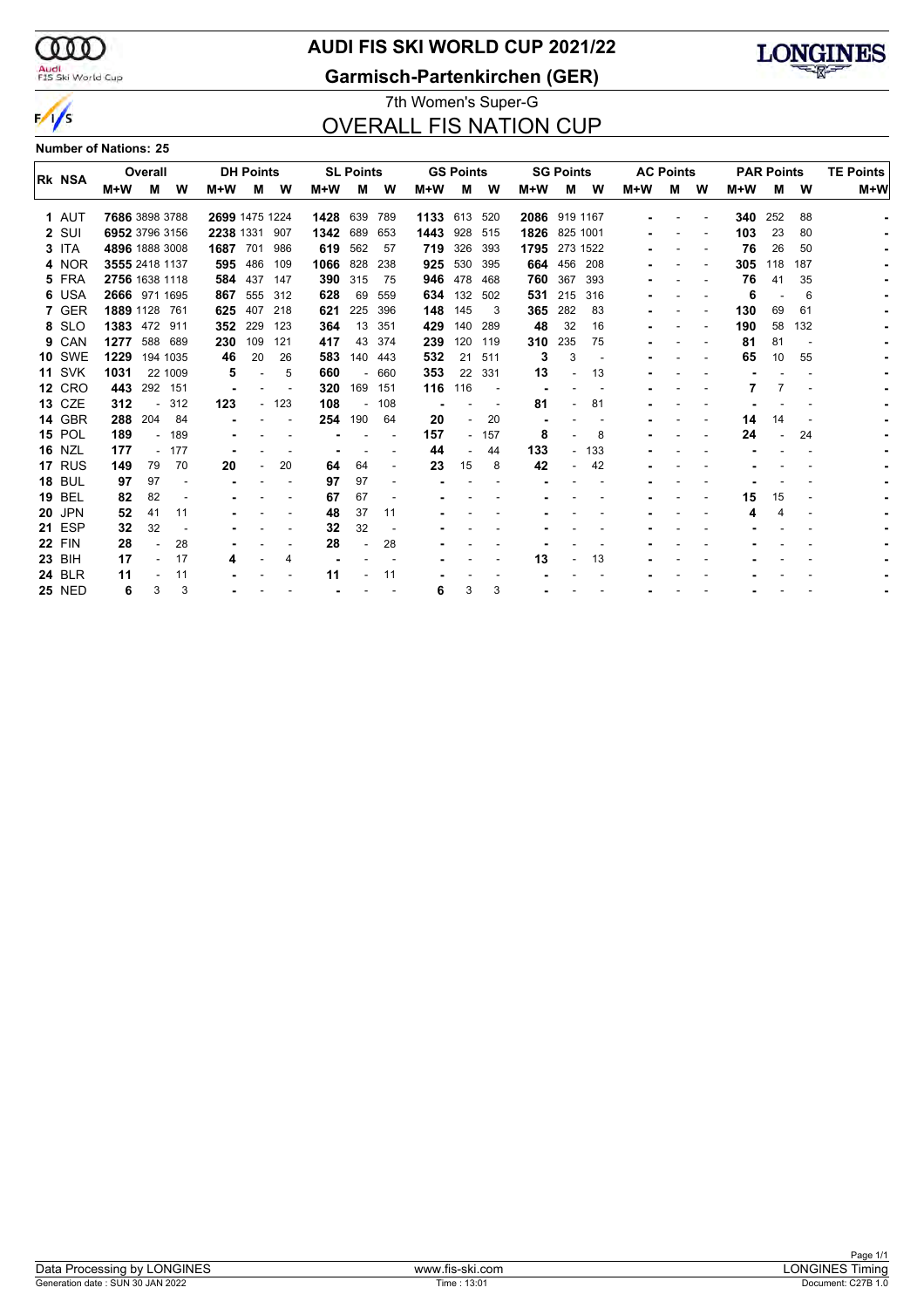

Audi<br>FIS Ski World Cup

### **AUDI FIS SKI WORLD CUP 2021/22**

**Garmisch-Partenkirchen (GER)**



### 7th Women's Super-G BRANDS STANDINGS

#### **Number of Brands: 9**

| Rank Name   | <b>Points</b> | Diff. | DH                       | <b>SL</b>                | GS                       | SG                       | AC                       | <b>PAR</b> |
|-------------|---------------|-------|--------------------------|--------------------------|--------------------------|--------------------------|--------------------------|------------|
| 1 Head      | 3095          |       | 635                      | 755                      | 655                      | 1005                     | $\overline{\phantom{0}}$ | 45         |
| 2 Rossignol | 2970          | 125   | 210                      | 995                      | 950                      | 635                      |                          | 180        |
| 3 Atomic    | 2725          | 370   | 1040                     | 605                      | 445                      | 635                      |                          |            |
| 4 Salomon   | 535           | 2560  | $\overline{\phantom{0}}$ | 45                       | 200                      | 240                      |                          | 50         |
| 5 Fischer   | 415           | 2680  | 320                      | 50                       | $\overline{\phantom{0}}$ | 45                       | -                        |            |
| 6 Voelkl    | 180           | 2915  | $\overline{\phantom{0}}$ | 130                      | $\overline{\phantom{0}}$ | 50                       |                          |            |
| 7 Nordica   | 150           | 2945  | $\overline{\phantom{0}}$ | 50                       | $\overline{\phantom{0}}$ | $\overline{\phantom{a}}$ |                          | 100        |
| 8 Stoeckli  | 45            | 3050  | 45                       | $\overline{\phantom{a}}$ | $\blacksquare$           | $\overline{\phantom{0}}$ |                          |            |
| 9 Dynastar  | 40            | 3055  | $\overline{\phantom{0}}$ | $\overline{\phantom{0}}$ | $\overline{\phantom{0}}$ | 40                       |                          |            |
|             |               |       |                          |                          |                          |                          |                          |            |